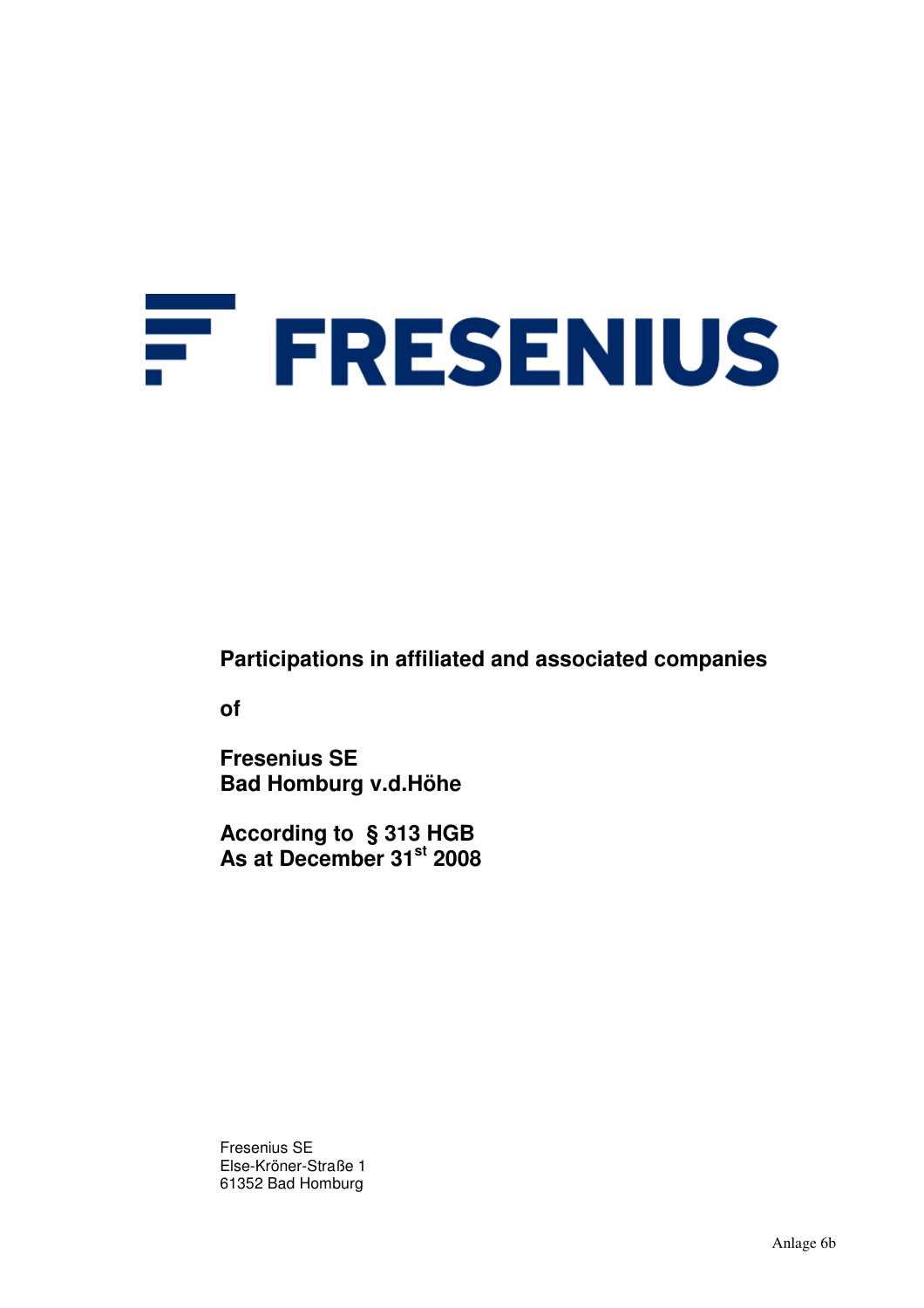## $F$  FRESENIUS

### **Content Page 2018**

| 1. Affiliated domestic companies                 |    |
|--------------------------------------------------|----|
| 1.1 Fresenius Corporate                          | 1  |
| 1.2 Fresenius Medical Care                       | 3  |
| 1.3 Fresenius Kabi                               | 6  |
| 1.4 Fresenius VAMED                              | 8  |
| 1.5 Fresenius HELIOS                             | 9  |
| 2. Affiliated consolidated foreign companies     |    |
| 2.1 Fresenius Corporate                          | 16 |
| 2.2 Fresenius Medical Care                       | 17 |
| 2.3 Fresenius Kabi                               | 75 |
| 2.4 Fresenius VAMED                              | 82 |
| 2.5 Fresenius HELIOS                             | 84 |
| 3. Affiliated non consolidated foreign companies |    |
| 3.1 Fresenius Corporate                          | 85 |
| 3.2 Fresenius Medical Care                       | 86 |
| 3.3 Fresenius Kabi                               | 88 |
| 3.4 Fresenius VAMED                              | 89 |
| 3.5 Fresenius HELIOS                             | 91 |
| 4. Associated companies                          |    |
| 4.1 Fresenius Corporate                          | 92 |
| 4.2 Fresenius Medical Care                       | 93 |
| 4.3 Fresenius Kabi                               | 95 |
| 4.4 Fresenius VAMED                              | 96 |
| 4.5 Fresenius HELIOS                             | 99 |

### **Agenda**

| a              |     | No annual financial statement available                                                                                          |
|----------------|-----|----------------------------------------------------------------------------------------------------------------------------------|
| b              |     | Value as of March 31 of the reporting period                                                                                     |
| C              | $=$ | Value as of June 30 of the reporting period                                                                                      |
| d              |     | Value as of September 30 of the reporting period                                                                                 |
| e              |     | No actual data of equity or net profit/loss of the reporting                                                                     |
|                |     | period HBI, but IFRS-closing (excluding minority interests) on<br>level of HELIOS Kliniken GmbH                                  |
|                |     | No actual data of equity or net profit/loss of the reporting<br>period HBI, but US-GAAP closing on level of FMC Holdings<br>Inc. |
| g              |     | No actual data of the reporting available                                                                                        |
| $\overline{h}$ |     | These companies make use of exemption rule § 264 b HGB                                                                           |
|                |     | These companies make use of exemption rule § 264 (3) HGB                                                                         |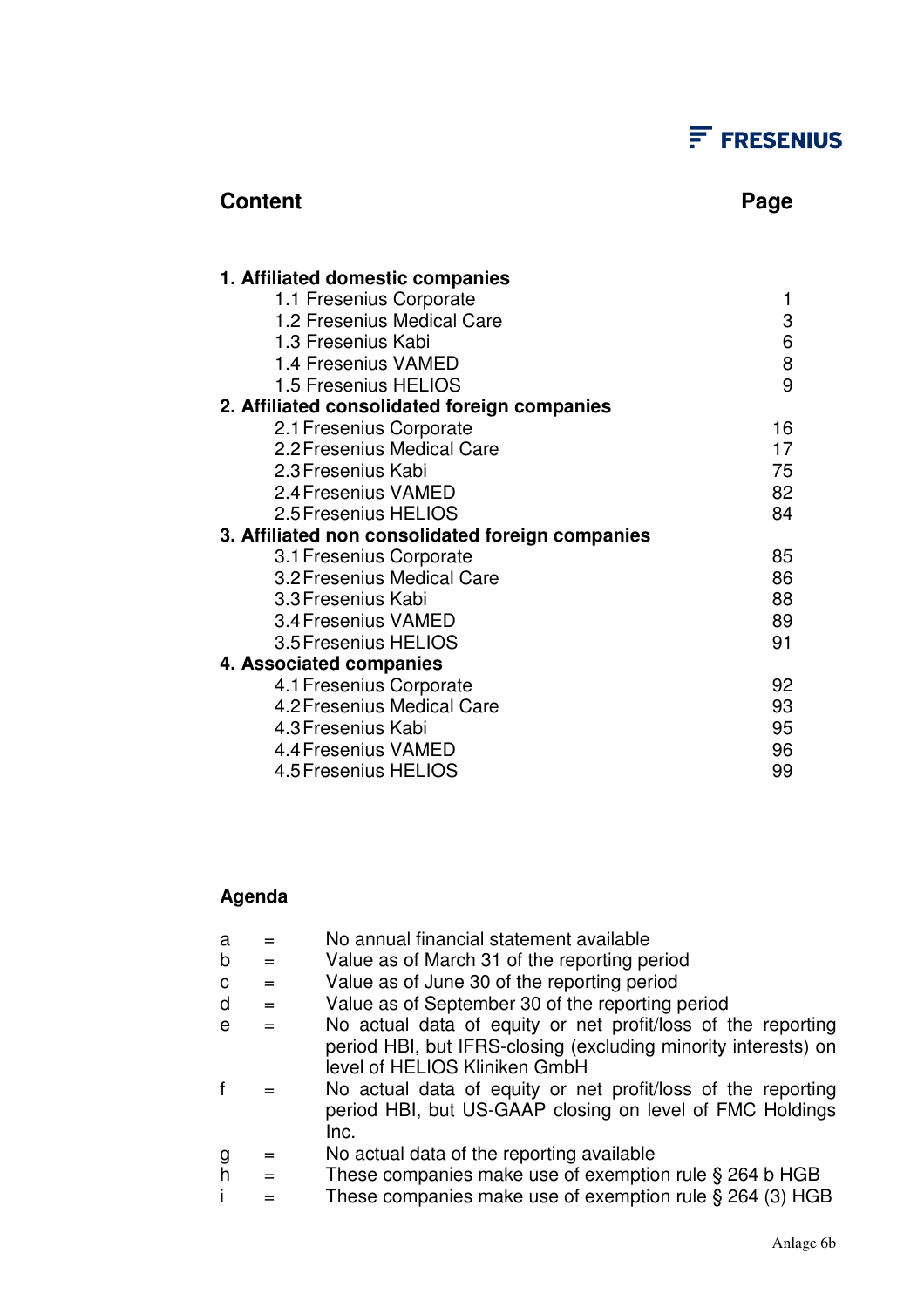- j = Value as of December 31 of the preceding reporting period
- $k =$  Value for the period from September 1, 2008 to December 31, 2008
- l = Consolidated value for subgroup Fresenius Kabi Pharmaceuticals Holding, Inc. for the period from September 1, 2008 to December 31, 2008
- m = No actual data of equity or net profit/loss for the reporting period, but closing on level of Fresenius Kabi Pharmaceuticals Holding, Inc.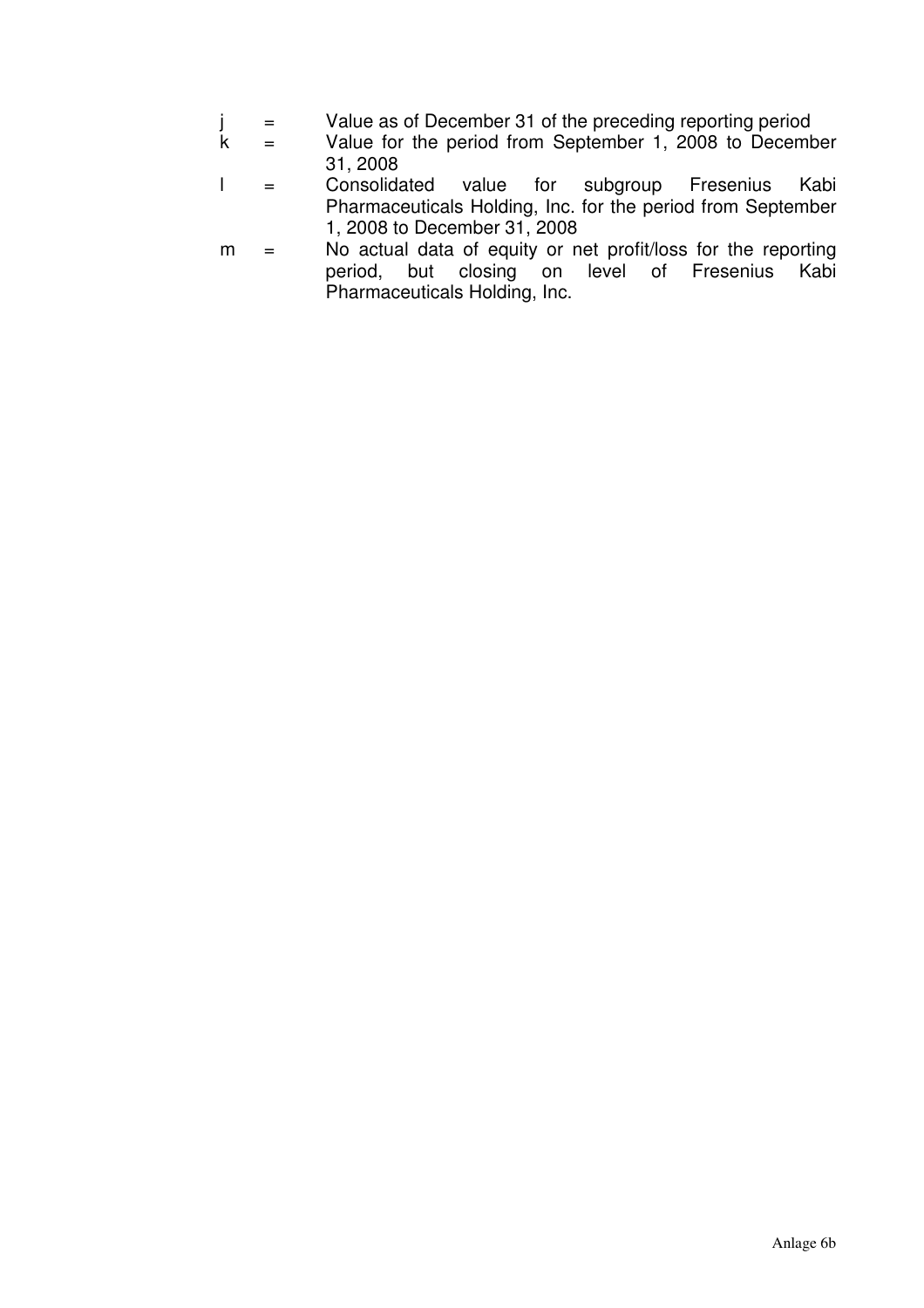### FRESENIUS SOCIETAS EUROPAEA, Bad Homburg v. d. H.

**Germany**

#### **List of affiliated and associated companies as of December 31st, 2008 Domestic affiliated companies of business segment Fresenius Corporate**

| No. | Company                                                                                                                            |     |     | <b>Abbreviation</b>                              | Direct and<br>indirect<br>interest<br>% | <b>Equity</b><br>31.12.2008<br>converted at<br>spot rate at<br>bal. sheet date<br><b>KEUR</b> | Net profit/loss<br>2008<br>converted at<br>spot rate at<br>bal. sheet date<br><b>KEUR</b> |
|-----|------------------------------------------------------------------------------------------------------------------------------------|-----|-----|--------------------------------------------------|-----------------------------------------|-----------------------------------------------------------------------------------------------|-------------------------------------------------------------------------------------------|
|     | Consolidated financial statements - with profit & loss transfer agreement                                                          |     |     |                                                  |                                         |                                                                                               |                                                                                           |
|     | 1 Fresenius Biotech Beteiligungs<br>GmbH<br><b>Frankfurt am Main</b><br>Germany                                                    | (i) |     | <b>Biotech Beteiligungs</b><br>GmbH              | 100                                     | 8.075                                                                                         | 0                                                                                         |
|     | 2 Fresenius Biotech GmbH<br>Gräfelfing<br>Germany                                                                                  | (i) |     | <b>Biotech GmbH</b>                              | 100                                     | 2.905                                                                                         | 0                                                                                         |
|     | (indirect interest through no.                                                                                                     |     | 1)  |                                                  |                                         |                                                                                               |                                                                                           |
|     | 3 Fresenius Kabi AG<br>Frankfurt am Main<br>Germany                                                                                | (i) |     | <b>FK AG</b>                                     | 100                                     | 1.488.337                                                                                     | 0                                                                                         |
|     | 4 Fresenius Netcare GmbH<br><b>Berlin</b><br>Germany                                                                               | (i) |     | <b>FNC</b>                                       | 100                                     | 7.221                                                                                         | 0                                                                                         |
|     | (indirect interest through no.                                                                                                     |     | 18) |                                                  |                                         |                                                                                               |                                                                                           |
|     | 5 Fresenius ProServe<br>Beteiligungsgesellschaft mbH<br>Bad Homburg v. d. H.<br>Germany<br>(indirect interest through no.          | (i) | 6)  | <b>FPS Beteiligung</b>                           | 100                                     | 2.325                                                                                         | 0                                                                                         |
|     | 6 Fresenius ProServe GmbH<br>Bad Homburg v. d. H.<br>Germany                                                                       | (i) |     | <b>FPS GmbH</b>                                  | 100                                     | 1.665.423                                                                                     | 0                                                                                         |
|     | 7 HELIOS Kliniken GmbH<br><b>Berlin</b><br>Germany                                                                                 | (i) |     | <b>HK GmbH</b>                                   | 98                                      | 1265874 (e)                                                                                   | 5549 (e)                                                                                  |
|     | (indirect interest through no.                                                                                                     |     | 6)  |                                                  |                                         |                                                                                               |                                                                                           |
|     | Consolidated financial statements - without profit & loss transfer agreement                                                       |     |     |                                                  |                                         |                                                                                               |                                                                                           |
|     | 8 CellTis GmbH<br>Bad Homburg v. d. H.<br>Germany                                                                                  |     |     | <b>CellTis</b>                                   | 100                                     | $-168$                                                                                        | -50                                                                                       |
|     | (indirect interest through no.                                                                                                     |     | 6)  |                                                  |                                         |                                                                                               |                                                                                           |
|     | 9 Europäisches Institut für<br>Forschung und Entwicklung von<br><b>Transplantationsstrategien AG</b><br>(EUFETS)<br>Idar-Oberstein |     |     | <b>EUFETS</b>                                    | 99                                      | 186                                                                                           | 885                                                                                       |
|     | Germany<br>(indirect interest through no.                                                                                          |     | 2)  |                                                  |                                         |                                                                                               |                                                                                           |
|     | 10 FPS Immobilien Verwaltungs<br>GmbH<br>Bad Homburg v. d. H.<br>Germany                                                           |     |     | <b>FPS Immobilien</b><br><b>Verwaltungs GmbH</b> | 100                                     | 32                                                                                            | 0                                                                                         |
|     | (indirect interest through no.                                                                                                     |     | 6)  |                                                  |                                         |                                                                                               |                                                                                           |
|     | 11 FPS Immobilien Verwaltungs<br>GmbH & Co. Reichenbach KG<br>Bad Homburg v. d. H.<br>Germany                                      | (h) |     | <b>FPS Immo KG</b>                               | 100                                     | 100                                                                                           | 63                                                                                        |
|     | (indirect interest through no.                                                                                                     |     | 6)  |                                                  |                                         |                                                                                               |                                                                                           |
|     | 12 Fresenius Immobilien-Verwaltungs-<br>GmbH<br>Bad Homburg v. d. H.<br>Germany                                                    |     |     | Immobilien-Verwaltung<br><b>Bad Homburg</b>      | 100                                     | 54                                                                                            | 3                                                                                         |
|     | 13 Fresenius Immobilien-Verwaltungs- (h)<br>GmbH & Co. Objekt Schweinfurt<br>ΚG<br>Bad Homburg v. d. H.                            |     |     | Immobilien-Verwaltung,<br><b>Schweinfurt</b>     | 100                                     | 6.941                                                                                         | 3.405                                                                                     |

1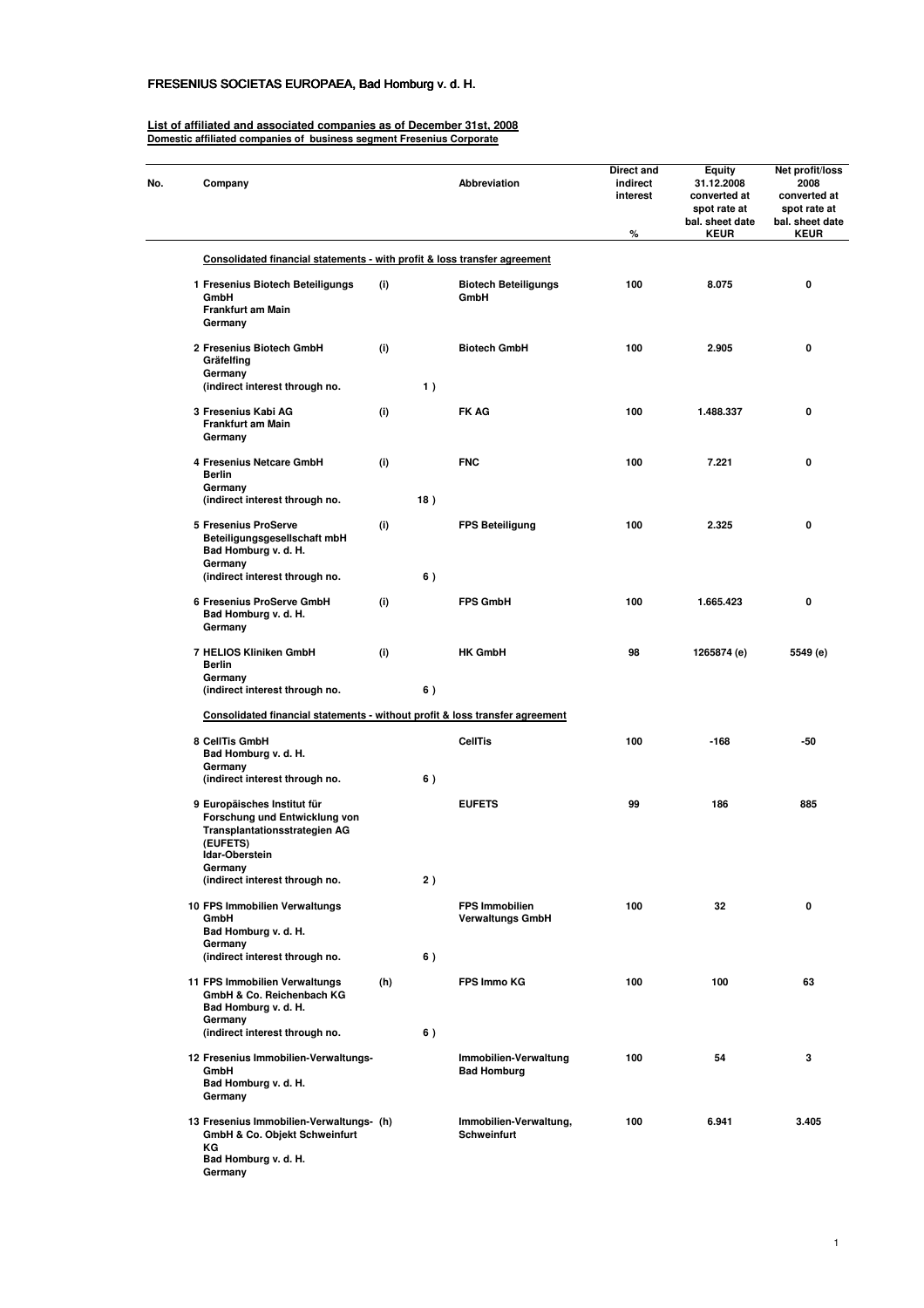#### **Domestic affiliated companies of business segment Fresenius Corporate**

| Company                                                                                                                                             |                                                                                  | Abbreviation                          | Direct and<br>indirect<br>interest<br>% | Equity<br>31.12.2008<br>converted at<br>spot rate at<br>bal. sheet date<br><b>KEUR</b> | Net profit/loss<br>2008<br>converted at<br>spot rate at<br>bal. sheet date<br><b>KEUR</b> |  |  |  |  |  |
|-----------------------------------------------------------------------------------------------------------------------------------------------------|----------------------------------------------------------------------------------|---------------------------------------|-----------------------------------------|----------------------------------------------------------------------------------------|-------------------------------------------------------------------------------------------|--|--|--|--|--|
| 14 Fresenius Immobilien-Verwaltungs- (h)<br>GmbH & Co. Objekt St. Wendel KG                                                                         |                                                                                  | Immobilien-Verwaltung,<br>St. Wendel  | 100                                     | 11.248                                                                                 | 5.154                                                                                     |  |  |  |  |  |
| Bad Homburg v. d. H.<br>Germany                                                                                                                     |                                                                                  |                                       |                                         |                                                                                        |                                                                                           |  |  |  |  |  |
| 15 Fresenius Medical Care AG & Co.<br><b>KGaA</b><br>Hof a. d. Saale<br>Germany                                                                     |                                                                                  | FMC-AG & Co. KGaA                     | 36                                      | 2.685.254                                                                              | 253.492                                                                                   |  |  |  |  |  |
| <b>16 Fresenius Medical Care</b><br><b>Management AG</b><br>Hof                                                                                     |                                                                                  | <b>FMC Management AG</b>              | 100                                     | 1.830                                                                                  | 186                                                                                       |  |  |  |  |  |
| Germany<br>17 ProServe Krankenhaus<br>(h)<br>Beteiligungsgesellschaft mbH &<br>Co. KG<br><b>Munich</b><br>Germany<br>(indirect interest through no. | 6)                                                                               | <b>PKB</b>                            | 100                                     | 12.210                                                                                 | $-62$                                                                                     |  |  |  |  |  |
| Not consolidated financial statements - with profit & loss transfer agreement                                                                       |                                                                                  |                                       |                                         |                                                                                        |                                                                                           |  |  |  |  |  |
| 18 Fresenius<br>Versicherungsvermittlungs GmbH<br>Bad Homburg v. d. H.<br>Germany                                                                   |                                                                                  | Versicherungs-GmbH                    | 100                                     | 7.585                                                                                  | $\mathbf 0$                                                                               |  |  |  |  |  |
| 19 Hygieneplan GmbH<br>Bad Homburg v. d. H.<br>Germany                                                                                              |                                                                                  | Hygieneplan                           | 100                                     | 26                                                                                     | 0                                                                                         |  |  |  |  |  |
|                                                                                                                                                     | Not consolidated financial statements - without profit & loss transfer agreement |                                       |                                         |                                                                                        |                                                                                           |  |  |  |  |  |
| 20 Fresenius Hochschulstiftung für<br>Gesundheitsmanagement<br>gemeinnützige GmbH<br>Bad Homburg v. d. H.<br>Germany                                |                                                                                  | <b>Fresenius</b><br>Hochschulstiftung | 100                                     | 90                                                                                     | 68                                                                                        |  |  |  |  |  |
| 21 hospitalia activHealth gmbh<br>Oberursel<br>Germany<br>(indirect interest through no.                                                            | 6)                                                                               | haH                                   | 100                                     | $-8.573$                                                                               | $-155$                                                                                    |  |  |  |  |  |
| 22 Wittgensteiner Rehaklinik<br>"Pulsnitz" Verwaltungs-GmbH<br><b>Bad Berleburg</b><br>Germany                                                      |                                                                                  |                                       | 100                                     | 114 (j)                                                                                | 6 (j)                                                                                     |  |  |  |  |  |
| (indirect interest through no.                                                                                                                      | 17)                                                                              |                                       |                                         |                                                                                        |                                                                                           |  |  |  |  |  |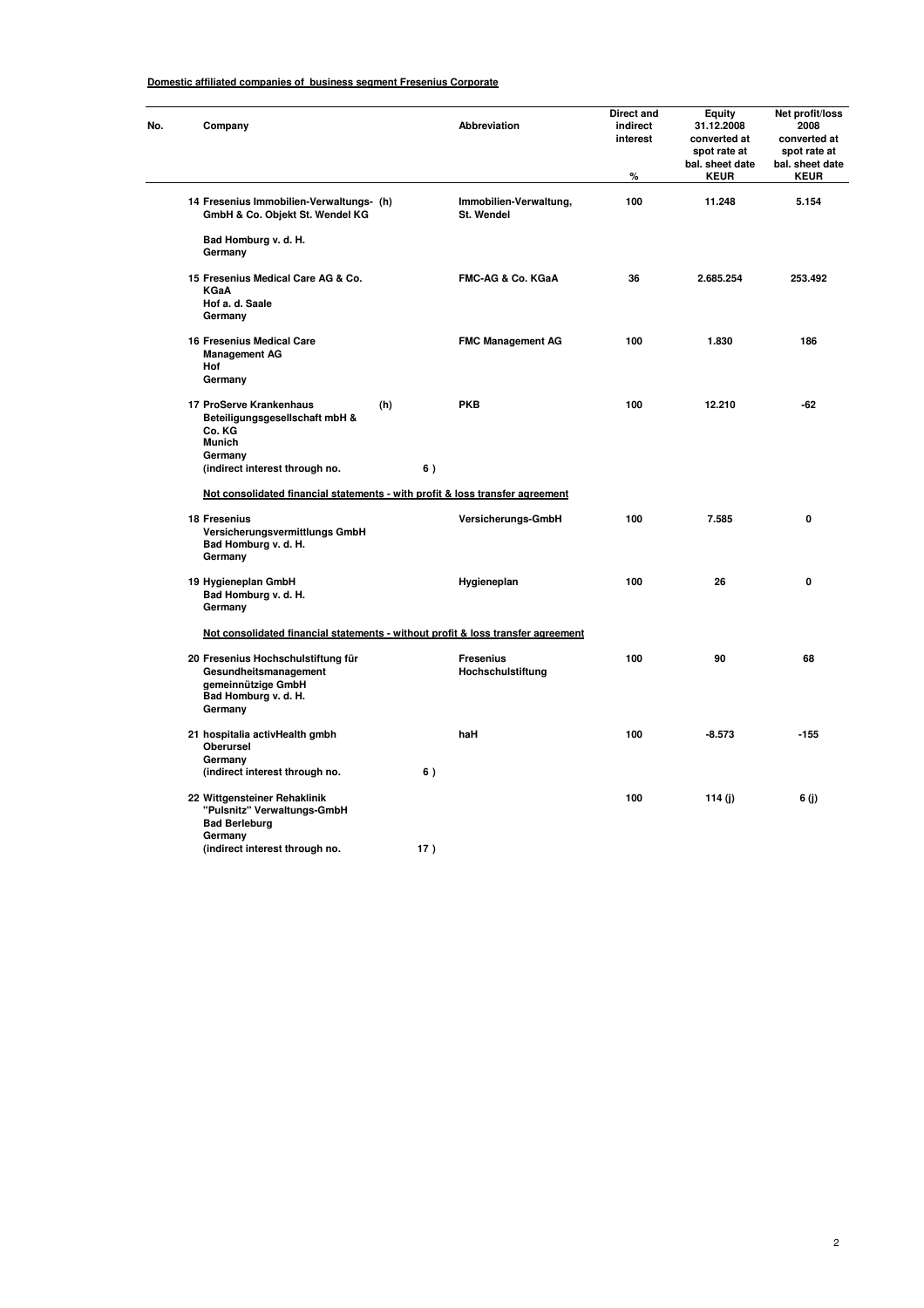#### **Domestic affiliated companies of business segment Fresenius Medical Care**

 $\overline{\phantom{0}}$ 

| No. | Company                                                                                                                                       |     |     | Abbreviation                                   | Direct and<br>indirect<br>interest<br>% | Equity<br>31.12.2008<br>converted at<br>spot rate at<br>bal. sheet date<br><b>KEUR</b> | Net profit/loss<br>2008<br>converted at<br>spot rate at<br>bal. sheet date<br><b>KEUR</b> |
|-----|-----------------------------------------------------------------------------------------------------------------------------------------------|-----|-----|------------------------------------------------|-----------------------------------------|----------------------------------------------------------------------------------------|-------------------------------------------------------------------------------------------|
|     | Consolidated financial statements - with profit & loss transfer agreement                                                                     |     |     |                                                |                                         |                                                                                        |                                                                                           |
|     | 23 Fresenius Medical Care<br>Beteiligungsgesellschaft mbH<br><b>Bad Homburg</b><br>Germany                                                    | (i) |     | <b>FMC</b><br>Beteiligungsgesellschaft         | 100                                     | 2.504.522                                                                              | 0                                                                                         |
|     | (indirect interest through no.                                                                                                                |     | 15) |                                                |                                         |                                                                                        |                                                                                           |
|     | 24 Fresenius Medical Care<br><b>Deutschland GmbH</b><br>Bad Homburg v. d. H.<br>Germany<br>(indirect interest through no.                     | (i) | 23) | <b>FMC D-GmbH</b>                              | 100                                     | 1.067.593                                                                              | 0                                                                                         |
|     | 25 Fresenius Medical Care US<br>Beteiligungsgesellschaft mbH<br><b>Bad Homburg</b><br>Germany                                                 | (i) |     | <b>FMC US</b><br>Beteiligungsgesellschaft      | 100                                     | 499.771                                                                                | 0                                                                                         |
|     | (indirect interest through no.                                                                                                                |     | 24) |                                                |                                         |                                                                                        |                                                                                           |
|     | 26 Fresenius Medical Care US drei<br>Beteiligungsgesellschaft mbH<br><b>Bad Homburg</b><br>Germany                                            | (i) |     | <b>FMC US Drei</b><br>Beteiligungsgesellschaft | 100                                     | 153.303                                                                                | 0                                                                                         |
|     | (indirect interest through no.                                                                                                                |     | 24) |                                                |                                         |                                                                                        |                                                                                           |
|     | 27 Fresenius Medical Care US zwei<br>Beteiligungsgesellschaft mbH<br><b>Bad Homburg</b><br>Germany                                            | (i) |     | FMC US Zwei<br>Beteiligungsgesellschaft        | 100                                     | 265.264                                                                                | 0                                                                                         |
|     | (indirect interest through no.                                                                                                                |     | 24) |                                                |                                         |                                                                                        |                                                                                           |
|     | 28 Nephrocare Deutschland GmbH<br>Bad Homburg v. d. H.<br>Germany                                                                             | (i) |     | <b>NephroCare D-GmbH</b>                       | 100                                     | 9.700                                                                                  | 0                                                                                         |
|     | (indirect interest through no.                                                                                                                |     | 23) |                                                |                                         |                                                                                        |                                                                                           |
|     | 29 Nephrocare e-services GmbH<br>Bad Homburg v. d. H.<br>Germany                                                                              | (i) |     | Nephrocare e-services                          | 100                                     | 49                                                                                     | 0                                                                                         |
|     | (indirect interest through no.                                                                                                                |     | 24) |                                                |                                         |                                                                                        |                                                                                           |
|     | 30 Nova-Med GmbH,<br>Vertriebsgesellschaft für<br>medizinisch - technische Geräte<br>und Verbrauchsartikel<br>Bad Homburg v. d. H.<br>Germany | (i) |     | <b>FMC NOVA MED</b>                            | 100                                     | 2.498                                                                                  | 0                                                                                         |
|     | (indirect interest through no.                                                                                                                |     | 23) |                                                |                                         |                                                                                        |                                                                                           |
|     | Consolidated financial statements - without profit & loss transfer agreement                                                                  |     |     |                                                |                                         |                                                                                        |                                                                                           |
|     | 31 ASG Apherese Service GmbH i.L.<br>Bad Homburg v. d. H.<br>Germany                                                                          |     |     | <b>ASG</b>                                     | 100                                     | 270                                                                                    | $-2$                                                                                      |
|     | (indirect interest through no.                                                                                                                |     | 24) |                                                |                                         |                                                                                        |                                                                                           |
|     | 32 ASZ Applikation und<br>Servicezentrum GmbH<br>Göttingen<br>Germany                                                                         |     |     | ASZ                                            | 75                                      | 266                                                                                    | 15                                                                                        |
|     | (indirect interest through no.                                                                                                                |     | 24) |                                                |                                         |                                                                                        |                                                                                           |
|     | 33 Dialysezentrum Grevenbroich<br>GmbH<br>Bad Homburg v. d. H.                                                                                | (i) |     | Dialysezentrum<br>Grevenbroich                 | 100                                     | 25                                                                                     | 0                                                                                         |
|     | Germany<br>(indirect interest through no.                                                                                                     |     | 28) |                                                |                                         |                                                                                        |                                                                                           |
|     | 34 Fresenius Medical Care GmbH<br>Bad Homburg v. d. H.                                                                                        | (i) |     | <b>FMC GmbH</b>                                | 100                                     | 26                                                                                     | 0                                                                                         |
|     | Germany<br>(indirect interest through no.                                                                                                     |     | 23) |                                                |                                         |                                                                                        |                                                                                           |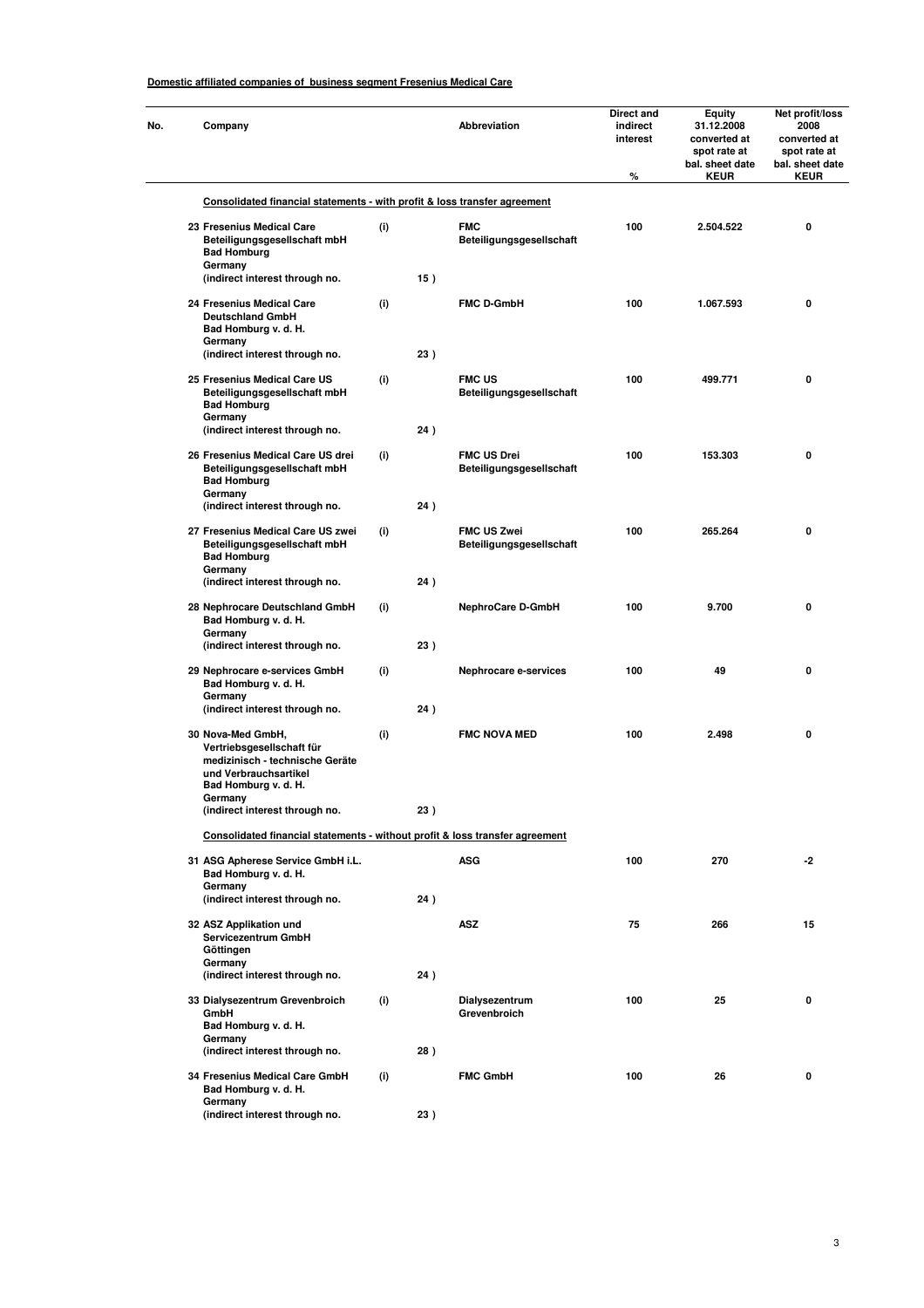#### **Domestic affiliated companies of business segment Fresenius Medical Care**

| No. | Company                                                                                                |     |      | Abbreviation                               | Direct and<br>indirect<br>interest<br>% | <b>Equity</b><br>31.12.2008<br>converted at<br>spot rate at<br>bal. sheet date<br><b>KEUR</b> | Net profit/loss<br>2008<br>converted at<br>spot rate at<br>bal. sheet date<br><b>KEUR</b> |
|-----|--------------------------------------------------------------------------------------------------------|-----|------|--------------------------------------------|-----------------------------------------|-----------------------------------------------------------------------------------------------|-------------------------------------------------------------------------------------------|
|     | 35 Fresenius Medical Care<br><b>International Management GmbH</b><br>Bad Homburg v. d. H.<br>Germany   | (i) |      | <b>FMC Int. Management</b>                 | 100                                     | 200                                                                                           | 0                                                                                         |
|     | (indirect interest through no.                                                                         |     | 23)  |                                            |                                         |                                                                                               |                                                                                           |
|     | 36 Fresenius Medical Care<br><b>Nephrologica Deutschland GmbH</b><br>Bad Homburg v. d. H.<br>Germany   |     |      | FMC Nephrologica D-<br>GmbH                | 100                                     | 265                                                                                           | 74                                                                                        |
|     | (indirect interest through no.                                                                         |     | 23)  |                                            |                                         |                                                                                               |                                                                                           |
|     | 37 Fresenius Medical Care Thalheim<br>GmbH<br>Stollberg<br>Germany<br>(indirect interest through no.   |     | 45)  | <b>FMC Thalheim</b>                        | 100                                     | 2.244                                                                                         | 0                                                                                         |
|     |                                                                                                        |     |      |                                            |                                         |                                                                                               |                                                                                           |
|     | 38 Fresenius Medical Care US<br>Vermögensverwaltungs GmbH &<br>Co. KG<br><b>Bad Homburg</b><br>Germany | (h) |      | <b>FMC US</b><br>Vermögensverwaltungs      | 100                                     | 11.077                                                                                        | 0                                                                                         |
|     | (indirect interest through no.                                                                         |     | 23)  |                                            |                                         |                                                                                               |                                                                                           |
|     | 39 Fresenius Medical Care US zwei<br>Vermögensverwaltungs GmbH &<br>Co. KG                             | (h) |      | <b>FMC US zwei</b><br>Vermögensverwaltungs | 100                                     | 1.133                                                                                         | 0                                                                                         |
|     | <b>Bad Homburg</b><br>Germany                                                                          |     |      |                                            |                                         |                                                                                               |                                                                                           |
|     | (indirect interest through no.                                                                         |     | 23)  |                                            |                                         |                                                                                               |                                                                                           |
|     | <b>40 Fresenius Medical Care</b><br>Vermögensverwaltungs GmbH<br><b>Bad Homburg</b><br>Germany         |     |      | <b>FMC</b><br>Vermögensverwaltungs         | 100                                     | 179                                                                                           | 14                                                                                        |
|     | (indirect interest through no.                                                                         |     | 15)  |                                            |                                         |                                                                                               |                                                                                           |
|     | 41 GFI - Deltronix Gesellschaft für<br>Informations-Systeme mbH<br>Fürth<br>Germany                    |     |      | GFI                                        | 80                                      | 306                                                                                           | $-103$                                                                                    |
|     | (indirect interest through no.                                                                         |     | 24)  |                                            |                                         |                                                                                               |                                                                                           |
|     | 42 IFTA Institut für therapeutische<br>Apherese GmbH i.L.<br>Bad Homburg v. d. H.<br>Germany           |     |      | <b>IFTA</b>                                | 100                                     | 60                                                                                            | -40                                                                                       |
|     | (indirect interest through no.                                                                         |     | 31)  |                                            |                                         |                                                                                               |                                                                                           |
|     | 43 Medizinisches<br>Versorgungszentrum<br>Berchtesgaden GmbH<br>Berchtesgaden<br>Germany               | (i) |      | <b>MVZ Berchtesgaden</b>                   | 100                                     | 23                                                                                            | $-2$                                                                                      |
|     | (indirect interest through no.                                                                         |     | 28)  |                                            |                                         |                                                                                               |                                                                                           |
|     | <b>44 Medizinisches</b><br>Versorgungszentrum Schwerin<br>GmbH<br>Schwerin                             |     |      | <b>MVZ Schwerin</b>                        | 100                                     | 24                                                                                            | -1                                                                                        |
|     | Germany<br>(indirect interest through no.                                                              |     | 28)  |                                            |                                         |                                                                                               |                                                                                           |
|     | <b>45 National Medical Care</b><br>(Deutschland) GmbH<br>Bad Homburg v. d. H.                          |     |      | <b>NMC Deutschland</b>                     | 100                                     | 27.144                                                                                        | 2.906                                                                                     |
|     | Germany<br>(indirect interest through no.                                                              |     | 15)  |                                            |                                         |                                                                                               |                                                                                           |
|     | 46 NMC Holding GmbH<br>Bad Homburg v. d. H.                                                            |     |      | <b>NMC Holding D</b>                       | 100                                     | 66                                                                                            | $\mathbf{2}$                                                                              |
|     | Germany<br>(indirect interest through no.                                                              |     | 668) |                                            |                                         |                                                                                               |                                                                                           |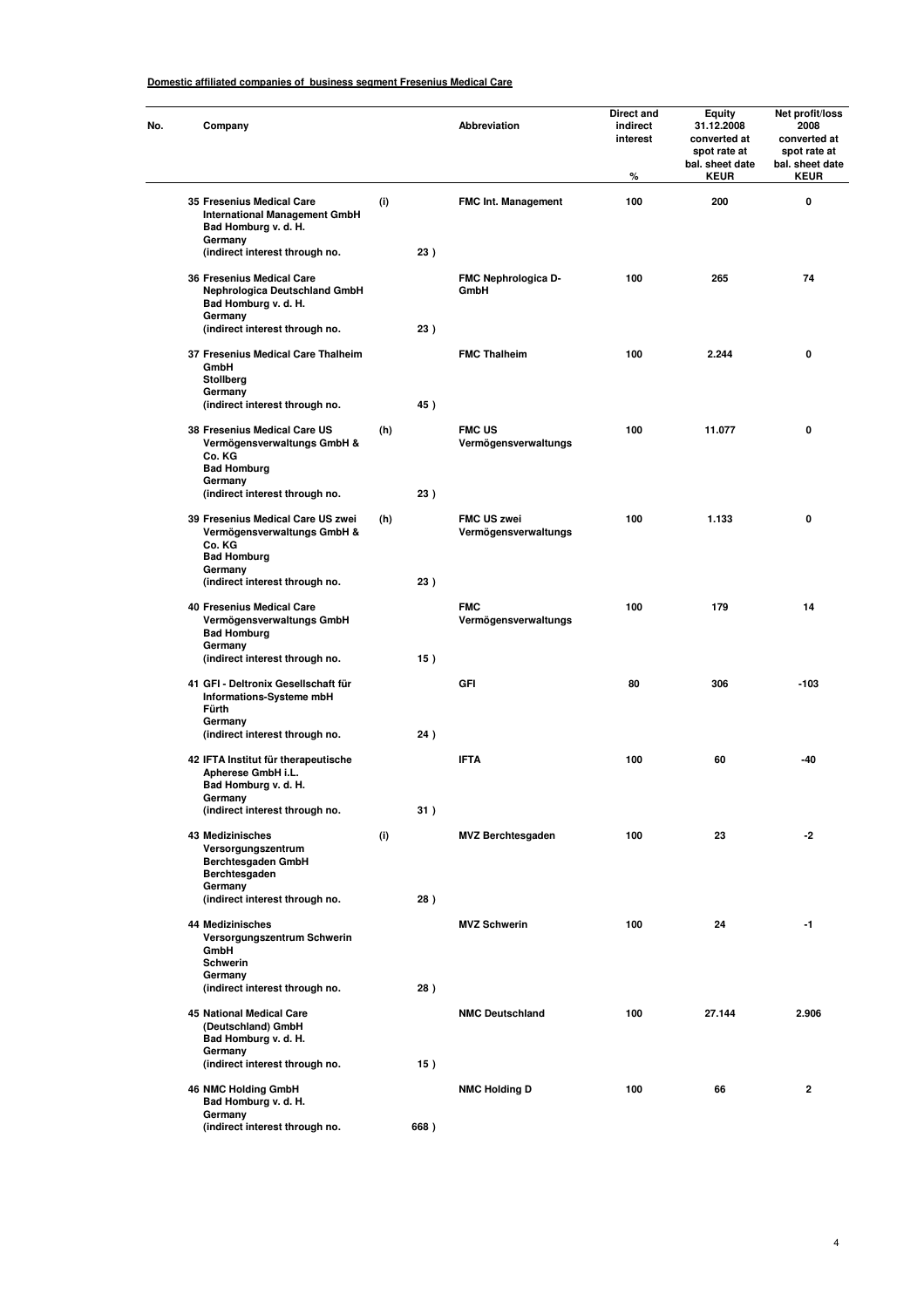#### **Domestic affiliated companies of business segment Fresenius Medical Care**

| No. | Company                                                                                                                             | Abbreviation                                                                                                | Direct and<br>indirect<br>interest<br>% | <b>Equity</b><br>31.12.2008<br>converted at<br>spot rate at<br>bal, sheet date<br><b>KEUR</b> | Net profit/loss<br>2008<br>converted at<br>spot rate at<br>bal. sheet date<br><b>KEUR</b> |
|-----|-------------------------------------------------------------------------------------------------------------------------------------|-------------------------------------------------------------------------------------------------------------|-----------------------------------------|-----------------------------------------------------------------------------------------------|-------------------------------------------------------------------------------------------|
|     | 47 PONTORMO GmbH<br><b>Bad Homburg</b><br>Germany<br>(indirect interest through no.                                                 | Pontormo<br>549)                                                                                            | 100                                     | $-103.308$                                                                                    | -700                                                                                      |
|     | 48 Zentrum für Nieren- und<br>Hochdruckkrankheiten Bensheim<br>GmbH<br><b>Bensheim</b><br>Germany<br>(indirect interest through no. | <b>Zentrum Bensheim</b><br>28)                                                                              | 70                                      | 65                                                                                            | -1                                                                                        |
|     | 49 Holiday Dialysis International                                                                                                   | Not consolidated financial statements - without profit & loss transfer agreement<br><b>Holiday Dialysis</b> | 100                                     | 23                                                                                            | -9                                                                                        |
|     | GmbH i.L. (HDI) - in liquidation<br><b>Oberursel</b><br>Germany<br>(indirect interest through no.                                   | International i.L.<br>15)                                                                                   |                                         |                                                                                               |                                                                                           |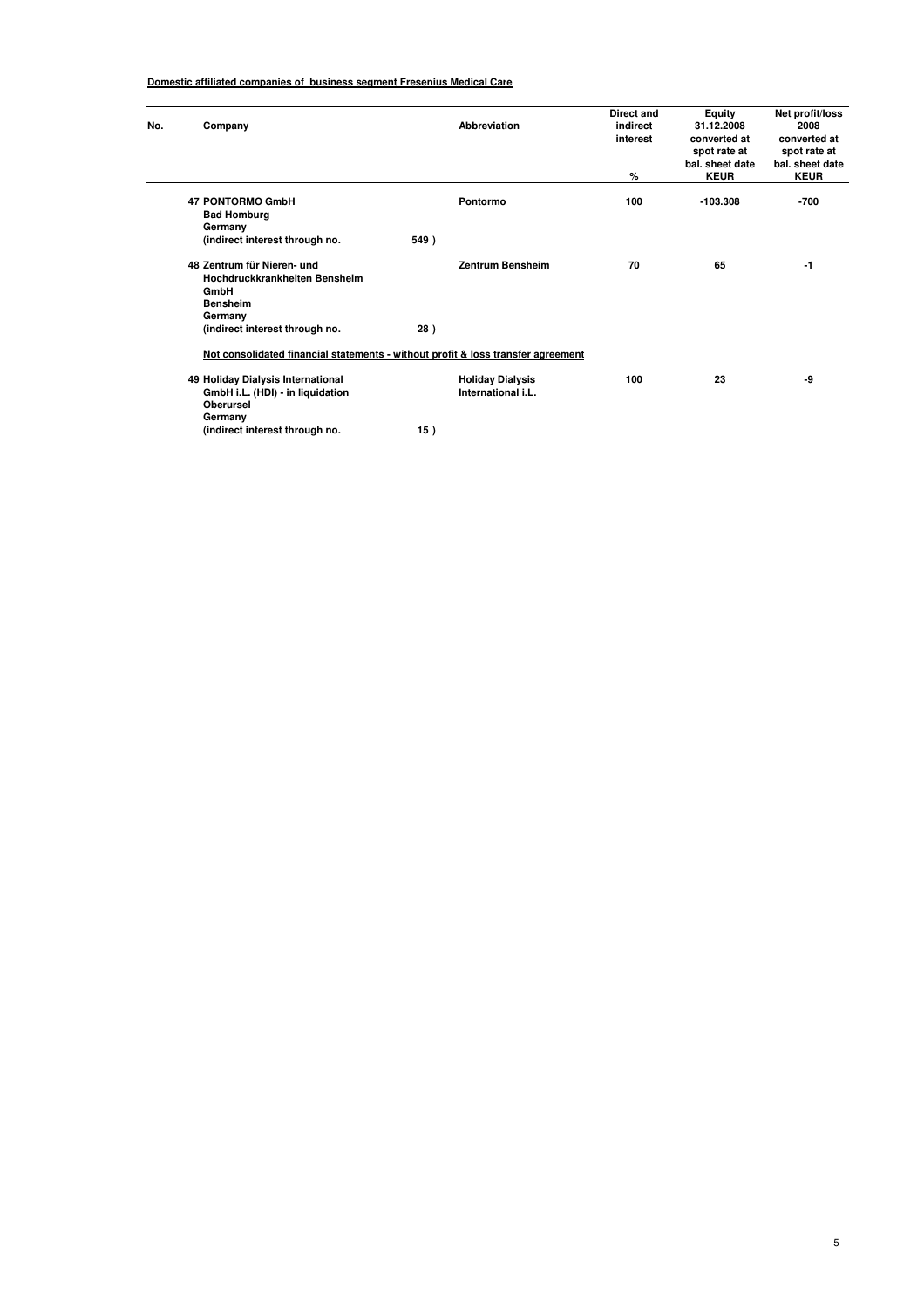| No. | Company                                                                                    |     |     | <b>Abbreviation</b>       | Direct and<br>indirect<br>interest<br>% | Equity<br>31.12.2008<br>converted at<br>spot rate at<br>bal. sheet date<br><b>KEUR</b> | Net profit/loss<br>2008<br>converted at<br>spot rate at<br>bal. sheet date<br><b>KEUR</b> |
|-----|--------------------------------------------------------------------------------------------|-----|-----|---------------------------|-----------------------------------------|----------------------------------------------------------------------------------------|-------------------------------------------------------------------------------------------|
|     |                                                                                            |     |     |                           |                                         |                                                                                        |                                                                                           |
|     | Consolidated financial statements - with profit & loss transfer agreement                  |     |     |                           |                                         |                                                                                        |                                                                                           |
|     | 50 Fresenius HemoCare Beteiligungs<br>GmbH<br>Frankfurt-on-Main<br>Germany                 | (i) |     | HemoCare Bet. GmbH        | 100                                     | 64.224                                                                                 | 0                                                                                         |
|     | (indirect interest through no.                                                             |     | 3)  |                           |                                         |                                                                                        |                                                                                           |
|     | 51 Fresenius HemoCare GmbH<br>Bad Homburg v. d. H.<br>Germany                              | (i) |     | <b>HemoCare GmbH</b>      | 100                                     | 9.219                                                                                  | 0                                                                                         |
|     | (indirect interest through no.                                                             |     | 50) |                           |                                         |                                                                                        |                                                                                           |
|     | 52 Fresenius Kabi Deutschland GmbH (i)                                                     |     |     | Kabi Deutschland          | 100                                     | 351.887                                                                                | 0                                                                                         |
|     | Bad Homburg v. d. H.<br>Germany                                                            |     |     |                           |                                         |                                                                                        |                                                                                           |
|     | (indirect interest through no.                                                             |     | 3)  |                           |                                         |                                                                                        |                                                                                           |
|     | 53 HOSPED GmbH - Lieferservice für<br>Klinik, Handel und Patienten<br>Friedberg<br>Germany | (i) |     | Hosped                    | 100                                     | 303                                                                                    | 0                                                                                         |
|     | (indirect interest through no.                                                             |     | 3)  |                           |                                         |                                                                                        |                                                                                           |
|     | 54 MC Medizintechnik GmbH<br>Alzenau<br>Germany                                            | (i) |     | <b>MCM</b>                | 100                                     | 4.491                                                                                  | 0                                                                                         |
|     | (indirect interest through no.                                                             |     | 50) |                           |                                         |                                                                                        |                                                                                           |
|     | 55 V. Krütten Medizinische<br>Einmalgeräte GmbH<br>Idstein<br>Germany                      | (i) |     | V. Krütten GmbH           | 100                                     | 2.235                                                                                  | 0                                                                                         |
|     | (indirect interest through no.                                                             |     | 3)  |                           |                                         |                                                                                        |                                                                                           |
|     | Consolidated financial statements - without profit & loss transfer agreement               |     |     |                           |                                         |                                                                                        |                                                                                           |
|     | 56 Clinico Betriebsverpachtungs-<br>GmbH<br><b>Bad Hersfeld</b>                            |     |     | <b>Clinico BV</b>         | 100                                     | 6.036                                                                                  | 136                                                                                       |
|     | Germany<br>(indirect interest through no.                                                  |     | 3)  |                           |                                         |                                                                                        |                                                                                           |
|     | 57 Clinico GmbH<br><b>Bad Hersfeld</b><br>Germany                                          |     |     | <b>Clinico GmbH</b>       | 100                                     | 3.105                                                                                  | 15                                                                                        |
|     | (indirect interest through no.                                                             |     | 3)  |                           |                                         |                                                                                        |                                                                                           |
|     | 58 Clinico Ophthalmic GmbH<br>Mihla<br>Germany                                             |     |     | <b>Clinico Ophthalmic</b> | 100                                     | -702                                                                                   | 24                                                                                        |
|     | (indirect interest through no.                                                             |     | 3)  |                           |                                         |                                                                                        |                                                                                           |
|     | 59 Fresenius Kabi Asiaco GmbH<br>Bad Homburg v. d. H.                                      |     |     | Kabi Asiaco               | 100                                     | 5.270                                                                                  | -93                                                                                       |
|     | Germany<br>(indirect interest through no.                                                  |     | 3)  |                           |                                         |                                                                                        |                                                                                           |
|     | 60 Fresenius Kabi R&D Clayton GmbH                                                         |     |     | Kabi R&D Clayton          | 100                                     | 3                                                                                      | -3                                                                                        |
|     | Bad Homburg v. d. H.                                                                       |     |     |                           |                                         |                                                                                        |                                                                                           |
|     | Germany<br>(indirect interest through no.                                                  |     | 3)  |                           |                                         |                                                                                        |                                                                                           |
|     | 61 Nowak Hornig Medizinische<br>Kunststoffsysteme GmbH<br>Kierspe                          |     |     | <b>Nowak Hornig</b>       | 100                                     | 884                                                                                    | 846                                                                                       |
|     | Germany                                                                                    |     |     |                           |                                         |                                                                                        |                                                                                           |
|     | (indirect interest through no.                                                             |     | 52) |                           |                                         |                                                                                        |                                                                                           |
|     | 62 SUPRAMOL - Parenteral Colloids<br>GmbH<br>Rosbach v.d.H.                                |     |     | Supramol                  | 49                                      | -126                                                                                   | 5                                                                                         |
|     | Germany<br>(indirect interest through no.                                                  |     | 52) |                           |                                         |                                                                                        |                                                                                           |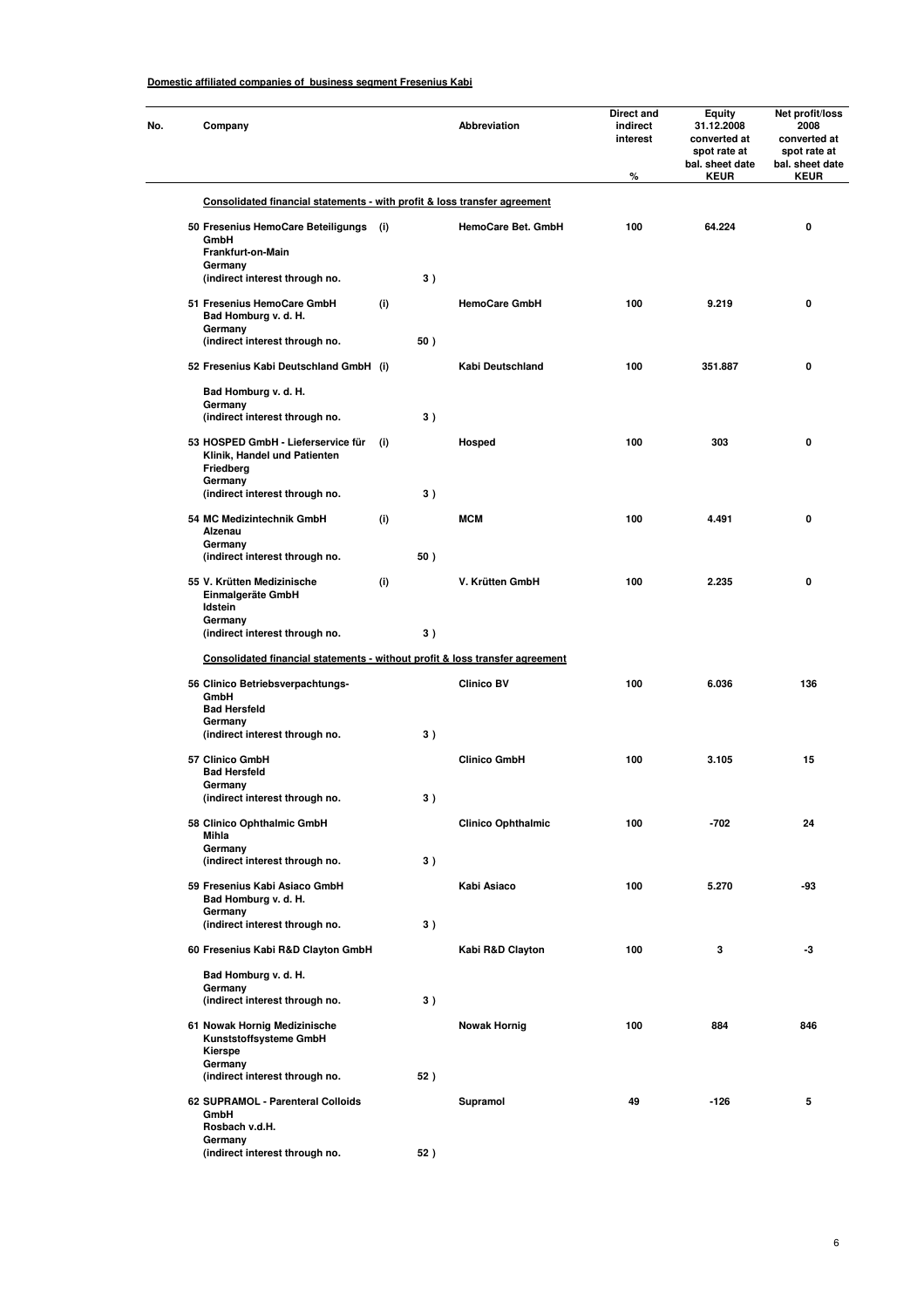| No. | Company                                                                          |     | <b>Abbreviation</b>  | <b>Direct and</b><br>indirect<br>interest<br>% | Equity<br>31.12.2008<br>converted at<br>spot rate at<br>bal, sheet date<br><b>KEUR</b> | Net profit/loss<br>2008<br>converted at<br>spot rate at<br>bal. sheet date<br><b>KEUR</b> |
|-----|----------------------------------------------------------------------------------|-----|----------------------|------------------------------------------------|----------------------------------------------------------------------------------------|-------------------------------------------------------------------------------------------|
|     | Not consolidated financial statements - with profit & loss transfer agreement    |     |                      |                                                |                                                                                        |                                                                                           |
|     | 63 SAN Logistics GmbH<br>Alzenau-Hörstein<br>Germany                             |     | <b>SAN Logistics</b> | 100                                            | 2.747                                                                                  | 0                                                                                         |
|     | (indirect interest through no.                                                   | 54) |                      |                                                |                                                                                        |                                                                                           |
|     | Not consolidated financial statements - without profit & loss transfer agreement |     |                      |                                                |                                                                                        |                                                                                           |
|     | 64 Henke Pharma GmbH<br>Aschaffenburg<br>Germany                                 |     | Henke                | 75                                             | (a)                                                                                    | (a)                                                                                       |
|     | (indirect interest through no.                                                   | 52) |                      |                                                |                                                                                        |                                                                                           |
|     | 65 Mediclean HomeCareService GmbH                                                |     | Mediclean            | 15                                             | (a)                                                                                    | (a)                                                                                       |
|     | Rötha<br>Germany                                                                 |     |                      |                                                |                                                                                        |                                                                                           |
|     | (indirect interest through no.                                                   | 63) |                      |                                                |                                                                                        |                                                                                           |
|     | 66 Unizell Medicare GmbH<br>Ratekau<br>Germany                                   |     | Unizell              | 15                                             | 1.047                                                                                  | 1.021                                                                                     |
|     | (indirect interest through no.                                                   | 63) |                      |                                                |                                                                                        |                                                                                           |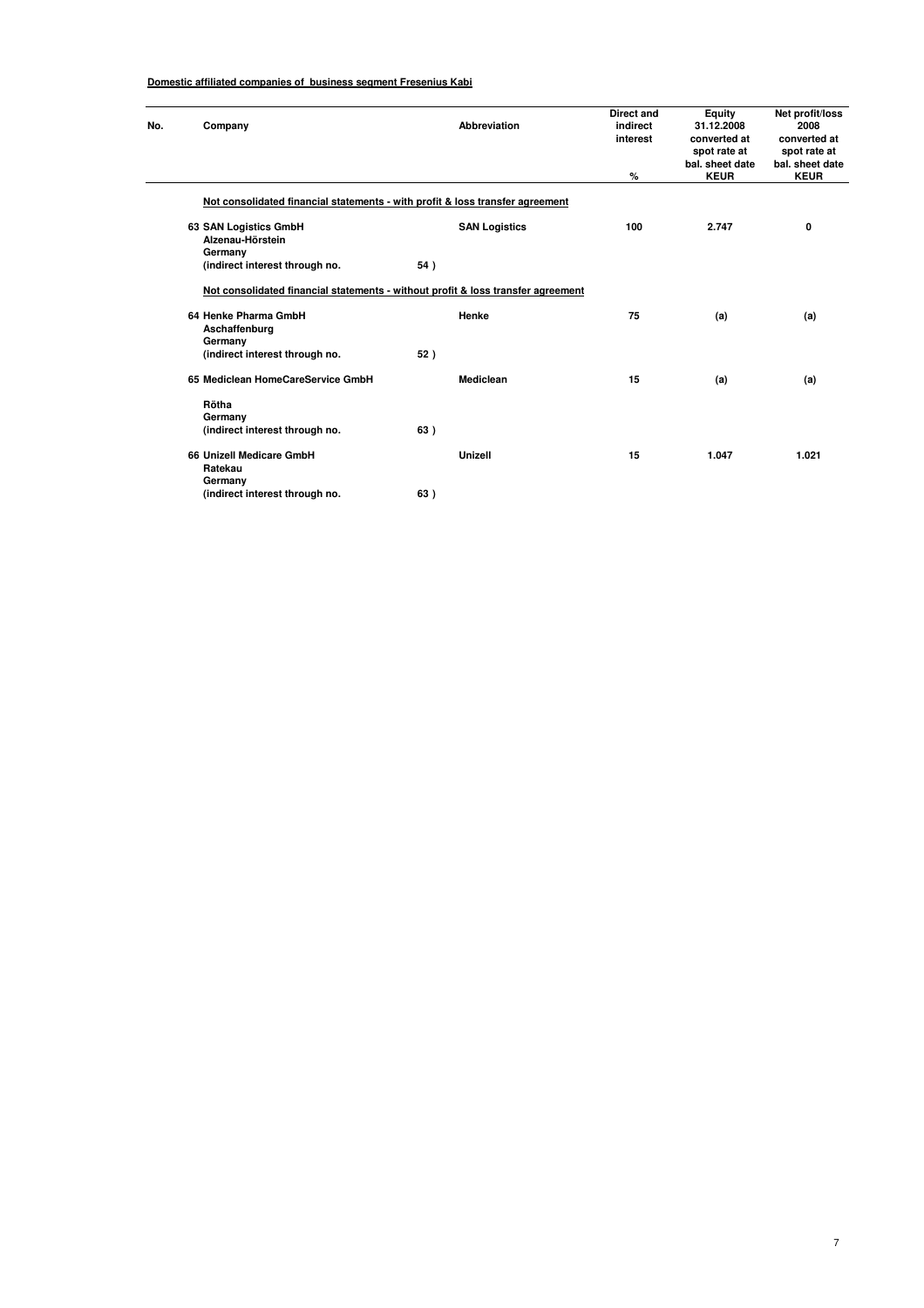| Company                                                                          |       | <b>Abbreviation</b> | Direct and<br>indirect<br>interest | Equity<br>31.12.2008<br>converted at<br>spot rate at<br>bal, sheet date | Net profit/loss<br>2008<br>converted at<br>spot rate at<br>bal. sheet date |
|----------------------------------------------------------------------------------|-------|---------------------|------------------------------------|-------------------------------------------------------------------------|----------------------------------------------------------------------------|
|                                                                                  |       |                     | %                                  | <b>KEUR</b>                                                             | <b>KEUR</b>                                                                |
| Consolidated financial statements - without profit & loss transfer agreement     |       |                     |                                    |                                                                         |                                                                            |
| 67 HERMED Technische Beratungs<br>GmbH<br><b>Neumuenster</b><br>Germany          |       | <b>HTB</b>          | 100                                | 1.770                                                                   | 1.439                                                                      |
| (indirect interest through no.                                                   | 69)   |                     |                                    |                                                                         |                                                                            |
| 68 hospitalia international gmbh<br>Oberursel<br>Germany                         |       | hi                  | 100                                | 4.543                                                                   | 963                                                                        |
| (indirect interest through no.                                                   | 998)  |                     |                                    |                                                                         |                                                                            |
| 69 VAMED Management und Service<br><b>GmbH Deutschland</b><br><b>Berlin</b>      |       | <b>VMS-D</b>        | 100                                | 2.970                                                                   | 1.959                                                                      |
| Germany<br>(indirect interest through no.                                        | 1000) |                     |                                    |                                                                         |                                                                            |
| Not consolidated financial statements - without profit & loss transfer agreement |       |                     |                                    |                                                                         |                                                                            |
| 70 CAREONE Patientenkompass<br>GmbH<br><b>Berlin</b>                             |       | <b>CPK</b>          | 100                                | 73(j)                                                                   | $-2$ (j)                                                                   |
| Germany<br>(indirect interest through no.                                        | 69)   |                     |                                    |                                                                         |                                                                            |
| 71 VAMED Health Project GmbH<br><b>Berlin</b><br>Germany                         |       | <b>VHP</b>          | 100                                | 92(i)                                                                   | 21 (i)                                                                     |
| (indirect interest through no.                                                   | 1003) |                     |                                    |                                                                         |                                                                            |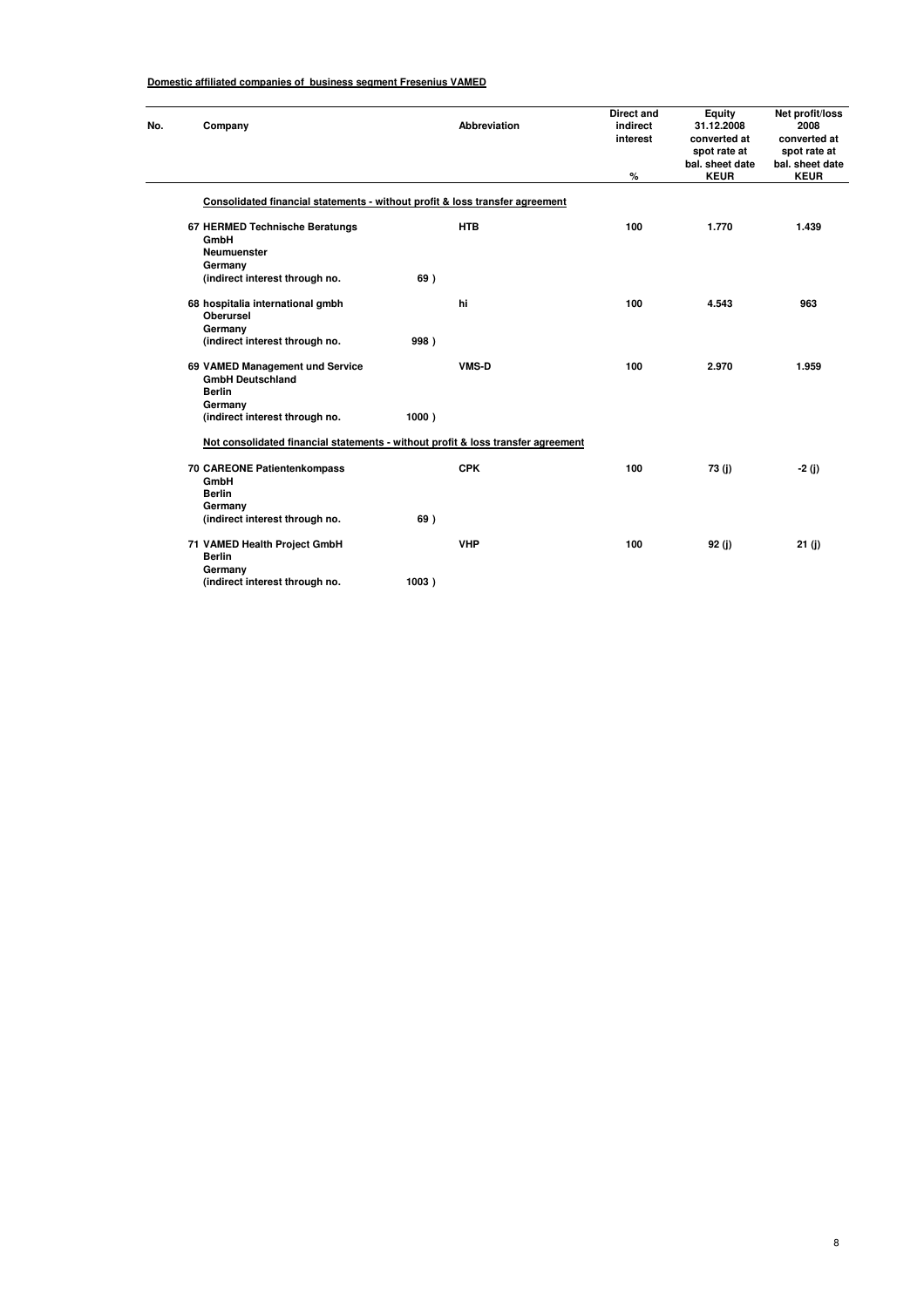| No. | Company                                                                                                   |     |     | Abbreviation  |     | Direct and<br>indirect<br>interest<br>% | Equity<br>31.12.2008<br>converted at<br>spot rate at<br>bal. sheet date<br><b>KEUR</b> | Net profit/loss<br>2008<br>converted at<br>spot rate at<br>bal. sheet date<br><b>KEUR</b> |
|-----|-----------------------------------------------------------------------------------------------------------|-----|-----|---------------|-----|-----------------------------------------|----------------------------------------------------------------------------------------|-------------------------------------------------------------------------------------------|
|     | Consolidated financial statements - with profit & loss transfer agreement                                 |     |     |               |     |                                         |                                                                                        |                                                                                           |
|     | 72 D.i.a. Solution GmbH<br>Erfurt                                                                         | (i) |     |               | 145 | 100                                     | (e)                                                                                    | (e)                                                                                       |
|     | Germany<br>(indirect interest through no.                                                                 |     | 82) |               |     |                                         |                                                                                        |                                                                                           |
|     | 73 HELIOS Agnes Karll Krankenhaus<br>GmbH<br><b>Bad Schwartau</b><br>Germany                              | (i) | 7)  | <b>BSC102</b> |     | 100                                     | (e)                                                                                    | (e)                                                                                       |
|     | (indirect interest through no.<br>74 HELIOS Care GmbH<br>Berlin                                           | (i) |     | <b>HCA700</b> |     | 100                                     | (e)                                                                                    | (e)                                                                                       |
|     | Germany<br>(indirect interest through no.                                                                 |     | 7)  |               |     |                                         |                                                                                        |                                                                                           |
|     | 75 HELIOS Catering GmbH<br><b>Berlin</b><br>Germany                                                       | (i) |     | HC301         |     | 100                                     | (e)                                                                                    | (e)                                                                                       |
|     | (indirect interest through no.                                                                            |     | 86) |               |     |                                         |                                                                                        |                                                                                           |
|     | 76 HELIOS Kids in Pflege GmbH<br>Geesthacht<br>Germany                                                    | (i) |     | <b>BPG</b>    |     | 100                                     | (e)                                                                                    | (e)                                                                                       |
|     | (indirect interest through no.                                                                            |     | 78) |               |     |                                         |                                                                                        |                                                                                           |
|     | 77 HELIOS Klinik Dresden-Wachwitz<br>GmbH<br><b>Dresden</b><br>Germany                                    | (i) |     | <b>HKD</b>    |     | 100                                     | (e)                                                                                    | (e)                                                                                       |
|     | (indirect interest through no.                                                                            |     | 89) |               |     |                                         |                                                                                        |                                                                                           |
|     | 78 HELIOS Klinik Geesthacht GmbH<br>Geesthacht<br>Germany                                                 | (i) |     | <b>HKGG</b>   |     | 100                                     | (e)                                                                                    | (e)                                                                                       |
|     | (indirect interest through no.<br>79 HELIOS Kliniken Breisgau-<br><b>Hochschwarzwald GmbH</b><br>Müllheim |     | 89) | <b>BHS190</b> |     | 74                                      | (e)                                                                                    | (e)                                                                                       |
|     | Germany<br>(indirect interest through no.                                                                 |     | 7)  |               |     |                                         |                                                                                        |                                                                                           |
|     | 80 HELIOS Kliniken Leipziger Land<br>GmbH<br>Borna                                                        | (i) |     | LL191         |     | 100                                     | (e)                                                                                    | (e)                                                                                       |
|     | Germany<br>(indirect interest through no.                                                                 |     | 7)  |               |     |                                         |                                                                                        |                                                                                           |
|     | 81 HELIOS Klinikum Bad Saarow<br>GmbH<br><b>Bad Saarow</b>                                                | (i) |     | <b>HKBS</b>   |     | 100                                     | (e)                                                                                    | (e)                                                                                       |
|     | Germany<br>(indirect interest through no.                                                                 |     | 89) |               |     |                                         |                                                                                        |                                                                                           |
|     | 82 HELIOS Klinikum Erfurt GmbH<br>Erfurt<br>Germany                                                       | (i) |     | EF107         |     | 100                                     | (e)                                                                                    | (e)                                                                                       |
|     | (indirect interest through no.                                                                            |     | 7)  |               |     |                                         |                                                                                        |                                                                                           |
|     | 83 HELIOS Pflege Dresden GmbH<br><b>Dresden</b><br>Germany                                                | (i) |     | <b>HKPD</b>   |     | 100                                     | (e)                                                                                    | (e)                                                                                       |
|     | (indirect interest through no.                                                                            |     | 77) |               |     |                                         |                                                                                        |                                                                                           |
|     | 84 HELIOS Privatkliniken GmbH<br><b>Bad Homburg</b><br>Germany                                            | (i) |     | <b>HP200</b>  |     | 100                                     | (e)                                                                                    | (e)                                                                                       |
|     | (indirect interest through no.                                                                            |     | 7)  |               |     |                                         |                                                                                        |                                                                                           |
|     | 85 HELIOS Schloßbergklinik<br><b>Oberstaufen GmbH</b><br>Oberstaufen                                      | (i) |     | <b>HSO</b>    |     | 100                                     | (e)                                                                                    | (e)                                                                                       |
|     | Germany<br>(indirect interest through no.                                                                 |     | 89) |               |     |                                         |                                                                                        |                                                                                           |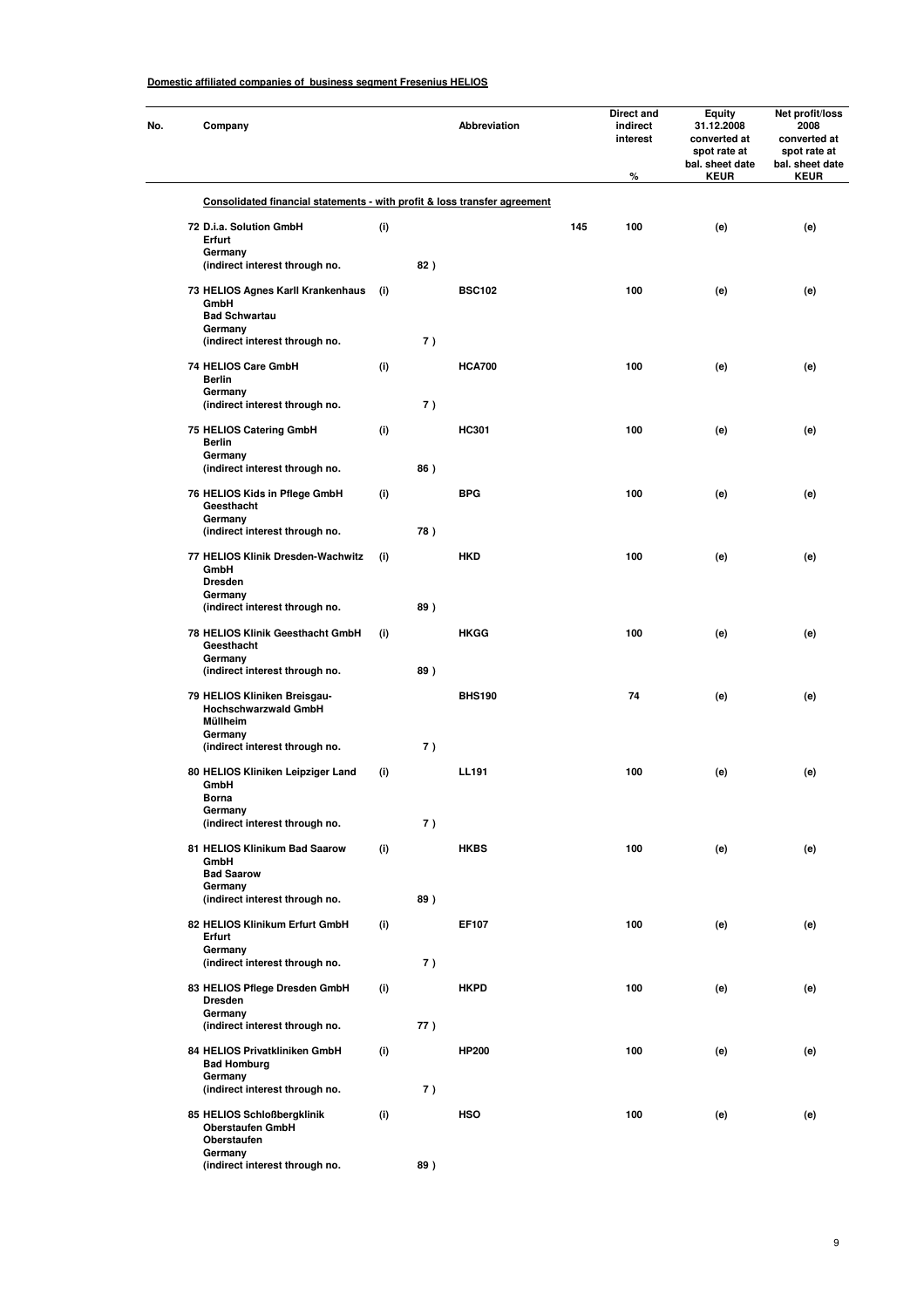| Company                                                                                                                                               |     |      | Abbreviation    |     | Direct and<br>indirect<br>interest<br>% | <b>Equity</b><br>31.12.2008<br>converted at<br>spot rate at<br>bal. sheet date<br><b>KEUR</b> | Net profit/loss<br>2008<br>converted at<br>spot rate at<br>bal. sheet date<br><b>KEUR</b> |
|-------------------------------------------------------------------------------------------------------------------------------------------------------|-----|------|-----------------|-----|-----------------------------------------|-----------------------------------------------------------------------------------------------|-------------------------------------------------------------------------------------------|
| 86 HELIOS Service GmbH<br><b>Berlin</b>                                                                                                               | (i) |      | <b>HS300</b>    |     | 100                                     | (e)                                                                                           | (e)                                                                                       |
| Germany<br>(indirect interest through no.                                                                                                             |     | 7)   |                 |     |                                         |                                                                                               |                                                                                           |
| 87 HELIOS Versorgungszentren<br>GmbH<br><b>Berlin</b><br>Germany                                                                                      | (i) |      | <b>HV600</b>    |     | 100                                     | (e)                                                                                           | (e)                                                                                       |
| (indirect interest through no.                                                                                                                        |     | 7)   |                 |     |                                         |                                                                                               |                                                                                           |
| 88 HELIOS Vogtland-Klinikum Plauen (i)<br>GmbH<br>Plauen                                                                                              |     |      | <b>HVKP</b>     |     | 100                                     | (e)                                                                                           | (e)                                                                                       |
| Germany<br>(indirect interest through no.                                                                                                             |     | 89)  |                 |     |                                         |                                                                                               |                                                                                           |
| 89 HUMAINE Kliniken GmbH<br><b>Berlin</b>                                                                                                             | (i) |      | <b>HKG</b>      |     | 100                                     | (e)                                                                                           | (e)                                                                                       |
| Germany<br>(indirect interest through no.                                                                                                             |     | 7)   |                 |     |                                         |                                                                                               |                                                                                           |
| 90 Poliklinik am HELIOS Klinikum<br><b>Buch GmbH</b><br><b>Berlin</b>                                                                                 | (i) |      | <b>VBLN624</b>  |     | 100                                     | (e)                                                                                           | (e)                                                                                       |
| Germany<br>(indirect interest through no.                                                                                                             |     | 7)   |                 |     |                                         |                                                                                               |                                                                                           |
| 91 RTK Betriebsgesellschaft der<br>Krankenhäuser und des<br>Kreisaltenzentrums des Rheingau-<br>Taunus-Kreises mbH<br><b>Bad Berleburg</b><br>Germany |     |      | <b>RTK GmbH</b> |     | 100                                     | (e)                                                                                           | (e)                                                                                       |
| (indirect interest through no.                                                                                                                        |     | 141) |                 |     |                                         |                                                                                               |                                                                                           |
| 92 Senioren- und Pflegeheim Erfurt<br>GmbH<br>Erfurt                                                                                                  | (i) |      | <b>GEF707</b>   |     | 100                                     | (e)                                                                                           | (e)                                                                                       |
| Germany<br>(indirect interest through no.                                                                                                             |     | 74)  |                 |     |                                         |                                                                                               |                                                                                           |
| 93 St. Josefs-Hospital GmbH<br><b>Bochum</b>                                                                                                          | (i) |      | BO106           |     | 100                                     | (e)                                                                                           | (e)                                                                                       |
| Germany<br>(indirect interest through no.                                                                                                             |     | 7)   |                 |     |                                         |                                                                                               |                                                                                           |
| 94 WAK Wittgensteiner Akutkliniken<br>"Bad Berleburg" GmbH<br><b>Bad Berleburg</b>                                                                    |     |      | WAK             |     | 100                                     | (e)                                                                                           | (e)                                                                                       |
| Germany<br>(indirect interest through no.                                                                                                             |     | 141) |                 |     |                                         |                                                                                               |                                                                                           |
| 95 Wittgensteiner Immobilien GmbH<br><b>Borna</b>                                                                                                     |     |      | <b>WI GmbH</b>  |     | 100                                     | (e)                                                                                           | (e)                                                                                       |
| Germany<br>(indirect interest through no.                                                                                                             |     | 141) |                 |     |                                         |                                                                                               |                                                                                           |
| Consolidated financial statements - without profit & loss transfer agreement                                                                          |     |      |                 |     |                                         |                                                                                               |                                                                                           |
| 96 benissimo gmbh                                                                                                                                     |     |      |                 | 151 | 100                                     | (e)                                                                                           | (e)                                                                                       |
| <b>Berlin</b><br>Germany                                                                                                                              |     |      |                 |     |                                         |                                                                                               |                                                                                           |
| (indirect interest through no.                                                                                                                        |     | 7)   |                 |     |                                         |                                                                                               |                                                                                           |
| 97 Clean Serv GmbH<br>Wuppertal                                                                                                                       |     |      | <b>CLS312</b>   |     | 51                                      | (e)                                                                                           | (e)                                                                                       |
| Germany                                                                                                                                               |     |      |                 |     |                                         |                                                                                               |                                                                                           |
| (indirect interest through no.                                                                                                                        |     | 114) |                 |     |                                         |                                                                                               |                                                                                           |
| 98 DLK Dienstleistungen für<br>Krankenhäuser GmbH<br>Wuppertal                                                                                        |     |      | <b>DLK313</b>   |     | 100                                     | (e)                                                                                           | (e)                                                                                       |
| Germany<br>(indirect interest through no.                                                                                                             |     | 114) |                 |     |                                         |                                                                                               |                                                                                           |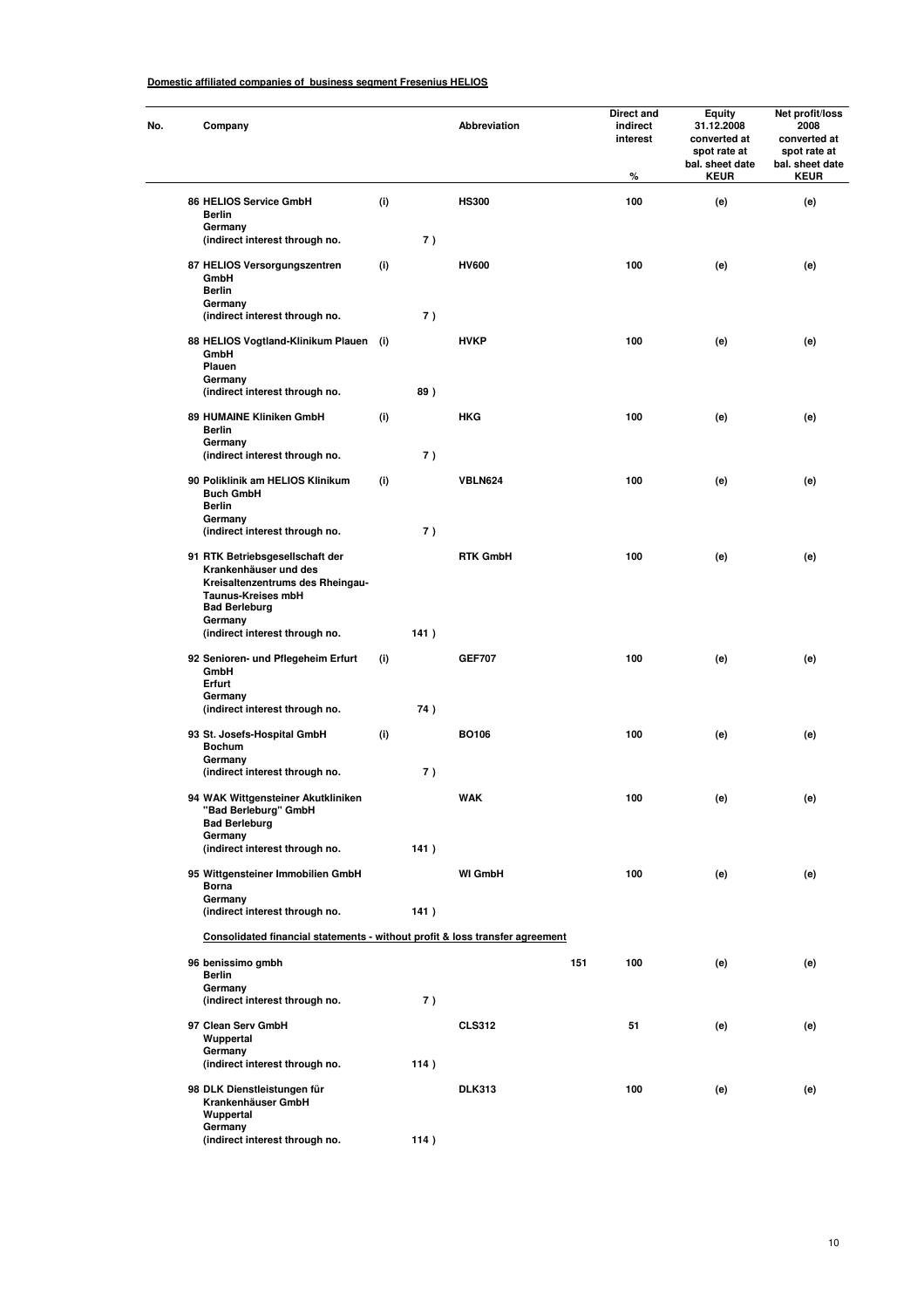| Company                                                          |      | Abbreviation   |     | Direct and<br>indirect<br>interest<br>% | <b>Equity</b><br>31.12.2008<br>converted at<br>spot rate at<br>bal. sheet date<br><b>KEUR</b> | Net profit/loss<br>2008<br>converted at<br>spot rate at<br>bal. sheet date<br><b>KEUR</b> |
|------------------------------------------------------------------|------|----------------|-----|-----------------------------------------|-----------------------------------------------------------------------------------------------|-------------------------------------------------------------------------------------------|
| 99 DLS Dienst-Leistungen Siegburg<br>GmbH<br>Siegburg<br>Germany |      | <b>DLSG</b>    |     | 100                                     | (e)                                                                                           | (e)                                                                                       |
| (indirect interest through no.                                   | 113) |                |     |                                         |                                                                                               |                                                                                           |
| 100 EvB Catering GmbH<br><b>Berlin</b><br>Germany                |      | <b>EVBC</b>    |     | 51                                      | (e)                                                                                           | (e)                                                                                       |
| (indirect interest through no.                                   | 110) |                |     |                                         |                                                                                               |                                                                                           |
| 101 HEDO Service GmbH<br>Borna<br>Germany                        |      | <b>HEDO319</b> |     | 51                                      | (e)                                                                                           | (e)                                                                                       |
| (indirect interest through no.                                   | 7)   |                |     |                                         |                                                                                               |                                                                                           |
| 102 HEDUS Service GmbH<br><b>Bad Berleburg</b><br>Germany        |      | <b>B.O.S.</b>  |     | 51                                      | (e)                                                                                           | (e)                                                                                       |
| (indirect interest through no.                                   | 141) |                |     |                                         |                                                                                               |                                                                                           |
| 103 HEGES-HELIOS GEGENBAUER<br>Service GmbH<br>Schwerin          |      | <b>HHGS</b>    |     | 51                                      | (e)                                                                                           | (e)                                                                                       |
| Germany<br>(indirect interest through no.                        | 86)  |                |     |                                         |                                                                                               |                                                                                           |
| 104 HELIOS Geriatriezentren GmbH<br>Berlin                       |      | <b>HG400</b>   |     | 100                                     | (e)                                                                                           | (e)                                                                                       |
| Germany<br>(indirect interest through no.                        | 7)   |                |     |                                         |                                                                                               |                                                                                           |
| 105 HELIOS IT Service GmbH<br>Berlin<br>Germany                  |      |                | 147 | 100                                     | (e)                                                                                           | (e)                                                                                       |
| (indirect interest through no.                                   | 7)   |                |     |                                         |                                                                                               |                                                                                           |
| 106 HELIOS Klinik Lengerich GmbH<br>Lengerich<br>Germany         |      | <b>KLE</b>     |     | 100                                     | (e)                                                                                           | (e)                                                                                       |
| (indirect interest through no.                                   | 7)   |                |     |                                         |                                                                                               |                                                                                           |
| 107 HELIOS Klinik Oberwald GmbH<br>Grebenhain<br>Germany         |      | <b>GRE120</b>  |     | 67                                      | (e)                                                                                           | (e)                                                                                       |
| (indirect interest through no.                                   | 7)   |                |     |                                         |                                                                                               |                                                                                           |
| 108 HELIOS Kliniken Schwerin GmbH<br>Schwerin<br>Germany         |      | SN129          |     | 95                                      | (e)                                                                                           | (e)                                                                                       |
| (indirect interest through no.                                   | 7)   |                |     |                                         |                                                                                               |                                                                                           |
| 109 HELIOS Klinikum Aue GmbH<br>Aue<br>Germany                   |      | AU101          |     | 74                                      | (e)                                                                                           | (e)                                                                                       |
| (indirect interest through no.                                   | 7)   |                |     |                                         |                                                                                               |                                                                                           |
| 110 HELIOS Klinikum Emil von Behring<br>GmbH<br><b>Berlin</b>    |      | <b>BEB130</b>  |     | 75                                      | (e)                                                                                           | (e)                                                                                       |
| Germany<br>(indirect interest through no.                        | 7)   |                |     |                                         |                                                                                               |                                                                                           |
| 111 HELIOS Klinikum Krefeld GmbH<br>Krefeld                      |      | <b>SKK</b>     |     | 75                                      | (e)                                                                                           | (e)                                                                                       |
| Germany<br>(indirect interest through no.                        | 7)   |                |     |                                         |                                                                                               |                                                                                           |
| 112 HELIOS Klinikum Schwelm GmbH                                 |      | <b>SWE128</b>  |     | 100                                     | (e)                                                                                           | (e)                                                                                       |
| Schwelm                                                          |      |                |     |                                         |                                                                                               |                                                                                           |
| Germany<br>(indirect interest through no.                        | 7)   |                |     |                                         |                                                                                               |                                                                                           |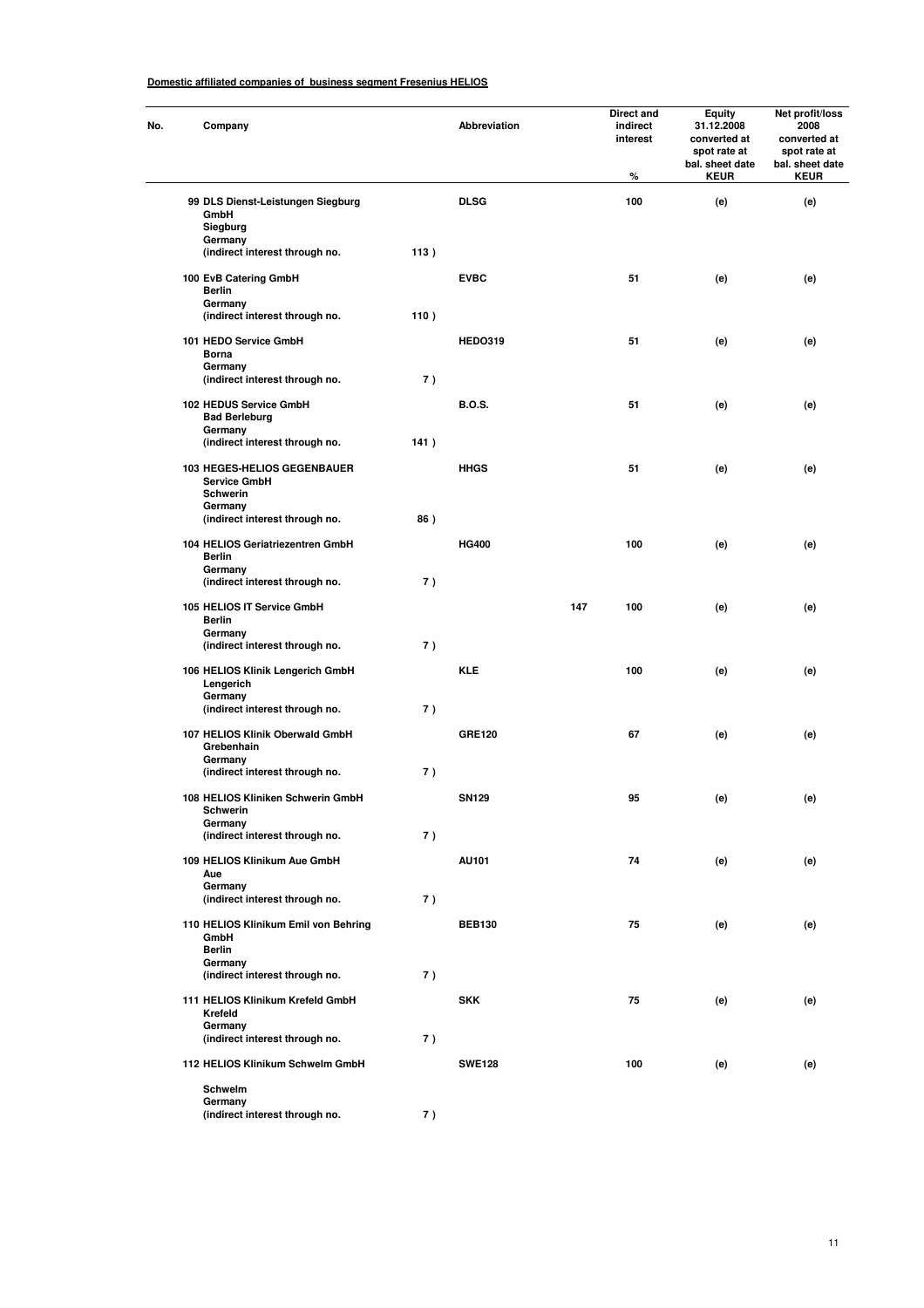| No. | Company                                                                                  |      | Abbreviation  |     | Direct and<br>indirect<br>interest<br>% | <b>Equity</b><br>31.12.2008<br>converted at<br>spot rate at<br>bal. sheet date<br><b>KEUR</b> | Net profit/loss<br>2008<br>converted at<br>spot rate at<br>bal. sheet date<br><b>KEUR</b> |
|-----|------------------------------------------------------------------------------------------|------|---------------|-----|-----------------------------------------|-----------------------------------------------------------------------------------------------|-------------------------------------------------------------------------------------------|
|     | 113 HELIOS Klinikum Siegburg GmbH                                                        |      | <b>HKS</b>    |     | 100                                     | (e)                                                                                           | (e)                                                                                       |
|     | Siegburg<br>Germany<br>(indirect interest through no.                                    | 141) |               |     |                                         |                                                                                               |                                                                                           |
|     | 114 HELIOS Klinikum Wuppertal GmbH                                                       |      | <b>WUP127</b> |     | 95                                      | (e)                                                                                           | (e)                                                                                       |
|     | Wuppertal<br>Germany<br>(indirect interest through no.                                   | 7)   |               |     |                                         |                                                                                               |                                                                                           |
|     | 115 HELIOS Management GmbH<br><b>Berlin</b><br>Germany<br>(indirect interest through no. | 7)   | <b>HM302</b>  |     | 100                                     | (e)                                                                                           | (e)                                                                                       |
|     | 116 HELIOS Mariahilf Klinik Hamburg<br>GmbH<br>Hamburg<br>Germany                        |      |               |     | 100                                     | (e)                                                                                           | (e)                                                                                       |
|     | (indirect interest through no.                                                           | 7)   |               |     |                                         |                                                                                               |                                                                                           |
|     | 117 HELIOS Real Estate GmbH<br>Berlin<br>Germany                                         |      | <b>HRE315</b> |     | 100                                     | (e)                                                                                           | (e)                                                                                       |
|     | (indirect interest through no.                                                           | 7)   |               |     |                                         |                                                                                               |                                                                                           |
|     | 118 HELIOS Research Center GmbH<br><b>Berlin</b><br>Germany                              |      | <b>HRC303</b> |     | 76                                      | (e)                                                                                           | (e)                                                                                       |
|     | (indirect interest through no.                                                           | 7)   |               |     |                                         |                                                                                               |                                                                                           |
|     | 119 HELIOS Seehospital Sahlenburg<br>GmbH<br><b>Bad Berleburg</b><br>Germany             |      | <b>HSS</b>    |     | 100                                     | (e)                                                                                           | (e)                                                                                       |
|     | (indirect interest through no.                                                           | 141) |               |     |                                         |                                                                                               |                                                                                           |
|     | 120 HELIOS Service<br>Berlin/Brandenburg GmbH<br>Frankfurt-on-Oder<br>Germany            |      | OHL318        |     | 51                                      | (e)                                                                                           | (e)                                                                                       |
|     | (indirect interest through no.                                                           | 81)  |               |     |                                         |                                                                                               |                                                                                           |
|     | 121 HELIOS Servicegesellschaft Süd<br>GmbH<br>Mullheim                                   |      |               | 152 | 51                                      | (e)                                                                                           | (e)                                                                                       |
|     | Germany<br>(indirect interest through no.                                                | 79)  |               |     |                                         |                                                                                               |                                                                                           |
|     | 122 HELIOS Spital Überlingen GmbH<br><b>Ueberlingen</b><br>Germany                       |      | KÜG           |     | 95                                      | (e)                                                                                           | (e)                                                                                       |
|     | (indirect interest through no.                                                           | 7)   |               |     |                                         |                                                                                               |                                                                                           |
|     | 123 HELIOS Spital Überlingen Service<br>GmbH<br>Ueberlingen<br>Germany                   |      | <b>KÜS</b>    |     | 100                                     | (e)                                                                                           | (e)                                                                                       |
|     | (indirect interest through no.                                                           | 122) |               |     |                                         |                                                                                               |                                                                                           |
|     | 124 HELIOS St. Elisabeth Klinik<br><b>Hünfeld GmbH</b><br>Hünfeld<br>Germany             |      | <b>HUE126</b> |     | 74                                      | (e)                                                                                           | (e)                                                                                       |
|     | (indirect interest through no.                                                           | 7)   |               |     |                                         |                                                                                               |                                                                                           |
|     | 125 HELIOS Süd Catering GmbH<br>Müllheim<br>Germany                                      |      | SKÜ           |     | 100                                     | (e)                                                                                           | (e)                                                                                       |
|     | (indirect interest through no.                                                           | 79)  |               |     |                                         |                                                                                               |                                                                                           |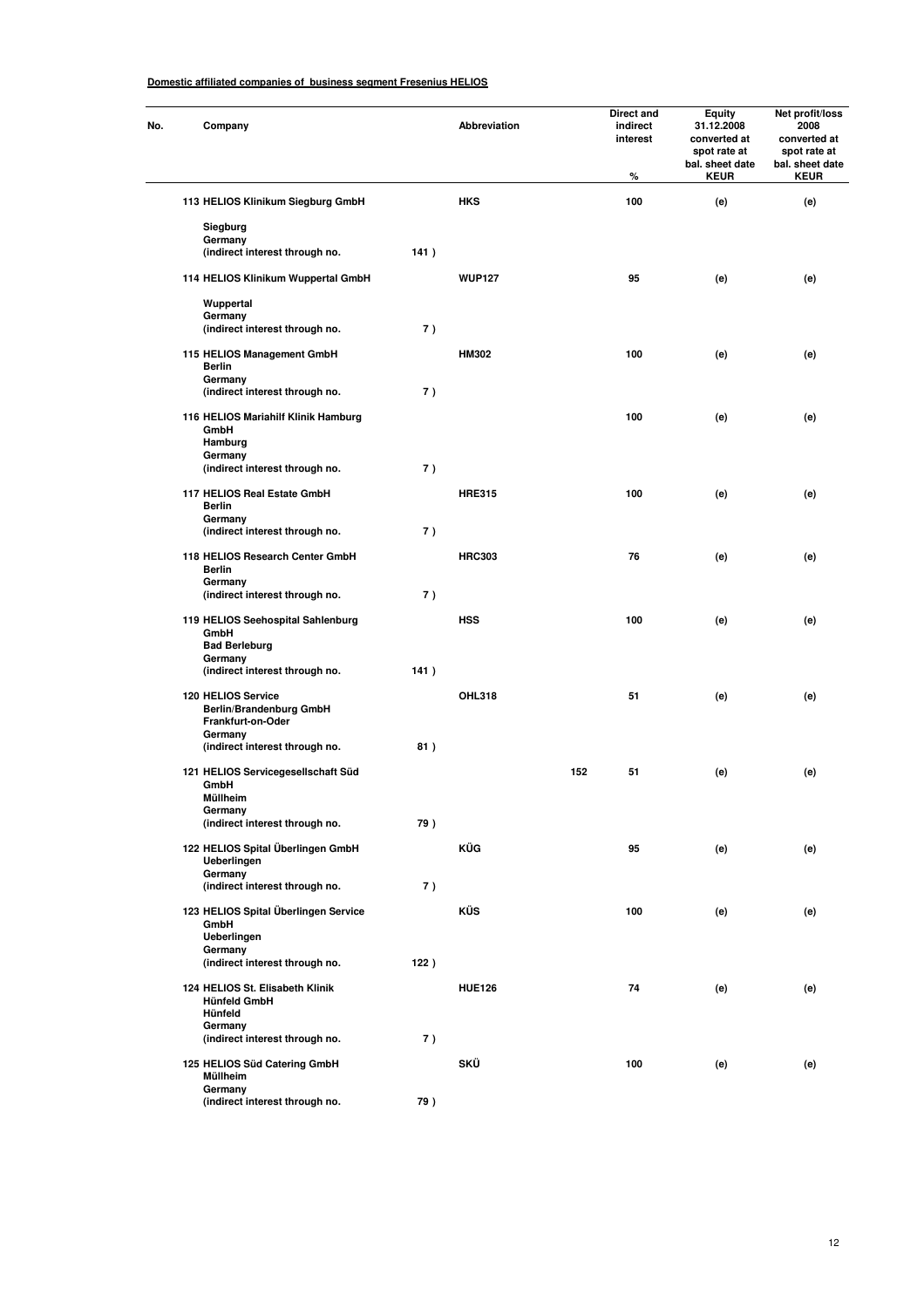| Company                                                                                              |      | Abbreviation   |     | Direct and<br>indirect<br>interest<br>% | <b>Equity</b><br>31.12.2008<br>converted at<br>spot rate at<br>bal. sheet date<br><b>KEUR</b> | Net profit/loss<br>2008<br>converted at<br>spot rate at<br>bal. sheet date<br><b>KEUR</b> |
|------------------------------------------------------------------------------------------------------|------|----------------|-----|-----------------------------------------|-----------------------------------------------------------------------------------------------|-------------------------------------------------------------------------------------------|
| 126 HELIOS Versorgungszentrum Bad<br><b>Saarow GmbH</b><br>Frankfurt-on-Oder<br>Germany              |      | <b>HVZBS</b>   |     | 100                                     | (e)                                                                                           | (e)                                                                                       |
| (indirect interest through no.                                                                       | 81)  |                |     |                                         |                                                                                               |                                                                                           |
| 127 HELIOSteriLog GmbH<br>Müllheim<br>Germany                                                        |      |                | 150 | 51                                      | (e)                                                                                           | (e)                                                                                       |
| (indirect interest through no.<br>128 KGD Klinik-Gebäude-Dienste<br>GmbH<br>Krefeld                  | 79)  | <b>KGD</b>     |     | 51                                      | (e)                                                                                           | (e)                                                                                       |
| Germany<br>(indirect interest through no.                                                            | 111) |                |     |                                         |                                                                                               |                                                                                           |
| 129 KKD Klinik-Küchen-Dienste GmbH                                                                   |      | KKD            |     | 51                                      | (e)                                                                                           | (e)                                                                                       |
| Krefeld<br>Germany<br>(indirect interest through no.                                                 | 111) |                |     |                                         |                                                                                               |                                                                                           |
| 130 Klinikum Erfurt Bewachungs<br>Service GmbH<br>Erfurt<br>Germany                                  |      | <b>KEB331</b>  |     | 100                                     | (e)                                                                                           | (e)                                                                                       |
| (indirect interest through no.                                                                       | 86)  |                |     |                                         |                                                                                               |                                                                                           |
| 131 Klinikum Erfurt Catering GmbH<br>Erfurt<br>Germany                                               |      | <b>KEC333</b>  |     | 100                                     | (e)                                                                                           | (e)                                                                                       |
| (indirect interest through no.                                                                       | 75)  |                |     |                                         |                                                                                               |                                                                                           |
| 132 Kreiskrankenhaus Gotha/Ohrdruf<br>GmbH<br>Gotha<br>Germany                                       |      | GTH108         |     | 51                                      | (e)                                                                                           | (e)                                                                                       |
| (indirect interest through no.                                                                       | 7)   |                |     |                                         |                                                                                               |                                                                                           |
| 133 KTT Krankenhaus Technik<br>Thüringen GmbH<br>Erfurt                                              |      | <b>KTT310</b>  |     | 100                                     | (e)                                                                                           | (e)                                                                                       |
| Germany<br>(indirect interest through no.                                                            | 86)  |                |     |                                         |                                                                                               |                                                                                           |
| 134 Medizinisches<br>Versorgungszentrum am HELIOS<br>Klinikum Emil von Behring GmbH<br><b>Berlin</b> |      | <b>VBEB630</b> |     | 100                                     | (e)                                                                                           | (e)                                                                                       |
| Germany<br>(indirect interest through no.                                                            | 110) |                |     |                                         |                                                                                               |                                                                                           |
| 135 Reinigungsgesellschaft Oberwald<br>mbH<br>Grebenhain                                             |      | <b>ROW311</b>  |     | 100                                     | (e)                                                                                           | (e)                                                                                       |
| Germany<br>(indirect interest through no.                                                            | 107) |                |     |                                         |                                                                                               |                                                                                           |
| 136 Sozialpädiatrisches Zentrum am<br><b>HELIOS Klinikum Aue gGmbH</b><br>Aue                        |      | <b>GAU701</b>  |     | 74                                      | (e)                                                                                           | (e)                                                                                       |
| Germany<br>(indirect interest through no.                                                            | 109) |                |     |                                         |                                                                                               |                                                                                           |
| 137 St. Elisabeth-Krankenhaus<br>Oberhausen gGmbH<br>Oberhausen<br>Germany                           |      | EKO            |     | 100                                     | (e)                                                                                           | (e)                                                                                       |
| (indirect interest through no.                                                                       | 7)   |                |     |                                         |                                                                                               |                                                                                           |
| 138 TMK Berlin-Buch GmbH<br><b>Berlin</b><br>Germany                                                 |      | <b>TMK306</b>  |     | 51                                      | (e)                                                                                           | (e)                                                                                       |
| (indirect interest through no.                                                                       | 7)   |                |     |                                         |                                                                                               |                                                                                           |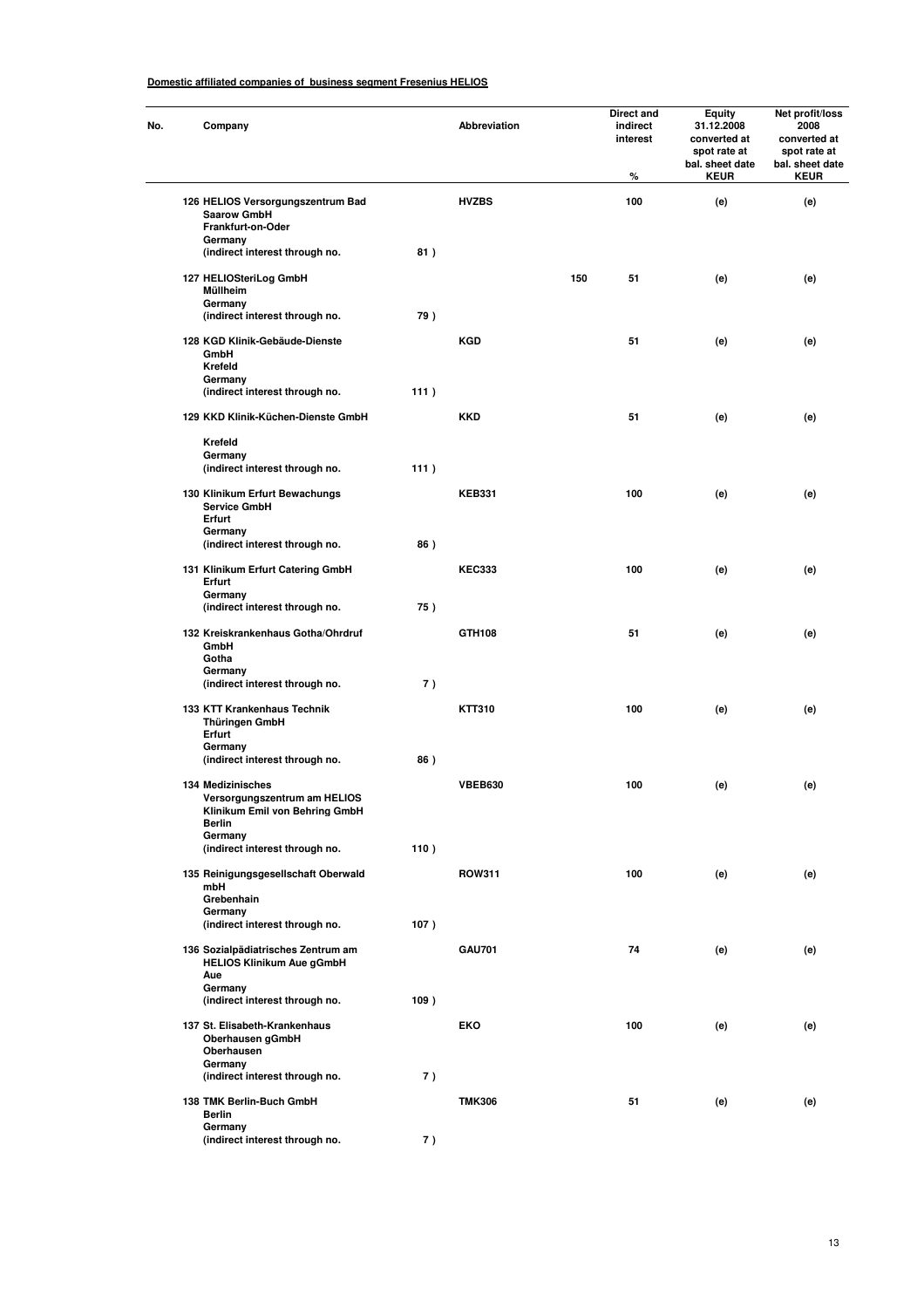| Company                                                                                                                                       |      | <b>Abbreviation</b> |     | Direct and<br>indirect<br>interest<br>% | Equity<br>31.12.2008<br>converted at<br>spot rate at<br>bal. sheet date<br><b>KEUR</b> | Net profit/loss<br>2008<br>converted at<br>spot rate at<br>bal. sheet date<br><b>KEUR</b> |
|-----------------------------------------------------------------------------------------------------------------------------------------------|------|---------------------|-----|-----------------------------------------|----------------------------------------------------------------------------------------|-------------------------------------------------------------------------------------------|
| 139 WCS Wittgensteiner Catering                                                                                                               |      |                     | 149 | 100                                     | (e)                                                                                    | (e)                                                                                       |
| <b>Service GmbH</b><br>Siegen<br>Germany                                                                                                      |      |                     |     |                                         |                                                                                        |                                                                                           |
| (indirect interest through no.                                                                                                                | 141) |                     |     |                                         |                                                                                        |                                                                                           |
| 140 Wittgensteiner Dienstleistungs<br>GmbH<br><b>Bad Berleburg</b><br>Germany                                                                 |      | <b>WDG</b>          |     | 100                                     | (e)                                                                                    | (e)                                                                                       |
| (indirect interest through no.                                                                                                                | 141) |                     |     |                                         |                                                                                        |                                                                                           |
| 141 Wittgensteiner Kliniken GmbH<br><b>Berlin</b><br>Germany                                                                                  |      | <b>WKA</b>          |     | 100                                     | (e)                                                                                    | (e)                                                                                       |
| (indirect interest through no.                                                                                                                | 6)   |                     |     |                                         |                                                                                        |                                                                                           |
| 142 Zentrum für Gefäßerkrankungen<br>GmbH                                                                                                     |      | <b>PGRE220</b>      |     | 100                                     | (e)                                                                                    | (e)                                                                                       |
| Grebenhain<br>Germany                                                                                                                         |      |                     |     |                                         |                                                                                        |                                                                                           |
| (indirect interest through no.                                                                                                                | 107) |                     |     |                                         |                                                                                        |                                                                                           |
| Not consolidated financial statements - with profit & loss transfer agreement                                                                 |      |                     |     |                                         |                                                                                        |                                                                                           |
| 143 Neurologische Klinik Bad Homburg<br>GmbH i.L.<br><b>Bad Berleburg</b>                                                                     |      | Neurol. Klinik      |     | 100                                     | 2043 (j)                                                                               | 0(j)                                                                                      |
| Germany<br>(indirect interest through no.                                                                                                     | 141) |                     |     |                                         |                                                                                        |                                                                                           |
| Not consolidated financial statements - without profit & loss transfer agreement                                                              |      |                     |     |                                         |                                                                                        |                                                                                           |
| 144 Capisko GmbH                                                                                                                              |      | <b>CAP309</b>       |     | 100                                     | 22                                                                                     | 0                                                                                         |
| <b>Berlin</b><br>Germany                                                                                                                      |      |                     |     |                                         |                                                                                        |                                                                                           |
| (indirect interest through no.                                                                                                                | 7)   |                     |     |                                         |                                                                                        |                                                                                           |
| 145 CKW Catering Klinikum Wuppertal<br>GmbH i.L.<br>Wuppertal                                                                                 |      | <b>CKW314</b>       |     | 100                                     | (a)                                                                                    | (a)                                                                                       |
| Germany<br>(indirect interest through no.                                                                                                     | 114) |                     |     |                                         |                                                                                        |                                                                                           |
| 146 CT-Zentrum für kardiologisch-<br>radiologische Diagnostik Bonn /<br>Rhein-Sieg / Euskirchen GmbH &<br>Co. KG i. L.<br>Siegburg<br>Germany |      | <b>CT KG</b>        |     | 100                                     | (a)                                                                                    | (a)                                                                                       |
| (indirect interest through no.                                                                                                                | 113) |                     |     |                                         |                                                                                        |                                                                                           |
| 147 FP Anlagenverwaltungs- und<br>Vermietungsgesellschaft mbH<br><b>Bad Berleburg</b><br>Germany                                              |      | <b>FPAV</b>         |     | 100                                     | 25                                                                                     | 0                                                                                         |
| (indirect interest through no.                                                                                                                | 141) |                     |     |                                         |                                                                                        |                                                                                           |
| 148 HELIOS Alpha II GmbH<br><b>Berlin</b>                                                                                                     |      | HA II               |     | 100                                     | 24                                                                                     | $-1$                                                                                      |
| Germany<br>(indirect interest through no.                                                                                                     | 7)   |                     |     |                                         |                                                                                        |                                                                                           |
| 149 HELIOS Beta II GmbH<br><b>Berlin</b><br>Germany                                                                                           |      | HB II               |     | 100                                     | 24                                                                                     | $-1$                                                                                      |
| (indirect interest through no.                                                                                                                | 7)   |                     |     |                                         |                                                                                        |                                                                                           |
| 150 HELIOS Omega GmbH<br>Berlin<br>Germany                                                                                                    |      | HO                  |     | 100                                     | 24                                                                                     | -1                                                                                        |
| (indirect interest through no.                                                                                                                | 7)   |                     |     |                                         |                                                                                        |                                                                                           |
| 151 HELIOS Sigma GmbH<br><b>Berlin</b>                                                                                                        |      |                     | 148 | 100                                     | 20                                                                                     | 0                                                                                         |
| Germany<br>(indirect interest through no.                                                                                                     | 7)   |                     |     |                                         |                                                                                        |                                                                                           |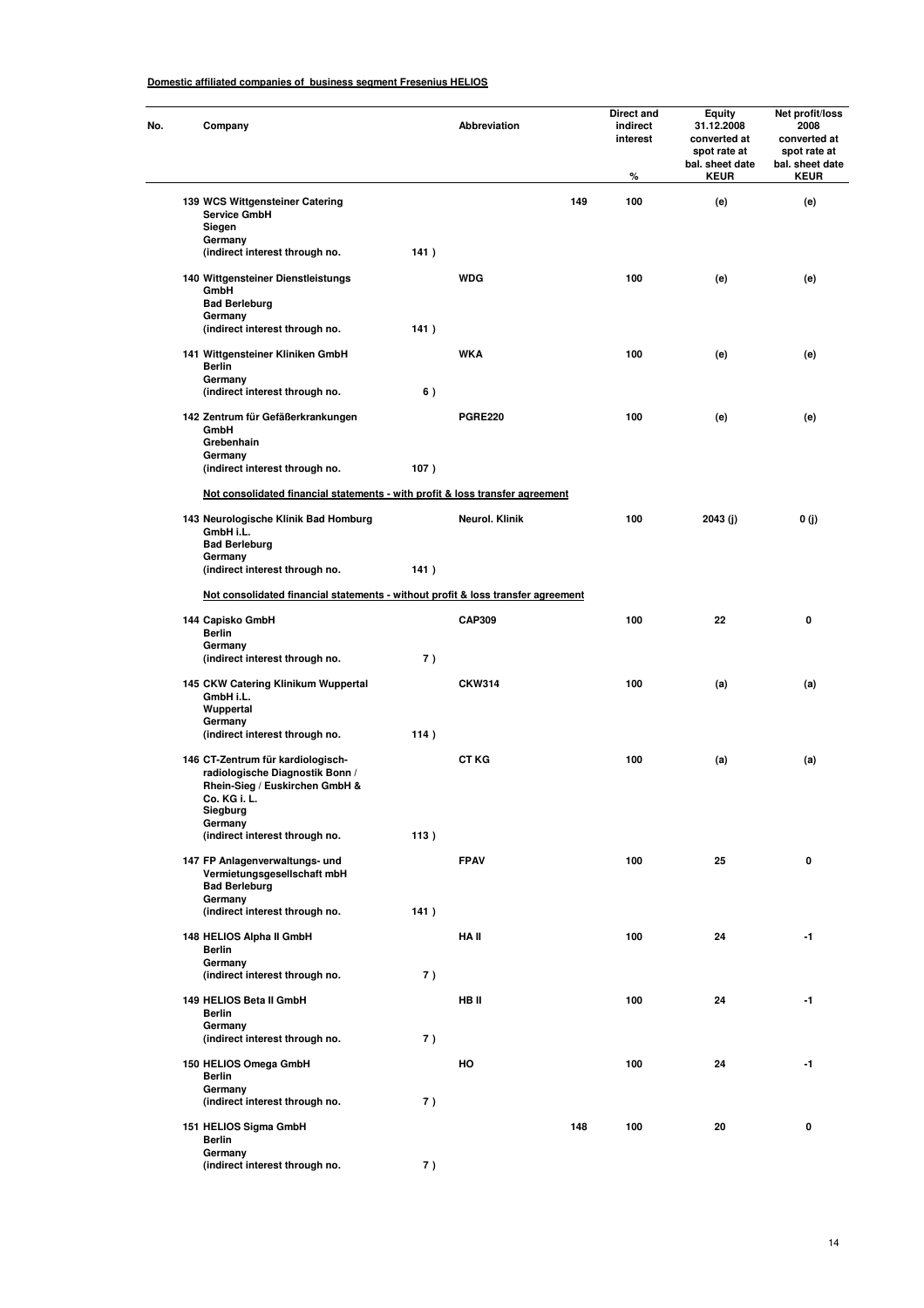| Company                                                                                                 |              | Abbreviation             |     | Direct and<br>indirect<br>interest<br>% | <b>Equity</b><br>31.12.2008<br>converted at<br>spot rate at<br>bal. sheet date<br><b>KEUR</b> | Net profit/loss<br>2008<br>converted at<br>spot rate at<br>bal. sheet date<br><b>KEUR</b> |
|---------------------------------------------------------------------------------------------------------|--------------|--------------------------|-----|-----------------------------------------|-----------------------------------------------------------------------------------------------|-------------------------------------------------------------------------------------------|
| 152 HELIOS William Harvey Klinik Bad<br>Nauheim GmbH                                                    |              |                          | 146 | 100                                     | 25                                                                                            | 0                                                                                         |
| <b>Bad Nauheim</b>                                                                                      |              |                          |     |                                         |                                                                                               |                                                                                           |
| Germany                                                                                                 |              |                          |     |                                         |                                                                                               |                                                                                           |
| (indirect interest through no.                                                                          | 7)           |                          |     |                                         |                                                                                               |                                                                                           |
| 153 HELIOS Ypsilon GmbH<br><b>Berlin</b>                                                                |              |                          | 123 | 100                                     | 26                                                                                            | 1                                                                                         |
| Germany                                                                                                 |              |                          |     |                                         |                                                                                               |                                                                                           |
| (indirect interest through no.                                                                          | 7)           |                          |     |                                         |                                                                                               |                                                                                           |
| 154 hospitalia consult gmbh i.L.<br>Oberursel                                                           |              | hoc                      |     | 100                                     | 11 (j)                                                                                        | -24 (j)                                                                                   |
| Germany                                                                                                 |              |                          |     |                                         |                                                                                               |                                                                                           |
| (indirect interest through no.                                                                          | 141)         |                          |     |                                         |                                                                                               |                                                                                           |
| 155 Hotel "Allgäuer Tor" GmbH<br><b>Bad Berleburg</b>                                                   |              | <b>Allgäuer Tor GmbH</b> |     | 100                                     | 0 (j)                                                                                         | 0(j)                                                                                      |
| Germany<br>(indirect interest through no.                                                               | 141)         |                          |     |                                         |                                                                                               |                                                                                           |
| 156 Institut für neurologisch-                                                                          |              | <b>AN-Institut</b>       |     | 100                                     | 28 (j)                                                                                        | 0(j)                                                                                      |
| neurochirurgische<br>Rehabilitationsforschung gGmbH<br>Magdeburg                                        |              |                          |     |                                         |                                                                                               |                                                                                           |
| Germany                                                                                                 |              |                          |     |                                         |                                                                                               |                                                                                           |
| (indirect interest through no.                                                                          | 141)         |                          |     |                                         |                                                                                               |                                                                                           |
| 157 Klinikum Erfurt Reinigungs Service<br>GmbH i.L.                                                     |              | <b>KER334</b>            |     | 100                                     | 0                                                                                             | 1                                                                                         |
| Erfurt<br>Germany                                                                                       |              |                          |     |                                         |                                                                                               |                                                                                           |
| (indirect interest through no.                                                                          | 86)          |                          |     |                                         |                                                                                               |                                                                                           |
|                                                                                                         |              |                          |     |                                         |                                                                                               |                                                                                           |
| 158 L + P Berlin-Buch GmbH<br><b>Berlin</b><br>Germany                                                  |              | <b>LuP305</b>            |     | 100                                     | 24 (j)                                                                                        | -3 (j)                                                                                    |
| (indirect interest through no.                                                                          | 7)           |                          |     |                                         |                                                                                               |                                                                                           |
| 159 Medizinisches                                                                                       |              | <b>MVZ BLB</b>           |     | 100                                     | -207 (j)                                                                                      | -206 (j)                                                                                  |
| Versorgungszentrum in Bad<br><b>Berleburg GbR</b><br><b>Bad Berleburg</b>                               |              |                          |     |                                         |                                                                                               |                                                                                           |
| Germany                                                                                                 |              |                          |     |                                         |                                                                                               |                                                                                           |
| (indirect interest through no.                                                                          | $141 + 94$ ) |                          |     |                                         |                                                                                               |                                                                                           |
| 160 MRT-Zentrum für kardiologisch-<br>radiologische Diagnostik Bonn /<br>Rhein-Sieg / Euskirchen GmbH & |              | <b>MRT KG</b>            |     | 100                                     | (a)                                                                                           | (a)                                                                                       |
| Co. KG i. L.<br>Siegburg                                                                                |              |                          |     |                                         |                                                                                               |                                                                                           |
| Germany<br>(indirect interest through no.                                                               | 113)         |                          |     |                                         |                                                                                               |                                                                                           |
|                                                                                                         |              |                          |     |                                         |                                                                                               |                                                                                           |
| 161 Service- und Gebäudemanagement<br>Vogtland-Klinikum Plauen GmbH                                     |              | <b>SGVKP</b>             |     | 51                                      | 19(j)                                                                                         | $-1(j)$                                                                                   |
| Plauen                                                                                                  |              |                          |     |                                         |                                                                                               |                                                                                           |
| Germany<br>(indirect interest through no.                                                               | 88)          |                          |     |                                         |                                                                                               |                                                                                           |
| 162 WKA Wittgensteiner Service                                                                          |              | <b>WKA Service</b>       |     | 100                                     | -351 (j)                                                                                      | -134 (j)                                                                                  |
| GmbH i.L.<br><b>Bad Berleburg</b><br>Germany                                                            |              |                          |     |                                         |                                                                                               |                                                                                           |
| (indirect interest through no.                                                                          | 141)         |                          |     |                                         |                                                                                               |                                                                                           |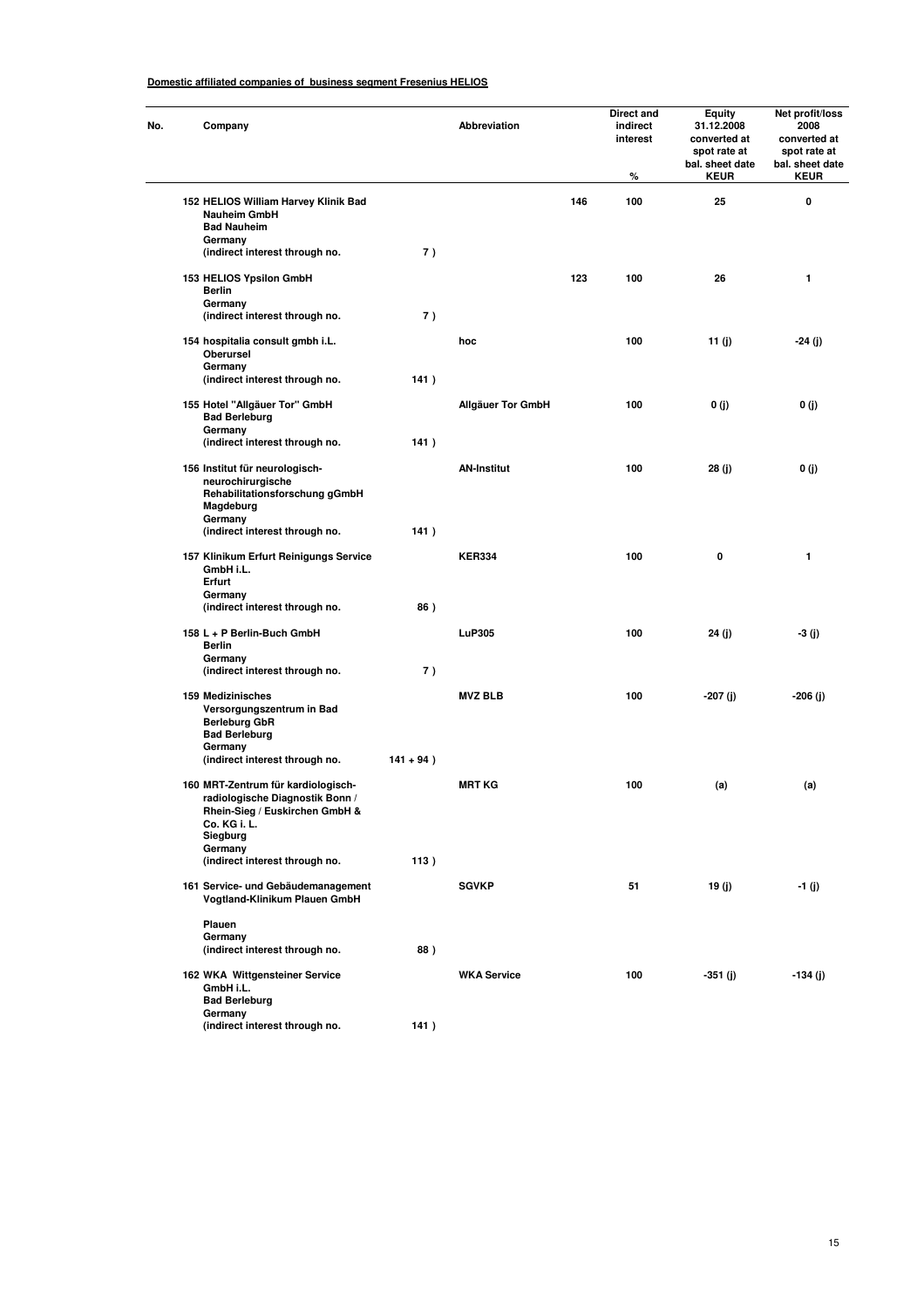| No. | Company                                                     | <b>Abbreviation</b>                                                          | <b>Direct and</b><br>indirect<br>interest | <b>Equity</b><br>31.12.2008<br>converted at<br>spot rate at<br>bal. sheet date | Net profit/loss<br>2008<br>converted at<br>spot rate at<br>bal. sheet date |
|-----|-------------------------------------------------------------|------------------------------------------------------------------------------|-------------------------------------------|--------------------------------------------------------------------------------|----------------------------------------------------------------------------|
|     |                                                             |                                                                              | %                                         | <b>KEUR</b>                                                                    | <b>KEUR</b>                                                                |
|     |                                                             | Consolidated financial statements - without profit & loss transfer agreement |                                           |                                                                                |                                                                            |
|     | 163 VAMED AG<br>Vienna                                      | <b>VAMED</b>                                                                 | 77                                        | 44.411                                                                         | 8.204                                                                      |
|     | <b>Austria</b><br>(indirect interest through no.            | 6)                                                                           |                                           |                                                                                |                                                                            |
|     |                                                             |                                                                              |                                           |                                                                                |                                                                            |
|     | 164 Fresenius Finance (Jersey) Limited                      |                                                                              | 100                                       | 0                                                                              | 0                                                                          |
|     | Jersey                                                      |                                                                              |                                           |                                                                                |                                                                            |
|     | (indirect interest through no.                              | 166)                                                                         |                                           |                                                                                |                                                                            |
|     | 165 Fresenius Finance I, SA<br>Luxembourg                   |                                                                              | 100                                       | 50                                                                             | 0                                                                          |
|     | Luxembourg                                                  |                                                                              |                                           |                                                                                |                                                                            |
|     | 166 Fresenius Finance B.V.                                  |                                                                              | 100                                       | $-9.264$                                                                       | 1.130                                                                      |
|     | 's - Hertogenbosch                                          |                                                                              |                                           |                                                                                |                                                                            |
|     | <b>Netherlands</b>                                          |                                                                              |                                           |                                                                                |                                                                            |
|     | 167 Fresenius Biotech North America<br>Inc.                 |                                                                              | 100                                       | 171                                                                            | 38                                                                         |
|     | Lexington<br><b>USA</b>                                     |                                                                              |                                           |                                                                                |                                                                            |
|     | (indirect interest through no.                              | 2)                                                                           |                                           |                                                                                |                                                                            |
|     | 168 Fresenius US Finance I, Inc.<br><b>Delaware</b>         |                                                                              | 100                                       | 166                                                                            | 94                                                                         |
|     | <b>USA</b>                                                  |                                                                              |                                           |                                                                                |                                                                            |
|     | 169 Fresenius US Finance II, Inc.<br>Delaware<br><b>USA</b> |                                                                              | 100                                       | 130                                                                            | 58                                                                         |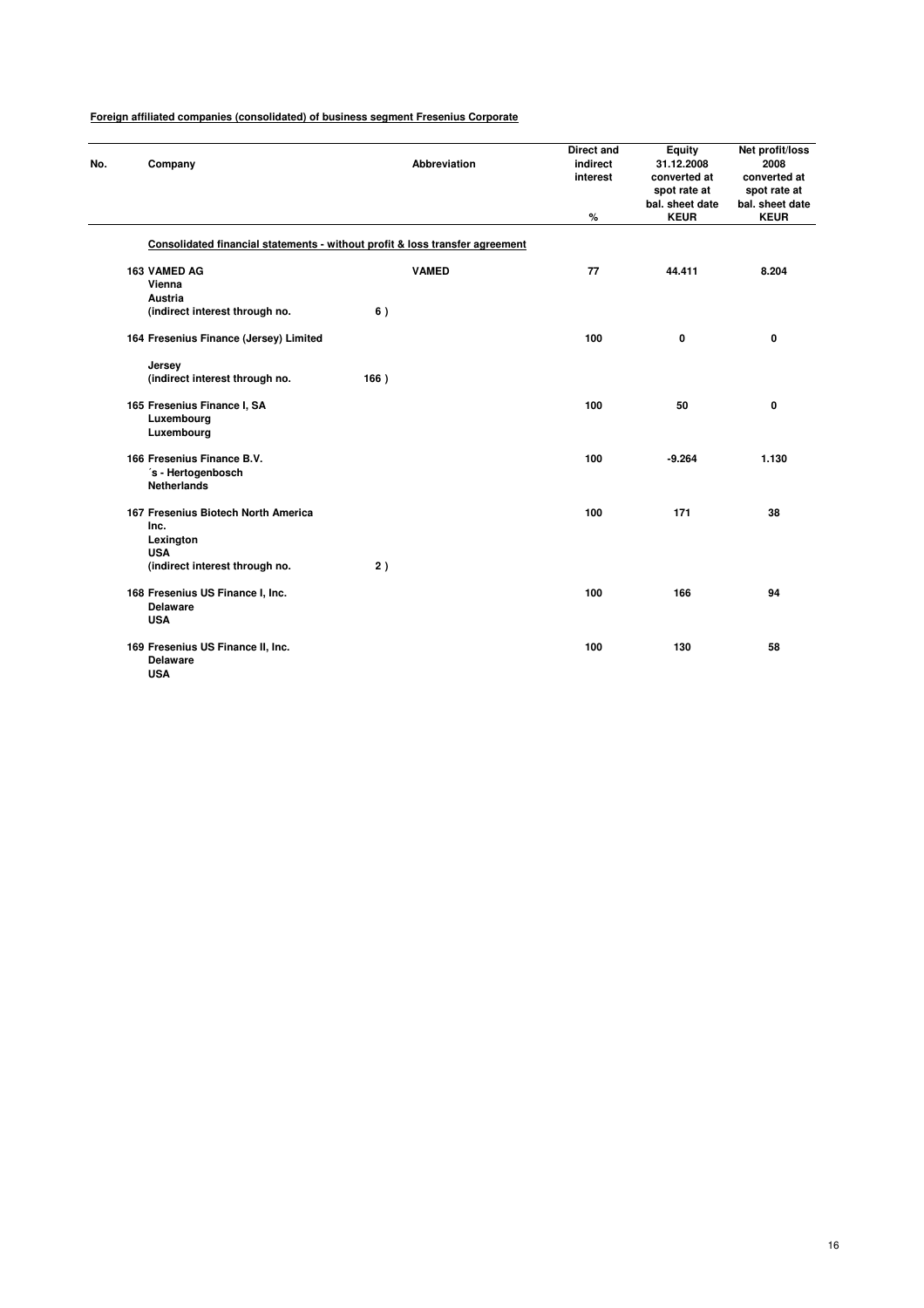| No. | Company                                                                      |      | Abbreviation                  | Direct and<br>indirect<br>interest | <b>Equity</b><br>31.12.2008<br>converted at<br>spot rate at<br>bal. sheet date | Net profit/loss<br>2008<br>converted at<br>spot rate at<br>bal. sheet date |
|-----|------------------------------------------------------------------------------|------|-------------------------------|------------------------------------|--------------------------------------------------------------------------------|----------------------------------------------------------------------------|
|     |                                                                              |      |                               | $\%$                               | <b>KEUR</b>                                                                    | <b>KEUR</b>                                                                |
|     | Consolidated financial statements - without profit & loss transfer agreement |      |                               |                                    |                                                                                |                                                                            |
|     | 170 Fresenius Medical Care Argentina<br>S.A.<br><b>Buenos Aires</b>          |      | <b>FMC Argentina</b>          | 100                                | 48.884                                                                         | 5.463                                                                      |
|     | Argentina<br>(indirect interest through no.                                  | 23)  |                               |                                    |                                                                                |                                                                            |
|     | 171 Nefronosa S.A.<br><b>Buenos Aires</b>                                    |      | Nefronosa                     | 100                                | (a)                                                                            | (a)                                                                        |
|     | Argentina<br>(indirect interest through no.                                  | 170) |                               |                                    |                                                                                |                                                                            |
|     | 172 Artistic Healthcare Seating Pty.<br>Limited                              |      | <b>Artistic</b>               | 100                                | 857                                                                            | 606                                                                        |
|     | <b>Australia</b><br>(indirect interest through no.                           | 175) |                               |                                    |                                                                                |                                                                            |
|     | 173 Artistic Manufacturing Pty. Ltd<br><b>Australia</b>                      |      | <b>Artistic Manufacturing</b> | 100                                | $-360$                                                                         | $-524$                                                                     |
|     | (indirect interest through no.                                               | 172) |                               |                                    |                                                                                |                                                                            |
|     | 174 Fresenius Medical Care Australia<br>Pty. Ltd.<br>Sydney                  |      | <b>FMC Australia</b>          | 100                                | 11.564                                                                         | $-1.021$                                                                   |
|     | Australia<br>(indirect interest through no.                                  | 15)  |                               |                                    |                                                                                |                                                                            |
|     | 175 Fresenius Medical Care South Asia<br>Pacific Pty. Ltd.                   |      | <b>FMC South AP</b>           | 100                                | 1.244                                                                          | -67                                                                        |
|     | Australia<br>(indirect interest through no.                                  | 23)  |                               |                                    |                                                                                |                                                                            |
|     | 176 Neomedics Pty Ltd.<br>Sydney                                             |      | <b>Neomedics</b>              | 100                                | 437                                                                            | 178                                                                        |
|     | Australia<br>(indirect interest through no.                                  | 174) |                               |                                    |                                                                                |                                                                            |
|     | 177 Biotec Systems Krems GmbH<br>Krems an der Donau                          |      | <b>Biotec Systems Krems</b>   | 100                                | 199                                                                            | -242                                                                       |
|     | Austria<br>(indirect interest through no.                                    | 24)  |                               |                                    |                                                                                |                                                                            |
|     | 178 Fresenius Medical Care Austria<br>GmbH                                   |      | <b>FMC Austria GmbH</b>       | 100                                | 2.444                                                                          | 803                                                                        |
|     | Vienna<br>Austria                                                            |      |                               |                                    |                                                                                |                                                                            |
|     | (indirect interest through no.                                               | 23)  |                               |                                    |                                                                                |                                                                            |
|     | 179 Fresenius Medical Care<br>Nephrologica GmbH<br>Vienna                    |      | <b>FME Nephrologica</b>       | 100                                | 6                                                                              | -3                                                                         |
|     | Austria                                                                      |      |                               |                                    |                                                                                |                                                                            |
|     | (indirect interest through no.                                               | 23)  |                               |                                    |                                                                                |                                                                            |
|     | 180 Fresenius Medical Care Belgium<br>N.V                                    |      | <b>FMC Belgium</b>            | 100                                | 6.918                                                                          | 2.586                                                                      |
|     | Antwerp<br><b>Belgium</b><br>(indirect interest through no.                  | 23)  |                               |                                    |                                                                                |                                                                            |
|     | 181 Dialinvest Servicos e Participacoes                                      |      | <b>Dialinvest</b>             | 100                                | 17                                                                             | 0                                                                          |
|     | Ltda.<br>São Paulo                                                           |      |                               |                                    |                                                                                |                                                                            |
|     | <b>Brazil</b><br>(indirect interest through no.                              | 272) |                               |                                    |                                                                                |                                                                            |
|     | 182 Fresenius Medical Care Ltda.<br>Rio de Janeiro                           |      | <b>FMC Brazil</b>             | 100                                | 34.830                                                                         | $-7.222$                                                                   |
|     | Brazil<br>(indirect interest through no.                                     | 23)  |                               |                                    |                                                                                |                                                                            |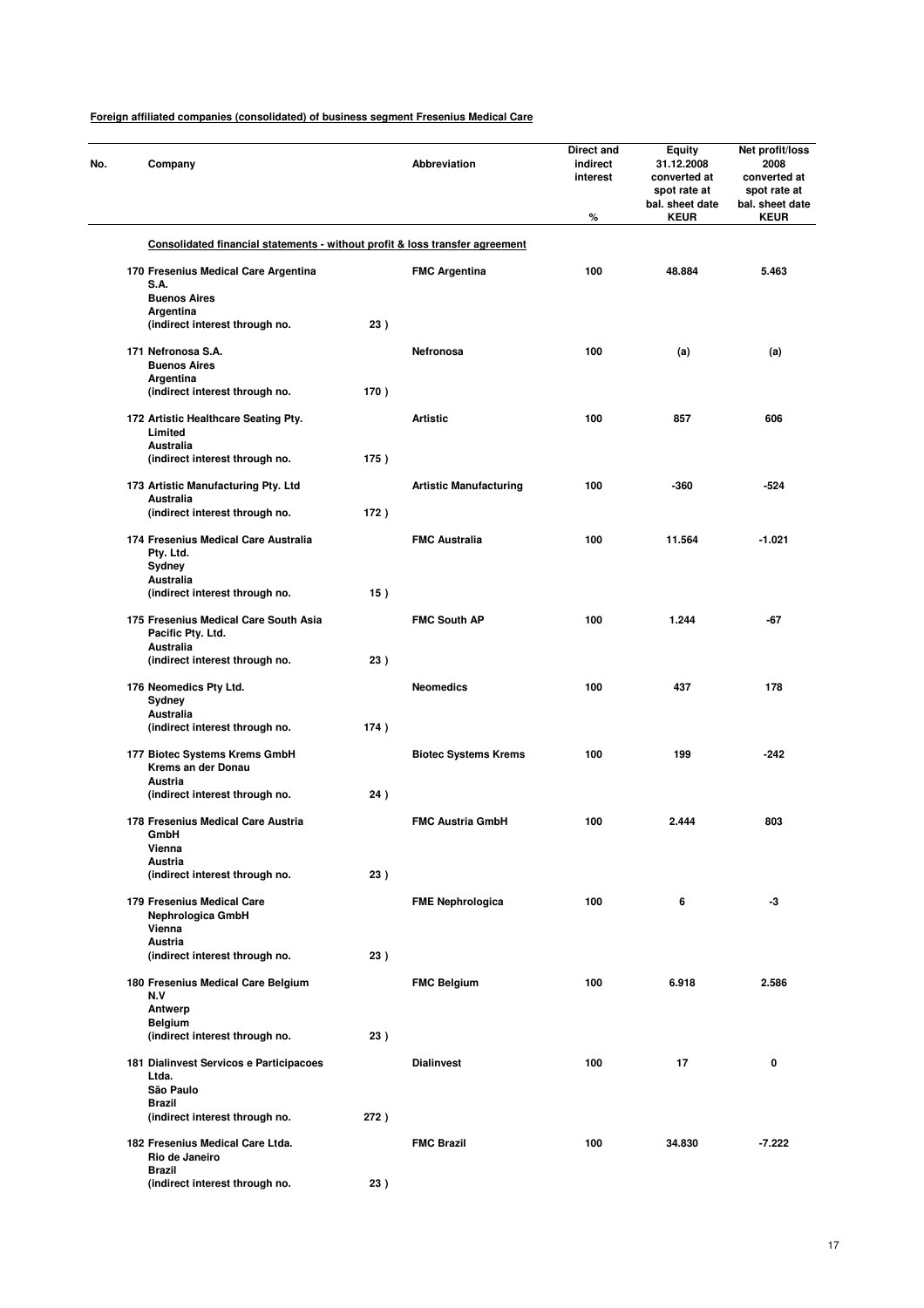| Company                                                                           |      | Abbreviation               | Direct and<br>indirect<br>interest<br>% | Equity<br>31.12.2008<br>converted at<br>spot rate at<br>bal. sheet date<br><b>KEUR</b> | Net profit/loss<br>2008<br>converted at<br>spot rate at<br>bal. sheet date<br><b>KEUR</b> |
|-----------------------------------------------------------------------------------|------|----------------------------|-----------------------------------------|----------------------------------------------------------------------------------------|-------------------------------------------------------------------------------------------|
|                                                                                   |      |                            |                                         |                                                                                        |                                                                                           |
| 183 BioCare Medical Co. Ltd.<br><b>British Virgin Islands</b>                     |      | <b>BioCare Medical</b>     | 100                                     | 5.966                                                                                  | 0                                                                                         |
| <b>British Virgin Islands</b><br>(indirect interest through no.                   | 215) |                            |                                         |                                                                                        |                                                                                           |
| 184 Fresenius Medical Care Canada,<br>Inc.                                        |      | <b>FMC Brent</b>           | 100                                     | (f)                                                                                    | (f)                                                                                       |
| <b>Toronto/Ontario</b>                                                            |      |                            |                                         |                                                                                        |                                                                                           |
| Canada<br>(indirect interest through no.                                          | 607) |                            |                                         |                                                                                        |                                                                                           |
| 185 Instituto Nacional de Diálisis y<br>Diagnóstico S.A.                          |      | <b>INDD</b>                | 100                                     | -87                                                                                    | 34                                                                                        |
| Santiago de Chile<br>Chile                                                        |      |                            |                                         |                                                                                        |                                                                                           |
| (indirect interest through no.                                                    | 190) |                            |                                         |                                                                                        |                                                                                           |
| 186 Centro de Dialisis Dr. Hernan<br><b>Aguirre Limitada</b><br>Santiago de Chile |      | Centro de Dialisis Aguirre | 100                                     | 160                                                                                    | 1                                                                                         |
| Chile<br>(indirect interest through no.                                           | 190) |                            |                                         |                                                                                        |                                                                                           |
| 187 Centro de Diálisis Salvador<br>Limitada                                       |      | <b>Salvador</b>            | 100                                     | 3                                                                                      | 7                                                                                         |
| Santiago de Chile<br>Chile                                                        |      |                            |                                         |                                                                                        |                                                                                           |
| (indirect interest through no.                                                    | 190) |                            |                                         |                                                                                        |                                                                                           |
| 188 Dialisis Ltda.<br>Santiago de Chile                                           |      | Dialisis Ltda.             | 100                                     | 0                                                                                      | 17                                                                                        |
| Chile<br>(indirect interest through no.                                           | 190) |                            |                                         |                                                                                        |                                                                                           |
| 189 Fresenius Medical Care Chile S.A.<br>Santiago de Chile<br>Chile               |      | <b>FMC CHILE S.A.</b>      | 100                                     | 2.387                                                                                  | 5                                                                                         |
| (indirect interest through no.                                                    | 23)  |                            |                                         |                                                                                        |                                                                                           |
| 190 Nephrocare Chile S.A.<br>Santiago de Chile                                    |      | Nephrocare                 | 100                                     | 2.440                                                                                  | 487                                                                                       |
| Chile<br>(indirect interest through no.                                           | 189) |                            |                                         |                                                                                        |                                                                                           |
| 191 Pentafarma S.A.<br>Santiago de Chile                                          |      | Pentafarma                 | 100                                     | 2.375                                                                                  | 106                                                                                       |
| Chile<br>(indirect interest through no.                                           | 23)  |                            |                                         |                                                                                        |                                                                                           |
| 192 Serprodialisis Limitada                                                       |      | <b>Serprodialisis</b>      | 100                                     | 526                                                                                    | 73                                                                                        |
| La Serena<br>Chile                                                                |      |                            |                                         |                                                                                        |                                                                                           |
| (indirect interest through no.                                                    | 190) |                            |                                         |                                                                                        |                                                                                           |
| 193 Fresenius Medical Care (Jiangsu)<br>Co. Ltd.                                  |      | <b>FME-Jiangsu</b>         | 100                                     | 8.230                                                                                  | $-1.840$                                                                                  |
| Changshu<br>China<br>(indirect interest through no.                               | 215) |                            |                                         |                                                                                        |                                                                                           |
|                                                                                   |      | <b>FCH</b>                 | 100                                     | 10.956                                                                                 | 5.399                                                                                     |
| 194 Fresenius Medical Care (Shanghai)<br>Co., Ltd.<br>Shanghai<br>China           |      |                            |                                         |                                                                                        |                                                                                           |
| (indirect interest through no.                                                    | 15)  |                            |                                         |                                                                                        |                                                                                           |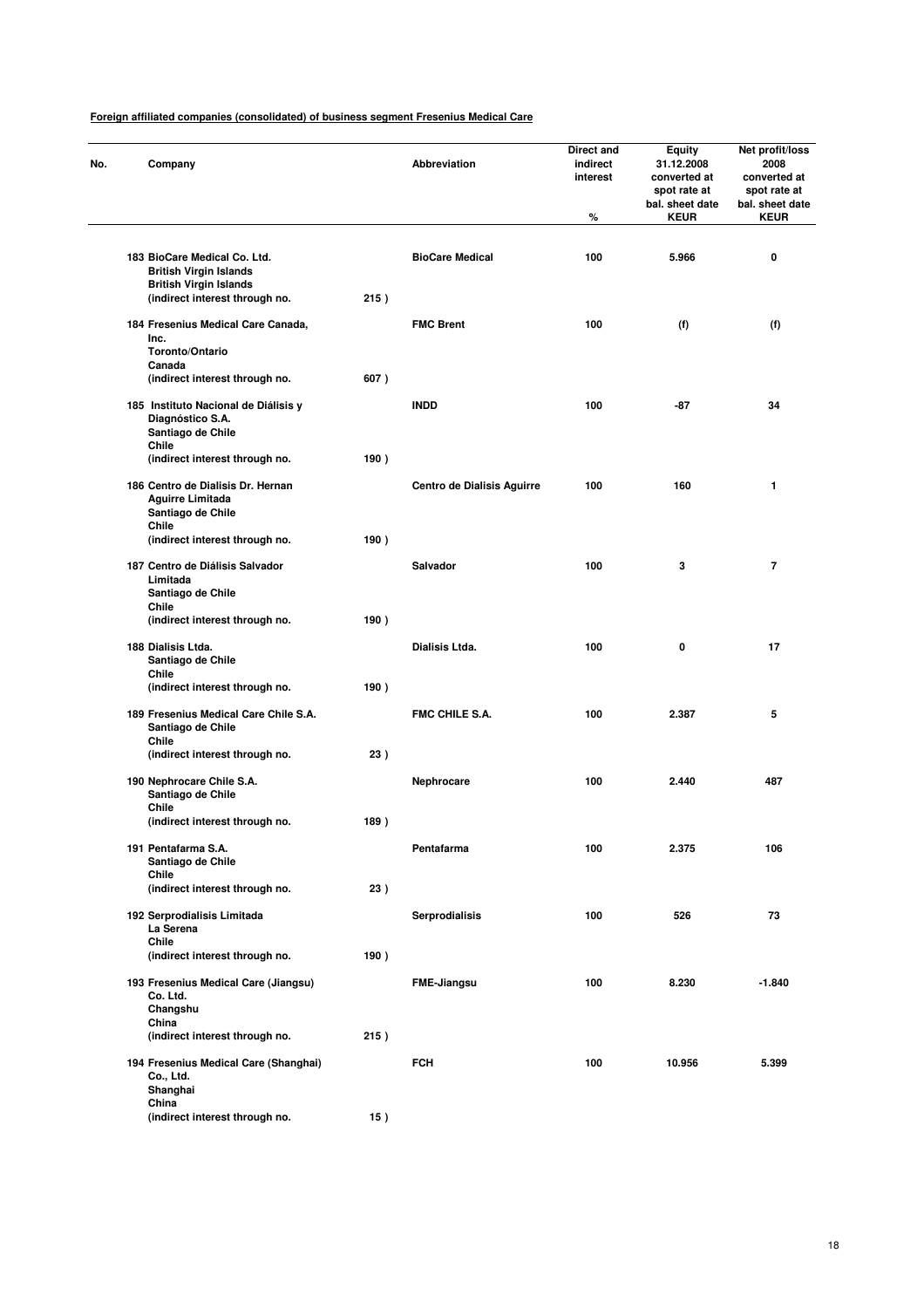| No. | Company                                                                            |      | Abbreviation        | Direct and<br>indirect<br>interest<br>% | <b>Equity</b><br>31.12.2008<br>converted at<br>spot rate at<br>bal. sheet date<br><b>KEUR</b> | Net profit/loss<br>2008<br>converted at<br>spot rate at<br>bal. sheet date<br><b>KEUR</b> |
|-----|------------------------------------------------------------------------------------|------|---------------------|-----------------------------------------|-----------------------------------------------------------------------------------------------|-------------------------------------------------------------------------------------------|
|     | 195 Shanghai Ren Ji NMC<br>Hemodialysis Center Co., Ltd.<br>Shanghai               |      | <b>NMC Shanghai</b> | 64                                      | 686                                                                                           | $-35$                                                                                     |
|     | China<br>(indirect interest through no.                                            | 678) |                     |                                         |                                                                                               |                                                                                           |
|     | 196 Fresenius Medical Care Colombia<br>S.A.<br><b>Bogota</b>                       |      | <b>FMC Colombia</b> | 100                                     | 61.217                                                                                        | 7.112                                                                                     |
|     | Colombia<br>(indirect interest through no.                                         | 23)  |                     |                                         |                                                                                               |                                                                                           |
|     | 197 Fresenius Medical Care - DS, s.r.o.<br>Prague                                  |      | <b>FMC-DS</b>       | 100                                     | 9.813                                                                                         | 1.545                                                                                     |
|     | <b>Czech Republic</b><br>(indirect interest through no.                            | 23)  |                     |                                         |                                                                                               |                                                                                           |
|     | 198 Fresenius Medical Care Ceska<br>republica spol s.r.o.<br>Prague                |      | <b>FMC CR</b>       | 100                                     | 19.749                                                                                        | 4.497                                                                                     |
|     | <b>Czech Republic</b><br>(indirect interest through no.                            | 23)  |                     |                                         |                                                                                               |                                                                                           |
|     | 199 Fresenius Medical Care Danmark<br>A/S                                          |      | <b>FMC Danmark</b>  | 100                                     | 2.038                                                                                         | 543                                                                                       |
|     | Albertslund<br>Denmark<br>(indirect interest through no.                           | 15)  |                     |                                         |                                                                                               |                                                                                           |
|     | 200 OÜ Renculus<br>Tartu                                                           |      | Renculus            | 100                                     | 360                                                                                           | $\mathbf{2}$                                                                              |
|     | Estonia<br>(indirect interest through no.                                          | 23)  |                     |                                         |                                                                                               |                                                                                           |
|     | 201 Fresenius Medical Care Suomi Oy<br>Helsinki<br><b>Finland</b>                  |      | <b>FMC Suomi</b>    | 100                                     | 3.437                                                                                         | 453                                                                                       |
|     | (indirect interest through no.                                                     | 15)  |                     |                                         |                                                                                               |                                                                                           |
|     | 202 Centre d'Hemodialyse du<br>Languedoc Méditerranéen S.A.S<br><b>Montpellier</b> |      | <b>CHLM</b>         | 100                                     | 8.307                                                                                         | 1.457                                                                                     |
|     | France<br>(indirect interest through no.                                           | 208) |                     |                                         |                                                                                               |                                                                                           |
|     | 203 Centre de Rein Artificiel de Tassin<br>(CRAT) S.A.S.<br><b>Tassin</b>          |      | <b>CRAT</b>         | 100                                     | 4.111                                                                                         | 758                                                                                       |
|     | <b>France</b><br>(indirect interest through no.                                    | 208) |                     |                                         |                                                                                               |                                                                                           |
|     | 204 Centre Médical de Dialyse Regina<br><b>Belley</b>                              |      | Regina              | 100                                     | $-2.930$                                                                                      | -101                                                                                      |
|     | France<br>(indirect interest through no.                                           | 203) |                     |                                         |                                                                                               |                                                                                           |
|     | 205 Centre Néphrologique D'Occitanie<br><b>S.A.S (CNO)</b><br>Muret                |      | <b>CNO</b>          | 100                                     | 3.556                                                                                         | 569                                                                                       |
|     | France<br>(indirect interest through no.                                           | 208) |                     |                                         |                                                                                               |                                                                                           |
|     | 206 Dialyse Est Montpellier-Lunel SAS<br>Castelnau Le Lez                          |      | <b>Dialyse Est</b>  | 100                                     | 624                                                                                           | 256                                                                                       |
|     | France<br>(indirect interest through no.                                           | 202) |                     |                                         |                                                                                               |                                                                                           |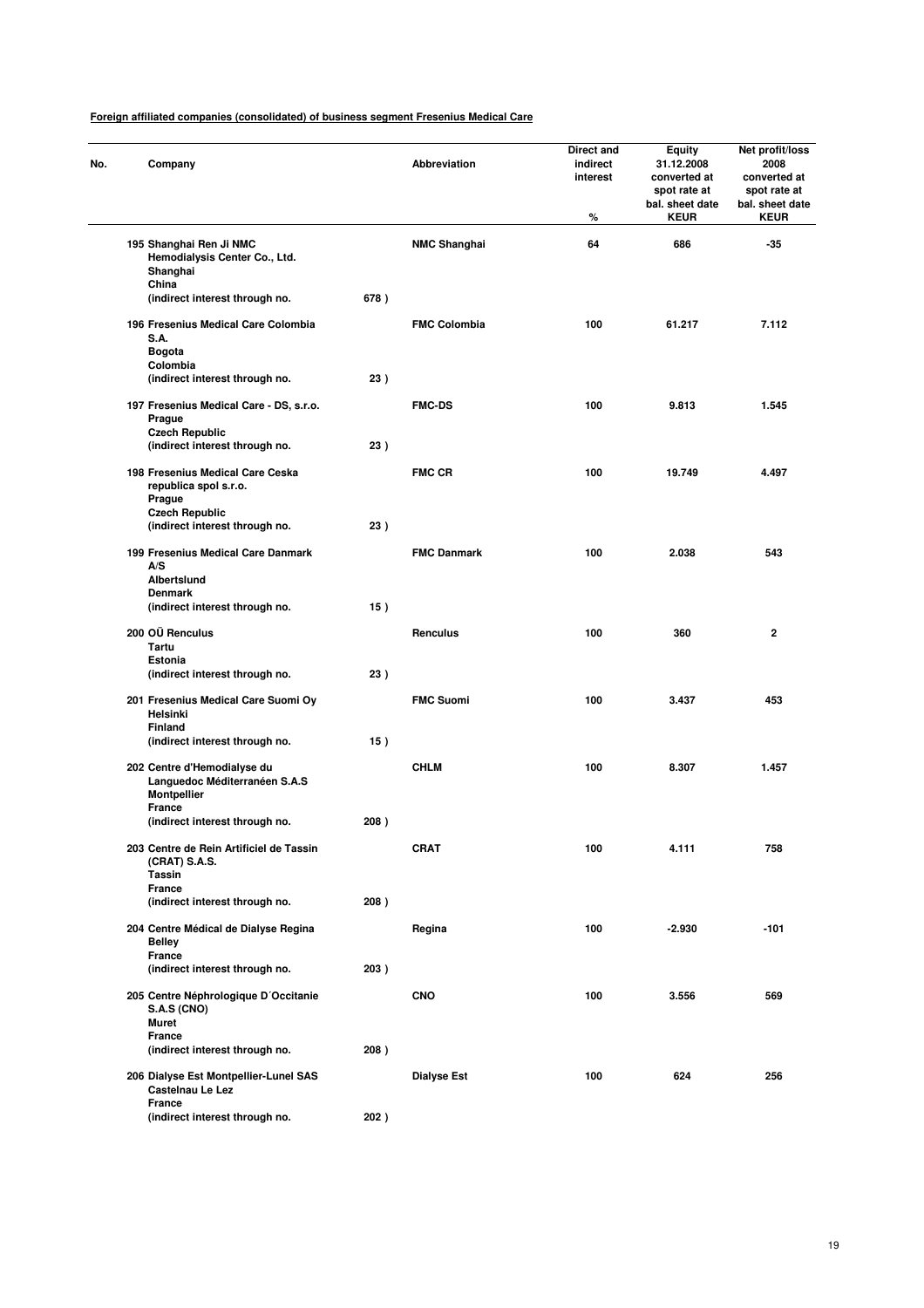| No. | Company                                                                           |                                     |      | <b>Abbreviation</b>                | Direct and<br>indirect<br>interest<br>% | Equity<br>31.12.2008<br>converted at<br>spot rate at<br>bal. sheet date<br><b>KEUR</b> | Net profit/loss<br>2008<br>converted at<br>spot rate at<br>bal. sheet date<br><b>KEUR</b> |
|-----|-----------------------------------------------------------------------------------|-------------------------------------|------|------------------------------------|-----------------------------------------|----------------------------------------------------------------------------------------|-------------------------------------------------------------------------------------------|
|     | 207 Fresenius Medical Care France<br>S.A.S<br><b>Fresnes</b>                      |                                     |      | <b>FMC France</b>                  | 100                                     | 13.838                                                                                 | 3.152                                                                                     |
|     | France<br>(indirect interest through no.                                          |                                     | 208) |                                    |                                         |                                                                                        |                                                                                           |
|     | 208 Fresenius Medical Care Groupe<br>France S.A.S                                 |                                     |      | <b>FMC Groupe France</b>           | 100                                     | 73.054                                                                                 | 13.076                                                                                    |
|     | <b>Fresnes</b><br><b>France</b>                                                   |                                     |      |                                    |                                         |                                                                                        |                                                                                           |
|     | (indirect interest through no.                                                    |                                     | 23)  |                                    |                                         |                                                                                        |                                                                                           |
|     | 209 Fresenius Medical Care SMAD<br><b>S.A.S</b><br>Savigny                        |                                     |      | <b>FMC SMAD</b>                    | 100                                     | 31.545                                                                                 | 6.478                                                                                     |
|     | <b>France</b><br>(indirect interest through no.                                   |                                     | 208) |                                    |                                         |                                                                                        |                                                                                           |
|     |                                                                                   |                                     |      |                                    |                                         |                                                                                        |                                                                                           |
|     | 210 Nephrocare Ile de France SAS<br><b>Fresnes</b><br>France                      |                                     |      | Nephrocare ile de<br><b>France</b> | 100                                     | 22.822                                                                                 | 1.224                                                                                     |
|     | (indirect interest through no.                                                    |                                     | 208) |                                    |                                         |                                                                                        |                                                                                           |
|     | 211 Pestenaille S.à.r.l.<br><b>Tassin</b><br>France                               |                                     |      | <b>Pestenaille</b>                 | 100                                     | $-414$                                                                                 | $-74$                                                                                     |
|     | (indirect interest through no.                                                    |                                     | 203) |                                    |                                         |                                                                                        |                                                                                           |
|     | 212 Polyclinique de Lagny S.A.<br><b>Sur Marne</b>                                |                                     |      | Lagny                              | 100                                     | 6.262                                                                                  | 415                                                                                       |
|     | <b>France</b><br>(indirect interest through no.                                   |                                     | 213) |                                    |                                         |                                                                                        |                                                                                           |
|     | 213 Sapromed S.A.S.<br>Saint-Omer                                                 |                                     |      | <b>SAPROMED</b>                    | 100                                     | 5.930                                                                                  | 2.900                                                                                     |
|     | France<br>(indirect interest through no.                                          |                                     | 208) |                                    |                                         |                                                                                        |                                                                                           |
|     |                                                                                   |                                     |      |                                    | 100                                     | 1.930                                                                                  | 1.221                                                                                     |
|     | 214 Fresenius Medical Care Renal<br>Services (UK) Limited<br>Nottinghamshire      |                                     |      | <b>FMC Renal Services (UK)</b>     |                                         |                                                                                        |                                                                                           |
|     | <b>Great Britain</b><br>(indirect interest through no.                            |                                     | 398) |                                    |                                         |                                                                                        |                                                                                           |
|     | 215 BioCare Technology Co. Ltd.<br><b>Hong Kong</b>                               |                                     |      | <b>BioCare Technology</b>          | 100                                     | 13.587                                                                                 | $-1.219$                                                                                  |
|     | Hongkong<br>(indirect interest through no.                                        |                                     | 23)  |                                    |                                         |                                                                                        |                                                                                           |
|     | 216 Excelsior Renal Service Co.,<br>Limited                                       |                                     |      | <b>ERS</b>                         | 51                                      | 1.663                                                                                  | 1.359                                                                                     |
|     | <b>Hong Kong</b><br>Hongkong                                                      |                                     |      |                                    |                                         |                                                                                        |                                                                                           |
|     | (indirect interest through no.                                                    |                                     | 219) |                                    |                                         |                                                                                        |                                                                                           |
|     | 217 FMC Asia Pacific Ltd.<br><b>Hong Kong</b>                                     |                                     |      | <b>FMC AP</b>                      | 100                                     | 7.474                                                                                  | 3.921                                                                                     |
|     | Hongkong<br>(indirect interest through no.                                        |                                     | 15)  |                                    |                                         |                                                                                        |                                                                                           |
|     | 218 Fresenius Institute of Dialysis<br><b>Nursing Company Limited</b><br>Hongkong |                                     |      | <b>FIDN</b>                        | 0                                       | 83                                                                                     | 33                                                                                        |
|     | Hongkong<br>(indirect interest through no.                                        |                                     | 23)  |                                    |                                         |                                                                                        |                                                                                           |
|     |                                                                                   | 219 Fresenius Medical Care Hongkong |      | <b>FMC HK Ltd</b>                  | 100                                     | 31.395                                                                                 | -938                                                                                      |
|     | Limited<br><b>Hong Kong</b><br>Hongkong                                           |                                     |      |                                    |                                         |                                                                                        |                                                                                           |
|     | (indirect interest through no.                                                    |                                     | 15)  |                                    |                                         |                                                                                        |                                                                                           |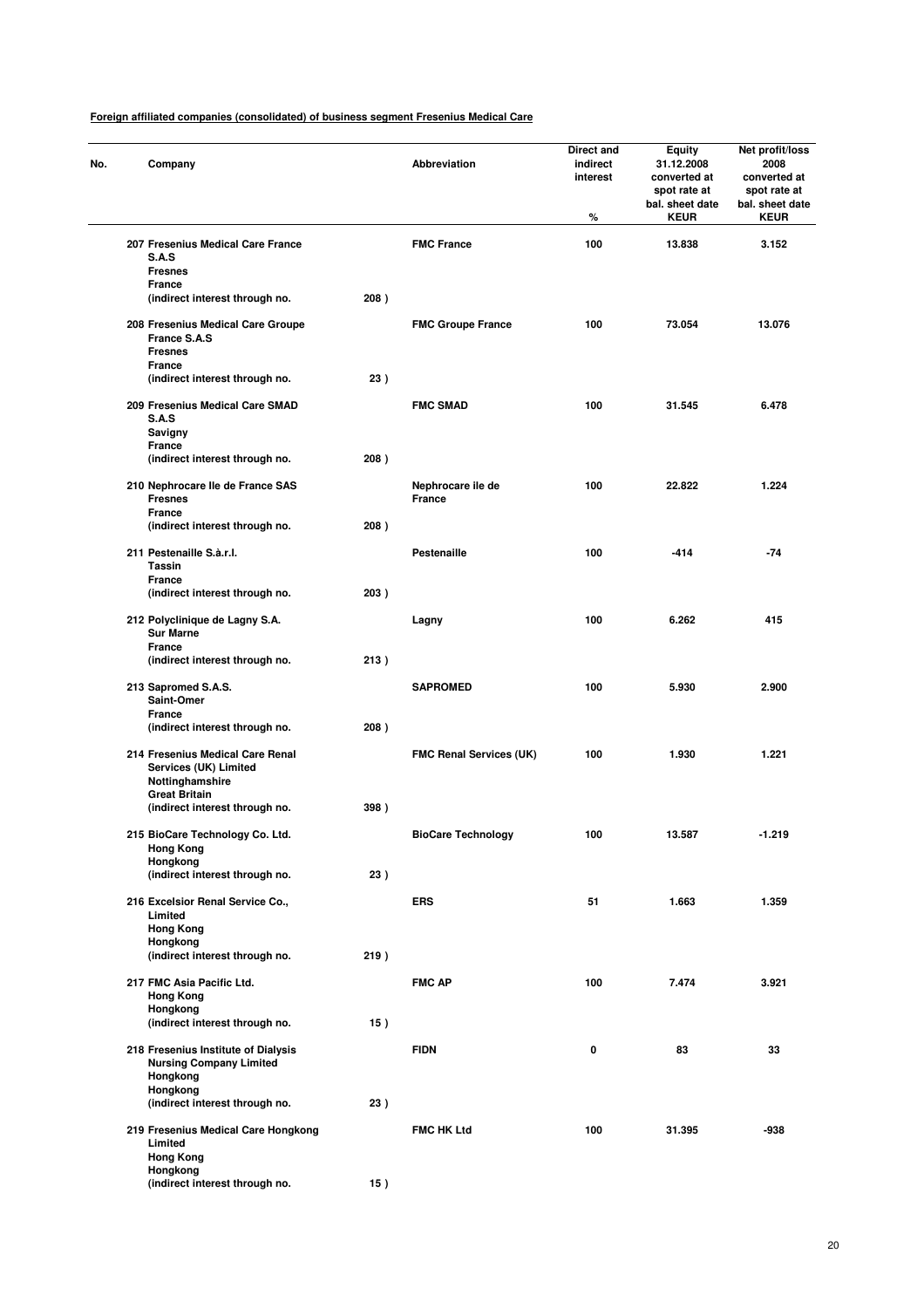| No. | Company                                                                                                                        |               | Abbreviation                   | Direct and<br>indirect<br>interest<br>% | <b>Equity</b><br>31.12.2008<br>converted at<br>spot rate at<br>bal. sheet date<br><b>KEUR</b> | Net profit/loss<br>2008<br>converted at<br>spot rate at<br>bal. sheet date<br><b>KEUR</b> |
|-----|--------------------------------------------------------------------------------------------------------------------------------|---------------|--------------------------------|-----------------------------------------|-----------------------------------------------------------------------------------------------|-------------------------------------------------------------------------------------------|
|     |                                                                                                                                |               |                                |                                         |                                                                                               |                                                                                           |
|     | 220 NephroCare Limited<br><b>Hong Kong</b>                                                                                     |               | <b>NHK</b>                     | 100                                     | 7.190                                                                                         | 598                                                                                       |
|     | Hongkong<br>(indirect interest through no.                                                                                     | 219)          |                                |                                         |                                                                                               |                                                                                           |
|     | 221 FMC Dialízis Center Kft.<br><b>Budapest</b><br>Hungary                                                                     |               | <b>FMC Dialízis Center Kft</b> | 100                                     | 1.397                                                                                         | 177                                                                                       |
|     | (indirect interest through no.                                                                                                 | 23)           |                                |                                         |                                                                                               |                                                                                           |
|     | 222 Fresenius Medical Care<br>Magyarország Egészségügyi<br>Korlátolt Felelösségü Társaság<br><b>Budapest</b><br><b>Hungary</b> |               | <b>FMC Hungary</b>             | 100                                     | 23.727                                                                                        | 169                                                                                       |
|     | (indirect interest through no.                                                                                                 | 15)           |                                |                                         |                                                                                               |                                                                                           |
|     | 223 Fresenius Medical Care India<br><b>Private Limited</b><br><b>New Delhi</b>                                                 |               | <b>FMC India</b>               | 100                                     | 178 (b)                                                                                       | 3 (b)                                                                                     |
|     | India<br>(indirect interest through no.                                                                                        | 23)           |                                |                                         |                                                                                               |                                                                                           |
|     | 224 P.T. Fresenius Medical Care<br>Indonesia<br>Jakarta                                                                        |               | <b>FMCINDO</b>                 | 100                                     | 3.488                                                                                         | 325                                                                                       |
|     | Indonesia<br>(indirect interest through no.                                                                                    | 15)           |                                |                                         |                                                                                               |                                                                                           |
|     | 225 Fresenius Medical Care (Ireland)<br>Limited<br><b>Dublin</b><br>Ireland                                                    |               | <b>FMC Ireland</b>             | 100                                     | 2.037                                                                                         | 324                                                                                       |
|     | (indirect interest through no.                                                                                                 | 23)           |                                |                                         |                                                                                               |                                                                                           |
|     | 226 Ambulatorio Nefrocardiologico<br>Siciliano "Aesculapius" SRL<br>Palermo<br>Italy                                           |               | Aesculapius S.r.I.             | 100                                     | 0                                                                                             | -8                                                                                        |
|     | (indirect interest through no.                                                                                                 | 231)          |                                |                                         |                                                                                               |                                                                                           |
|     | 227 Ambulatorio Nefrologia ed<br>Emodialisi il Nefrologico S.r.l.<br>Palermo<br>Italy                                          |               | Ambulatorio Nefrologico        | 100                                     | 419                                                                                           | 226                                                                                       |
|     | (indirect interest through no.                                                                                                 | 231)          |                                |                                         |                                                                                               |                                                                                           |
|     | 228 Beta Dial S.r.l.<br>Napoli                                                                                                 |               | <b>Beta Dial</b>               | 100                                     | $-15$                                                                                         | $-45$                                                                                     |
|     | Italy<br>(indirect interest through no.                                                                                        | $246 + 245$ ) |                                |                                         |                                                                                               |                                                                                           |
|     | 229 CEA S.r.I. con socio unico<br>Napoli<br>Italy                                                                              |               | <b>CEA</b>                     | 100                                     | 253                                                                                           | -2                                                                                        |
|     | (indirect interest through no.                                                                                                 | 248)          |                                |                                         |                                                                                               |                                                                                           |
|     | 230 Centro Analisi e Diagnostica<br><b>Clinica SRL</b><br>Palermo<br>Italy                                                     |               | <b>Centro Analisi</b>          | 100                                     | 402                                                                                           | 90                                                                                        |
|     | (indirect interest through no.                                                                                                 | 231)          |                                |                                         |                                                                                               |                                                                                           |
|     | 231 Centro Diagnostico e Terapeutico<br>Delle Malattie Renali S.p.A.<br>Palermo                                                |               | <b>Centro Diagnostico</b>      | 100                                     | 9.430                                                                                         | $-6.540$                                                                                  |
|     | Italy<br>(indirect interest through no.                                                                                        | 23)           |                                |                                         |                                                                                               |                                                                                           |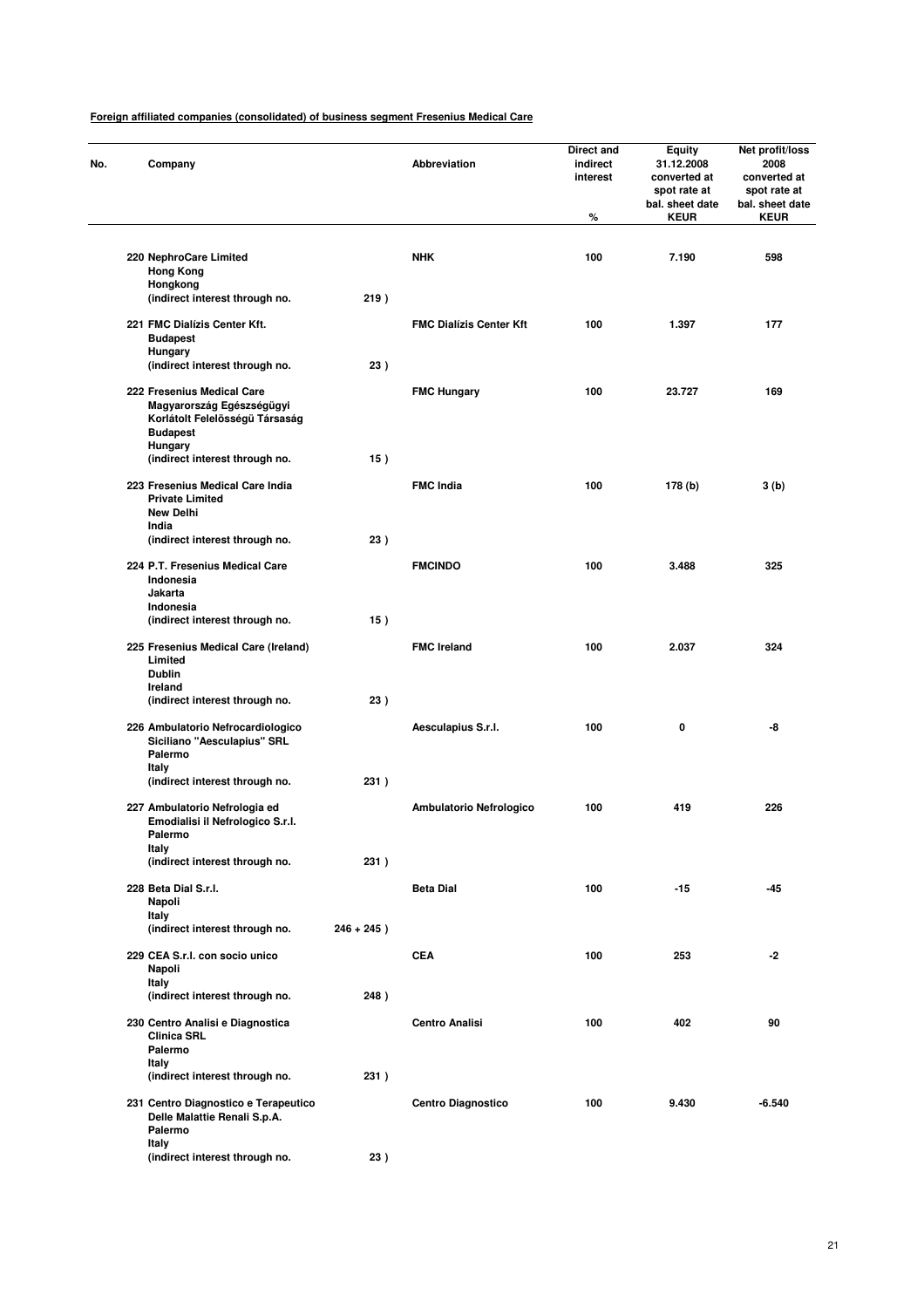| No. | Company                                                                               |               | Abbreviation                 | Direct and<br>indirect<br>interest<br>% | Equity<br>31.12.2008<br>converted at<br>spot rate at<br>bal. sheet date<br><b>KEUR</b> | Net profit/loss<br>2008<br>converted at<br>spot rate at<br>bal. sheet date<br><b>KEUR</b> |
|-----|---------------------------------------------------------------------------------------|---------------|------------------------------|-----------------------------------------|----------------------------------------------------------------------------------------|-------------------------------------------------------------------------------------------|
|     | 232 Centro Dialisi Riviera del Conero<br>S.r.l. con socio unico<br>Napoli             |               | <b>Centro Dialisi Conero</b> | 100                                     | 71                                                                                     | 13                                                                                        |
|     | Italy<br>(indirect interest through no.                                               | 248)          |                              |                                         |                                                                                        |                                                                                           |
|     | 233 Centro Dialisi Tasso S.r.l. in<br>liquidazione con socio unico<br>Napoli<br>Italy |               | <b>Centro Dialisi Tasso</b>  | 100                                     | $-70$                                                                                  | $-13$                                                                                     |
|     | (indirect interest through no.                                                        | 246)          |                              |                                         |                                                                                        |                                                                                           |
|     | 234 Cercos S.r.I. con socio unico<br>Napoli<br>Italy                                  |               | Cercos                       | 100                                     | 179                                                                                    | 57                                                                                        |
|     | (indirect interest through no.                                                        | 245)          |                              |                                         |                                                                                        |                                                                                           |
|     | 235 Cilento Dial S.r.l. con socio unico<br>Napoli<br>Italy                            |               | Cilento dial                 | 100                                     | 1.736                                                                                  | 414                                                                                       |
|     | (indirect interest through no.                                                        | 243)          |                              |                                         |                                                                                        |                                                                                           |
|     | 236 Dialten S.r.I. con socio unico<br>Napoli<br>Italy                                 |               | <b>Dialten</b>               | 100                                     | 1.473                                                                                  | 198                                                                                       |
|     | (indirect interest through no.                                                        | 243)          |                              |                                         |                                                                                        |                                                                                           |
|     | 237 Dialtorre S.r.l. con socio unico<br>Napoli                                        |               | <b>Dialtorre</b>             | 100                                     | 755                                                                                    | 214                                                                                       |
|     | Italy<br>(indirect interest through no.                                               | 246)          |                              |                                         |                                                                                        |                                                                                           |
|     | 238 Dialy Center S.r.l. con socio unico<br>Napoli<br>Italy                            |               | <b>Dialy Center</b>          | 100                                     | 580                                                                                    | 57                                                                                        |
|     | (indirect interest through no.                                                        | 246)          |                              |                                         |                                                                                        |                                                                                           |
|     | 239 Diandial S.r.l.<br>Napoli                                                         |               | <b>Diandial</b>              | 100                                     | 405                                                                                    | -7                                                                                        |
|     | Italy<br>(indirect interest through no.                                               | 248)          |                              |                                         |                                                                                        |                                                                                           |
|     | 240 Emodial Vesuvio S.r.l.<br>Napoli                                                  |               | <b>Emodial Vesuvio</b>       | 100                                     | 1.055                                                                                  | 160                                                                                       |
|     | Italy<br>(indirect interest through no.                                               | 248)          |                              |                                         |                                                                                        |                                                                                           |
|     | 241 Enne E S.r.I.<br>Napoli                                                           |               | Enne                         | 100                                     | 60                                                                                     | 9                                                                                         |
|     | Italy<br>(indirect interest through no.                                               | $245 + 246$ ) |                              |                                         |                                                                                        |                                                                                           |
|     | 242 Fanus S.r.l. con socio unico<br>Napoli                                            |               | <b>Fanus</b>                 | 100                                     | 196                                                                                    | 131                                                                                       |
|     | Italy<br>(indirect interest through no.                                               | 246)          |                              |                                         |                                                                                        |                                                                                           |
|     | 243 Fresenius Medical Care Italia SpA<br>Palazzo Pignano                              |               | <b>FME Italia</b>            | 100                                     | 39.592                                                                                 | 5.714                                                                                     |
|     | Italy<br>(indirect interest through no.                                               | 23)           |                              |                                         |                                                                                        |                                                                                           |
|     | 244 Kidney S.r.l.<br>Napoli                                                           |               | Kidney                       | 100                                     | 500                                                                                    | 91                                                                                        |
|     | Italy<br>(indirect interest through no.                                               | 248)          |                              |                                         |                                                                                        |                                                                                           |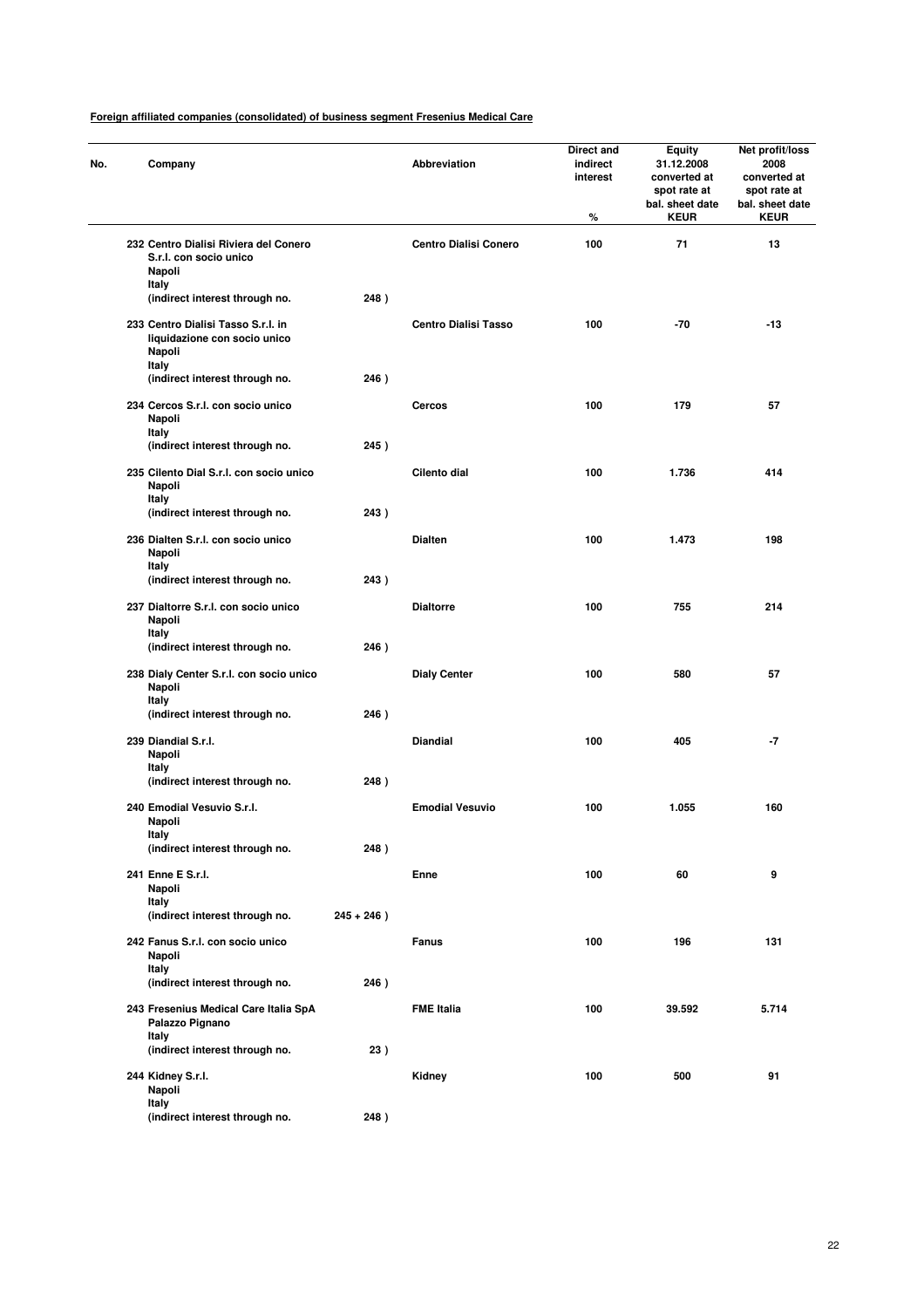|  | Company                                                  |               | Abbreviation               | Direct and<br>indirect<br>interest<br>% | Equity<br>31.12.2008<br>converted at<br>spot rate at<br>bal. sheet date<br><b>KEUR</b> | Net profit/loss<br>2008<br>converted at<br>spot rate at<br>bal. sheet date<br><b>KEUR</b> |
|--|----------------------------------------------------------|---------------|----------------------------|-----------------------------------------|----------------------------------------------------------------------------------------|-------------------------------------------------------------------------------------------|
|  | 245 Nedial Napoli S.r.l. con socio unico<br>Napoli       |               | <b>Nedial Napoli</b>       | 100                                     | 189                                                                                    | $-25$                                                                                     |
|  | Italy<br>(indirect interest through no.                  | 246)          |                            |                                         |                                                                                        |                                                                                           |
|  | 246 Nedial S.r.I. con socio unico<br>Napoli<br>Italy     |               | <b>Nedial</b>              | 100                                     | 7.797                                                                                  | $-255$                                                                                    |
|  | (indirect interest through no.                           | 243)          |                            |                                         |                                                                                        |                                                                                           |
|  | 247 Nefrodisal S.r.I. con socio unico<br>Napoli<br>Italy |               | Netrodisal                 | 100                                     | 1.053                                                                                  | 142                                                                                       |
|  | (indirect interest through no.                           | 248)          |                            |                                         |                                                                                        |                                                                                           |
|  | 248 NephroCare S.p.A. con socio unico<br>Napoli<br>Italy |               | <b>NephroCare</b>          | 100                                     | 203                                                                                    | $-4.194$                                                                                  |
|  | (indirect interest through no.                           | 231)          |                            |                                         |                                                                                        |                                                                                           |
|  | 249 Nephros S.r.I.con socio unico<br>Napoli<br>Italy     |               | <b>Nephros</b>             | 100                                     | 238                                                                                    | -10                                                                                       |
|  | (indirect interest through no.                           | 248)          |                            |                                         |                                                                                        |                                                                                           |
|  | 250 Omnia Dial S.r.l.<br>Napoli                          |               | Omnia Dial                 | 100                                     | 181                                                                                    | 67                                                                                        |
|  | Italy<br>(indirect interest through no.                  | $246 + 245$ ) |                            |                                         |                                                                                        |                                                                                           |
|  | 251 Renal Center S.r.l.<br>Napoli                        |               | <b>Renal Center</b>        | 100                                     | 455                                                                                    | 82                                                                                        |
|  | Italy<br>(indirect interest through no.                  | $248 + 247$ ) |                            |                                         |                                                                                        |                                                                                           |
|  | 252 Ruscosa S.r.I con socio unico.<br>Napoli             |               | Ruscosa                    | 100                                     | 1.471                                                                                  | 154                                                                                       |
|  | Italy<br>(indirect interest through no.                  | 243)          |                            |                                         |                                                                                        |                                                                                           |
|  | 253 Rusdial S.r.l. con socio unico<br>Napoli             |               | <b>Rusdial</b>             | 100                                     | 200                                                                                    | 71                                                                                        |
|  | Italy<br>(indirect interest through no.                  | 246)          |                            |                                         |                                                                                        |                                                                                           |
|  | 254 SIS-TER SpA<br>Palazzo Pignano                       |               | <b>SIS-TER</b>             | 100                                     | 12.502                                                                                 | 3.332                                                                                     |
|  | Italy<br>(indirect interest through no.                  | 243)          |                            |                                         |                                                                                        |                                                                                           |
|  | 255 Ace Medical Co., Ltd.<br>Tokyo                       |               | <b>Ace Medical Tokyo</b>   | 100                                     | $-4.288$                                                                               | $-5.032$                                                                                  |
|  | Japan<br>(indirect interest through no.                  | 258)          |                            |                                         |                                                                                        |                                                                                           |
|  | 256 Ace Medical Sapporo Co., Ltd.<br>Sapporo             |               | <b>ACE Medical Sapporo</b> | 100                                     | 634                                                                                    | 236                                                                                       |
|  | Japan<br>(indirect interest through no.                  | 255)          |                            |                                         |                                                                                        |                                                                                           |
|  | 257 Fresenius-Kawasumi Co., Ltd.<br>Tokyo                |               | <b>FMC Kawasumi</b>        | 70                                      | 14.182                                                                                 | 2.125                                                                                     |
|  | Japan<br>(indirect interest through no.                  | 23)           |                            |                                         |                                                                                        |                                                                                           |
|  | 258 Fresenius Medical Care Japan K.K.                    |               | <b>FMC Japan</b>           | 100                                     | -4.697                                                                                 | -9.630                                                                                    |
|  | Tokyo                                                    |               |                            |                                         |                                                                                        |                                                                                           |
|  | Japan<br>(indirect interest through no.                  | 23)           |                            |                                         |                                                                                        |                                                                                           |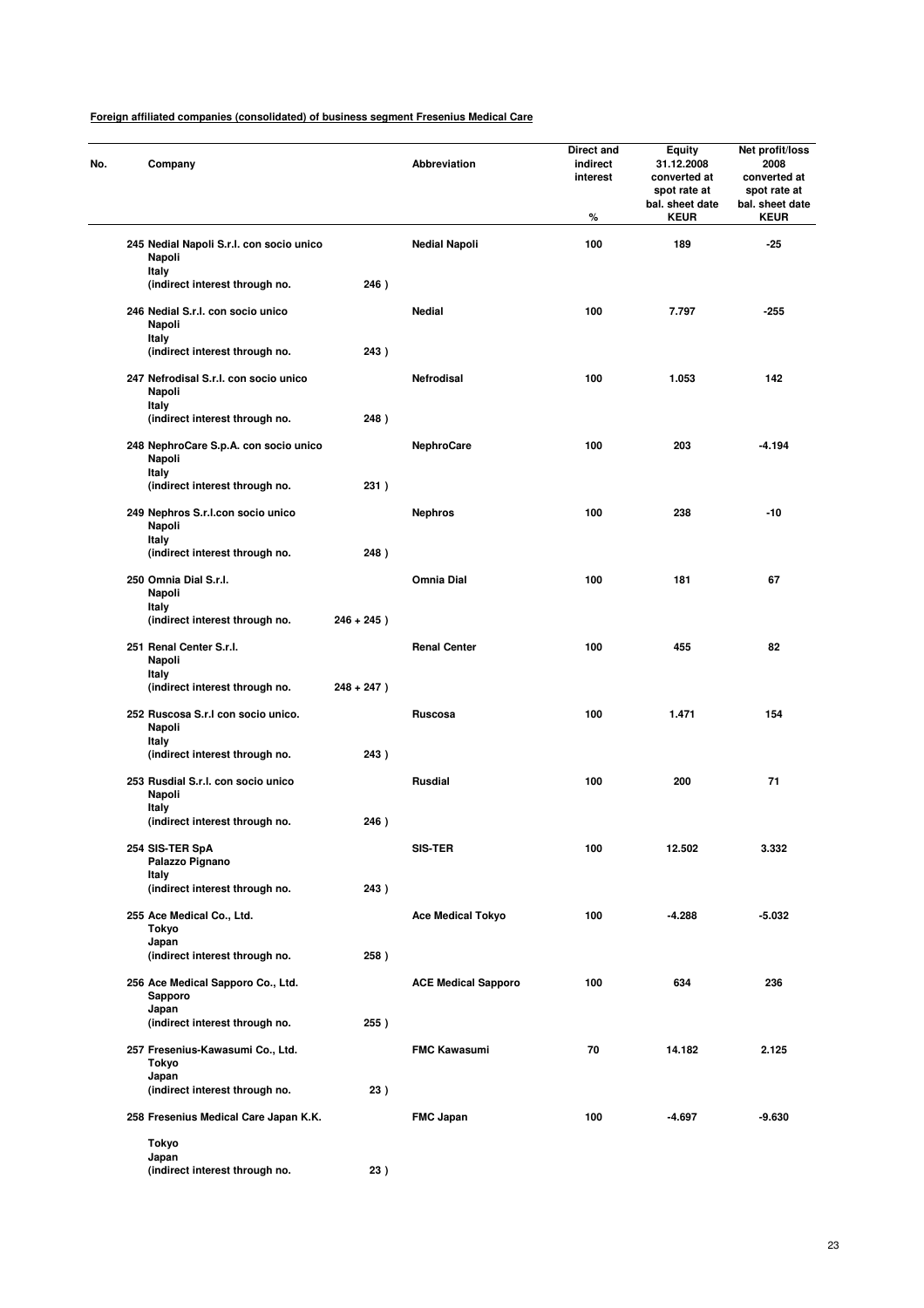| No. | Company                                                         |      | Abbreviation                 | Direct and<br>indirect<br>interest<br>% | Equity<br>31.12.2008<br>converted at<br>spot rate at<br>bal. sheet date<br><b>KEUR</b> | Net profit/loss<br>2008<br>converted at<br>spot rate at<br>bal. sheet date<br><b>KEUR</b> |
|-----|-----------------------------------------------------------------|------|------------------------------|-----------------------------------------|----------------------------------------------------------------------------------------|-------------------------------------------------------------------------------------------|
|     | 259 Hospico Japonica Co., Ltd.<br>Mito                          |      | Hospico                      | 100                                     | 349                                                                                    | 85                                                                                        |
|     | Japan<br>(indirect interest through no.                         | 255) |                              |                                         |                                                                                        |                                                                                           |
|     | 260 Meisui Sangyo Co., Ltd.<br>Sapporo                          |      | Meisui Sangyo                | 100                                     | 60                                                                                     | 0                                                                                         |
|     | Japan<br>(indirect interest through no.                         | 255) |                              |                                         |                                                                                        |                                                                                           |
|     | 261 NephroCare Services Japan K.K.<br>Tokyo<br>Japan            |      | <b>NSJ</b>                   | 100                                     | 4.131                                                                                  | -835                                                                                      |
|     | (indirect interest through no.                                  | 15)  |                              |                                         |                                                                                        |                                                                                           |
|     | 262 TM Supply Co., Ltd.<br>Shizuoka<br>Japan                    |      | <b>TM Supply</b>             | 100                                     | 246                                                                                    | 1                                                                                         |
|     | (indirect interest through no.                                  | 255) |                              |                                         |                                                                                        |                                                                                           |
|     | 263 FMC Korea Ltd.<br>Seoul                                     |      | <b>FMK</b>                   | 100                                     | 31.810                                                                                 | $-2.366$                                                                                  |
|     | Korea<br>(indirect interest through no.                         | 15)  |                              |                                         |                                                                                        |                                                                                           |
|     | 264 National Medical Care Korea Inc.<br>Seoul                   |      | <b>SKR</b>                   | 100                                     | $-111$                                                                                 | -39                                                                                       |
|     | Korea<br>(indirect interest through no.                         | 15)  |                              |                                         |                                                                                        |                                                                                           |
|     | 265 NephroCare Korea Inc.<br>Seoul                              |      | NephroCare Korea             | 100                                     | 534                                                                                    | 268                                                                                       |
|     | Korea<br>(indirect interest through no.                         | 23)  |                              |                                         |                                                                                        |                                                                                           |
|     | 266 Fresenius Medical Care Lebanon<br>S.a.r.L.<br><b>Beirut</b> |      | <b>FMC Lebanon</b>           | 99                                      | 557                                                                                    | $-102$                                                                                    |
|     | Lebanon<br>(indirect interest through no.                       | 23)  |                              |                                         |                                                                                        |                                                                                           |
|     | 267 FMC Finance II S.a.r.I.                                     |      | <b>FMC Finance II</b>        | 100                                     | 16.529                                                                                 | 653                                                                                       |
|     | Luxembourg<br>Luxembourg                                        |      |                              |                                         |                                                                                        |                                                                                           |
|     | (indirect interest through no.                                  | 23)  |                              |                                         |                                                                                        |                                                                                           |
|     | 268 FMC Finance III S.A.<br>Luxembourg<br>Luxembourg            |      | <b>FMC Finance III</b>       | 100                                     | 358                                                                                    | 318                                                                                       |
|     | (indirect interest through no.                                  | 15)  |                              |                                         |                                                                                        |                                                                                           |
|     | 269 FMC Finance IV S.a.r.l.<br>Luxembourg<br>Luxembourg         |      | <b>FMC Finance IV</b>        | 100                                     | 155                                                                                    | 92                                                                                        |
|     | Luxembourg                                                      |      |                              |                                         |                                                                                        |                                                                                           |
|     | (indirect interest through no.                                  | 15)  |                              |                                         |                                                                                        |                                                                                           |
|     | 270 FMC Trust Finance III S.a.r.I.<br>Luxembourg<br>Luxembourg  |      | <b>FMC Trust Finance III</b> | 100                                     | $-986$                                                                                 | -88                                                                                       |
|     | Luxembourg<br>(indirect interest through no.                    | 15)  |                              |                                         |                                                                                        |                                                                                           |
|     | 271 Fresenius Medical Care MDF S.A.<br>Luxembourg               |      | <b>FMC Luxemburg</b>         | 100                                     | 12.082                                                                                 | 3.998                                                                                     |
|     | Luxembourg<br>(indirect interest through no.                    | 15)  |                              |                                         |                                                                                        |                                                                                           |
|     |                                                                 |      |                              |                                         |                                                                                        |                                                                                           |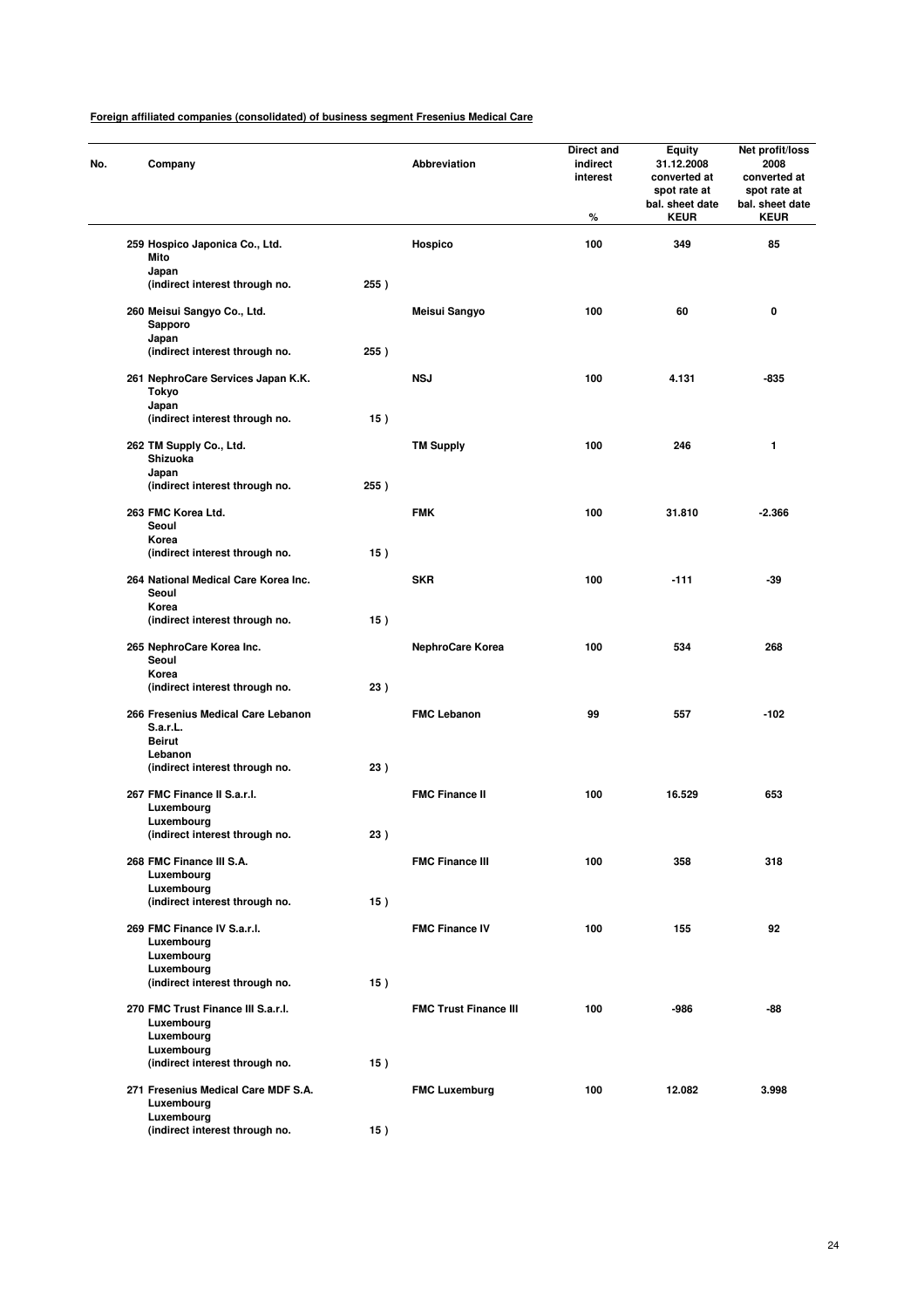| Company                                                               |      | Abbreviation                                   | Direct and<br>indirect<br>interest<br>% | <b>Equity</b><br>31.12.2008<br>converted at<br>spot rate at<br>bal. sheet date<br><b>KEUR</b> | Net profit/loss<br>2008<br>converted at<br>spot rate at<br>bal. sheet date<br><b>KEUR</b> |
|-----------------------------------------------------------------------|------|------------------------------------------------|-----------------------------------------|-----------------------------------------------------------------------------------------------|-------------------------------------------------------------------------------------------|
| 272 PREAFIN III S.à r.I.<br>Luxembourg                                |      | <b>PREAFIN III</b>                             | 100                                     | 3.525                                                                                         | $-20$                                                                                     |
| Luxembourg<br>(indirect interest through no.                          | 23)  |                                                |                                         |                                                                                               |                                                                                           |
| 273 Coremed Sdn. Bhd.<br><b>Petaling Jaya</b>                         |      | Coremed                                        | 0                                       | 763                                                                                           | 219                                                                                       |
| Malaysia<br>(indirect interest through no.                            | 274) |                                                |                                         |                                                                                               |                                                                                           |
| 274 Fresenius Medical Care Malaysia<br>Sdn. Bhd.                      |      | <b>FMC Malaysia</b>                            | 100                                     | 6.228                                                                                         | 795                                                                                       |
| Kuala Lumpur<br>Malaysia                                              |      |                                                |                                         |                                                                                               |                                                                                           |
| (indirect interest through no.                                        | 15)  |                                                |                                         |                                                                                               |                                                                                           |
| 275 The Kidney Dialysis Center Sdn.<br>Bhd.<br>Kuala Lumpur           |      | <b>The Kidney Dialysis</b><br>Center Sdn. Bhd. | 0                                       | 241                                                                                           | 24                                                                                        |
| Malaysia<br>(indirect interest through no.                            | 274) |                                                |                                         |                                                                                               |                                                                                           |
| 276 Erika de Reynosa, S.A. de C.V.<br><b>Mexico City</b>              |      | Erika Reynosa                                  | 100                                     | (f)                                                                                           | (f)                                                                                       |
| <b>Mexico</b><br>(indirect interest through no.                       | 528) |                                                |                                         |                                                                                               |                                                                                           |
| 277 FMC Compañia de Servicios S.A.<br>de C.V.                         |      | <b>FMC Compania de</b><br><b>Servicios</b>     | 100                                     | 273                                                                                           | -230                                                                                      |
| Zapopan Jalisco<br><b>Mexico</b><br>(indirect interest through no.    | 23)  |                                                |                                         |                                                                                               |                                                                                           |
| 278 FMC de Mexico S.A.                                                |      | <b>FMC Mexico</b>                              | 100                                     | 12.971                                                                                        | $-7.429$                                                                                  |
| Jalisco<br><b>Mexico</b>                                              |      |                                                |                                         |                                                                                               |                                                                                           |
| (indirect interest through no.                                        | 15)  |                                                |                                         |                                                                                               |                                                                                           |
| 279 Fresenius de Mexico, S.A. de C.V.                                 |      | <b>Fresenius Mexico</b>                        | 100                                     | (f)                                                                                           | (f)                                                                                       |
| Zapopan Jalisco<br><b>Mexico</b>                                      |      |                                                |                                         |                                                                                               |                                                                                           |
| (indirect interest through no.                                        | 577) |                                                |                                         |                                                                                               |                                                                                           |
| 280 Fresenius Medical Care Maroc S.A.<br>Casablanca                   |      | <b>FMC Maroc</b>                               | 100                                     | 2.535                                                                                         | 576                                                                                       |
| <b>Morocco</b><br>(indirect interest through no.                      | 23)  |                                                |                                         |                                                                                               |                                                                                           |
| 281 Sophadial S.A.<br>Casablanca                                      |      | Sophadial                                      | 51                                      | -797                                                                                          | $-146$                                                                                    |
| <b>Morocco</b><br>(indirect interest through no.                      | 23)  |                                                |                                         |                                                                                               |                                                                                           |
| 282 Fresenius Medical Care Nederland<br>B.V.                          |      | <b>FMC Nederland</b>                           | 100                                     | 4.138                                                                                         | 1.486                                                                                     |
| Nieuwkuijk<br><b>Netherlands</b>                                      |      |                                                |                                         |                                                                                               |                                                                                           |
| (indirect interest through no.                                        | 267) |                                                |                                         |                                                                                               |                                                                                           |
| 283 Holiday Dialysis International<br>Holdings B.V.<br>Nieuwkuijk     |      | Int. Holiday                                   | 100                                     | 423                                                                                           | $-149$                                                                                    |
| Netherlands                                                           |      |                                                |                                         |                                                                                               |                                                                                           |
| (indirect interest through no.<br>284 Fresenius Medical Care Pakistan | 23)  | <b>FMC Pakistan</b>                            | 100                                     | 283                                                                                           | 161                                                                                       |
| (Private) Ltd.<br>Lahore<br>Pakistan                                  |      |                                                |                                         |                                                                                               |                                                                                           |
| (indirect interest through no.                                        | 23)  |                                                |                                         |                                                                                               |                                                                                           |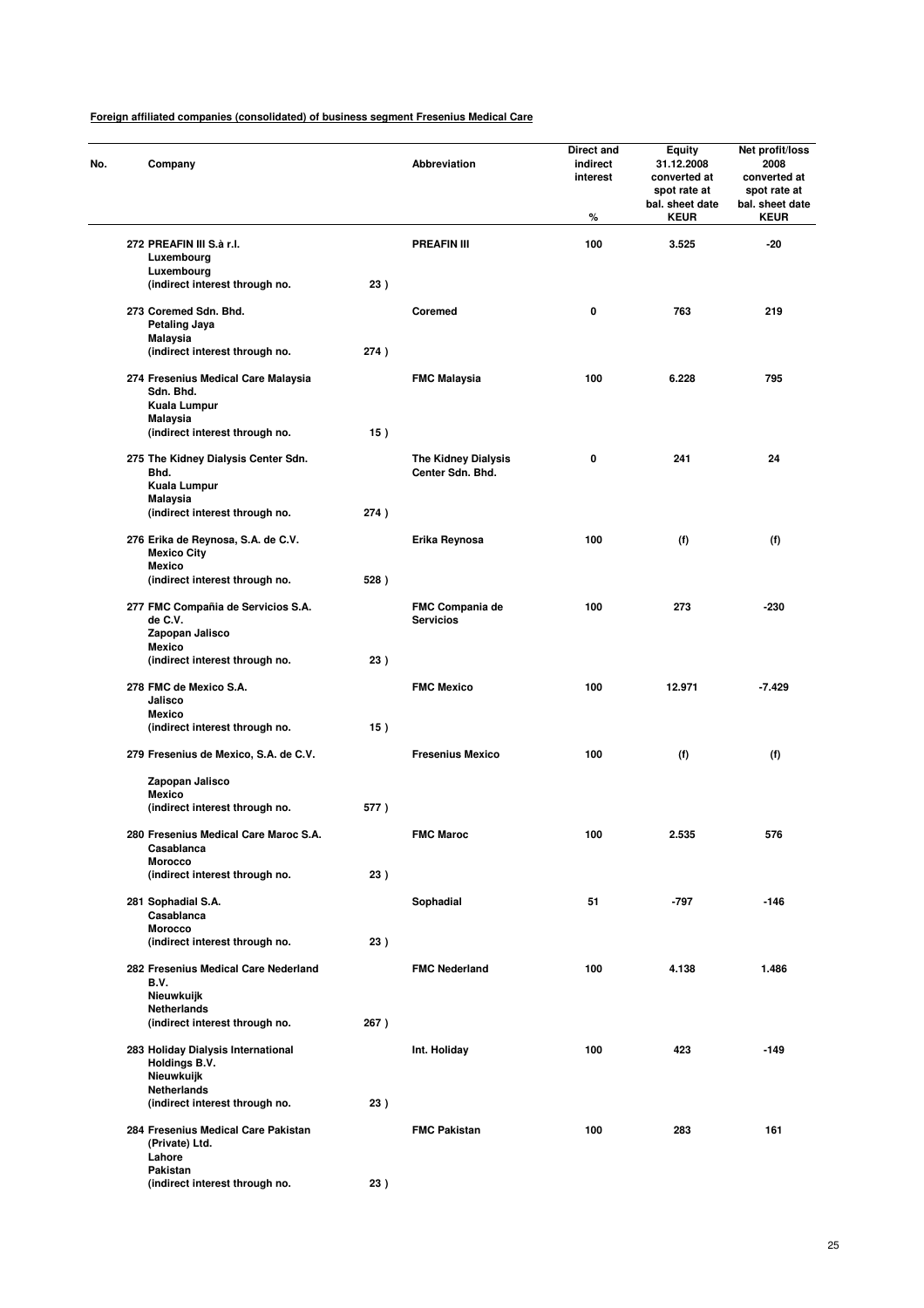| No. | Company                                                                                       |      | Abbreviation                                  | Direct and<br>indirect<br>interest<br>% | Equity<br>31.12.2008<br>converted at<br>spot rate at<br>bal. sheet date<br><b>KEUR</b> | Net profit/loss<br>2008<br>converted at<br>spot rate at<br>bal. sheet date<br><b>KEUR</b> |
|-----|-----------------------------------------------------------------------------------------------|------|-----------------------------------------------|-----------------------------------------|----------------------------------------------------------------------------------------|-------------------------------------------------------------------------------------------|
|     | 285 Fresenius Medical Care del Perú<br>S.A.<br>Lima                                           |      | <b>FMC Peru</b>                               | 100                                     | 1.094                                                                                  | 194                                                                                       |
|     | Peru<br>(indirect interest through no.                                                        | 15)  |                                               |                                         |                                                                                        |                                                                                           |
|     | 286 FMC Renalcare Corp.<br><b>Makati City</b><br><b>Philippines</b>                           |      | <b>FMC Renalcare</b>                          | 100                                     | 65                                                                                     | -51                                                                                       |
|     | (indirect interest through no.                                                                | 23)  |                                               |                                         |                                                                                        |                                                                                           |
|     | 287 Fresenius Medical Care<br>Philippines, Inc.<br><b>Makati City</b><br><b>Philippines</b>   |      | <b>FMC Philippines</b>                        | 100                                     | 3.238                                                                                  | 780                                                                                       |
|     | (indirect interest through no.                                                                | 15)  |                                               |                                         |                                                                                        |                                                                                           |
|     | 288 Fresenius Medical Care Polska<br>S.A.<br>Poznan                                           |      | <b>FMC Polska S.A.</b>                        | 100                                     | 10.640                                                                                 | 1.508                                                                                     |
|     | Poland<br>(indirect interest through no.                                                      | 15)  |                                               |                                         |                                                                                        |                                                                                           |
|     | 289 Fresenius Nephrocare Polska<br>Sp.z.o.o.                                                  |      | Nephrocare Polska                             | 100                                     | 16.498                                                                                 | $-216$                                                                                    |
|     | Poznan<br>Poland<br>(indirect interest through no.                                            | 23)  |                                               |                                         |                                                                                        |                                                                                           |
|     | 290 Abrandial-Clínica de Doencas<br>Renais, LDA<br><b>Abrantes</b>                            |      | Abrandial-Clinica de<br><b>Doencas Renais</b> | 100                                     | 2.575                                                                                  | 867                                                                                       |
|     | Portugal<br>(indirect interest through no.                                                    | 305) |                                               |                                         |                                                                                        |                                                                                           |
|     | 291 Alcanef - Centro Nefrológico de<br>Alcácer do Sal, S.A.<br>Alcácer do Sal                 |      | Alcanef                                       | 100                                     | 52                                                                                     | -6                                                                                        |
|     | Portugal<br>(indirect interest through no.                                                    | 305) |                                               |                                         |                                                                                        |                                                                                           |
|     | 292 Alinef-Centro Nefrológico de<br>Santiago do Cacém LDA<br>Lisbon                           |      | <b>Alinef</b>                                 | 100                                     | -82                                                                                    | -67                                                                                       |
|     | Portugal<br>(indirect interest through no.                                                    | 291) |                                               |                                         |                                                                                        |                                                                                           |
|     | 293 Ambulancias 111-Servico de<br>Transporte de Doentes e<br>Sinistrados, Limitada<br>Cascais |      | Ambulancias 111 Portugal                      | 100                                     | 1.063                                                                                  | 293                                                                                       |
|     | Portugal<br>(indirect interest through no.                                                    | 305) |                                               |                                         |                                                                                        |                                                                                           |
|     | 294 C.D.B.I. - Centro de Diálise da<br>Beira Interior, S.A.<br>Castelo Branco                 |      | <b>CDBI</b>                                   | 51                                      | -184                                                                                   | 22                                                                                        |
|     | Portugal<br>(indirect interest through no.                                                    | 305) |                                               |                                         |                                                                                        |                                                                                           |
|     | 295 Cancho, Lda.<br>Coimbra                                                                   |      | Cancho                                        | 100                                     | 1.225                                                                                  | 539                                                                                       |
|     | Portugal<br>(indirect interest through no.                                                    | 305) |                                               |                                         |                                                                                        |                                                                                           |
|     | 296 CCV-Centro de Diálise da Costa<br>Vicentina S.A.<br>Grandola                              |      | <b>CCV</b>                                    | 100                                     | 1.191                                                                                  | 396                                                                                       |
|     | Portugal<br>(indirect interest through no.                                                    | 305) |                                               |                                         |                                                                                        |                                                                                           |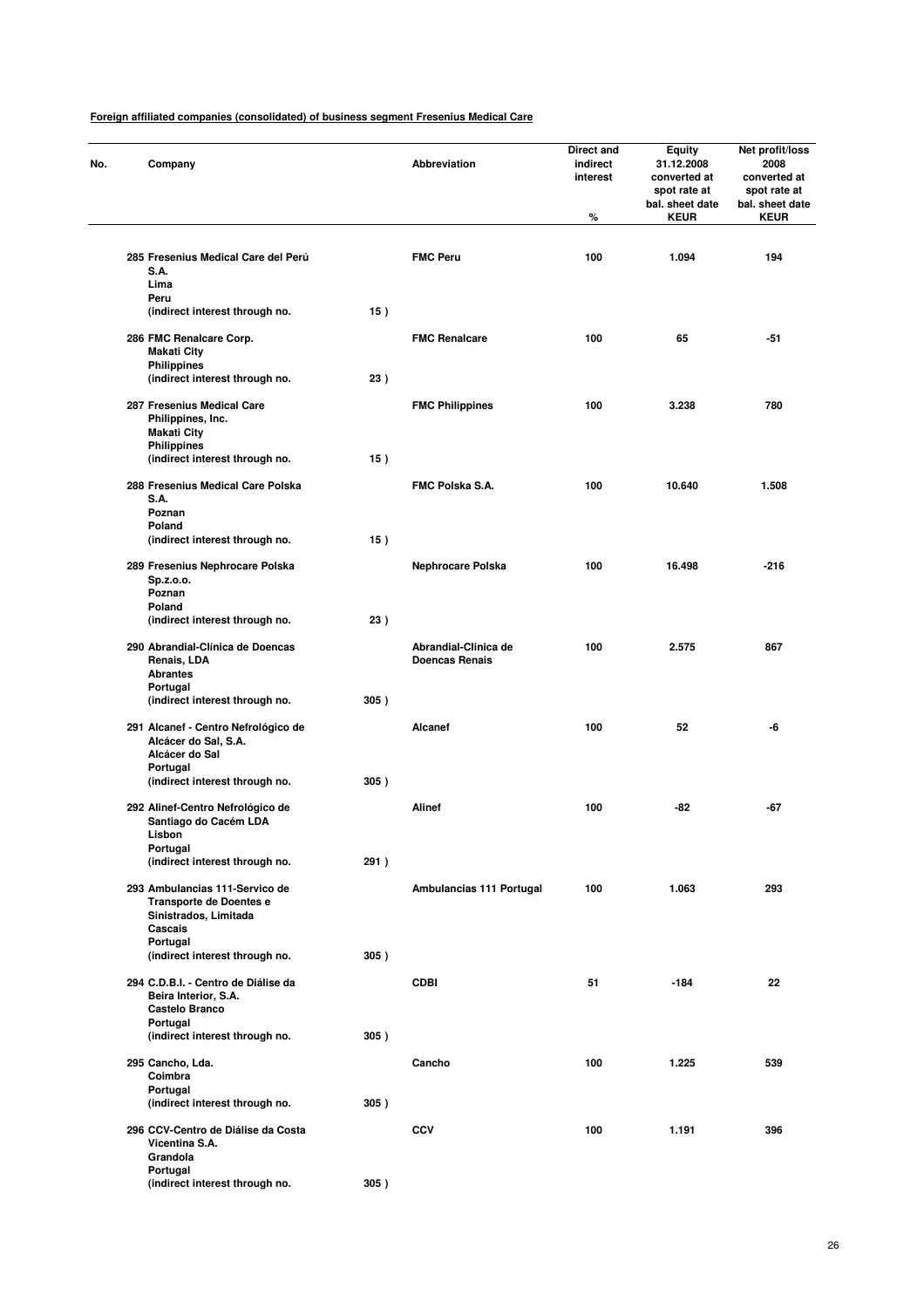| Company                                                                 |      | Abbreviation             | Direct and<br>indirect<br>interest<br>% | <b>Equity</b><br>31.12.2008<br>converted at<br>spot rate at<br>bal. sheet date<br><b>KEUR</b> | Net profit/loss<br>2008<br>converted at<br>spot rate at<br>bal. sheet date<br><b>KEUR</b> |
|-------------------------------------------------------------------------|------|--------------------------|-----------------------------------------|-----------------------------------------------------------------------------------------------|-------------------------------------------------------------------------------------------|
|                                                                         |      |                          |                                         |                                                                                               |                                                                                           |
| 297 Dialverca - Sociedade Médica S.A.                                   |      | <b>Dialverca</b>         | 51                                      | $\mathbf{2}$                                                                                  | $-12$                                                                                     |
| Forte da Casa                                                           |      |                          |                                         |                                                                                               |                                                                                           |
| Portugal<br>(indirect interest through no.                              | 305) |                          |                                         |                                                                                               |                                                                                           |
| 298 Dinefro - Diálises e Nefrologia, S.A.                               |      | <b>Dinefro</b>           | 100                                     | 2.012                                                                                         | 1.019                                                                                     |
|                                                                         |      |                          |                                         |                                                                                               |                                                                                           |
| Maia<br>Portugal                                                        |      |                          |                                         |                                                                                               |                                                                                           |
| (indirect interest through no.                                          | 305) |                          |                                         |                                                                                               |                                                                                           |
| 299 Egidial-Centro de Diálises, Lda.<br>Guarda                          |      | <b>Egidial Portugal</b>  | 100                                     | 2.494                                                                                         | 630                                                                                       |
| Portugal<br>(indirect interest through no.                              | 305) |                          |                                         |                                                                                               |                                                                                           |
| 300 Fresenius Medical Care Portugal<br>S.A.                             |      | <b>FMC Portugal</b>      | 100                                     | 7.235                                                                                         | 278                                                                                       |
| <b>Maia</b>                                                             |      |                          |                                         |                                                                                               |                                                                                           |
| Portugal<br>(indirect interest through no.                              | 301) |                          |                                         |                                                                                               |                                                                                           |
| 301 Fresenius Medical Care, SGPS, SA                                    |      | <b>FMC SGPS</b>          | 100                                     | 12.329                                                                                        | 3.366                                                                                     |
| Maia                                                                    |      |                          |                                         |                                                                                               |                                                                                           |
| Portugal<br>(indirect interest through no.                              | 15)  |                          |                                         |                                                                                               |                                                                                           |
|                                                                         |      |                          |                                         |                                                                                               |                                                                                           |
| 302 Hemodial-Centro de Diálise do<br>Restelo, Lda.<br>Lisbon            |      | Hemodial                 | 100                                     | 1.449                                                                                         | 934                                                                                       |
| Portugal<br>(indirect interest through no.                              | 305) |                          |                                         |                                                                                               |                                                                                           |
| 303 Lucageste SGPS S.A.<br>Lisbon                                       |      | Lucageste                | 100                                     | -463                                                                                          | -5                                                                                        |
| Portugal                                                                | 305) |                          |                                         |                                                                                               |                                                                                           |
| (indirect interest through no.                                          |      |                          |                                         |                                                                                               |                                                                                           |
| 304 NEFROMAR - Centro Nefrológico<br>da Madeira, S.A.<br><b>Funchal</b> |      | Netromar S.A.            | 100                                     | 1.432                                                                                         | 1.027                                                                                     |
| Portugal                                                                |      |                          |                                         |                                                                                               |                                                                                           |
| (indirect interest through no.                                          | 305) |                          |                                         |                                                                                               |                                                                                           |
| 305 NMC - Centro Médico Nacional,<br>S.A.<br>Lisbon                     |      | <b>NMC Centro Médico</b> | 100                                     | 35.975                                                                                        | 30.854                                                                                    |
| Portugal                                                                |      |                          |                                         |                                                                                               |                                                                                           |
| (indirect interest through no.                                          | 301) |                          |                                         |                                                                                               |                                                                                           |
| 306 Ribadial-Clínica de Diálise de<br>Santarém, Lda.                    |      | Ribadial. Portugal       | 100                                     | 1.429                                                                                         | 1.228                                                                                     |
| Santarém<br>Portugal                                                    |      |                          |                                         |                                                                                               |                                                                                           |
| (indirect interest through no.                                          | 305) |                          |                                         |                                                                                               |                                                                                           |
| 307 S.N.S. Sociedade Nefrológica do<br>Sul, S.A.                        |      | <b>SNS</b>               | 100                                     | 1.875                                                                                         | 377                                                                                       |
| Lissabon<br>Portugal                                                    |      |                          |                                         |                                                                                               |                                                                                           |
| (indirect interest through no.                                          | 305) |                          |                                         |                                                                                               |                                                                                           |
| 308 Tagus Dial - Unidade de<br>Tratamento de Doenças Renais,<br>S.A.    |      | <b>Tagus Dial</b>        | 100                                     | 2.461                                                                                         | 1.149                                                                                     |
| <b>Barreiro</b><br>Portugal                                             |      |                          |                                         |                                                                                               |                                                                                           |
| (indirect interest through no.                                          | 305) |                          |                                         |                                                                                               |                                                                                           |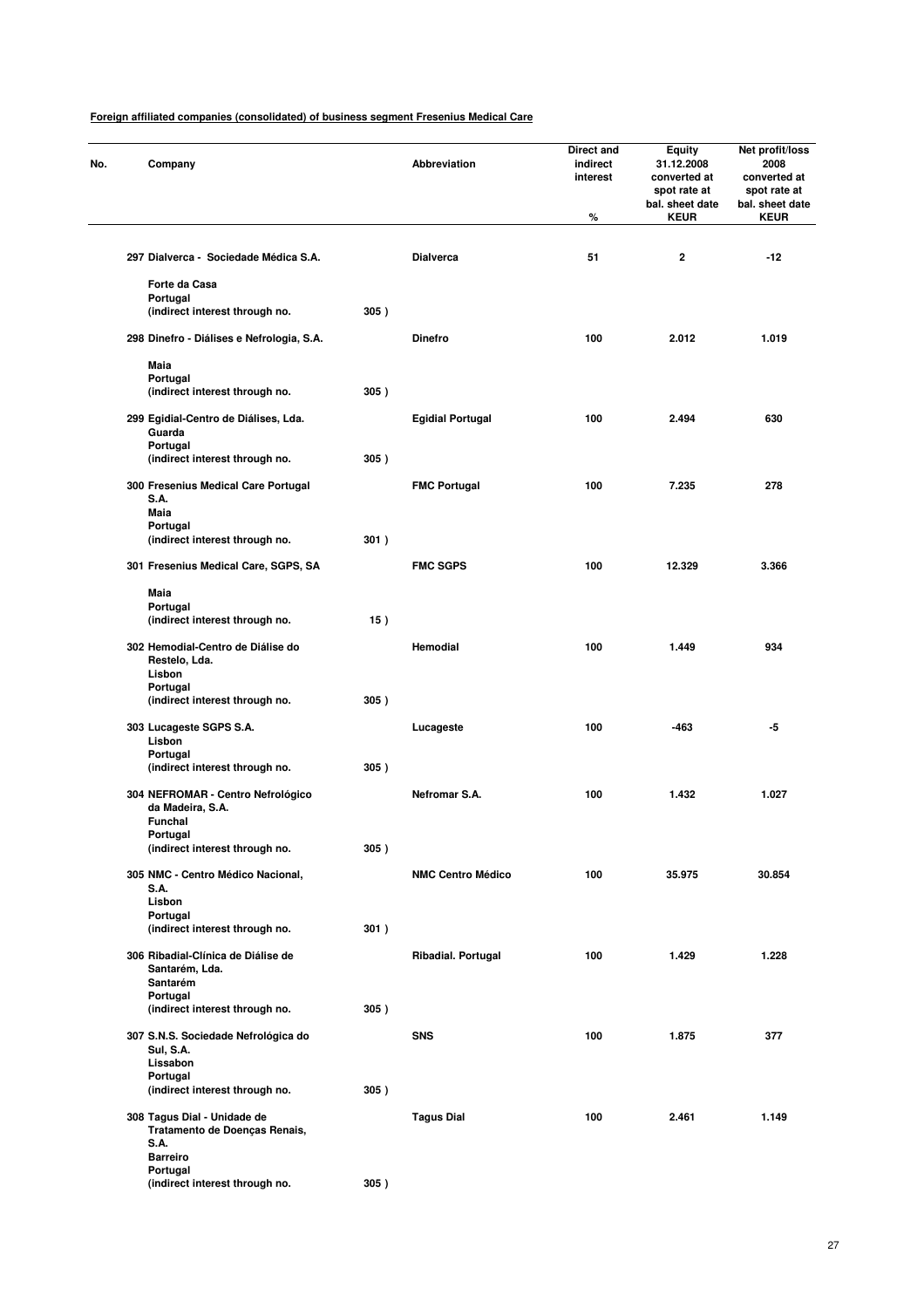| Company                                                                              |              | Abbreviation                         | Direct and<br>indirect<br>interest<br>% | <b>Equity</b><br>31.12.2008<br>converted at<br>spot rate at<br>bal. sheet date<br><b>KEUR</b> | Net profit/loss<br>2008<br>converted at<br>spot rate at<br>bal. sheet date<br><b>KEUR</b> |
|--------------------------------------------------------------------------------------|--------------|--------------------------------------|-----------------------------------------|-----------------------------------------------------------------------------------------------|-------------------------------------------------------------------------------------------|
| 309 Visodial-Centro de Diálise de                                                    |              | <b>Visodial Portugal</b>             | 100                                     | 2.295                                                                                         | 1.203                                                                                     |
| Viseu, Lda.<br>Viseu                                                                 |              |                                      |                                         |                                                                                               |                                                                                           |
| Portugal                                                                             |              |                                      |                                         |                                                                                               |                                                                                           |
| (indirect interest through no.                                                       | 305)         |                                      |                                         |                                                                                               |                                                                                           |
| 310 FMC Romania Srl<br><b>Bucharest</b>                                              |              | <b>FMC Romania</b>                   | 100                                     | 8.973                                                                                         | 2.120                                                                                     |
| Romania<br>(indirect interest through no.                                            | 15)          |                                      |                                         |                                                                                               |                                                                                           |
| 311 Fresenius Nephrocare Romania Srl                                                 |              | <b>FNC</b>                           | 100                                     | 6.158                                                                                         | $-1.172$                                                                                  |
| <b>Bucharest</b>                                                                     |              |                                      |                                         |                                                                                               |                                                                                           |
| Romania<br>(indirect interest through no.                                            | 23)          |                                      |                                         |                                                                                               |                                                                                           |
| 312 Fresenius Medical Care Holding<br>000                                            |              | <b>FMC Holding OOO</b>               | 100                                     | 4.302                                                                                         | 2.395                                                                                     |
| <b>Moscow</b><br>Russia                                                              |              |                                      |                                         |                                                                                               |                                                                                           |
| (indirect interest through no.                                                       | 23)          |                                      |                                         |                                                                                               |                                                                                           |
| 313 Fresenius Nephrocare OOO<br><b>Moscow</b>                                        |              | <b>Fresenius Nephrocare</b>          | 100                                     | 3.188                                                                                         | 917                                                                                       |
| Russia<br>(indirect interest through no.                                             | 30)          |                                      |                                         |                                                                                               |                                                                                           |
| 314 SAO Fresenius SP<br><b>Moscow</b>                                                |              | <b>ZAO Fresenius</b>                 | 100                                     | 8.162                                                                                         | 804                                                                                       |
| Russia<br>(indirect interest through no.                                             | 15)          |                                      |                                         |                                                                                               |                                                                                           |
| 315 Fresenius Medical Care Srbija<br>d.o.o.                                          |              | <b>FMC Srbija</b>                    | 100                                     | 19.088                                                                                        | 5.783                                                                                     |
| <b>Belgrade</b><br>Serbia                                                            |              |                                      |                                         |                                                                                               |                                                                                           |
| (indirect interest through no.                                                       | 15)          |                                      |                                         |                                                                                               |                                                                                           |
| 316 Medinova d.o.o.<br><b>Belgrade</b>                                               |              | Medinova                             | 100                                     | 923                                                                                           | 99                                                                                        |
| Serbia<br>(indirect interest through no.                                             | $23 + 315$ ) |                                      |                                         |                                                                                               |                                                                                           |
| 317 Special Hospital for Hemodialysis<br>"Fresenuis Medical Care"<br><b>Belgrade</b> |              | Spec. bolnica za<br>hemodijalizu FMC | 100                                     | 0                                                                                             | 157                                                                                       |
| Serbia                                                                               |              |                                      |                                         |                                                                                               |                                                                                           |
| (indirect interest through no.<br>318 Fresenius Medical Care Singapore               | 316)         | <b>FMC Singapore</b>                 | 100                                     | 2.386                                                                                         | 210                                                                                       |
| Pte. Ltd.<br>Singapore                                                               |              |                                      |                                         |                                                                                               |                                                                                           |
| Singapore<br>(indirect interest through no.                                          | 15)          |                                      |                                         |                                                                                               |                                                                                           |
| 319 Gleneagles Dialysis Centre Pte.<br>Ltd. (GDC)                                    |              | <b>GDC</b>                           | 80                                      | 5                                                                                             | 17                                                                                        |
| Singapore<br>Singapore<br>(indirect interest through no.                             | 318)         |                                      |                                         |                                                                                               |                                                                                           |
| 320 Gleneagles Dialysis International<br>Pte. Ltd. (GDI)                             |              | GDI                                  | 80                                      | 257                                                                                           | 211                                                                                       |
| Singapore<br>Singapore<br>(indirect interest through no.                             | 318)         |                                      |                                         |                                                                                               |                                                                                           |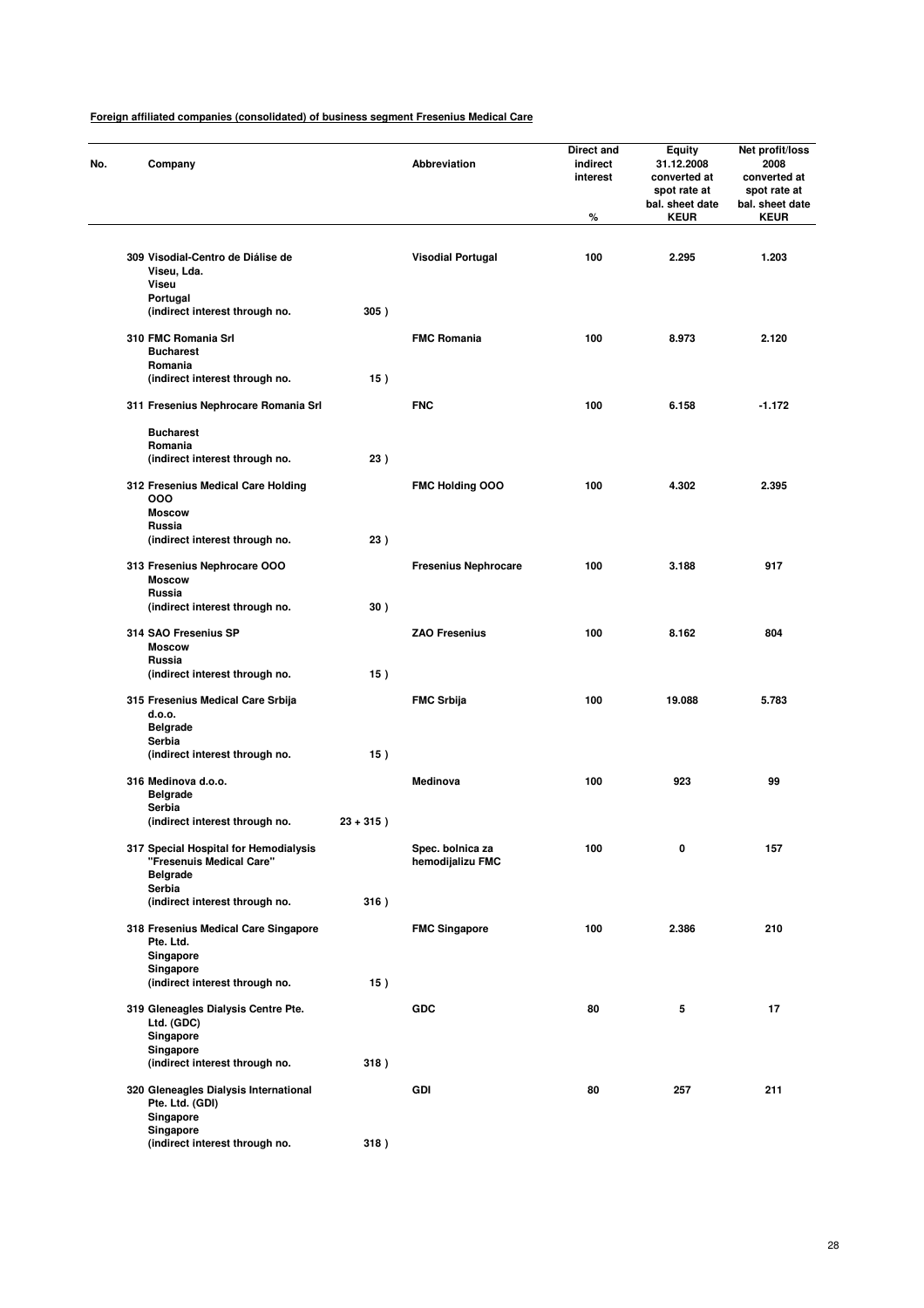| No. | Company                                                                       |      | Abbreviation                                           | Direct and<br>indirect<br>interest<br>% | <b>Equity</b><br>31.12.2008<br>converted at<br>spot rate at<br>bal. sheet date<br><b>KEUR</b> | Net profit/loss<br>2008<br>converted at<br>spot rate at<br>bal. sheet date<br><b>KEUR</b> |
|-----|-------------------------------------------------------------------------------|------|--------------------------------------------------------|-----------------------------------------|-----------------------------------------------------------------------------------------------|-------------------------------------------------------------------------------------------|
|     | 321 FMC - dialyzacne sluzby, spol. s                                          |      | <b>FMC DS</b>                                          | 100                                     | 6.044                                                                                         | 865                                                                                       |
|     | r.o.<br>Piestany                                                              |      |                                                        |                                         |                                                                                               |                                                                                           |
|     | Slovakia                                                                      |      |                                                        |                                         |                                                                                               |                                                                                           |
|     | (indirect interest through no.                                                | 23)  |                                                        |                                         |                                                                                               |                                                                                           |
|     | 322 Fresenius Medical Care Slovensko;<br>spol. s.r.o.<br>Piestany<br>Slovakia |      | <b>FMC Slovensko</b>                                   | 100                                     | 8.865                                                                                         | 1.703                                                                                     |
|     | (indirect interest through no.                                                | 23)  |                                                        |                                         |                                                                                               |                                                                                           |
|     | 323 Meddial s.r.o.<br>Piestany                                                |      | Meddial                                                | 100                                     | $-11$                                                                                         | -14                                                                                       |
|     | Slovakia                                                                      |      |                                                        |                                         |                                                                                               |                                                                                           |
|     | (indirect interest through no.                                                | 23)  |                                                        |                                         |                                                                                               |                                                                                           |
|     | 324 Fresenius Medical Care Slovenija<br>d.o.o.                                |      | <b>FMC Slovenija</b>                                   | 100                                     | 2.236                                                                                         | 139                                                                                       |
|     | Zreče<br>Slovenia                                                             |      |                                                        |                                         |                                                                                               |                                                                                           |
|     | (indirect interest through no.                                                | 23)  |                                                        |                                         |                                                                                               |                                                                                           |
|     | 325 Nefrodial, d.o.o.<br>Zreče                                                |      | <b>Nefrodial</b>                                       | 100                                     | 2.160                                                                                         | 1.030                                                                                     |
|     | Slovenia                                                                      |      |                                                        |                                         |                                                                                               |                                                                                           |
|     | (indirect interest through no.                                                | 324) |                                                        |                                         |                                                                                               |                                                                                           |
|     | 326 Clinix Renal Care (Pty) Limited<br>Gauteng<br>South Africa                |      | <b>Clinix Renal Care</b>                               | 50                                      | 141                                                                                           | 105                                                                                       |
|     | (indirect interest through no.                                                | 327) |                                                        |                                         |                                                                                               |                                                                                           |
|     | 327 Fresenius Medical Care South<br>Africa (Pty) Ltd.<br>Gauteng              |      | <b>FMC South Africa</b>                                | 100                                     | 4.095                                                                                         | 171                                                                                       |
|     | <b>South Africa</b><br>(indirect interest through no.                         | 23)  |                                                        |                                         |                                                                                               |                                                                                           |
|     |                                                                               |      |                                                        |                                         |                                                                                               |                                                                                           |
|     | 328 ACJ Dialisis Tenerife SL<br>Santa Cruz de Tenerife<br>Spain               |      | <b>ACJ Dialisis Tenerife</b>                           | 100                                     | 279                                                                                           | 103                                                                                       |
|     | (indirect interest through no.                                                | 329) |                                                        |                                         |                                                                                               |                                                                                           |
|     | 329 Amex Canarias SA<br>Las Palmas de Gran Canaria                            |      | <b>Amex Canarias</b>                                   | 100                                     | 462                                                                                           | 0                                                                                         |
|     | Spain                                                                         |      |                                                        |                                         |                                                                                               |                                                                                           |
|     | (indirect interest through no.                                                | 346) |                                                        |                                         |                                                                                               |                                                                                           |
|     | 330 Amex SA<br><b>Madrid</b><br>Spain                                         |      | Amex                                                   | 100                                     | 371                                                                                           | -20                                                                                       |
|     | (indirect interest through no.                                                | 346) |                                                        |                                         |                                                                                               |                                                                                           |
|     | 331 Ashdo, S.A.<br><b>Madrid</b>                                              |      | Ashdo                                                  | 100                                     | 165                                                                                           | $-31$                                                                                     |
|     | Spain<br>(indirect interest through no.                                       | 346) |                                                        |                                         |                                                                                               |                                                                                           |
|     | 332 Centro de Dialisis Burgales SA<br><b>Burgos</b>                           |      | Centro de Diálisis<br><b>Burgalés</b>                  | 100                                     | 1.451                                                                                         | 246                                                                                       |
|     | Spain<br>(indirect interest through no.                                       | 346) |                                                        |                                         |                                                                                               |                                                                                           |
|     | 333 Centro de Dialisis Recoletas<br><b>Albacete SL</b><br><b>Madrid</b>       |      | <b>Centro de Dialisis</b><br><b>Recoletas Albacete</b> | 100                                     | 273                                                                                           | $\overline{7}$                                                                            |
|     | Spain<br>(indirect interest through no.                                       | 346) |                                                        |                                         |                                                                                               |                                                                                           |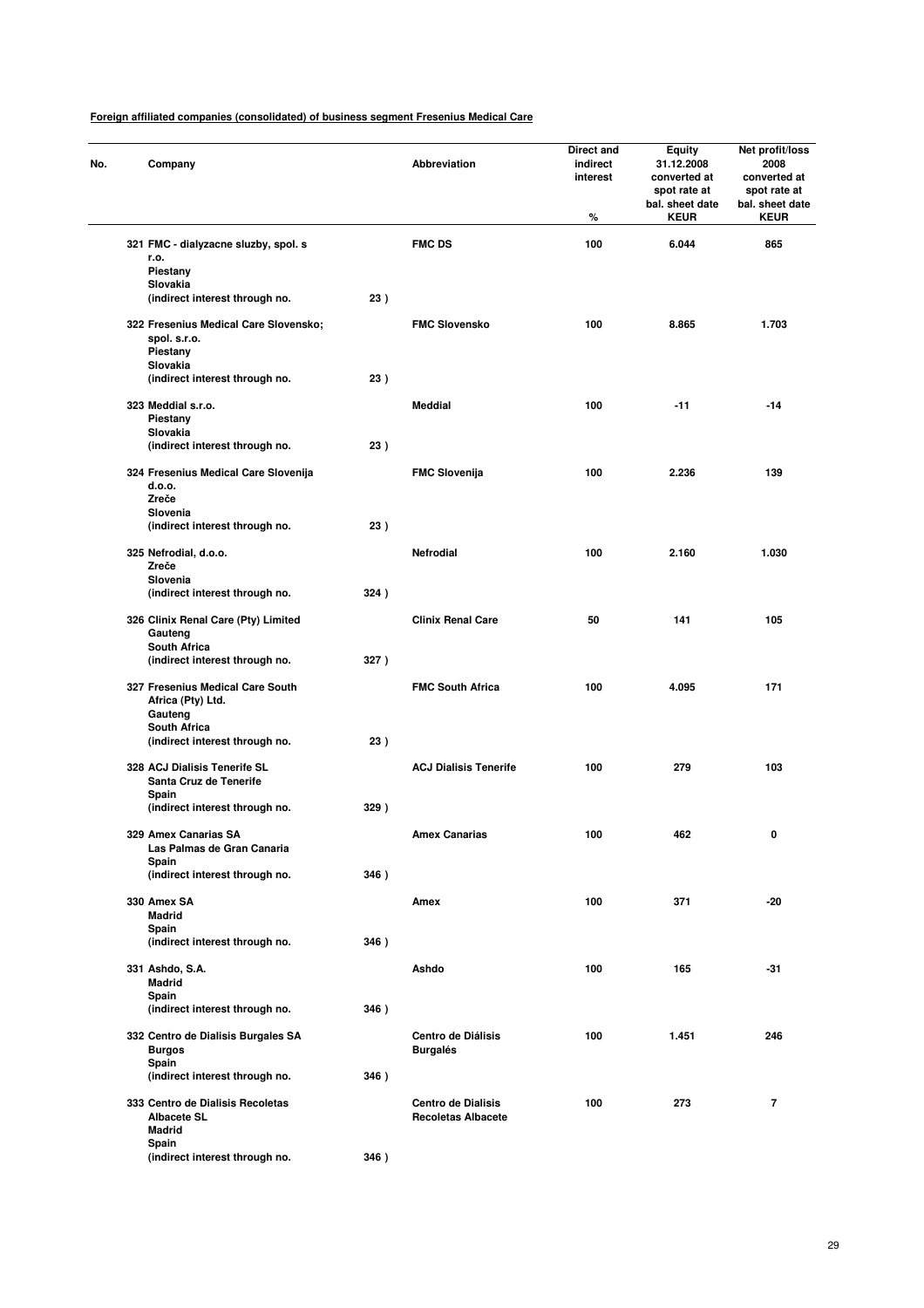| No. | Company                                                              |      | Abbreviation                                 | Direct and<br>indirect<br>interest<br>℅ | Equity<br>31.12.2008<br>converted at<br>spot rate at<br>bal. sheet date<br><b>KEUR</b> | Net profit/loss<br>2008<br>converted at<br>spot rate at<br>bal. sheet date<br><b>KEUR</b> |
|-----|----------------------------------------------------------------------|------|----------------------------------------------|-----------------------------------------|----------------------------------------------------------------------------------------|-------------------------------------------------------------------------------------------|
|     | 334 Centro Medico Santa Barbara SL<br>Puertollano                    |      | <b>Centro Medico Santa</b><br><b>Barbara</b> | 100                                     | 273                                                                                    | 8                                                                                         |
|     | Spain<br>(indirect interest through no.                              | 331) |                                              |                                         |                                                                                        |                                                                                           |
|     | 335 Cilu SA                                                          |      | Cilu                                         | 100                                     | 1.382                                                                                  | 379                                                                                       |
|     | Cádiz                                                                |      |                                              |                                         |                                                                                        |                                                                                           |
|     | Spain<br>(indirect interest through no.                              | 346) |                                              |                                         |                                                                                        |                                                                                           |
|     |                                                                      |      |                                              |                                         |                                                                                        |                                                                                           |
|     | 336 Compania Andaluza de Medicina<br>Extrahospitalaria SA<br>Sevilla |      | <b>CAMEX</b>                                 | 100                                     | 2.531                                                                                  | 242                                                                                       |
|     | Spain<br>(indirect interest through no.                              | 346) |                                              |                                         |                                                                                        |                                                                                           |
|     | 337 Diálisis Santander, S.L.<br>Santander                            |      | Dialsan                                      | 100                                     | 1.519                                                                                  | 624                                                                                       |
|     | Spain<br>(indirect interest through no.                              | 346) |                                              |                                         |                                                                                        |                                                                                           |
|     |                                                                      |      |                                              |                                         |                                                                                        |                                                                                           |
|     | 338 Fresenius Medical Care Espana,<br>S.A.                           |      | <b>FMC Espana</b>                            | 100                                     | 31.090                                                                                 | 6.207                                                                                     |
|     | La Roca del Valles<br>Spain                                          |      |                                              |                                         |                                                                                        |                                                                                           |
|     | (indirect interest through no.                                       | 15)  |                                              |                                         |                                                                                        |                                                                                           |
|     | 339 Fresenius Medical Care<br>Extremadura, SA                        |      | <b>Extremadura</b>                           | 100                                     | 187                                                                                    | $-387$                                                                                    |
|     | <b>Badajoz</b><br>Spain                                              |      |                                              |                                         |                                                                                        |                                                                                           |
|     | (indirect interest through no.                                       | 346) |                                              |                                         |                                                                                        |                                                                                           |
|     | 340 Hemogan SA<br>Gandia<br>Spain                                    |      | Hemogan                                      | 100                                     | 1.097                                                                                  | 188                                                                                       |
|     | (indirect interest through no.                                       | 346) |                                              |                                         |                                                                                        |                                                                                           |
|     | 341 Hospitalización en casa, S.L.<br>Toledo                          |      | <b>HOCASA</b>                                | 100                                     | 492                                                                                    | -244                                                                                      |
|     | Spain<br>(indirect interest through no.                              | 346) |                                              |                                         |                                                                                        |                                                                                           |
|     |                                                                      |      |                                              |                                         |                                                                                        |                                                                                           |
|     | 342 Instituto de Ciencias Neurologicas<br>SΑ<br>Madrid               |      | <b>I.C.N.</b>                                | 100                                     | 3.452                                                                                  | -856                                                                                      |
|     | Spain<br>(indirect interest through no.                              | 346) |                                              |                                         |                                                                                        |                                                                                           |
|     | 343 Kidney Centers Holding, S.L.                                     |      | <b>Kidney Centers Holding</b>                | 100                                     | 16.199                                                                                 | 2.238                                                                                     |
|     | <b>Barcelona</b><br>Spain                                            |      |                                              |                                         |                                                                                        |                                                                                           |
|     | (indirect interest through no.                                       | 346) |                                              |                                         |                                                                                        |                                                                                           |
|     | 344 Kidney S.L.                                                      |      | Kidney                                       | 100                                     | 1.955                                                                                  | 535                                                                                       |
|     | Valladolid<br>Spain                                                  |      |                                              |                                         |                                                                                        |                                                                                           |
|     | (indirect interest through no.                                       | 346) |                                              |                                         |                                                                                        |                                                                                           |
|     | 345 Naslaid S.A.<br>Santander                                        |      | Naslaid                                      | 100                                     | 50                                                                                     | $-21$                                                                                     |
|     | Spain<br>(indirect interest through no.                              | 346) |                                              |                                         |                                                                                        |                                                                                           |
|     | 346 National Medical Care of Spain,<br>S.A.                          |      | <b>NMC of Spain</b>                          | 100                                     | 47.708                                                                                 | -4.191                                                                                    |
|     | <b>Madrid</b><br>Spain                                               |      |                                              |                                         |                                                                                        |                                                                                           |
|     | (indirect interest through no.                                       | 15)  |                                              |                                         |                                                                                        |                                                                                           |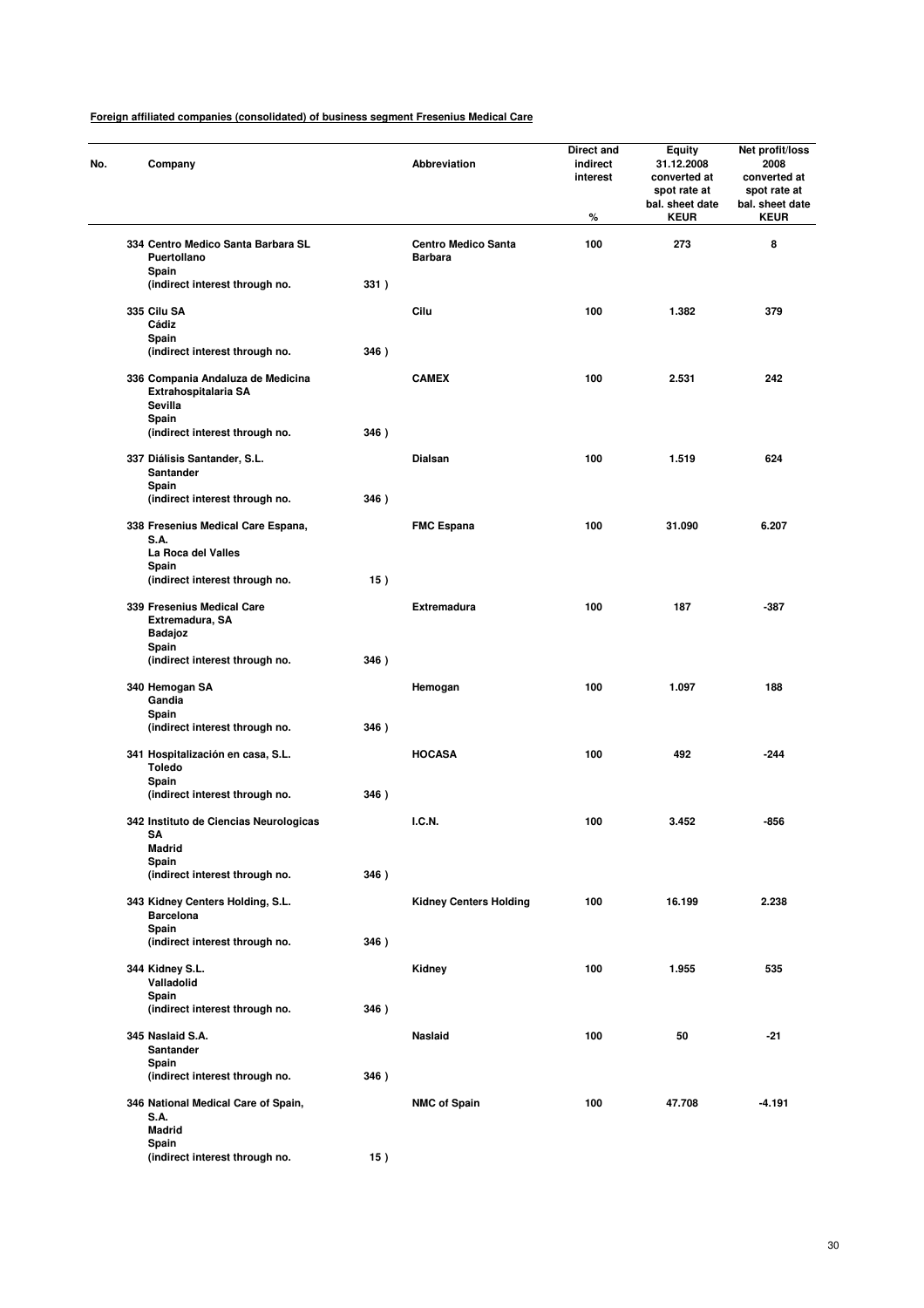| No. | Company                                                              |      | Abbreviation               | Direct and<br>indirect<br>interest<br>% | Equity<br>31.12.2008<br>converted at<br>spot rate at<br>bal. sheet date<br><b>KEUR</b> | Net profit/loss<br>2008<br>converted at<br>spot rate at<br>bal. sheet date<br><b>KEUR</b> |
|-----|----------------------------------------------------------------------|------|----------------------------|-----------------------------------------|----------------------------------------------------------------------------------------|-------------------------------------------------------------------------------------------|
|     | 347 Nefroclub Carthago, SL<br><b>Murcia</b>                          |      | <b>Nefroclub Carthago</b>  | 100                                     | 1.024                                                                                  | 98                                                                                        |
|     | Spain<br>(indirect interest through no.                              | 346) |                            |                                         |                                                                                        |                                                                                           |
|     | 348 Pechrol SA                                                       |      | Pechrol                    | 100                                     | 2.537                                                                                  | 381                                                                                       |
|     | Valencia<br>Spain                                                    |      |                            |                                         |                                                                                        |                                                                                           |
|     | (indirect interest through no.                                       | 346) |                            |                                         |                                                                                        |                                                                                           |
|     | 349 Servicios de Diálisis Madrileños,<br>S.A.                        |      | <b>Diálisis Madrileños</b> | 100                                     | 56                                                                                     | $-25$                                                                                     |
|     | <b>Madrid</b><br>Spain                                               |      |                            |                                         |                                                                                        |                                                                                           |
|     | (indirect interest through no.                                       | 346) |                            |                                         |                                                                                        |                                                                                           |
|     | 350 Socodi Club SL<br>Córdoba                                        |      | Socodi Club                | 100                                     | 4.778                                                                                  | 570                                                                                       |
|     | Spain<br>(indirect interest through no.                              | 346) |                            |                                         |                                                                                        |                                                                                           |
|     | 351 Fresenius Medical Care Sverige AB<br>Stockholm                   |      | <b>Sverige AB</b>          | 100                                     | 3.455                                                                                  | 569                                                                                       |
|     | Sweden<br>(indirect interest through no.                             | 23)  |                            |                                         |                                                                                        |                                                                                           |
|     | 352 NephroCare Sverige AB<br>Stockholm                               |      | <b>NephroCare Sverige</b>  | 100                                     | 561                                                                                    | 0                                                                                         |
|     | Sweden<br>(indirect interest through no.                             | 351) |                            |                                         |                                                                                        |                                                                                           |
|     | 353 Fresenius Medical Care (Schweiz)<br>AG<br><b>Stans</b>           |      | <b>FMC Schweiz</b>         | 100                                     | 7.342                                                                                  | 2.500                                                                                     |
|     | Switzerland                                                          |      |                            |                                         |                                                                                        |                                                                                           |
|     | (indirect interest through no.                                       | 23)  |                            |                                         |                                                                                        |                                                                                           |
|     | 354 Fresenius Medical Care<br>Nephrologica SA<br>Lugano              |      | <b>FMC Nephrologica</b>    | 100                                     | -18                                                                                    | 246                                                                                       |
|     | Switzerland                                                          |      |                            |                                         |                                                                                        |                                                                                           |
|     | (indirect interest through no.                                       | 23)  |                            |                                         |                                                                                        |                                                                                           |
|     | 355 Fresenius Medical Care Taiwan<br>Co., Ltd.<br><b>Taipei</b>      |      | <b>FMC Taiwan</b>          | 100                                     | 10.088                                                                                 | 538                                                                                       |
|     | <b>Taiwan</b><br>(indirect interest through no.                      | 15)  |                            |                                         |                                                                                        |                                                                                           |
|     | 356 Jiate Excelsior Co., Ltd.                                        |      | <b>JTE</b>                 | 51                                      | 18.895                                                                                 | 2.162                                                                                     |
|     | <b>Taipei County</b><br>Taiwan<br>(indirect interest through no.     | 219) |                            |                                         |                                                                                        |                                                                                           |
|     | 357 Fresenius Medical Care (Thailand)                                |      | <b>FMC Thailand</b>        | 100                                     | 4.229                                                                                  | 379                                                                                       |
|     | Ltd.<br><b>Bangkok</b>                                               |      |                            |                                         |                                                                                        |                                                                                           |
|     | Thailand<br>(indirect interest through no.                           | 15)  |                            |                                         |                                                                                        |                                                                                           |
|     | 358 Ataliz Saglik Tesisleri ve Diyaliz<br>Hizmetleri A.S.<br>Kocaeli |      | Ataliz Saglik Tesisleri    | 100                                     | 115                                                                                    | $-174$                                                                                    |
|     | <b>Turkey</b><br>(indirect interest through no.                      | 376) |                            |                                         |                                                                                        |                                                                                           |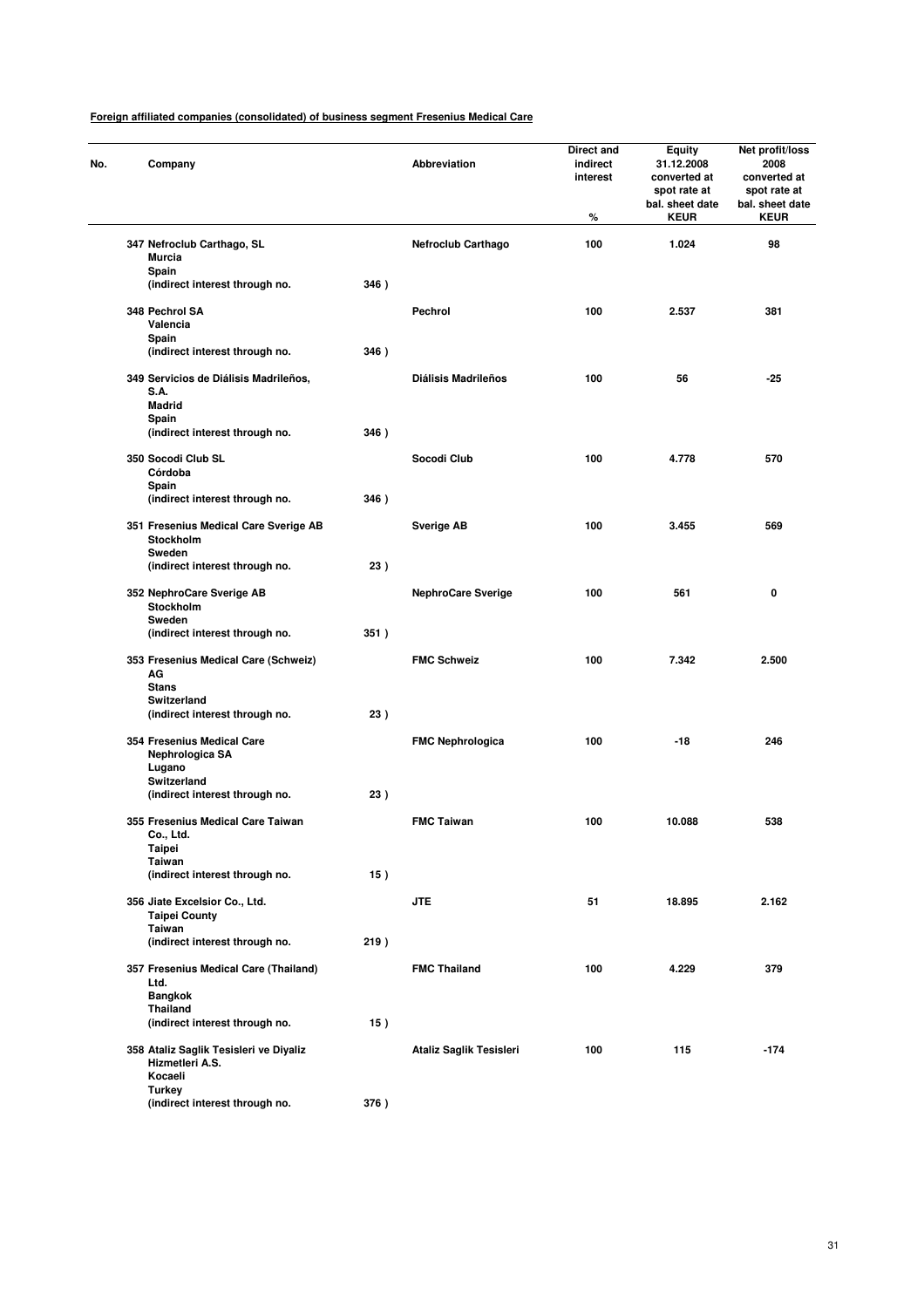| No. | Company                                                                                          |      | <b>Abbreviation</b>     | Direct and<br>indirect<br>interest<br>% | Equity<br>31.12.2008<br>converted at<br>spot rate at<br>bal. sheet date<br><b>KEUR</b> | Net profit/loss<br>2008<br>converted at<br>spot rate at<br>bal. sheet date<br><b>KEUR</b> |
|-----|--------------------------------------------------------------------------------------------------|------|-------------------------|-----------------------------------------|----------------------------------------------------------------------------------------|-------------------------------------------------------------------------------------------|
|     | 359 Bursa Uludag Ozel Saglik Tesisleri<br>ve Malzemeleri Sanayi ticaret<br><b>Anonim Sirketi</b> |      | <b>Bursa</b>            | 60                                      | 608                                                                                    | 202                                                                                       |
|     | Bursa<br><b>Turkey</b>                                                                           |      |                         |                                         |                                                                                        |                                                                                           |
|     | (indirect interest through no.                                                                   | 387) |                         |                                         |                                                                                        |                                                                                           |
|     | 360 Degisim Saglik Hizmetleri Sanayi<br>ve Ticaret Ltd. Sti.<br>Kayseri<br><b>Turkey</b>         |      | kayseri                 | 100                                     | 190                                                                                    | -274                                                                                      |
|     | (indirect interest through no.                                                                   | 376) |                         |                                         |                                                                                        |                                                                                           |
|     | 361 Diamed Saglik Hizmetleri A.S.<br>Istanbul                                                    |      | <b>Diamed</b>           | 100                                     | 83                                                                                     | $-257$                                                                                    |
|     | <b>Turkey</b><br>(indirect interest through no.                                                  | 376) |                         |                                         |                                                                                        |                                                                                           |
|     | 362 Diyalisans Diyaliz ve Saglik<br>Hizmetleri Anonim Sirketi<br>Istanbul                        |      | <b>Diyalisans</b>       | 100                                     | 103                                                                                    | $-115$                                                                                    |
|     | <b>Turkey</b><br>(indirect interest through no.                                                  | 376) |                         |                                         |                                                                                        |                                                                                           |
|     | 363 Düzey Saglik Hizmetleri A.S.<br>Malatya                                                      |      | Düzey Saglik Hizmetleri | 100                                     | 1.204                                                                                  | -45                                                                                       |
|     | Turkey<br>(indirect interest through no.                                                         | 376) |                         |                                         |                                                                                        |                                                                                           |
|     | 364 ECE Diyaliz Hizmetleri A.S.<br>Ankara                                                        |      | Ece                     | 100                                     | 239                                                                                    | -514                                                                                      |
|     | Turkey<br>(indirect interest through no.                                                         | 376) |                         |                                         |                                                                                        |                                                                                           |
|     | 365 Ege Nefroloji Diyaliz Merkezi Saglik<br>Hizmetleri ve Malzemeleri Ticaret<br>A.S.            |      | Ege Nefroloji           | 100                                     | 505                                                                                    | -50                                                                                       |
|     | Izmir                                                                                            |      |                         |                                         |                                                                                        |                                                                                           |
|     | <b>Turkey</b>                                                                                    |      |                         |                                         |                                                                                        |                                                                                           |
|     | (indirect interest through no.                                                                   | 376) |                         |                                         |                                                                                        |                                                                                           |
|     | 366 Egesa Özel Saglik Hizmetleri Dis.<br>Tic. Paz.A.S.<br><b>Manisa</b>                          |      | Egesa                   | 100                                     | 43                                                                                     | $-125$                                                                                    |
|     | <b>Turkey</b><br>(indirect interest through no.                                                  | 376) |                         |                                         |                                                                                        |                                                                                           |
|     | 367 Ekomed Saglik Hizmetleri Ltd.<br>Istanbul                                                    |      | Ekomed                  | 100                                     | 148                                                                                    | $-132$                                                                                    |
|     | <b>Turkey</b>                                                                                    |      |                         |                                         |                                                                                        |                                                                                           |
|     | (indirect interest through no.                                                                   | 376) |                         |                                         |                                                                                        |                                                                                           |
|     | 368 Emir Ozel Saglik ve Diyaliz<br>Hizmetleri San. ve Tic. A.S.<br>Istanbul                      |      | <b>ADA Diyaliz</b>      | 100                                     | 60                                                                                     | -467                                                                                      |
|     | <b>Turkey</b><br>(indirect interest through no.                                                  | 376) |                         |                                         |                                                                                        |                                                                                           |
|     | 369 Erzurum Diyaliz Hizmetleri A.S.<br>Erzurum                                                   |      | Erzurum                 | 60                                      | 1.387                                                                                  | -5                                                                                        |
|     | Turkey<br>(indirect interest through no.                                                         | 376) |                         |                                         |                                                                                        |                                                                                           |
|     | 370 Fresenius Adana Diyaliz Hizmetleri<br>A.S.                                                   |      | Adana                   | 100                                     | 183                                                                                    | $-551$                                                                                    |
|     | Adana<br><b>Turkey</b>                                                                           |      |                         |                                         |                                                                                        |                                                                                           |
|     | (indirect interest through no.                                                                   | 376) |                         |                                         |                                                                                        |                                                                                           |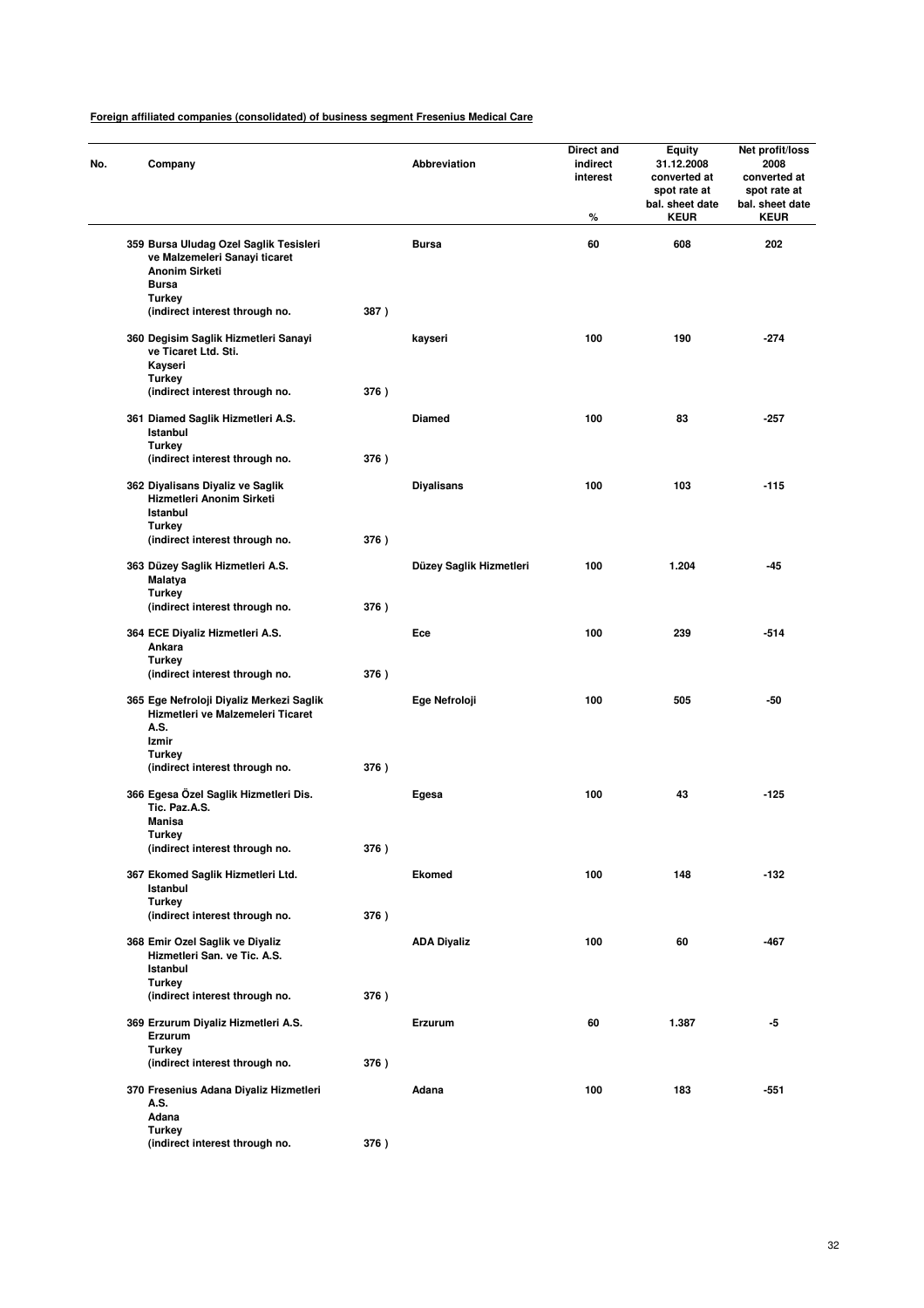| No. | Company                                                                     |      | <b>Abbreviation</b> | Direct and<br>indirect<br>interest<br>% | <b>Equity</b><br>31.12.2008<br>converted at<br>spot rate at<br>bal. sheet date<br><b>KEUR</b> | Net profit/loss<br>2008<br>converted at<br>spot rate at<br>bal. sheet date<br><b>KEUR</b> |
|-----|-----------------------------------------------------------------------------|------|---------------------|-----------------------------------------|-----------------------------------------------------------------------------------------------|-------------------------------------------------------------------------------------------|
|     | 371 Fresenius Diyaliz Hizmetleri A.S.<br>Adiyaman<br>Adiyaman               |      | Adıyaman            | 100                                     | 193                                                                                           | $-110$                                                                                    |
|     | <b>Turkey</b><br>(indirect interest through no.                             | 376) |                     |                                         |                                                                                               |                                                                                           |
|     | 372 Fresenius Diyaliz Hizmetleri A.S.<br>Gaziemir<br>Izmir                  |      | Gazi                | 100                                     | 137                                                                                           | $-109$                                                                                    |
|     | <b>Turkey</b><br>(indirect interest through no.                             | 385) |                     |                                         |                                                                                               |                                                                                           |
|     | 373 Fresenius Diyaliz Hizmetleri A.S.<br>Konya<br>Konya                     |      | Konya               | 100                                     | 240                                                                                           | -81                                                                                       |
|     | Turkey<br>(indirect interest through no.                                    | 376) |                     |                                         |                                                                                               |                                                                                           |
|     | 374 Fresenius Diyaliz Hizmetleri A.S.<br><b>Narlidere</b><br>Izmir          |      | Narlidere           | 90                                      | $-21$                                                                                         | $-194$                                                                                    |
|     | <b>Turkey</b><br>(indirect interest through no.                             | 376) |                     |                                         |                                                                                               |                                                                                           |
|     | 375 Fresenius Diyaliz Hizmetleri A.S.<br>Turgutlu<br>Manisa                 |      | Renalege            | 60                                      | 495                                                                                           | $-27$                                                                                     |
|     | <b>Turkey</b><br>(indirect interest through no.                             | 394) |                     |                                         |                                                                                               |                                                                                           |
|     | 376 Fresenius Diyaliz Hizmetleri A.S.,<br>Istanbul<br>Istanbul<br>Turkey    |      | <b>FDH</b>          | 100                                     | 34.906                                                                                        | 759                                                                                       |
|     | (indirect interest through no.                                              | 23)  |                     |                                         |                                                                                               |                                                                                           |
|     | 377 Fresenius Ecza Deposu A.S.<br>Istanbul<br><b>Turkey</b>                 |      | <b>FED</b>          | 100                                     | 3.450                                                                                         | 1.651                                                                                     |
|     | (indirect interest through no.                                              | 381) |                     |                                         |                                                                                               |                                                                                           |
|     | 378 Fresenius Guneydogu Diyaliz<br>Hizmetleri Ltd. Sti.<br>Malatya          |      | T&T                 | 100                                     | 1.182                                                                                         | $-355$                                                                                    |
|     | <b>Turkey</b><br>(indirect interest through no.                             | 376) |                     |                                         |                                                                                               |                                                                                           |
|     | 379 Fresenius Istanbul Diyaliz<br>Hizmetleri A.Ş.<br>Istanbul               |      | Istanbul            | 85                                      | $-453$                                                                                        | -470                                                                                      |
|     | <b>Turkey</b><br>(indirect interest through no.                             | 376) |                     |                                         |                                                                                               |                                                                                           |
|     | 380 Fresenius Kahramanmaras Diyaliz<br>Hizmetleri LTD.STI.<br>Kahramanmaras |      | <b>MARAS</b>        | 100                                     | 253                                                                                           | $-142$                                                                                    |
|     | <b>Turkey</b><br>(indirect interest through no.                             | 371) |                     |                                         |                                                                                               |                                                                                           |
|     | 381 Fresenius Medikal Hizmetler A.S.<br><b>Maslak</b>                       |      | <b>FMH</b>          | 100                                     | 34.731                                                                                        | 3.990                                                                                     |
|     | <b>Turkey</b><br>(indirect interest through no.                             | 15)  |                     |                                         |                                                                                               |                                                                                           |
|     | 382 Fresenius Saglik Hizmetleri<br><b>Anonim Sirketi</b><br>Istanbul        |      | <b>FSH</b>          | 100                                     | 1.542                                                                                         | -626                                                                                      |
|     | <b>Turkey</b><br>(indirect interest through no.                             | 376) |                     |                                         |                                                                                               |                                                                                           |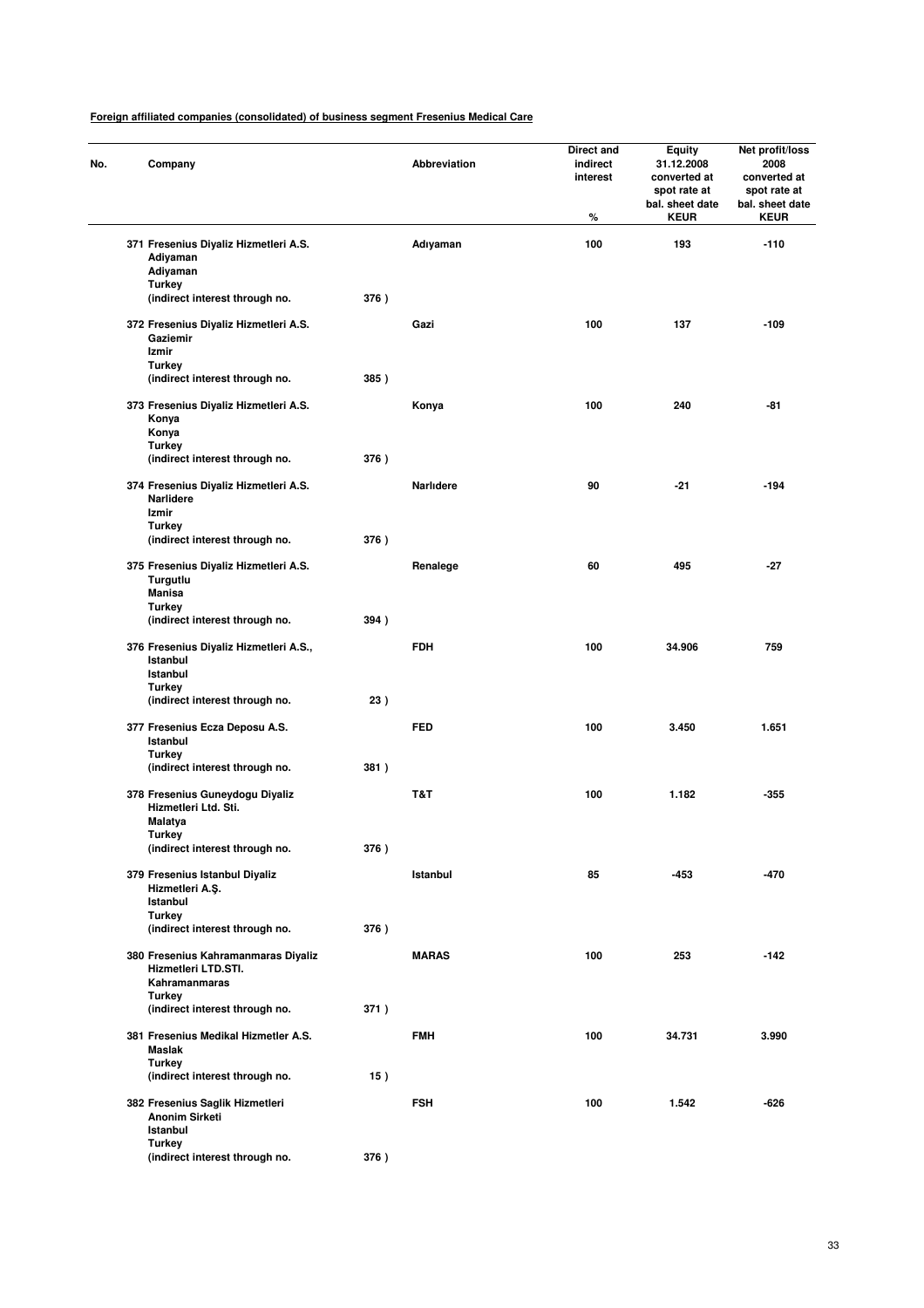| No. | Company                                                                                                        |      | Abbreviation        | Direct and<br>indirect<br>interest<br>% | <b>Equity</b><br>31.12.2008<br>converted at<br>spot rate at<br>bal. sheet date<br><b>KEUR</b> | Net profit/loss<br>2008<br>converted at<br>spot rate at<br>bal. sheet date<br><b>KEUR</b> |
|-----|----------------------------------------------------------------------------------------------------------------|------|---------------------|-----------------------------------------|-----------------------------------------------------------------------------------------------|-------------------------------------------------------------------------------------------|
|     | 383 Fresenius Yalova Diyaliz Hizmetleri<br>A.S.<br>Yalova                                                      |      | Yalova              | 70                                      | $-317$                                                                                        | $-333$                                                                                    |
|     | <b>Turkey</b><br>(indirect interest through no.                                                                | 376) |                     |                                         |                                                                                               |                                                                                           |
|     | 384 GÜNEYDOĞU ANADOLU SAĞLIK<br>HİZMETLERİ A.Ş.<br>Diyarbakir                                                  |      | <b>GDA</b>          | 75                                      | 197                                                                                           | $-920$                                                                                    |
|     | <b>Turkey</b><br>(indirect interest through no.                                                                | 376) |                     |                                         |                                                                                               |                                                                                           |
|     | 385 Izmir Anka Özel Saglik Hizmetleri<br>Tesisleri ve Malzemeleri San. Tic.<br>Ltd. Sti.<br>Izmir              |      | anka                | 100                                     | 475                                                                                           | -35                                                                                       |
|     | <b>Turkey</b><br>(indirect interest through no.                                                                | 387) |                     |                                         |                                                                                               |                                                                                           |
|     | 386 Izmir Renal Saglik Tesisleri ve<br>Malzemeleri San. Tic. A.S.<br>Izmir                                     |      | Renal               | 100                                     | 101                                                                                           | $-117$                                                                                    |
|     | <b>Turkey</b><br>(indirect interest through no.                                                                | 387) |                     |                                         |                                                                                               |                                                                                           |
|     | 387 Izmir Sevgi Özel SaglıkTesisleri ve<br>Malzemeleri San. Tic. A.S.<br>Izmir<br><b>Turkey</b>                |      | Sevgi               | 95                                      | 1.965                                                                                         | $-173$                                                                                    |
|     | (indirect interest through no.                                                                                 | 376) |                     |                                         |                                                                                               |                                                                                           |
|     | 388 Nefronege Nefroloji Merkezi<br><b>Anonim Sirketi</b><br>Manisa<br>Turkey                                   |      | Nefronege           | 60                                      | 849                                                                                           | 28                                                                                        |
|     | (indirect interest through no.                                                                                 | 394) |                     |                                         |                                                                                               |                                                                                           |
|     | 389 Nefrotalya Nefroloji Merkezi Ltd.<br>Antalya<br><b>Turkey</b>                                              |      | Nefrotalya          | 100                                     | 235                                                                                           | $-178$                                                                                    |
|     | (indirect interest through no.                                                                                 | 394) |                     |                                         |                                                                                               |                                                                                           |
|     | 390 Nefrotep Nefroloji Merkezi Ltd. Sti,<br>Gaziantep<br>Gaziantep                                             |      | Antep               | 100                                     | 209                                                                                           | -431                                                                                      |
|     | <b>Turkey</b><br>(indirect interest through no.                                                                | 394) |                     |                                         |                                                                                               |                                                                                           |
|     | 391 Özel Bahcelievler Saglik Hizmetleri<br>Ticaret Ltd. Sti.<br>Istanbul                                       |      | <b>Bahçelievler</b> | 100                                     | 196                                                                                           | $-354$                                                                                    |
|     | <b>Turkey</b><br>(indirect interest through no.                                                                | 376) |                     |                                         |                                                                                               |                                                                                           |
|     | 392 Özel Ege Diyaliz Merkezleri Saglik<br>Tesisleri ve Malzemeleri Tic. A.s.<br><b>Manisa</b><br><b>Turkey</b> |      | akhisar             | 100                                     | -24                                                                                           | $-213$                                                                                    |
|     | (indirect interest through no.                                                                                 | 376) |                     |                                         |                                                                                               |                                                                                           |
|     | 393 Özel Nefron Saglik Hizmetleri A.S.<br>Izmir<br><b>Turkey</b>                                               |      | Nefron              | 100                                     | 511                                                                                           | 24                                                                                        |
|     | (indirect interest through no.                                                                                 | 376) |                     |                                         |                                                                                               |                                                                                           |
|     | 394 RNC Renal Nefroloji Merkezi<br><b>Limited Sirketi</b><br>Istanbul                                          |      | renal               | 100                                     | 2.713                                                                                         | $-523$                                                                                    |
|     | <b>Turkey</b><br>(indirect interest through no.                                                                | 23)  |                     |                                         |                                                                                               |                                                                                           |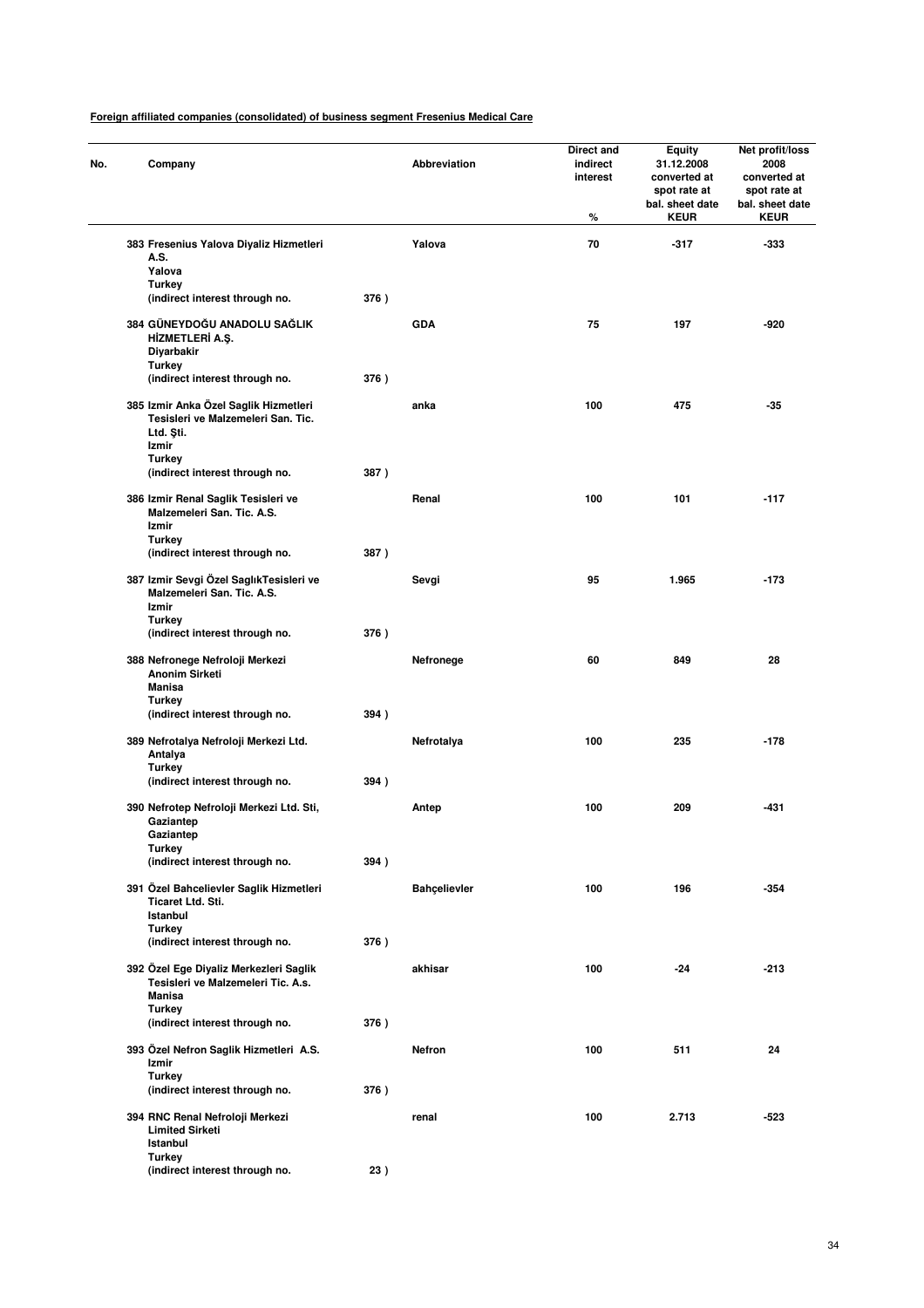| Company                                                                                                                                                                                                    |      | Abbreviation                        | Direct and<br>indirect<br>interest<br>% | <b>Equity</b><br>31.12.2008<br>converted at<br>spot rate at<br>bal. sheet date<br><b>KEUR</b> | Net profit/loss<br>2008<br>converted at<br>spot rate at<br>bal. sheet date<br><b>KEUR</b> |
|------------------------------------------------------------------------------------------------------------------------------------------------------------------------------------------------------------|------|-------------------------------------|-----------------------------------------|-----------------------------------------------------------------------------------------------|-------------------------------------------------------------------------------------------|
| 395 Serhat Sağlıklı Yasam Özel Saglik<br>Hizmetleri Tıbbi ve Kimyasal<br>Ürünler Itriyat Inşaat Taahhüt<br>Sanayi ve Ticaret Limited Sirketi<br>Erzurum<br><b>Turkey</b><br>(indirect interest through no. | 369) | serhat                              | 100                                     | 131                                                                                           | $-481$                                                                                    |
| 396 Uludag Diyaliz Merkezi Tıbbi<br>Malzeme Medikal Hizmetler ve<br>Saglik Tesisleri Sanayi Ticaret<br><b>Anonim Sirketi</b><br>Bursa<br>Turkey                                                            |      | Uludag                              | 100                                     | 236                                                                                           | $-341$                                                                                    |
| (indirect interest through no.<br>397 Yasam Ozel Saglik hizmetleri AS -<br>in liquidation<br>Diyarbakir<br><b>Turkey</b>                                                                                   | 376) | Yasam Ozel Saglik                   | 100                                     | 247                                                                                           | -60                                                                                       |
| (indirect interest through no.<br>398 Fresenius Medical Care (Holdings)<br>Limited<br>Nottinghamshire                                                                                                      | 283) | <b>FMC (Holdings)</b>               | 100                                     | 2.965                                                                                         | -501                                                                                      |
| <b>United Kingdom</b><br>(indirect interest through no.                                                                                                                                                    | 23)  |                                     |                                         |                                                                                               |                                                                                           |
| 399 Fresenius Medical Care (U.K.) Ltd.<br>Nottinghamshire<br><b>United Kingdom</b><br>(indirect interest through no.                                                                                       | 398) | <b>FMC (U.K.)</b>                   | 100                                     | 21.194                                                                                        | 155                                                                                       |
| 400 Fresenius Medical Care Renal<br><b>Services Limited</b><br>Nottinghamshire<br><b>United Kingdom</b><br>(indirect interest through no.                                                                  | 398) | <b>FMC Renal Services</b>           | 100                                     | 1.067                                                                                         | $-1.030$                                                                                  |
| 401 Fresenius National Medical Care<br><b>UK Limited</b><br>Nottinghamshire<br><b>United Kingdom</b>                                                                                                       |      | <b>FNMC UK</b>                      | 100                                     | 2.132                                                                                         | 0                                                                                         |
| (indirect interest through no.<br>402 Optimal Renal Care UK Ltd.<br>Nottinghamshire                                                                                                                        | 398) | <b>Optimal Renal Care UK</b>        | 100                                     | 1.055                                                                                         | 0                                                                                         |
| <b>United Kingdom</b><br>(indirect interest through no.                                                                                                                                                    | 398) |                                     |                                         |                                                                                               |                                                                                           |
| 403 Acute Extracorporeal Services<br>L.L.C.<br><b>Delaware</b><br><b>USA</b>                                                                                                                               |      | <b>Acute Services LLC</b>           | 100                                     | (f)                                                                                           | (f)                                                                                       |
| (indirect interest through no.<br>404 Angleton Dialysis, Inc.<br>Texas                                                                                                                                     | 616) | <b>Angleton Dialysis</b>            | 100                                     | (f)                                                                                           | (f)                                                                                       |
| <b>USA</b><br>(indirect interest through no.                                                                                                                                                               | 546) |                                     |                                         |                                                                                               |                                                                                           |
| 405 Apheresis Care Group, Inc.<br><b>Delaware</b><br><b>USA</b>                                                                                                                                            |      | <b>Apheresis Care Group</b>         | 100                                     | (f)                                                                                           | (f)                                                                                       |
| (indirect interest through no.                                                                                                                                                                             | 816) |                                     |                                         |                                                                                               |                                                                                           |
| 406 Arizona Renal Investments, LLC<br><b>Delaware</b><br><b>USA</b>                                                                                                                                        |      | Arizona Renal<br><b>Investments</b> | 100                                     | (f)                                                                                           | (f)                                                                                       |
| (indirect interest through no.                                                                                                                                                                             | 816) |                                     |                                         |                                                                                               |                                                                                           |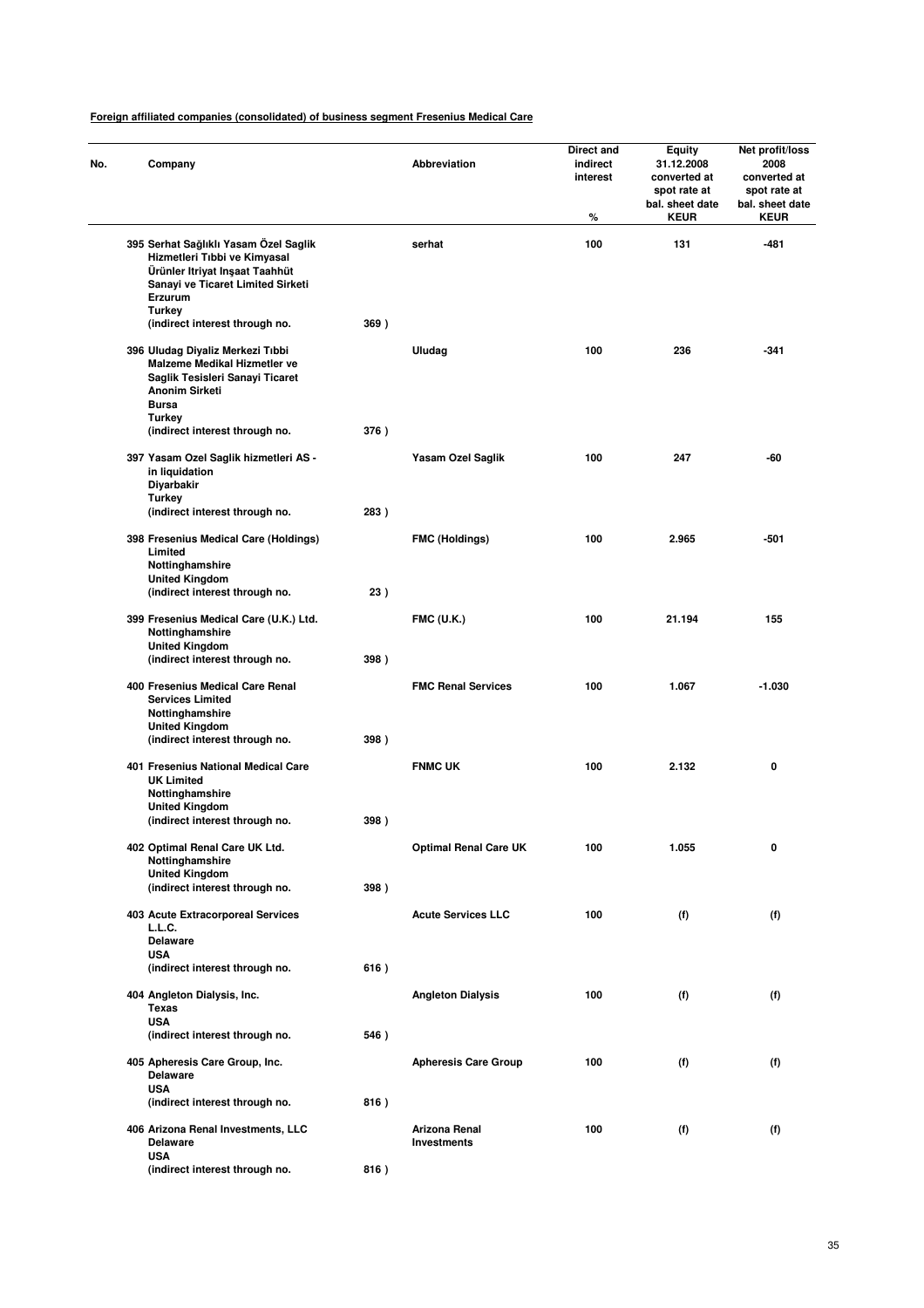| Company                                                                                |      | Abbreviation                     | Direct and<br>indirect<br>interest<br>% | <b>Equity</b><br>31.12.2008<br>converted at<br>spot rate at<br>bal. sheet date<br><b>KEUR</b> | Net profit/loss<br>2008<br>converted at<br>spot rate at<br>bal. sheet date<br><b>KEUR</b> |
|----------------------------------------------------------------------------------------|------|----------------------------------|-----------------------------------------|-----------------------------------------------------------------------------------------------|-------------------------------------------------------------------------------------------|
| 407 Bio-Medical Applications Home<br>Dialysis Services, Inc.<br><b>Delaware</b>        |      | <b>Bio-Medical Home Dialysis</b> | 100                                     | (f)                                                                                           | (f)                                                                                       |
| <b>USA</b><br>(indirect interest through no.                                           | 408) |                                  |                                         |                                                                                               |                                                                                           |
| 408 Bio-Medical Applications<br>Management Company, Inc.<br>Delaware<br><b>USA</b>     |      | <b>Bio-Medical Management</b>    | 100                                     | (f)                                                                                           | (f)                                                                                       |
| (indirect interest through no.                                                         | 668) |                                  |                                         |                                                                                               |                                                                                           |
| 409 Bio-Medical Applications of<br>Aguadilla, Inc.<br><b>Delaware</b><br><b>USA</b>    |      | <b>Bio-Medical Aguadilla</b>     | 100                                     | (f)                                                                                           | (f)                                                                                       |
| (indirect interest through no.                                                         | 408) |                                  |                                         |                                                                                               |                                                                                           |
| 410 Bio-Medical Applications of<br>Alabama, Inc.<br><b>Delaware</b>                    |      | <b>Bio-Medical Alabama</b>       | 100                                     | (f)                                                                                           | (f)                                                                                       |
| <b>USA</b><br>(indirect interest through no.                                           | 408) |                                  |                                         |                                                                                               |                                                                                           |
| 411 Bio-Medical Applications of<br>Amarillo, Inc.<br><b>Delaware</b>                   |      | <b>Bio-MedicalAmarillo</b>       | 100                                     | (f)                                                                                           | (f)                                                                                       |
| <b>USA</b><br>(indirect interest through no.                                           | 408) |                                  |                                         |                                                                                               |                                                                                           |
| 412 Bio-Medical Applications of<br>Anacostia, Inc.<br><b>Delaware</b>                  |      | <b>Bio-Medical Anacostia</b>     | 100                                     | (f)                                                                                           | (f)                                                                                       |
| <b>USA</b><br>(indirect interest through no.                                           | 408) |                                  |                                         |                                                                                               |                                                                                           |
| 413 Bio-Medical Applications of<br>Arecibo, Inc.<br><b>Delaware</b>                    |      | <b>Bio-Medical Arecibo</b>       | 100                                     | (f)                                                                                           | (f)                                                                                       |
| <b>USA</b><br>(indirect interest through no.                                           | 408) |                                  |                                         |                                                                                               |                                                                                           |
| 414 Bio-Medical Applications of<br>Arizona, LLC<br>Delaware                            |      | <b>Bio-Medical Arizona</b>       | 51                                      | (f)                                                                                           | (f)                                                                                       |
| USA<br>(indirect interest through no.                                                  | 408) |                                  |                                         |                                                                                               |                                                                                           |
| 415 Bio-Medical Applications of<br>Arkansas, Inc.<br><b>Delaware</b>                   |      | <b>Bio-Medical Arkansas</b>      | 100                                     | (f)                                                                                           | (f)                                                                                       |
| <b>USA</b><br>(indirect interest through no.                                           | 408) |                                  |                                         |                                                                                               |                                                                                           |
| 416 Bio-Medical Applications of<br>Bayamon, Inc.<br><b>Delaware</b>                    |      | <b>Bio-Medical Bayamon</b>       | 100                                     | (f)                                                                                           | (f)                                                                                       |
| <b>USA</b><br>(indirect interest through no.                                           | 408) |                                  |                                         |                                                                                               |                                                                                           |
| 417 Bio-Medical Applications of Blue<br>Springs, Inc.<br><b>Delaware</b><br><b>USA</b> |      | <b>Bio-Medical Blue Springs</b>  | 100                                     | (f)                                                                                           | (f)                                                                                       |
| (indirect interest through no.                                                         | 408) |                                  |                                         |                                                                                               |                                                                                           |
| 418 Bio-Medical Applications of<br>Caguas, Inc.<br><b>Delaware</b>                     |      | <b>Bio-Medical Caguas</b>        | 100                                     | (f)                                                                                           | (f)                                                                                       |
| <b>USA</b><br>(indirect interest through no.                                           | 408) |                                  |                                         |                                                                                               |                                                                                           |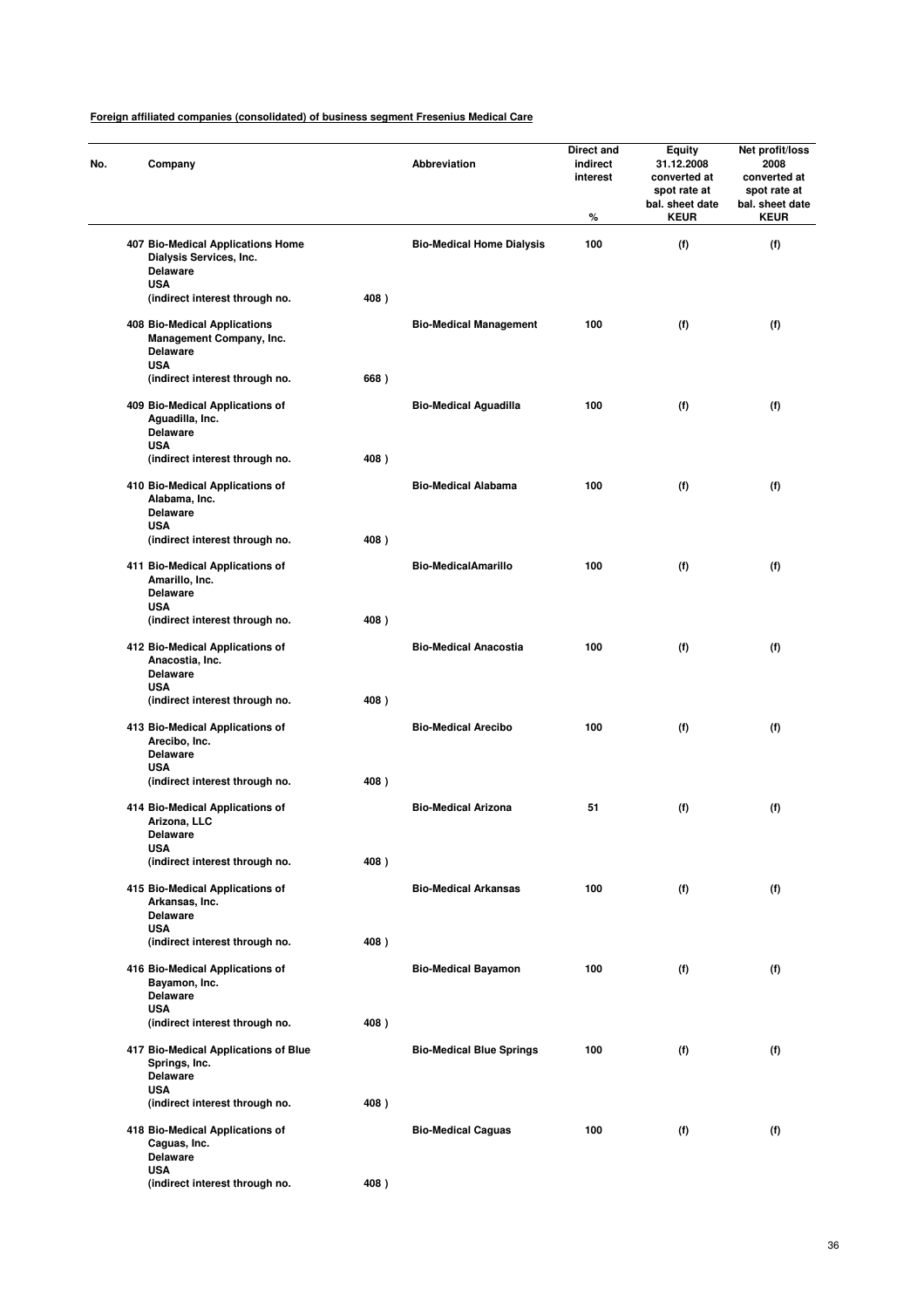| Company                                                                       |      | Abbreviation                                  | Direct and<br>indirect<br>interest<br>$\%$ | <b>Equity</b><br>31.12.2008<br>converted at<br>spot rate at<br>bal. sheet date<br><b>KEUR</b> | Net profit/loss<br>2008<br>converted at<br>spot rate at<br>bal. sheet date<br><b>KEUR</b> |
|-------------------------------------------------------------------------------|------|-----------------------------------------------|--------------------------------------------|-----------------------------------------------------------------------------------------------|-------------------------------------------------------------------------------------------|
|                                                                               |      |                                               |                                            |                                                                                               |                                                                                           |
| 419 Bio-Medical Applications of<br>California, Inc.<br>Delaware<br><b>USA</b> |      | <b>Bio-Medical California</b>                 | 100                                        | (f)                                                                                           | (f)                                                                                       |
| (indirect interest through no.                                                | 408) |                                               |                                            |                                                                                               |                                                                                           |
| 420 Bio-Medical Applications of<br>Camarillo, Inc.<br>Delaware                |      | <b>Bio-Medical Camarillo</b>                  | 100                                        | (f)                                                                                           | (f)                                                                                       |
| <b>USA</b>                                                                    |      |                                               |                                            |                                                                                               |                                                                                           |
| (indirect interest through no.                                                | 408) |                                               |                                            |                                                                                               |                                                                                           |
| 421 Bio-Medical Applications of Capitol<br>Hill, Inc.<br><b>Delaware</b>      |      | <b>Bio-Medical Capitol Hill</b>               | 100                                        | (f)                                                                                           | (f)                                                                                       |
| <b>USA</b>                                                                    |      |                                               |                                            |                                                                                               |                                                                                           |
| (indirect interest through no.                                                | 408) |                                               |                                            |                                                                                               |                                                                                           |
| 422 Bio-Medical Applications of<br>Carolina, Inc.<br><b>Delaware</b>          |      | <b>Bio-Medical Carolina PR</b>                | 100                                        | (f)                                                                                           | (f)                                                                                       |
| <b>USA</b>                                                                    |      |                                               |                                            |                                                                                               |                                                                                           |
| (indirect interest through no.                                                | 408) |                                               |                                            |                                                                                               |                                                                                           |
| 423 Bio-Medical Applications of<br>Carson, Inc.<br><b>Delaware</b>            |      | <b>Bio-Medical Carson</b>                     | 100                                        | (f)                                                                                           | (f)                                                                                       |
| <b>USA</b><br>(indirect interest through no.                                  | 408) |                                               |                                            |                                                                                               |                                                                                           |
|                                                                               |      | <b>Bio-Medical Clinton</b>                    | 100                                        |                                                                                               |                                                                                           |
| 424 Bio-Medical Applications of<br>Clinton, Inc.<br><b>Delaware</b>           |      |                                               |                                            | (f)                                                                                           | (f)                                                                                       |
| <b>USA</b><br>(indirect interest through no.                                  | 408) |                                               |                                            |                                                                                               |                                                                                           |
| 425 Bio-Medical Applications of<br>Columbia Heights, Inc.                     |      | <b>Bio-Medical Columbia</b><br><b>Heights</b> | 100                                        | (f)                                                                                           | (f)                                                                                       |
| <b>Delaware</b><br><b>USA</b>                                                 |      |                                               |                                            |                                                                                               |                                                                                           |
| (indirect interest through no.                                                | 408) |                                               |                                            |                                                                                               |                                                                                           |
| 426 Bio-Medical Applications of<br>Connecticut, Inc.                          |      | <b>Bio-Medical Connecticut</b>                | 100                                        | (f)                                                                                           | (f)                                                                                       |
| <b>Delaware</b><br><b>USA</b>                                                 |      |                                               |                                            |                                                                                               |                                                                                           |
| (indirect interest through no.                                                | 408) |                                               |                                            |                                                                                               |                                                                                           |
| 427 Bio-Medical Applications of<br>Delaware, Inc.                             |      | <b>Bio-Medical Delaware</b>                   | 100                                        | (f)                                                                                           | (f)                                                                                       |
| <b>Delaware</b>                                                               |      |                                               |                                            |                                                                                               |                                                                                           |
| <b>USA</b><br>(indirect interest through no.                                  | 408) |                                               |                                            |                                                                                               |                                                                                           |
| 428 Bio-Medical Applications of Dover,<br>Inc.                                |      | <b>Bio-Medical Dover NH</b>                   | 100                                        | (f)                                                                                           | (f)                                                                                       |
| <b>Delaware</b>                                                               |      |                                               |                                            |                                                                                               |                                                                                           |
| <b>USA</b><br>(indirect interest through no.                                  | 408) |                                               |                                            |                                                                                               |                                                                                           |
| 429 Bio-Medical Applications of<br>Eureka, Inc.                               |      | <b>Bio-Medical Eureka</b>                     | 100                                        | (f)                                                                                           | (f)                                                                                       |
| <b>Delaware</b>                                                               |      |                                               |                                            |                                                                                               |                                                                                           |
| <b>USA</b><br>(indirect interest through no.                                  | 408) |                                               |                                            |                                                                                               |                                                                                           |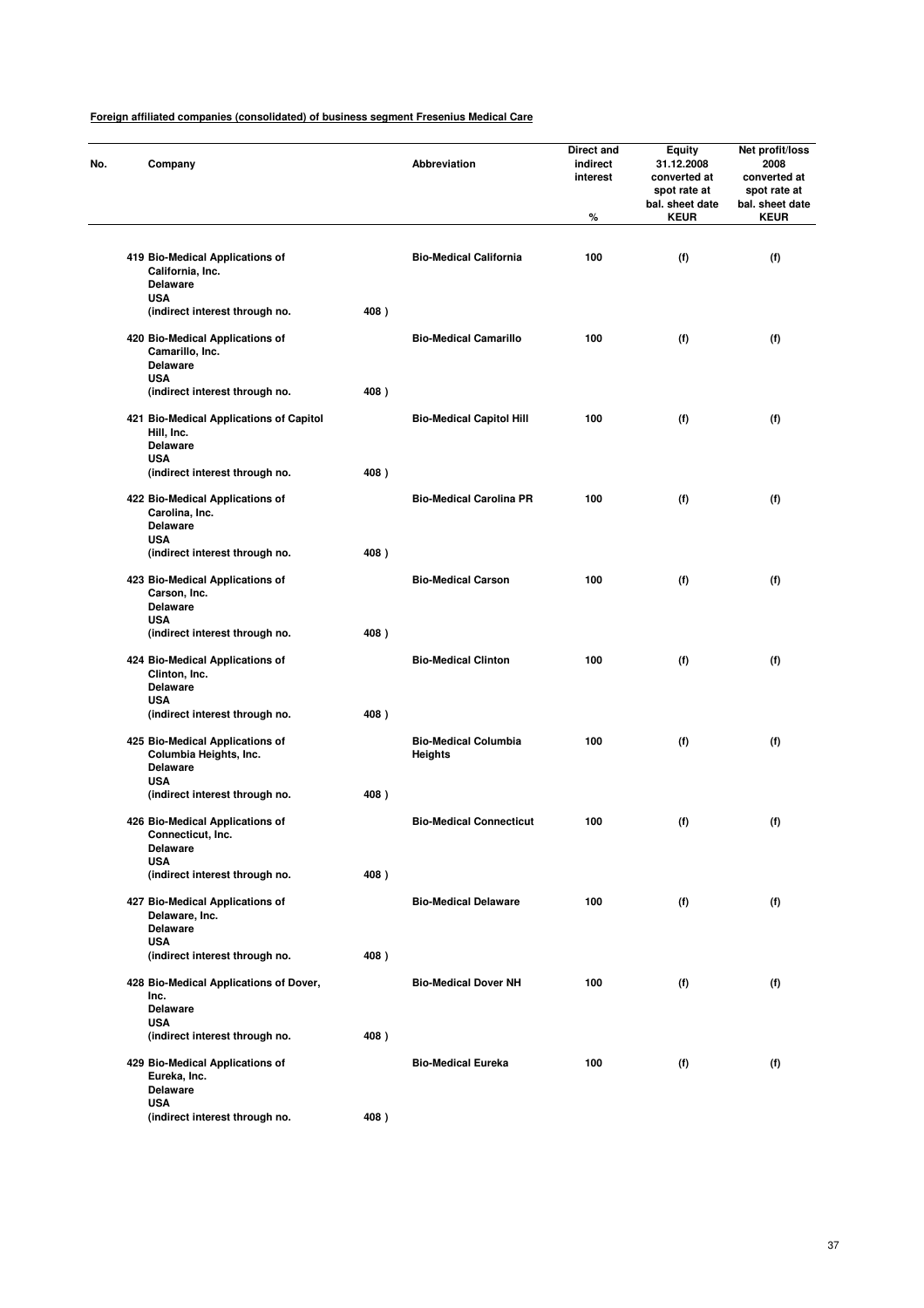| No. | Company                                                                           |      | Abbreviation                    | Direct and<br>indirect<br>interest<br>% | Equity<br>31.12.2008<br>converted at<br>spot rate at<br>bal. sheet date<br><b>KEUR</b> | Net profit/loss<br>2008<br>converted at<br>spot rate at<br>bal. sheet date<br><b>KEUR</b> |
|-----|-----------------------------------------------------------------------------------|------|---------------------------------|-----------------------------------------|----------------------------------------------------------------------------------------|-------------------------------------------------------------------------------------------|
|     | 430 Bio-Medical Applications of<br>Fayetteville, Inc.<br><b>Delaware</b>          |      | <b>Bio-Medical Fayetteville</b> | 100                                     | (f)                                                                                    | (f)                                                                                       |
|     | <b>USA</b><br>(indirect interest through no.                                      | 408) |                                 |                                         |                                                                                        |                                                                                           |
|     | 431 Bio-Medical Applications of<br>Florida, Inc.<br><b>Delaware</b><br><b>USA</b> |      | <b>Bio-Medical Florida</b>      | 100                                     | (f)                                                                                    | (f)                                                                                       |
|     | (indirect interest through no.                                                    | 408) |                                 |                                         |                                                                                        |                                                                                           |
|     | 432 Bio-Medical Applications of<br>Fremont, Inc.<br><b>Delaware</b><br><b>USA</b> |      | <b>Bio-Medical Fremont</b>      | 100                                     | (f)                                                                                    | (f)                                                                                       |
|     | (indirect interest through no.                                                    | 408) |                                 |                                         |                                                                                        |                                                                                           |
|     | 433 Bio-Medical Applications of<br>Fresno, Inc.<br><b>Delaware</b><br><b>USA</b>  |      | <b>Bio-Medical Fresno CA</b>    | 100                                     | (f)                                                                                    | (f)                                                                                       |
|     | (indirect interest through no.                                                    | 408) |                                 |                                         |                                                                                        |                                                                                           |
|     | 434 Bio-Medical Applications of<br>Georgia, Inc.<br><b>Delaware</b><br><b>USA</b> |      | <b>Bio-Medical Georgia</b>      | 100                                     | (f)                                                                                    | (f)                                                                                       |
|     | (indirect interest through no.                                                    | 408) |                                 |                                         |                                                                                        |                                                                                           |
|     | 435 Bio-Medical Applications of<br>Glendora, Inc.<br><b>Delaware</b>              |      | <b>Bio-Medical Glendora</b>     | 100                                     | (f)                                                                                    | (f)                                                                                       |
|     | <b>USA</b><br>(indirect interest through no.                                      | 408) |                                 |                                         |                                                                                        |                                                                                           |
|     | 436 Bio-Medical Applications of<br>Guayama, Inc.<br><b>Delaware</b>               |      | <b>Bio-Medical Guayama</b>      | 100                                     | (f)                                                                                    | (f)                                                                                       |
|     | <b>USA</b><br>(indirect interest through no.                                      | 408) |                                 |                                         |                                                                                        |                                                                                           |
|     | 437 Bio-Medical Applications of<br>Hoboken, Inc.<br>Delaware                      |      | <b>Bio-Medical Hoboken</b>      | 100                                     | (f)                                                                                    | (f)                                                                                       |
|     | USA<br>(indirect interest through no.                                             | 408) |                                 |                                         |                                                                                        |                                                                                           |
|     | 438 Bio-Medical Applications of<br>Humacao, Inc.<br><b>Delaware</b>               |      | <b>Bio-Medical Humacao</b>      | 100                                     | (f)                                                                                    | (f)                                                                                       |
|     | <b>USA</b><br>(indirect interest through no.                                      | 408) |                                 |                                         |                                                                                        |                                                                                           |
|     | 439 Bio-Medical Applications of Idaho,<br><b>LLC</b><br><b>Delaware</b>           |      | <b>Bio-Medical Idaho</b>        | 100                                     | (f)                                                                                    | (f)                                                                                       |
|     | <b>USA</b><br>(indirect interest through no.                                      | 577) |                                 |                                         |                                                                                        |                                                                                           |
|     | 440 Bio-Medical Applications of<br>Illinois, Inc.<br><b>Delaware</b>              |      | <b>Bio-Medical Illinois</b>     | 100                                     | (f)                                                                                    | (f)                                                                                       |
|     | <b>USA</b><br>(indirect interest through no.                                      | 408) |                                 |                                         |                                                                                        |                                                                                           |
|     | 441 Bio-Medical Applications of<br>Indiana, Inc.<br><b>Delaware</b>               |      | <b>Bio-Medical Indiana</b>      | 100                                     | (f)                                                                                    | (f)                                                                                       |
|     | <b>USA</b><br>(indirect interest through no.                                      | 408) |                                 |                                         |                                                                                        |                                                                                           |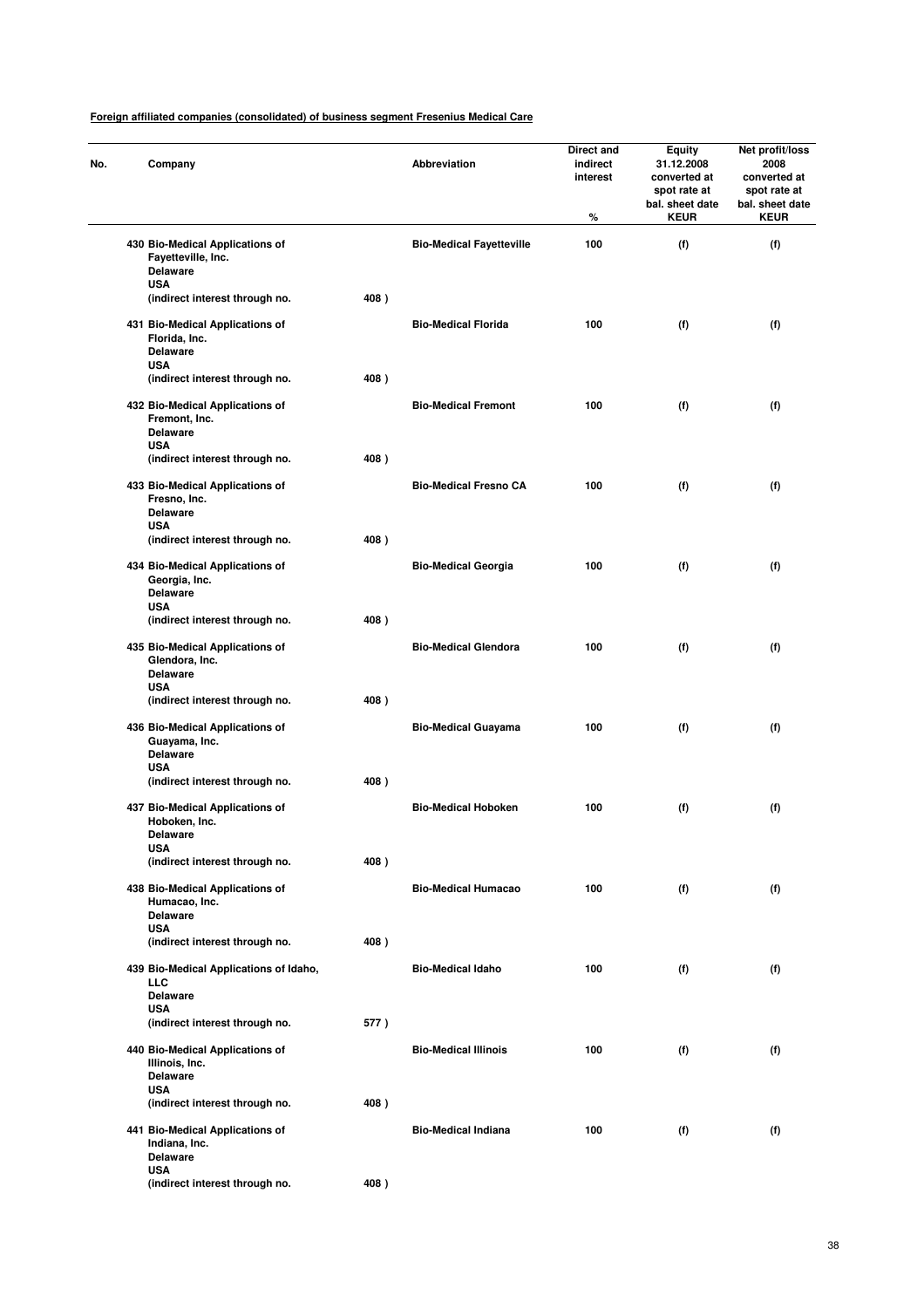| Company                                                                             |      | Abbreviation                               | Direct and<br>indirect<br>interest<br>$\%$ | <b>Equity</b><br>31.12.2008<br>converted at<br>spot rate at<br>bal. sheet date<br><b>KEUR</b> | Net profit/loss<br>2008<br>converted at<br>spot rate at<br>bal. sheet date<br><b>KEUR</b> |
|-------------------------------------------------------------------------------------|------|--------------------------------------------|--------------------------------------------|-----------------------------------------------------------------------------------------------|-------------------------------------------------------------------------------------------|
|                                                                                     |      |                                            |                                            |                                                                                               |                                                                                           |
| 442 Bio-Medical Applications of<br>Kansas, Inc.<br><b>Delaware</b><br><b>USA</b>    |      | <b>Bio-Medical Kansas</b>                  | 100                                        | (f)                                                                                           | (f)                                                                                       |
| (indirect interest through no.                                                      | 408) |                                            |                                            |                                                                                               |                                                                                           |
| 443 Bio-Medical Applications of<br>Kentucky, Inc.<br>Delaware                       |      | <b>Bio-Medical Kentucky</b>                | 100                                        | (f)                                                                                           | (f)                                                                                       |
| <b>USA</b><br>(indirect interest through no.                                        | 408) |                                            |                                            |                                                                                               |                                                                                           |
| 444 Bio-Medical Applications of Las<br>Americas Inc.<br><b>Delaware</b>             |      | <b>Bio-Medical Las Americas</b>            | 100                                        | (f)                                                                                           | (f)                                                                                       |
| <b>USA</b><br>(indirect interest through no.                                        | 408) |                                            |                                            |                                                                                               |                                                                                           |
| 445 Bio-Medical Applications of Long                                                |      | <b>Bio-Medical Long Beach</b>              | 100                                        | (f)                                                                                           | (f)                                                                                       |
| Beach Inc.<br><b>Delaware</b><br><b>USA</b>                                         |      |                                            |                                            |                                                                                               |                                                                                           |
| (indirect interest through no.                                                      | 408) |                                            |                                            |                                                                                               |                                                                                           |
| 446 Bio-Medical Applications of Los<br>Gatos, Inc.<br><b>Delaware</b>               |      | <b>Bio-Medical Los Gatos</b>               | 100                                        | (f)                                                                                           | (f)                                                                                       |
| <b>USA</b><br>(indirect interest through no.                                        | 408) |                                            |                                            |                                                                                               |                                                                                           |
| 447 Bio-Medical Applications of<br>Louisiana, Inc.<br><b>Delaware</b><br><b>USA</b> |      | <b>Bio-Medical Louisiana</b>               | 100                                        | (f)                                                                                           | (f)                                                                                       |
| (indirect interest through no.                                                      | 451) |                                            |                                            |                                                                                               |                                                                                           |
| 448 Bio-Medical Applications of M.L.K.,<br>Inc.<br><b>Delaware</b><br><b>USA</b>    |      | <b>Bio-Medical M.L.C.</b>                  | 100                                        | (f)                                                                                           | (f)                                                                                       |
| (indirect interest through no.                                                      | 408) |                                            |                                            |                                                                                               |                                                                                           |
| 449 Bio-Medical Applications of Maine,<br>Inc.                                      |      | <b>Bio-Medical Maine</b>                   | 100                                        | (f)                                                                                           | (f)                                                                                       |
| Delaware<br><b>USA</b>                                                              |      |                                            |                                            |                                                                                               |                                                                                           |
| (indirect interest through no.                                                      | 408) |                                            |                                            |                                                                                               |                                                                                           |
| 450 Bio-Medical Applications of<br>Manchester Inc.<br><b>Delaware</b>               |      | <b>Bio-Medical Manchester</b>              | 100                                        | (f)                                                                                           | (f)                                                                                       |
| <b>USA</b><br>(indirect interest through no.                                        | 408) |                                            |                                            |                                                                                               |                                                                                           |
| 451 Bio-Medical Applications of<br>Maryland, Inc.<br>Delaware                       |      | <b>Bio-Medical Maryland</b>                | 100                                        | (f)                                                                                           | (f)                                                                                       |
| <b>USA</b><br>(indirect interest through no.                                        | 408) |                                            |                                            |                                                                                               |                                                                                           |
| 452 Bio-Medical Applications of<br>Massachusetts Inc.<br><b>Delaware</b>            |      | <b>Bio-Medical</b><br><b>Massachusetts</b> | 100                                        | (f)                                                                                           | (f)                                                                                       |
| <b>USA</b><br>(indirect interest through no.                                        | 408) |                                            |                                            |                                                                                               |                                                                                           |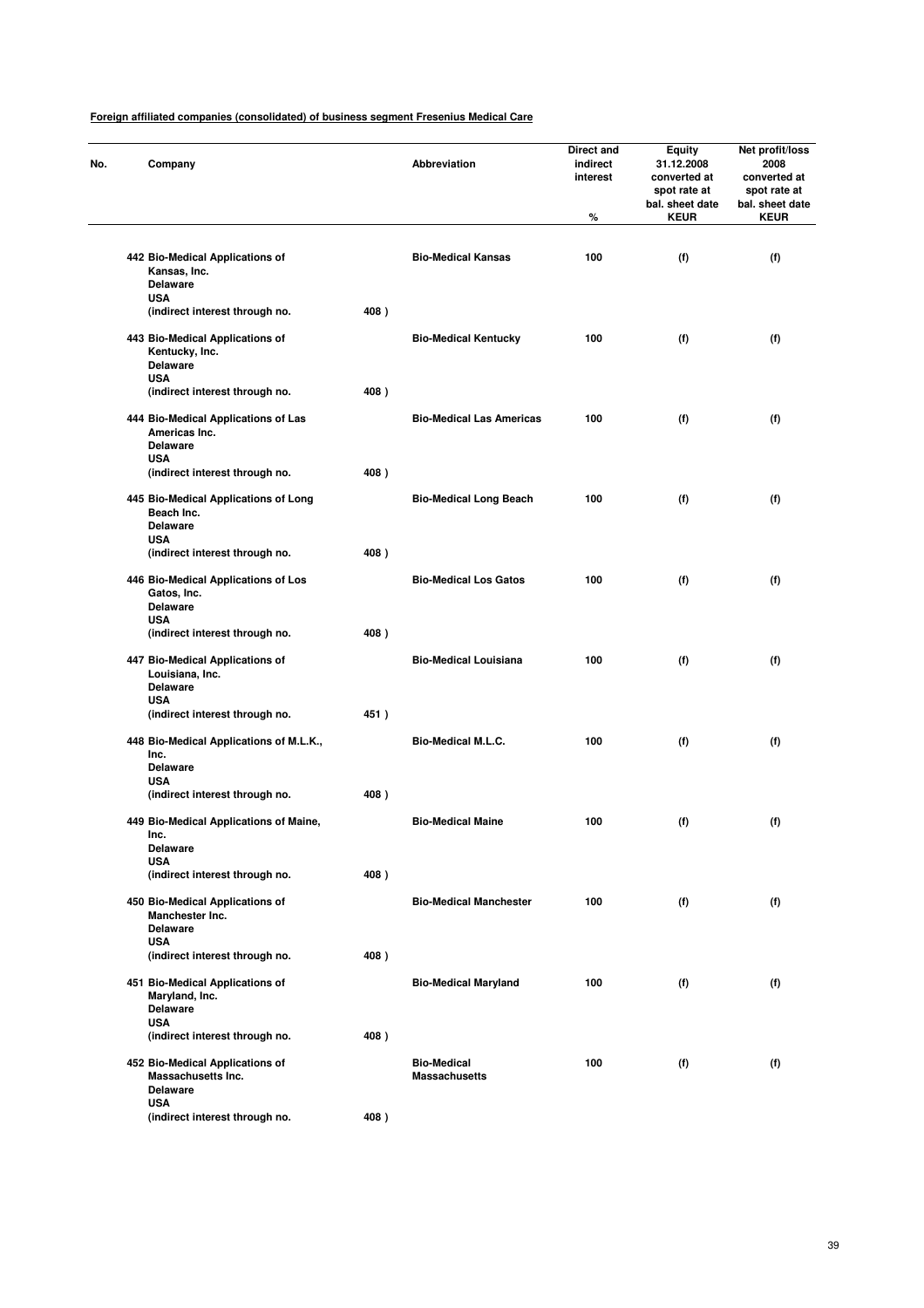| No. | Company                                                                                 |      | Abbreviation                         | Direct and<br>indirect<br>interest<br>℅ | Equity<br>31.12.2008<br>converted at<br>spot rate at<br>bal. sheet date<br><b>KEUR</b> | Net profit/loss<br>2008<br>converted at<br>spot rate at<br>bal. sheet date<br><b>KEUR</b> |
|-----|-----------------------------------------------------------------------------------------|------|--------------------------------------|-----------------------------------------|----------------------------------------------------------------------------------------|-------------------------------------------------------------------------------------------|
|     | 453 Bio-Medical Applications of<br>Mayaguez Inc.<br><b>Delaware</b>                     |      | <b>Bio-Medical Mayaguez</b>          | 100                                     | (f)                                                                                    | (f)                                                                                       |
|     | <b>USA</b><br>(indirect interest through no.                                            | 408) |                                      |                                         |                                                                                        |                                                                                           |
|     | 454 Bio-Medical Applications of<br>Michigan, Inc.<br><b>Delaware</b><br><b>USA</b>      |      | <b>Bio-Medical Michigan</b>          | 100                                     | (f)                                                                                    | (f)                                                                                       |
|     | (indirect interest through no.                                                          | 408) |                                      |                                         |                                                                                        |                                                                                           |
|     | 455 Bio-Medical Applications of<br>Minnesota, Inc.<br><b>Delaware</b><br><b>USA</b>     |      | <b>Bio-Medical Minnesota</b>         | 100                                     | (f)                                                                                    | (f)                                                                                       |
|     | (indirect interest through no.                                                          | 408) |                                      |                                         |                                                                                        |                                                                                           |
|     | 456 Bio-Medical Applications of<br>Mission Hills, Inc.<br><b>Delaware</b><br><b>USA</b> |      | <b>Bio-Medical Misson Hills</b>      | 100                                     | (f)                                                                                    | (f)                                                                                       |
|     | (indirect interest through no.                                                          | 408) |                                      |                                         |                                                                                        |                                                                                           |
|     | 457 Bio-Medical Applications of<br>Mississippi, Inc.<br><b>Delaware</b><br><b>USA</b>   |      | <b>Bio-Medical Mississippi</b>       | 100                                     | (f)                                                                                    | (f)                                                                                       |
|     | (indirect interest through no.                                                          | 408) |                                      |                                         |                                                                                        |                                                                                           |
|     | 458 Bio-Medical Applications of<br>Missouri, Inc.<br><b>Delaware</b>                    |      | <b>Bio-Medical Missouri</b>          | 100                                     | (f)                                                                                    | (f)                                                                                       |
|     | <b>USA</b><br>(indirect interest through no.                                            | 408) |                                      |                                         |                                                                                        |                                                                                           |
|     | 459 Bio-Medical Applications of<br>Nevada, Inc.<br><b>Delaware</b>                      |      | <b>Bio-Medical Nevada</b>            | 100                                     | (f)                                                                                    | (f)                                                                                       |
|     | <b>USA</b><br>(indirect interest through no.                                            | 408) |                                      |                                         |                                                                                        |                                                                                           |
|     | 460 Bio-Medical Applications of New<br>Hampshire Inc.<br>Delaware                       |      | <b>Bio-Medical New</b><br>Hampshire  | 100                                     | (f)                                                                                    | (f)                                                                                       |
|     | USA<br>(indirect interest through no.                                                   | 408) |                                      |                                         |                                                                                        |                                                                                           |
|     | 461 Bio-Medical Applications of New<br>Jersey Inc.<br><b>Delaware</b>                   |      | <b>Bio-Medical New Jersey</b>        | 100                                     | (f)                                                                                    | (f)                                                                                       |
|     | <b>USA</b><br>(indirect interest through no.                                            | 408) |                                      |                                         |                                                                                        |                                                                                           |
|     | 462 Bio-Medical Applications of New<br>Mexico Inc.<br><b>Delaware</b>                   |      | <b>Bio-Mecical New Mexico</b>        | 100                                     | (f)                                                                                    | (f)                                                                                       |
|     | <b>USA</b><br>(indirect interest through no.                                            | 408) |                                      |                                         |                                                                                        |                                                                                           |
|     | 463 Bio-Medical Applications of North<br>Carolina Inc.<br><b>Delaware</b>               |      | <b>Bio-Medical North</b><br>Carolina | 100                                     | (f)                                                                                    | (f)                                                                                       |
|     | <b>USA</b><br>(indirect interest through no.                                            | 408) |                                      |                                         |                                                                                        |                                                                                           |
|     | 464 Bio-Medical Applications of<br>Northeast DC Inc.<br><b>Delaware</b><br><b>USA</b>   |      | <b>Bio-Medical Northeast DC</b>      | 100                                     | (f)                                                                                    | (f)                                                                                       |
|     | (indirect interest through no.                                                          | 408) |                                      |                                         |                                                                                        |                                                                                           |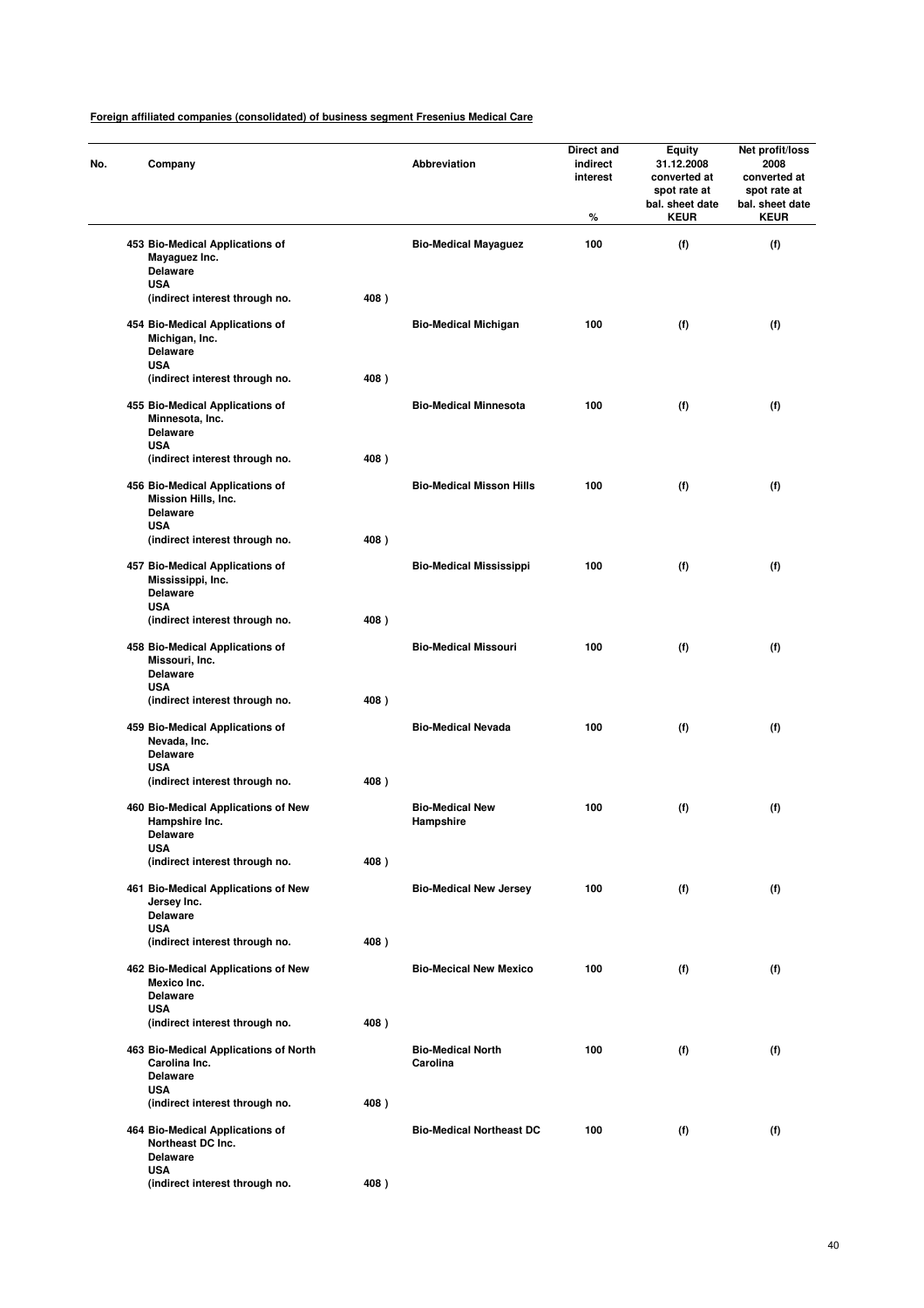| Company                                                                          |      | Abbreviation                    | Direct and<br>indirect<br>interest<br>% | Equity<br>31.12.2008<br>converted at<br>spot rate at<br>bal. sheet date<br><b>KEUR</b> | Net profit/loss<br>2008<br>converted at<br>spot rate at<br>bal. sheet date<br><b>KEUR</b> |
|----------------------------------------------------------------------------------|------|---------------------------------|-----------------------------------------|----------------------------------------------------------------------------------------|-------------------------------------------------------------------------------------------|
|                                                                                  |      |                                 |                                         |                                                                                        |                                                                                           |
| 465 Bio-Medical Applications of<br>Oakland Inc.<br><b>Delaware</b><br><b>USA</b> |      | <b>Bio-Medical Oakland</b>      | 100                                     | (f)                                                                                    | (f)                                                                                       |
| (indirect interest through no.                                                   | 408) |                                 |                                         |                                                                                        |                                                                                           |
| 466 Bio-Medical Applications of Ohio,<br>Inc.                                    |      | <b>Bio-Medical Ohio</b>         | 100                                     | (f)                                                                                    | (f)                                                                                       |
| <b>Delaware</b><br><b>USA</b>                                                    |      |                                 |                                         |                                                                                        |                                                                                           |
| (indirect interest through no.                                                   | 408) |                                 |                                         |                                                                                        |                                                                                           |
| 467 Bio-Medical Applications of<br>Oklahoma, Inc.<br><b>Delaware</b>             |      | <b>Bio-Medical Oklahoma</b>     | 100                                     | (f)                                                                                    | (f)                                                                                       |
| <b>USA</b>                                                                       |      |                                 |                                         |                                                                                        |                                                                                           |
| (indirect interest through no.                                                   | 408) |                                 |                                         |                                                                                        |                                                                                           |
| 468 Bio-Medical Applications of<br>Pennsylvania Inc.<br><b>Delaware</b>          |      | <b>Bio-Medical Pennsylvania</b> | 100                                     | (f)                                                                                    | (f)                                                                                       |
| <b>USA</b>                                                                       |      |                                 |                                         |                                                                                        |                                                                                           |
| (indirect interest through no.                                                   | 408) |                                 |                                         |                                                                                        |                                                                                           |
| 469 Bio-Medical Applications of Ponce<br>Inc.<br><b>Delaware</b>                 |      | <b>Bio-Medical Ponce</b>        | 100                                     | (f)                                                                                    | (f)                                                                                       |
| <b>USA</b>                                                                       |      |                                 |                                         |                                                                                        |                                                                                           |
| (indirect interest through no.                                                   | 408) |                                 |                                         |                                                                                        |                                                                                           |
| 470 Bio-Medical Applications of Puerto<br>Rico Inc.<br><b>Delaware</b>           |      | <b>Bio-Medical Puerto Rico</b>  | 100                                     | (f)                                                                                    | (f)                                                                                       |
| <b>USA</b>                                                                       |      |                                 |                                         |                                                                                        |                                                                                           |
| (indirect interest through no.                                                   | 408) |                                 |                                         |                                                                                        |                                                                                           |
| 471 Bio-Medical Applications of Rhode<br>Island Inc.<br><b>Delaware</b>          |      | <b>Bio-Medical Rhode Island</b> | 100                                     | (f)                                                                                    | (f)                                                                                       |
| <b>USA</b>                                                                       |      |                                 |                                         |                                                                                        |                                                                                           |
| (indirect interest through no.                                                   | 408) |                                 |                                         |                                                                                        |                                                                                           |
| 472 Bio-Medical Applications of Rio<br>Piedras Inc.                              |      | <b>Bio-Medical Rio Piedras</b>  | 100                                     | (f)                                                                                    | (f)                                                                                       |
| Delaware<br>USA                                                                  |      |                                 |                                         |                                                                                        |                                                                                           |
| (indirect interest through no.                                                   | 408) |                                 |                                         |                                                                                        |                                                                                           |
| 473 Bio-Medical Applications of San<br>Antonio Inc.                              |      | <b>Bio-Medical San Antonio</b>  | 100                                     | (f)                                                                                    | (f)                                                                                       |
| <b>Delaware</b><br><b>USA</b>                                                    |      |                                 |                                         |                                                                                        |                                                                                           |
| (indirect interest through no.                                                   | 408) |                                 |                                         |                                                                                        |                                                                                           |
| 474 Bio-Medical Applications of San<br>German Inc.<br><b>Delaware</b>            |      | <b>Bio-Medical San German</b>   | 100                                     | (f)                                                                                    | (f)                                                                                       |
| <b>USA</b>                                                                       |      |                                 |                                         |                                                                                        |                                                                                           |
| (indirect interest through no.                                                   | 408) |                                 |                                         |                                                                                        |                                                                                           |
| 475 Bio-Medical Applications of San<br>Juan, Inc.<br>Delaware                    |      | <b>Bio-Medical San Juan</b>     | 100                                     | (f)                                                                                    | (f)                                                                                       |
| <b>USA</b>                                                                       |      |                                 |                                         |                                                                                        |                                                                                           |
| (indirect interest through no.                                                   | 408) |                                 |                                         |                                                                                        |                                                                                           |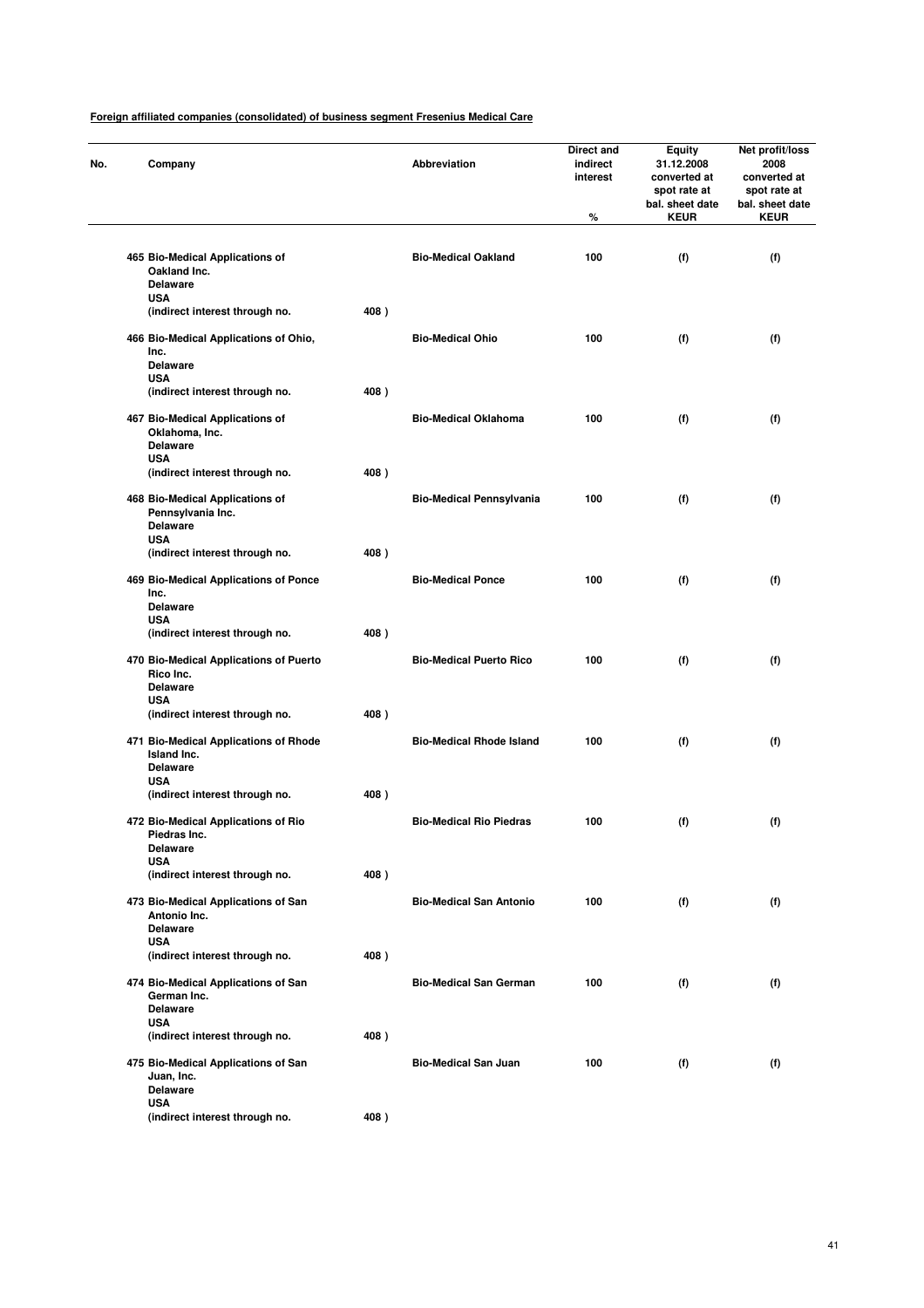| No. | Company                                                                                 |      | Abbreviation                         | Direct and<br>indirect<br>interest<br>% | Equity<br>31.12.2008<br>converted at<br>spot rate at<br>bal. sheet date<br><b>KEUR</b> | Net profit/loss<br>2008<br>converted at<br>spot rate at<br>bal. sheet date<br><b>KEUR</b> |
|-----|-----------------------------------------------------------------------------------------|------|--------------------------------------|-----------------------------------------|----------------------------------------------------------------------------------------|-------------------------------------------------------------------------------------------|
|     | 476 Bio-Medical Applications of SE<br>Washington Inc.<br><b>Delaware</b>                |      | <b>Bio-Medical SE</b><br>Washington  | 100                                     | (f)                                                                                    | (f)                                                                                       |
|     | <b>USA</b><br>(indirect interest through no.                                            | 408) |                                      |                                         |                                                                                        |                                                                                           |
|     | 477 Bio-Medical Applications of South<br>Carolina inc.<br><b>Delaware</b><br><b>USA</b> |      | <b>Bio-Medical South</b><br>Carolina | 100                                     | (f)                                                                                    | (f)                                                                                       |
|     | (indirect interest through no.                                                          | 408) |                                      |                                         |                                                                                        |                                                                                           |
|     | 478 Bio-Medical Applications of<br>Tennessee Inc.<br><b>Delaware</b>                    |      | <b>Bio-Medical Tennessee</b>         | 100                                     | (f)                                                                                    | (f)                                                                                       |
|     | <b>USA</b><br>(indirect interest through no.                                            | 408) |                                      |                                         |                                                                                        |                                                                                           |
|     | 479 Bio-Medical Applications of Texas,<br>Inc.<br><b>Delaware</b>                       |      | <b>Bio-Medical Texas</b>             | 100                                     | (f)                                                                                    | (f)                                                                                       |
|     | <b>USA</b>                                                                              |      |                                      |                                         |                                                                                        |                                                                                           |
|     | (indirect interest through no.                                                          | 408) |                                      |                                         |                                                                                        |                                                                                           |
|     | 480 Bio-Medical Applications of the<br>District of Columbia Inc.<br>Delaware            |      | <b>Bio-Medical Columbia</b>          | 100                                     | (f)                                                                                    | (f)                                                                                       |
|     | <b>USA</b><br>(indirect interest through no.                                            | 408) |                                      |                                         |                                                                                        |                                                                                           |
|     | 481 Bio-Medical Applications of Ukiah<br>Inc.<br><b>Delaware</b><br><b>USA</b>          |      | <b>Bio-Medical Ukiah</b>             | 100                                     | (f)                                                                                    | (f)                                                                                       |
|     | (indirect interest through no.                                                          | 408) |                                      |                                         |                                                                                        |                                                                                           |
|     | 482 Bio-Medical Applications of<br>Virginia, Inc.<br><b>Delaware</b><br><b>USA</b>      |      | <b>Bio-Medical Virginia</b>          | 100                                     | (f)                                                                                    | (f)                                                                                       |
|     | (indirect interest through no.                                                          | 408) |                                      |                                         |                                                                                        |                                                                                           |
|     | 483 Bio-Medical Applications of West<br>Virginia Inc.<br>lexas                          |      | <b>Bio-Medical West Virginia</b>     | 100                                     | (f)                                                                                    | (f)                                                                                       |
|     | USA<br>(indirect interest through no.                                                   | 408) |                                      |                                         |                                                                                        |                                                                                           |
|     | 484 Bio-Medical Applications of<br>Wisconsin, Inc.<br><b>Delaware</b>                   |      | <b>Bio-Medical Wisconsin</b>         | 100                                     | (f)                                                                                    | (f)                                                                                       |
|     | <b>USA</b><br>(indirect interest through no.                                            | 408) |                                      |                                         |                                                                                        |                                                                                           |
|     | 485 Bio-Medical Applications of<br>Woonsocket Inc.                                      |      | <b>Bio-Medical Woonsocket</b>        | 100                                     | (f)                                                                                    | (f)                                                                                       |
|     | <b>Delaware</b><br><b>USA</b>                                                           |      |                                      |                                         |                                                                                        |                                                                                           |
|     | (indirect interest through no.                                                          | 408) |                                      |                                         |                                                                                        |                                                                                           |
|     | 486 Bio-Medical Applications of<br>Wyoming, LLC<br><b>Delaware</b>                      |      | <b>Bio-Medical Wyoming</b>           | 100                                     | (f)                                                                                    | (f)                                                                                       |
|     | <b>USA</b><br>(indirect interest through no.                                            | 553) |                                      |                                         |                                                                                        |                                                                                           |
|     | 487 Bio-trax International, Inc.<br><b>Delaware</b>                                     |      | <b>Bio-trax International</b>        | 100                                     | (f)                                                                                    | (f)                                                                                       |
|     | <b>USA</b><br>(indirect interest through no.                                            | 665) |                                      |                                         |                                                                                        |                                                                                           |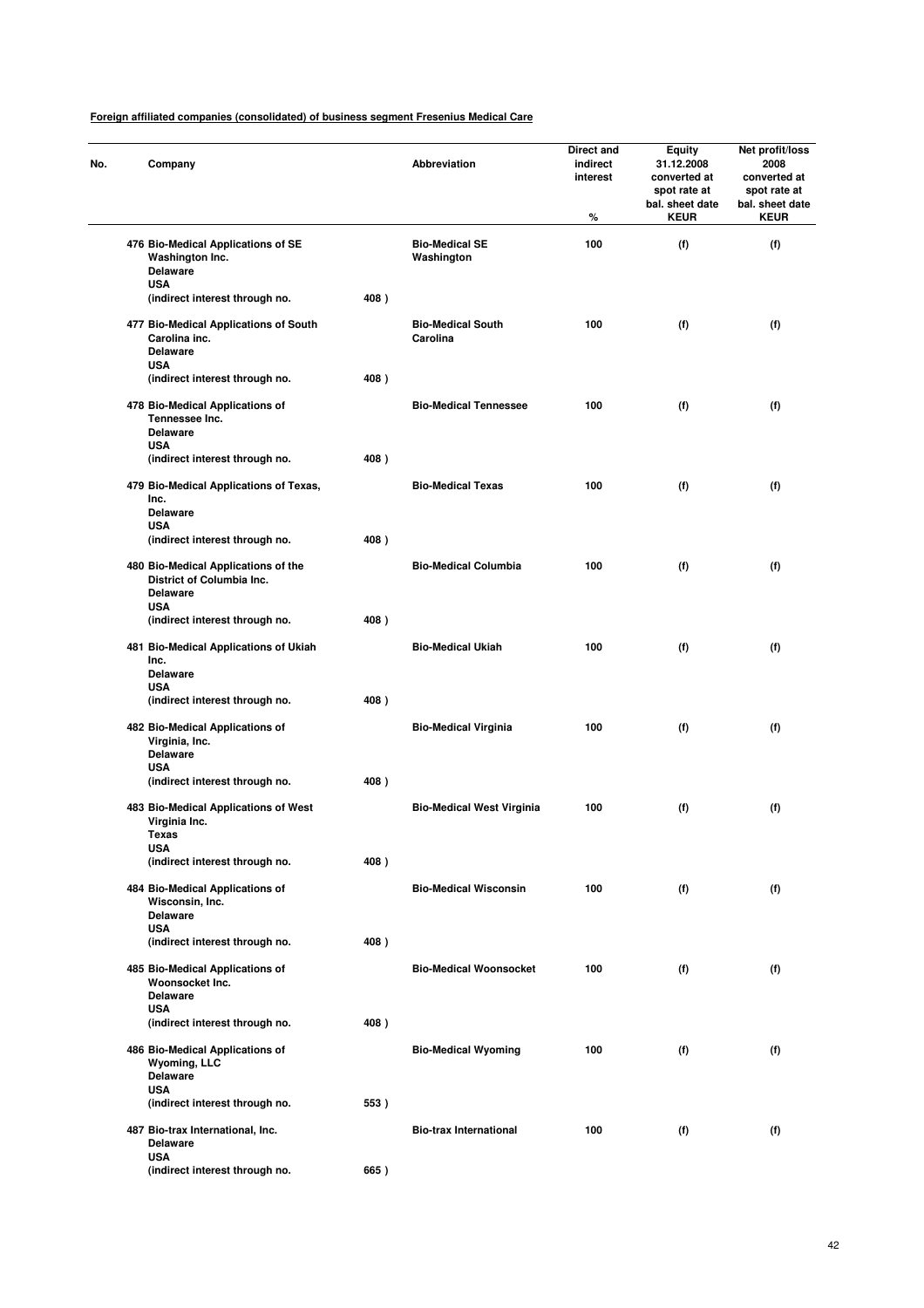| No. | Company                                                            |      | <b>Abbreviation</b>                    | Direct and<br>indirect<br>interest<br>% | Equity<br>31.12.2008<br>converted at<br>spot rate at<br>bal. sheet date<br><b>KEUR</b> | Net profit/loss<br>2008<br>converted at<br>spot rate at<br>bal. sheet date<br><b>KEUR</b> |
|-----|--------------------------------------------------------------------|------|----------------------------------------|-----------------------------------------|----------------------------------------------------------------------------------------|-------------------------------------------------------------------------------------------|
|     | 488 Biotrax Connecticut, Inc.<br><b>Connecticut</b>                |      | <b>Biotrax Connecticut</b>             | 100                                     | (f)                                                                                    | (f)                                                                                       |
|     | <b>USA</b><br>(indirect interest through no.                       | 487) |                                        |                                         |                                                                                        |                                                                                           |
|     | 489 Brazoria Kidney Center, Inc.<br>Texas                          |      | <b>Brazoria Kidney Center</b>          | 100                                     | (f)                                                                                    | (f)                                                                                       |
|     | <b>USA</b><br>(indirect interest through no.                       | 874) |                                        |                                         |                                                                                        |                                                                                           |
|     | 490 Brevard County Dialysis, LLC<br>Florida<br><b>USA</b>          |      | <b>Brevard County Dialysis</b>         | 100                                     | (f)                                                                                    | (f)                                                                                       |
|     | (indirect interest through no.                                     | 801) |                                        |                                         |                                                                                        |                                                                                           |
|     | 491 Brick Dialysis Center, LLC<br><b>Delaware</b><br><b>USA</b>    |      | <b>Brick Dialysis Center</b>           | 51                                      | (f)                                                                                    | (f)                                                                                       |
|     | (indirect interest through no.                                     | 816) |                                        |                                         |                                                                                        |                                                                                           |
|     | 492 Calcucare Inc<br>Houston<br><b>USA</b>                         |      | Calcucare Inc.                         | 100                                     | $-37$                                                                                  | -85                                                                                       |
|     | (indirect interest through no.                                     | 29)  |                                        |                                         |                                                                                        |                                                                                           |
|     | 493 Cartersville Dialysis Center, LLC<br>Georgia                   |      | <b>Cartersville Dialysis</b><br>Center | 100                                     | (f)                                                                                    | (f)                                                                                       |
|     | <b>USA</b><br>(indirect interest through no.                       | 801) |                                        |                                         |                                                                                        |                                                                                           |
|     | 494 Clayton County Dialysis, LLC<br>Georgia                        |      | <b>Clayton County Dialysis</b>         | 100                                     | (f)                                                                                    | (f)                                                                                       |
|     | <b>USA</b><br>(indirect interest through no.                       | 801) |                                        |                                         |                                                                                        |                                                                                           |
|     | 495 Clermont Dialysis Center, LLC<br>Florida                       |      | <b>Clermont Dialysis Center</b>        | 100                                     | (f)                                                                                    | (f)                                                                                       |
|     | <b>USA</b><br>(indirect interest through no.                       | 801) |                                        |                                         |                                                                                        |                                                                                           |
|     | 496 Clinical Diagnostic Systems, Inc.<br>Florida                   |      | <b>CDSystems</b>                       | 100                                     | (f)                                                                                    | (f)                                                                                       |
|     | <b>USA</b><br>(indirect interest through no.                       | 427) |                                        |                                         |                                                                                        |                                                                                           |
|     | 497 Cobb County Dialysis, LLC<br>Georgia                           |      | <b>Cobb County Dialysis</b>            | 100                                     | (f)                                                                                    | (f)                                                                                       |
|     | <b>USA</b><br>(indirect interest through no.                       | 801) |                                        |                                         |                                                                                        |                                                                                           |
|     | 498 College Park Dialysis, LLC<br>Georgia                          |      | <b>College Park Dialysis</b>           | 55                                      | (f)                                                                                    | (f)                                                                                       |
|     | <b>USA</b><br>(indirect interest through no.                       | 801) |                                        |                                         |                                                                                        |                                                                                           |
|     | 499 Columbus Area Renal Alliance,<br>LLC<br><b>Delaware</b>        |      | <b>Columbus Area Renal</b><br>Alliance | 51                                      | (f)                                                                                    | (f)                                                                                       |
|     | <b>USA</b><br>(indirect interest through no.                       | 776) |                                        |                                         |                                                                                        |                                                                                           |
|     | 500 Columbus Renal Care Group, LLC<br><b>Delaware</b>              |      | <b>Columbus RCG</b>                    | 80                                      | (f)                                                                                    | (f)                                                                                       |
|     | <b>USA</b>                                                         |      |                                        |                                         |                                                                                        |                                                                                           |
|     | (indirect interest through no.<br>501 Con-Med Supply Company, Inc. | 499) | <b>Con-Med Supply</b>                  | 100                                     | (f)                                                                                    | (f)                                                                                       |
|     | <b>Illinois</b><br><b>USA</b>                                      |      | Company                                |                                         |                                                                                        |                                                                                           |
|     | (indirect interest through no.                                     | 503) |                                        |                                         |                                                                                        |                                                                                           |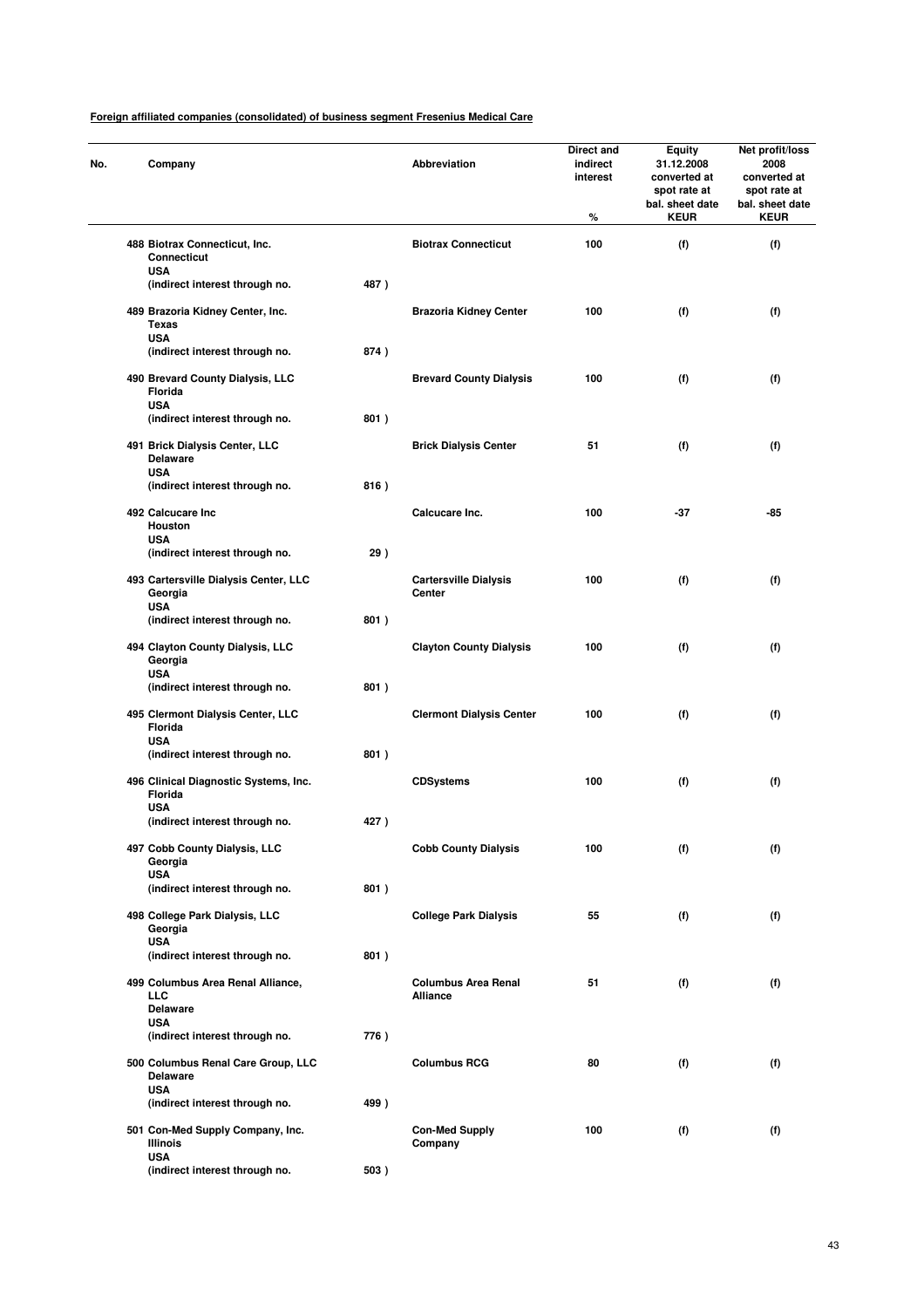| No. | Company                                                                  |      | Abbreviation                                   | Direct and<br>indirect<br>interest<br>% | Equity<br>31.12.2008<br>converted at<br>spot rate at<br>bal. sheet date<br><b>KEUR</b> | Net profit/loss<br>2008<br>converted at<br>spot rate at<br>bal. sheet date<br><b>KEUR</b> |
|-----|--------------------------------------------------------------------------|------|------------------------------------------------|-----------------------------------------|----------------------------------------------------------------------------------------|-------------------------------------------------------------------------------------------|
|     | 502 Conejo Valley Dialysis, Inc.<br>California                           |      | <b>Conejo Dialysis</b>                         | 100                                     | (f)                                                                                    | (f)                                                                                       |
|     | <b>USA</b><br>(indirect interest through no.                             | 408) |                                                |                                         |                                                                                        |                                                                                           |
|     | 503 Continental Health Care Ltd.<br><b>Illinois</b><br><b>USA</b>        |      | <b>Continental Health Care</b>                 | 100                                     | (f)                                                                                    | (f)                                                                                       |
|     | (indirect interest through no.                                           | 529) |                                                |                                         |                                                                                        |                                                                                           |
|     | 504 Covington Dialysis Center, LLC<br>Georgia<br><b>USA</b>              |      | <b>Covington Dialysis</b>                      | 100                                     | (f)                                                                                    | (f)                                                                                       |
|     | (indirect interest through no.                                           | 801) |                                                |                                         |                                                                                        |                                                                                           |
|     | 505 Diabetes Care Group, Inc.<br><b>Delaware</b><br><b>USA</b>           |      | <b>Diabetes Care Group</b>                     | 100                                     | (f)                                                                                    | (f)                                                                                       |
|     | (indirect interest through no.                                           | 816) |                                                |                                         |                                                                                        |                                                                                           |
|     | 506 Diagnostic Management Service,<br>Inc.<br><b>Massachusetts</b>       |      | <b>Diagnostic Management</b><br><b>Service</b> | 100                                     | (f)                                                                                    | (f)                                                                                       |
|     | <b>USA</b><br>(indirect interest through no.                             | 724) |                                                |                                         |                                                                                        |                                                                                           |
|     | 507 Dialysis America Alabama, LLC<br><b>Delaware</b>                     |      | <b>Dialysis America</b><br>Alabama             | 100                                     | (f)                                                                                    | (f)                                                                                       |
|     | <b>USA</b><br>(indirect interest through no.                             | 668) |                                                |                                         |                                                                                        |                                                                                           |
|     | 508 Dialysis America Georgia, LLC                                        |      | Dialysis America Georgia                       | 100                                     | (f)                                                                                    | (f)                                                                                       |
|     | <b>Delaware</b><br><b>USA</b>                                            |      |                                                |                                         |                                                                                        |                                                                                           |
|     | (indirect interest through no.                                           | 577) |                                                |                                         |                                                                                        |                                                                                           |
|     | 509 Dialysis Associates of Northeast<br>Ohio, Inc.<br>Ohio<br><b>USA</b> |      | <b>Dialysis Assc Northeast</b><br>Ohio         | 60                                      | (f)                                                                                    | (f)                                                                                       |
|     | (indirect interest through no.                                           | 776) |                                                |                                         |                                                                                        |                                                                                           |
|     | 510 Dialysis Associates of Nothern<br>New Jersey LLC<br>New Jersey       |      | <b>Dialysis Associates</b>                     | 100                                     | (f)                                                                                    | (f)                                                                                       |
|     | USA<br>(indirect interest through no.                                    | 616) |                                                |                                         |                                                                                        |                                                                                           |
|     | 511 Dialysis Associates, LLC<br><b>Tennessee</b>                         |      | <b>Dialysis Associates</b>                     | 100                                     | (f)                                                                                    | (f)                                                                                       |
|     | <b>USA</b><br>(indirect interest through no.                             | 816) |                                                |                                         |                                                                                        |                                                                                           |
|     | 512 Dialysis Centers of America -<br>Illinois, Inc.                      |      | <b>Dialysis America</b>                        | 100                                     | (f)                                                                                    | (f)                                                                                       |
|     | Illinois<br><b>USA</b>                                                   |      |                                                |                                         |                                                                                        |                                                                                           |
|     | (indirect interest through no.                                           | 816) |                                                |                                         |                                                                                        |                                                                                           |
|     | 513 Dialysis Licensing Corp.<br><b>Delaware</b><br>USA                   |      | <b>Dialysis Licensing</b>                      | 100                                     | (f)                                                                                    | (f)                                                                                       |
|     | (indirect interest through no.                                           | 816) |                                                |                                         |                                                                                        |                                                                                           |
|     | 514 Dialysis Management Corporation<br><b>Texas</b><br><b>USA</b>        |      | <b>Dialysis MGM</b>                            | 100                                     | (f)                                                                                    | (f)                                                                                       |
|     | (indirect interest through no.                                           | 816) |                                                |                                         |                                                                                        |                                                                                           |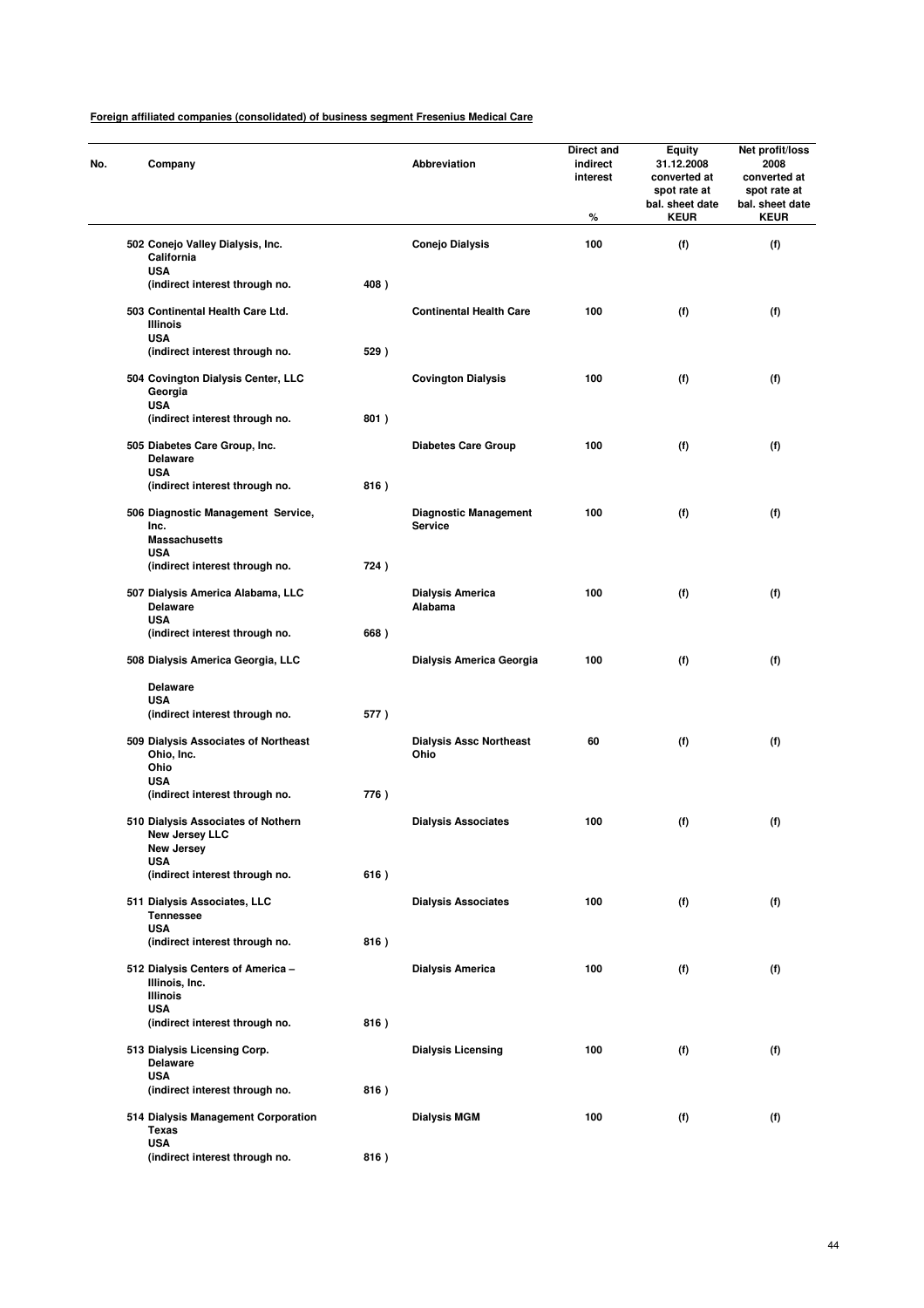| No. | Company                                                      |      | Abbreviation                                         | Direct and<br>indirect<br>interest<br>% | Equity<br>31.12.2008<br>converted at<br>spot rate at<br>bal. sheet date<br><b>KEUR</b> | Net profit/loss<br>2008<br>converted at<br>spot rate at<br>bal. sheet date<br><b>KEUR</b> |
|-----|--------------------------------------------------------------|------|------------------------------------------------------|-----------------------------------------|----------------------------------------------------------------------------------------|-------------------------------------------------------------------------------------------|
|     | 515 Dialysis Services of Atlanta, Inc.<br>Georgia            |      | <b>Dialysis Atlanta</b>                              | 100                                     | (f)                                                                                    | (f)                                                                                       |
|     | <b>USA</b><br>(indirect interest through no.                 | 831) |                                                      |                                         |                                                                                        |                                                                                           |
|     | 516 Dialysis Services of Cincinnati, Inc.<br>Ohio            |      | <b>Dialysis Services</b><br>Cincinnati               | 100                                     | (f)                                                                                    | (f)                                                                                       |
|     | <b>USA</b><br>(indirect interest through no.                 | 616) |                                                      |                                         |                                                                                        |                                                                                           |
|     | 517 Dialysis Services of Southeast<br>Alaska, LLC            |      | <b>Dialysis Southeast Alaska</b>                     | 80                                      | (f)                                                                                    | (f)                                                                                       |
|     | Alaska<br><b>USA</b>                                         |      |                                                      |                                         |                                                                                        |                                                                                           |
|     | (indirect interest through no.                               | 782) |                                                      |                                         |                                                                                        |                                                                                           |
|     | 518 Dialysis Services, Inc.<br>Texas<br><b>USA</b>           |      | <b>Dialysis Services Texas</b>                       | 100                                     | (f)                                                                                    | (f)                                                                                       |
|     | (indirect interest through no.                               | 408) |                                                      |                                         |                                                                                        |                                                                                           |
|     | 519 Dialysis Specialists of Barbourville<br>Inc.<br>Kentucky |      | <b>Dialysis Specialists</b><br><b>Barbourville</b>   | 100                                     | (f)                                                                                    | (f)                                                                                       |
|     | <b>USA</b><br>(indirect interest through no.                 | 616) |                                                      |                                         |                                                                                        |                                                                                           |
|     | 520 Dialysis Specialists of Marietta Ltd.                    |      | <b>Dialysis Specialists</b><br>Marietta              | 100                                     | (f)                                                                                    | (f)                                                                                       |
|     | Ohio<br><b>USA</b>                                           |      |                                                      |                                         |                                                                                        |                                                                                           |
|     | (indirect interest through no.                               | 616) |                                                      |                                         |                                                                                        |                                                                                           |
|     | 521 Dialysis Specialists of Northeast<br>Ohio, Ltd.<br>Ohio  |      | <b>Dialysis Specialists</b><br><b>Northeast Ohio</b> | 60                                      | (f)                                                                                    | (f)                                                                                       |
|     | USA<br>(indirect interest through no.                        | 776) |                                                      |                                         |                                                                                        |                                                                                           |
|     | 522 Dialysis Specialists of Topeka Inc.                      |      | <b>Dialysis Specialists</b><br>Topeka                | 100                                     | (f)                                                                                    | (f)                                                                                       |
|     | Kansas<br><b>USA</b>                                         |      |                                                      |                                         |                                                                                        |                                                                                           |
|     | (indirect interest through no.                               | 616) |                                                      |                                         |                                                                                        |                                                                                           |
|     | 523 Dialysis Specialists of Tulsa Inc.<br>Oklahoma           |      | <b>Dialysis Specialists Tulsa</b>                    | 100                                     | (f)                                                                                    | (f)                                                                                       |
|     | <b>USA</b><br>(indirect interest through no.                 | 616) |                                                      |                                         |                                                                                        |                                                                                           |
|     | 524 Douglas County Dialysis, LLC<br>Georgia                  |      | <b>Douglas Dialysis</b>                              | 100                                     | (f)                                                                                    | (f)                                                                                       |
|     | <b>USA</b><br>(indirect interest through no.                 | 801) |                                                      |                                         |                                                                                        |                                                                                           |
|     | 525 Doylestown Acute Renal Services,<br>L.L.C.               |      | <b>Doylestown Acute RS</b>                           | 100                                     | (f)                                                                                    | (f)                                                                                       |
|     | Pennsylvania<br><b>USA</b>                                   |      |                                                      |                                         |                                                                                        |                                                                                           |
|     | (indirect interest through no.                               | 836) |                                                      |                                         |                                                                                        |                                                                                           |
|     | 526 DuPage Dialysis Ltd.<br><b>Illinois</b><br><b>USA</b>    |      | <b>DuPage Dialysis</b>                               | 100                                     | (f)                                                                                    | (f)                                                                                       |
|     | (indirect interest through no.                               | 529) |                                                      |                                         |                                                                                        |                                                                                           |
|     | 527 Elyria Renal Care, LLC<br><b>Delaware</b>                |      | <b>Elyria RC</b>                                     | 68                                      | (f)                                                                                    | (f)                                                                                       |
|     | <b>USA</b><br>(indirect interest through no.                 | 713) |                                                      |                                         |                                                                                        |                                                                                           |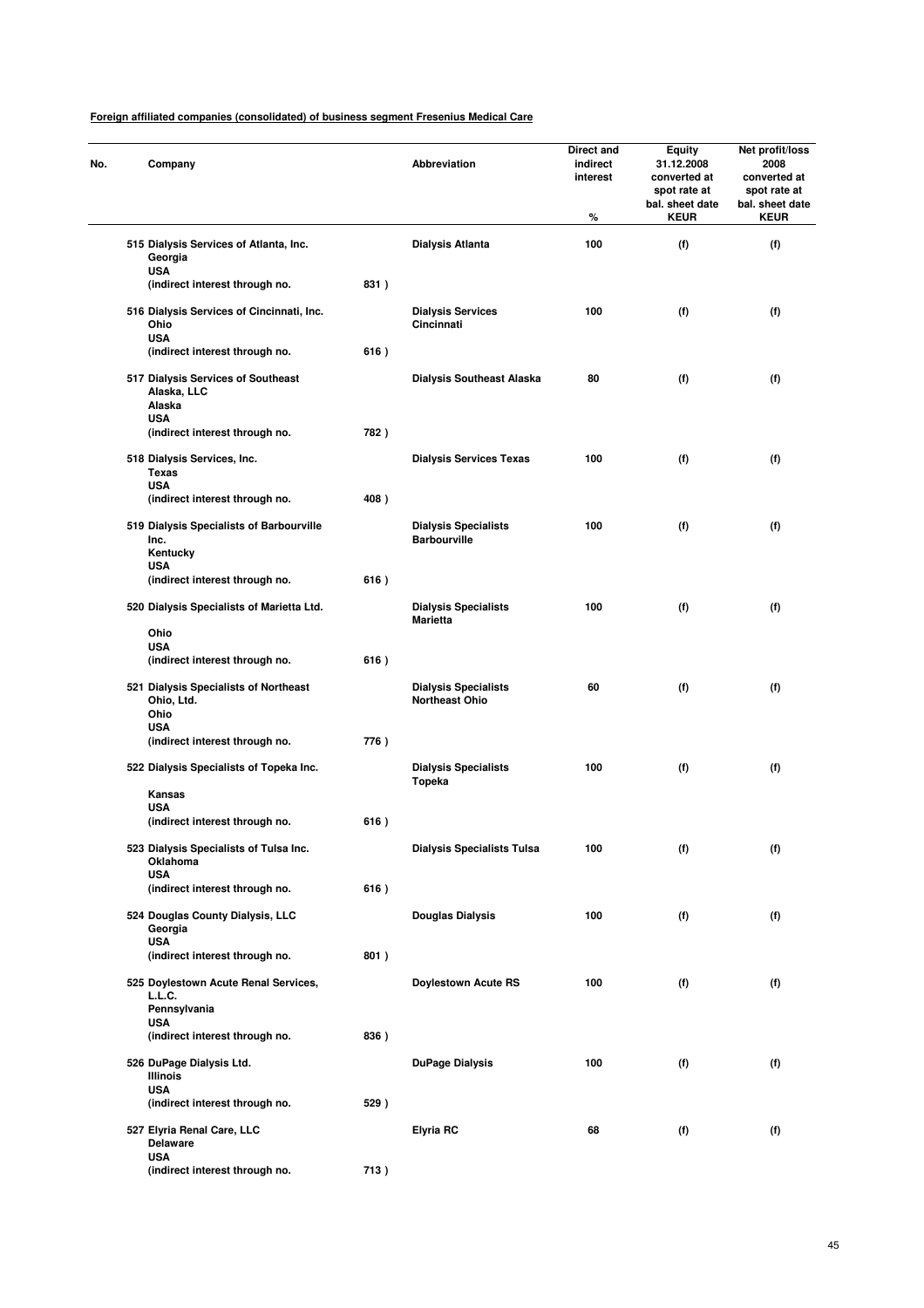| Company                                                               |      | Abbreviation                                 | Direct and<br>indirect<br>interest<br>% | <b>Equity</b><br>31.12.2008<br>converted at<br>spot rate at<br>bal. sheet date<br><b>KEUR</b> | Net profit/loss<br>2008<br>converted at<br>spot rate at<br>bal. sheet date<br><b>KEUR</b> |
|-----------------------------------------------------------------------|------|----------------------------------------------|-----------------------------------------|-----------------------------------------------------------------------------------------------|-------------------------------------------------------------------------------------------|
| 528 Erika of Texas, Inc.<br><b>Delaware</b>                           |      | Erika Texas                                  | 100                                     | (f)                                                                                           | (f)                                                                                       |
| <b>USA</b><br>(indirect interest through no.                          | 577) |                                              |                                         |                                                                                               |                                                                                           |
| 529 Everest Healthcare Holdings Inc.<br><b>Delaware</b><br><b>USA</b> |      | <b>Everest Healthcare</b><br><b>Holdings</b> | 100                                     | (f)                                                                                           | (f)                                                                                       |
| (indirect interest through no.                                        | 577) |                                              |                                         |                                                                                               |                                                                                           |
| 530 Everest Healthcare Indiana Inc.<br>Indiana<br><b>USA</b>          |      | <b>Everest Indiana</b>                       | 100                                     | (f)                                                                                           | (f)                                                                                       |
| (indirect interest through no.                                        | 529) |                                              |                                         |                                                                                               |                                                                                           |
| 531 Everest Healthcare of Ohio Inc.<br>Ohio<br><b>USA</b>             |      | <b>Everest Ohio</b>                          | 100                                     | (f)                                                                                           | (f)                                                                                       |
| (indirect interest through no.                                        | 616) |                                              |                                         |                                                                                               |                                                                                           |
| 532 Everest Healthcare Rhode Island,<br>Inc.<br><b>Delaware</b>       |      | <b>Everest Healthcare Rhode</b><br>Island    | 100                                     | (f)                                                                                           | (f)                                                                                       |
| <b>USA</b><br>(indirect interest through no.                          | 529) |                                              |                                         |                                                                                               |                                                                                           |
| 533 Everest Healthcare Texas Holding<br>Corp.<br><b>Delaware</b>      |      | <b>Everest Texas Holding</b>                 | 100                                     | (f)                                                                                           | (f)                                                                                       |
| <b>USA</b><br>(indirect interest through no.                          | 708) |                                              |                                         |                                                                                               |                                                                                           |
| 534 Everest Healthcare Texas LP<br><b>Delaware</b><br><b>USA</b>      |      | <b>Everest Texas</b>                         | 100                                     | (f)                                                                                           | (f)                                                                                       |
| (indirect interest through no.                                        | 708) |                                              |                                         |                                                                                               |                                                                                           |
| 535 Everest Management Inc.<br><b>Delaware</b>                        |      | <b>Everest Management</b>                    | 100                                     | (f)                                                                                           | (f)                                                                                       |
| <b>USA</b><br>(indirect interest through no.                          | 529) |                                              |                                         |                                                                                               |                                                                                           |
| 536 Everest New York Holdings Inc.<br><b>New York</b>                 |      | <b>Everest New York</b><br><b>Holdings</b>   | 100                                     | (f)                                                                                           | (f)                                                                                       |
| <b>USA</b><br>(indirect interest through no.                          | 529) |                                              |                                         |                                                                                               |                                                                                           |
| 537 Everest One IPA Inc.<br><b>New York</b>                           |      | <b>Everest One</b>                           | 100                                     | (f)                                                                                           | (f)                                                                                       |
| <b>USA</b><br>(indirect interest through no.                          | 536) |                                              |                                         |                                                                                               |                                                                                           |
| 538 Everest Three IPA Inc.<br><b>New York</b>                         |      | <b>Everest Three</b>                         | 100                                     | (f)                                                                                           | (f)                                                                                       |
| <b>USA</b><br>(indirect interest through no.                          | 536) |                                              |                                         |                                                                                               |                                                                                           |
| 539 Everest Two IPA Inc.<br><b>New York</b>                           |      | <b>Everest Two</b>                           | 100                                     | (f)                                                                                           | (f)                                                                                       |
| <b>USA</b><br>(indirect interest through no.                          | 536) |                                              |                                         |                                                                                               |                                                                                           |
| 540 Florence Acquisition, Inc.<br><b>Delaware</b>                     |      | <b>Florence Acquisition</b>                  | 100                                     | (f)                                                                                           | (f)                                                                                       |
| <b>USA</b><br>(indirect interest through no.                          | 577) |                                              |                                         |                                                                                               |                                                                                           |
| 541 FMS - Pontiac Dearborn, LLC<br>California                         |      | <b>FMS Pontiac Dearborn</b>                  | 100                                     | (f)                                                                                           | (f)                                                                                       |
| <b>USA</b><br>(indirect interest through no.                          | 598) |                                              |                                         |                                                                                               |                                                                                           |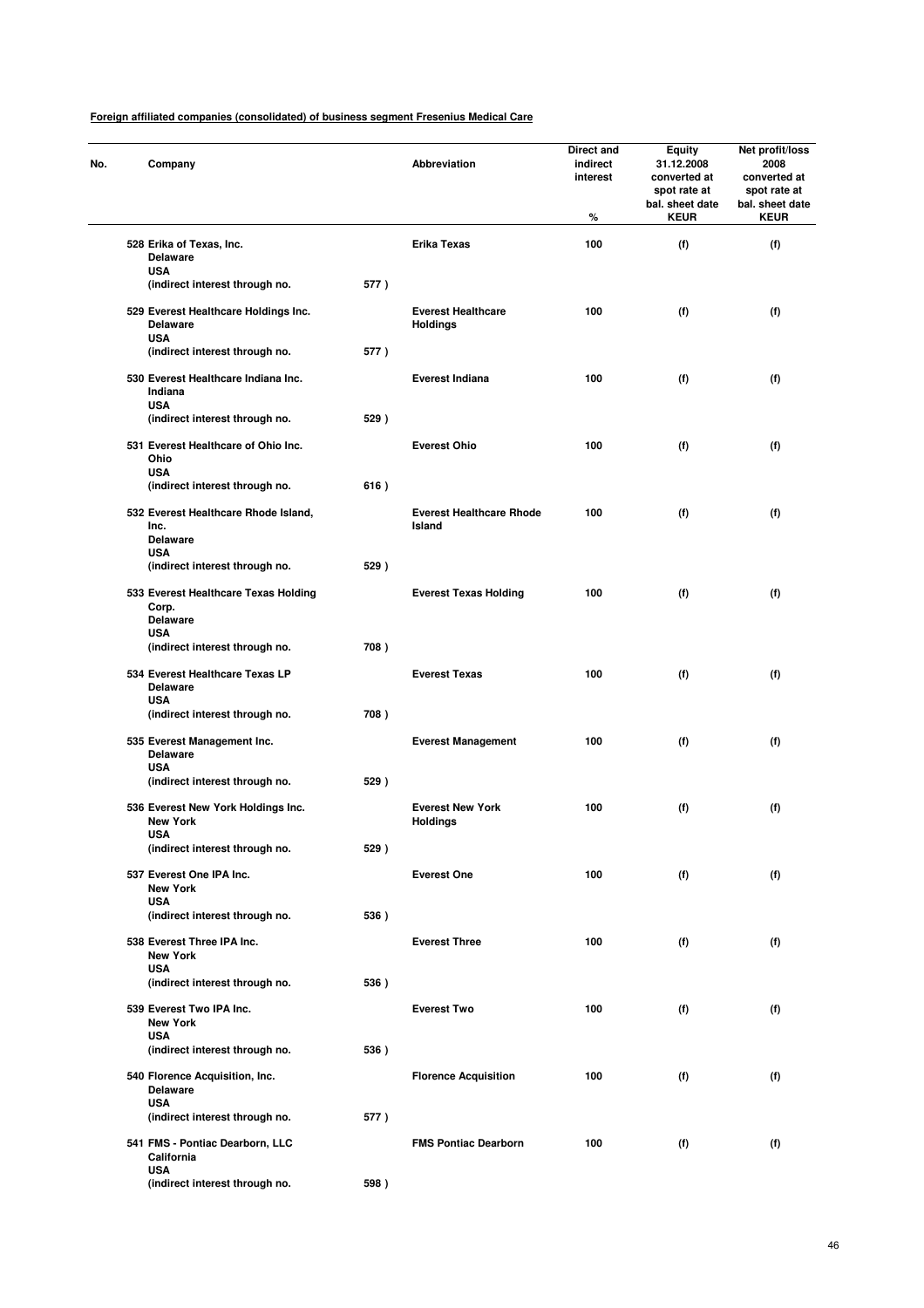| Company                                                                                  |      | Abbreviation                                         | Direct and<br>indirect<br>interest | <b>Equity</b><br>31.12.2008<br>converted at<br>spot rate at<br>bal. sheet date | Net profit/loss<br>2008<br>converted at<br>spot rate at<br>bal. sheet date |
|------------------------------------------------------------------------------------------|------|------------------------------------------------------|------------------------------------|--------------------------------------------------------------------------------|----------------------------------------------------------------------------|
|                                                                                          |      |                                                      | %                                  | <b>KEUR</b>                                                                    | <b>KEUR</b>                                                                |
| 542 FMS Cabell Hunting Dialysis<br>Centers, LLC<br>Delaware                              |      | <b>FMS Cabell Hunting</b><br><b>Dialysis Centers</b> | 100                                | (f)                                                                            | (f)                                                                        |
| <b>USA</b><br>(indirect interest through no.                                             | 598) |                                                      |                                    |                                                                                |                                                                            |
| 543 FMS Carmel Nephrology, LLC<br>California<br><b>USA</b>                               |      | <b>FMS Carmel Nephrology</b>                         | 100                                | (f)                                                                            | (f)                                                                        |
| (indirect interest through no.                                                           | 598) |                                                      |                                    |                                                                                |                                                                            |
| 544 FMS Delaware Dialysis, LLC<br>California<br><b>USA</b>                               |      | <b>FMS Delaware Dialysis</b>                         | 100                                | (f)                                                                            | (f)                                                                        |
| (indirect interest through no.                                                           | 598) |                                                      |                                    |                                                                                |                                                                            |
| 545 FMS New York, Inc.<br>Delaware<br><b>USA</b>                                         |      | FMS New York, Inc.                                   | 100                                | (f)                                                                            | (f)                                                                        |
| (indirect interest through no.                                                           | 408) |                                                      |                                    |                                                                                |                                                                            |
| 546 Fondren Dialysis Clinic, Inc.<br><b>Texas</b>                                        |      | <b>Fondren Dialysis</b>                              | 100                                | (f)                                                                            | (f)                                                                        |
| <b>USA</b><br>(indirect interest through no.                                             | 874) |                                                      |                                    |                                                                                |                                                                            |
| 547 Fort Scott Regional Dialysis<br>Center, Inc.<br><b>Missouri</b>                      |      | <b>Fort Scott Dialysis</b>                           | 100                                | (f)                                                                            | (f)                                                                        |
| <b>USA</b><br>(indirect interest through no.                                             | 816) |                                                      |                                    |                                                                                |                                                                            |
| 548 Four State Regional Dialysis<br>Center, Inc.<br><b>Missouri</b>                      |      | <b>Four State Dialysis</b>                           | 100                                | (f)                                                                            | (f)                                                                        |
| <b>USA</b><br>(indirect interest through no.                                             | 816) |                                                      |                                    |                                                                                |                                                                            |
| 549 Franconia Acquisition LLC<br><b>Delaware</b>                                         |      | <b>Franconia LLC</b>                                 | 100                                | 47.458                                                                         | 0                                                                          |
| <b>USA</b><br>(indirect interest through no.                                             | 15)  |                                                      |                                    |                                                                                |                                                                            |
| 550 Franconia Acquisition Sub LLC<br>Delaware                                            |      | Franconia Sub                                        | 100                                | 0                                                                              | U                                                                          |
| <b>USA</b><br>(indirect interest through no.                                             | 549) |                                                      |                                    |                                                                                |                                                                            |
| 551 Fresenius Anne Arundel Outpatient<br><b>Dialysis Services LLC</b><br><b>Delaware</b> |      | <b>Anne Arundel Services</b>                         | 75                                 | (f)                                                                            | (f)                                                                        |
| <b>USA</b><br>(indirect interest through no.                                             | 451) |                                                      |                                    |                                                                                |                                                                            |
| 552 Fresenius Integris, LLC<br><b>Delaware</b>                                           |      | <b>Fresenius Integris</b>                            | 51                                 | (f)                                                                            | (f)                                                                        |
| <b>USA</b><br>(indirect interest through no.                                             | 467) |                                                      |                                    |                                                                                |                                                                            |
| 553 Fresenius Management Services,<br>Inc.<br><b>Delaware</b>                            |      | <b>Fresenius Management</b><br>Services, Inc.        | 100                                | (f)                                                                            | (f)                                                                        |
| <b>USA</b><br>(indirect interest through no.                                             | 408) |                                                      |                                    |                                                                                |                                                                            |
| 554 Fresenius Medical Care- Silver City<br>LLC.                                          |      | <b>Fresenius Medical Care-</b><br><b>Silver City</b> | 100                                | (f)                                                                            | (f)                                                                        |
| <b>Delaware</b><br><b>USA</b>                                                            |      |                                                      |                                    |                                                                                |                                                                            |
| (indirect interest through no.                                                           | 598) |                                                      |                                    |                                                                                |                                                                            |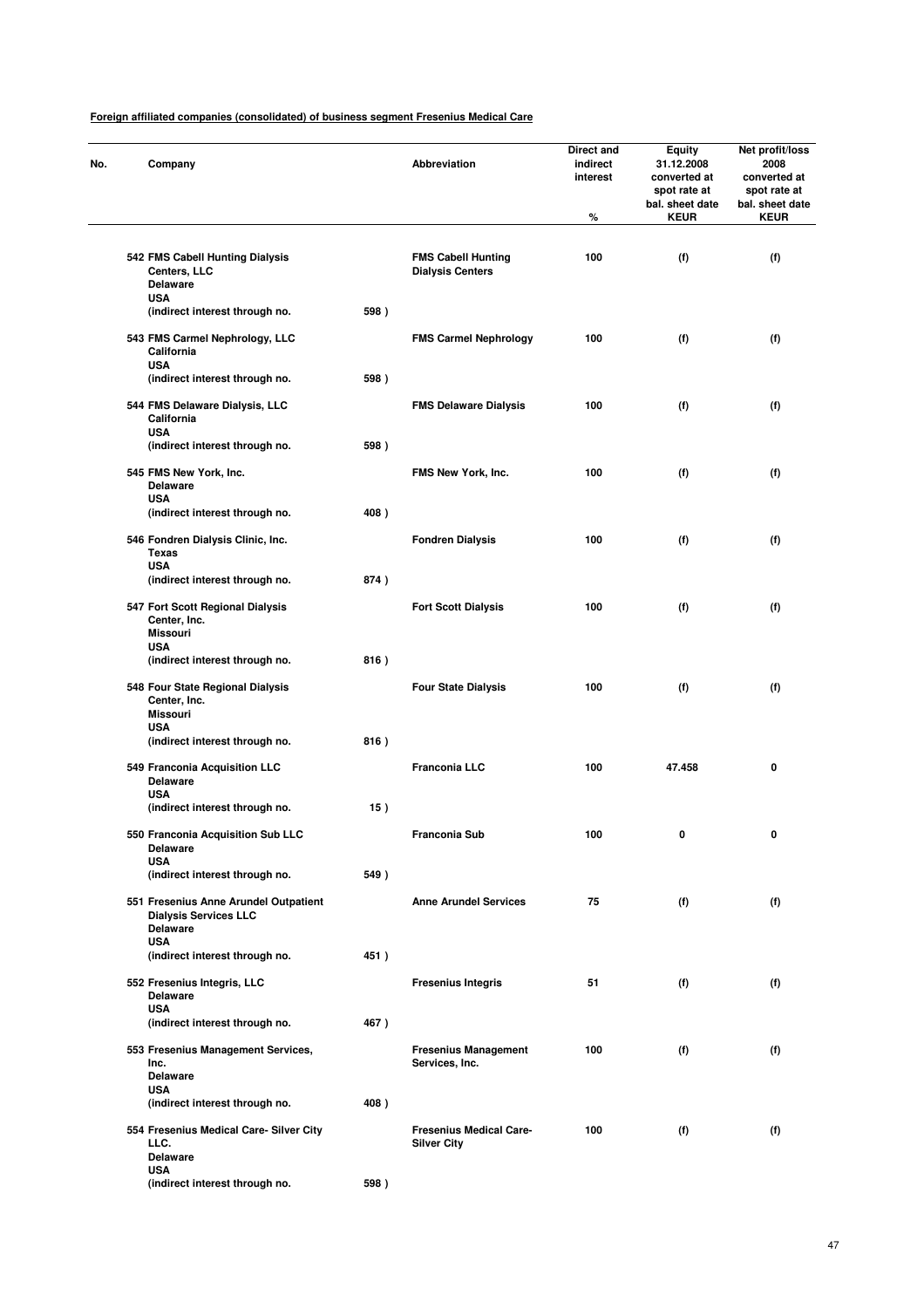| Company                                                                                    |      | <b>Abbreviation</b>                                                     | Direct and<br>indirect<br>interest<br>$\%$ | Equity<br>31.12.2008<br>converted at<br>spot rate at<br>bal. sheet date<br><b>KEUR</b> | Net profit/loss<br>2008<br>converted at<br>spot rate at<br>bal. sheet date<br><b>KEUR</b> |
|--------------------------------------------------------------------------------------------|------|-------------------------------------------------------------------------|--------------------------------------------|----------------------------------------------------------------------------------------|-------------------------------------------------------------------------------------------|
|                                                                                            |      |                                                                         |                                            |                                                                                        |                                                                                           |
| 555 Fresenius Medical Care -<br>Eucalyptus, LLC<br>California<br><b>USA</b>                |      | <b>FME - Eucalyptus</b>                                                 | 100                                        | (f)                                                                                    | (f)                                                                                       |
| (indirect interest through no.                                                             | 598) |                                                                         |                                            |                                                                                        |                                                                                           |
| 556 Fresenius Medical Care - Jackson<br>Pike Associates Dialysis Center,<br><b>LLC</b>     |      | <b>FMC Jackson Pike</b>                                                 | 100                                        | (f)                                                                                    | (f)                                                                                       |
| California<br><b>USA</b>                                                                   |      |                                                                         |                                            |                                                                                        |                                                                                           |
| (indirect interest through no.                                                             | 598) |                                                                         |                                            |                                                                                        |                                                                                           |
| 557 Fresenius Medical Care - OSUIM<br>Kidney Centers, LLC<br><b>Delaware</b><br><b>USA</b> |      | <b>OSUIM Kidney Centers</b>                                             | 100                                        | (f)                                                                                    | (f)                                                                                       |
| (indirect interest through no.                                                             | 598) |                                                                         |                                            |                                                                                        |                                                                                           |
| 558 Fresenius Medical Care - Paulding<br>Dialysis Partners, LLC<br><b>Delaware</b>         |      | Fresenius Medical Care -<br><b>Paulding Dialysis</b><br><b>Partners</b> | 100                                        | (f)                                                                                    | (f)                                                                                       |
| <b>USA</b><br>(indirect interest through no.                                               | 598) |                                                                         |                                            |                                                                                        |                                                                                           |
| 559 Fresenius Medical Care - Princess<br>Anne Dialysis Center, LLC<br>California           |      | <b>FMC Princess Anne</b>                                                | 100                                        | (f)                                                                                    | (f)                                                                                       |
| <b>USA</b><br>(indirect interest through no.                                               | 598) |                                                                         |                                            |                                                                                        |                                                                                           |
| 560 Fresenius Medical Care - South<br><b>Texas Kidney, LLC</b><br>California               |      | <b>FMC South Texas Kidney</b>                                           | 100                                        | (f)                                                                                    | (f)                                                                                       |
| <b>USA</b><br>(indirect interest through no.                                               | 598) |                                                                         |                                            |                                                                                        |                                                                                           |
| 561 Fresenius Medical Care -<br>Stillwater, LLC<br>California                              |      | <b>FMC Stillwater</b>                                                   | 76                                         | (f)                                                                                    | (f)                                                                                       |
| <b>USA</b>                                                                                 |      |                                                                         |                                            |                                                                                        |                                                                                           |
| (indirect interest through no.                                                             | 598) |                                                                         |                                            |                                                                                        |                                                                                           |
| 562 Fresenius Medical Care - UPMC,<br><b>LLC</b><br><b>Delaware</b>                        |      | Fresenius Medical Care -<br><b>UPMC</b>                                 | 100                                        | (f)                                                                                    | (f)                                                                                       |
| <b>USA</b><br>(indirect interest through no.                                               | 598) |                                                                         |                                            |                                                                                        |                                                                                           |
| 563 Fresenius Medical Care Balboa,<br><b>LLC</b><br><b>Delaware</b>                        |      | <b>Fresenius Medical Care</b><br><b>Balboa</b>                          | 100                                        | (f)                                                                                    | (f)                                                                                       |
| <b>USA</b>                                                                                 |      |                                                                         |                                            |                                                                                        |                                                                                           |
| (indirect interest through no.                                                             | 598) |                                                                         |                                            |                                                                                        |                                                                                           |
| 564 Fresenius Medical Care Bluffton,<br><b>LLC</b><br><b>USA</b>                           |      | <b>Fresenius Medical Care</b><br><b>Bluffton</b>                        | 100                                        | (f)                                                                                    | (f)                                                                                       |
| (indirect interest through no.                                                             | 598) |                                                                         |                                            |                                                                                        |                                                                                           |
| 565 Fresenius Medical Care Boone<br>Country, LLC<br>Delaware                               |      | <b>Fresenius Medical Care</b><br><b>Boone Country</b>                   | 100                                        | (f)                                                                                    | (f)                                                                                       |
| <b>USA</b><br>(indirect interest through no.                                               | 598) |                                                                         |                                            |                                                                                        |                                                                                           |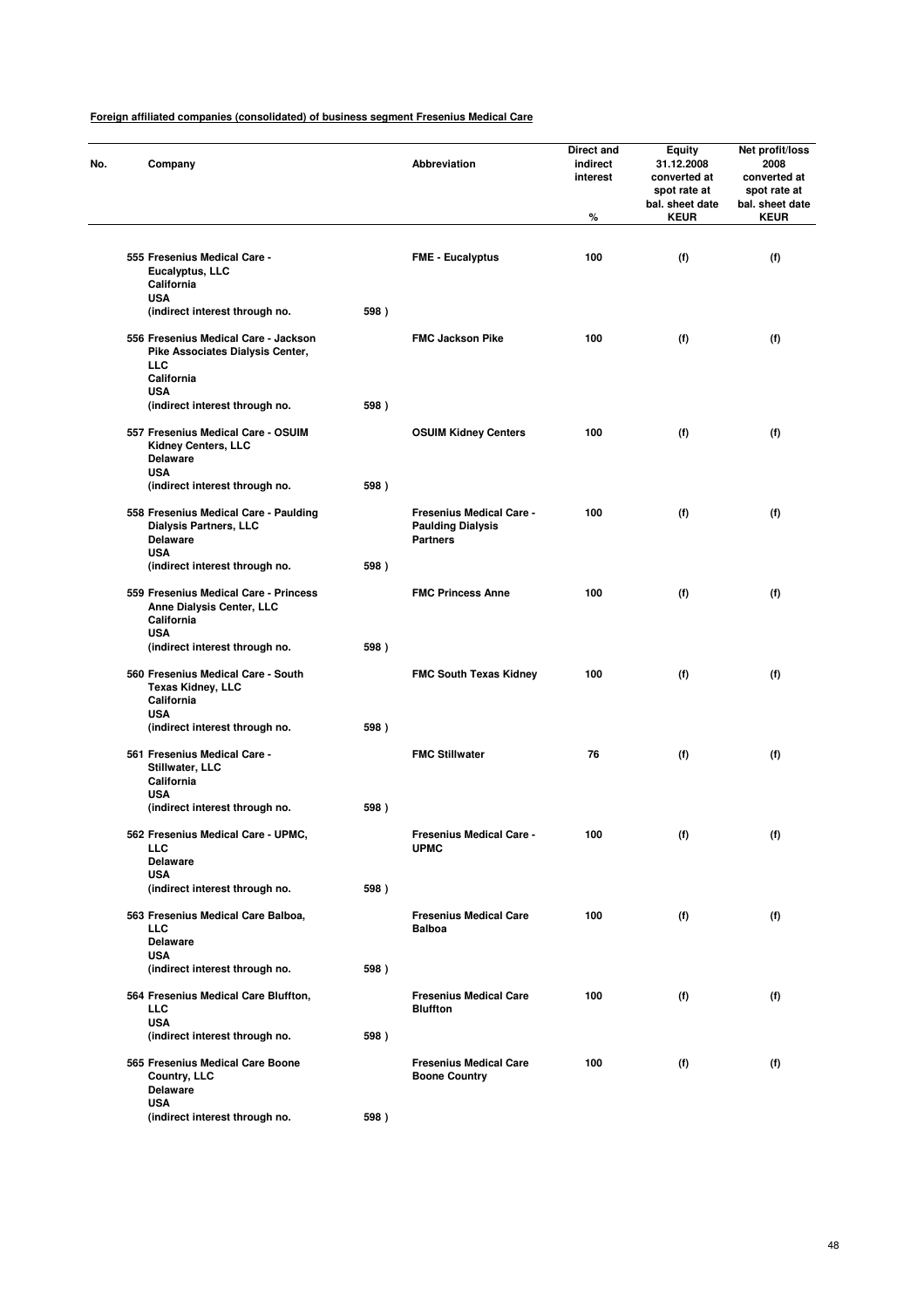| No. | Company                                                                                               |      | Abbreviation                                                                 | Direct and<br>indirect<br>interest<br>% | Equity<br>31.12.2008<br>converted at<br>spot rate at<br>bal. sheet date<br><b>KEUR</b> | Net profit/loss<br>2008<br>converted at<br>spot rate at<br>bal. sheet date<br><b>KEUR</b> |
|-----|-------------------------------------------------------------------------------------------------------|------|------------------------------------------------------------------------------|-----------------------------------------|----------------------------------------------------------------------------------------|-------------------------------------------------------------------------------------------|
|     | 566 Fresenius Medical Care Capital<br><b>Trust IV</b><br><b>Delaware</b><br><b>USA</b>                |      | <b>FMC Capital Trust IV</b>                                                  | 100                                     | 161.834                                                                                | 0                                                                                         |
|     | (indirect interest through no.                                                                        | 15)  |                                                                              |                                         |                                                                                        |                                                                                           |
|     | 567 Fresenius Medical Care Capital<br><b>Trust V</b><br><b>Delaware</b><br><b>USA</b>                 |      | <b>FMC Capital Trust V</b>                                                   | 100                                     | 300.300                                                                                | 0                                                                                         |
|     | (indirect interest through no.                                                                        | 15)  |                                                                              |                                         |                                                                                        |                                                                                           |
|     | 568 Fresenius Medical Care Clarian<br>Arnett, LLC<br><b>Delaware</b><br><b>USA</b>                    |      | <b>Fresenius Medical Care</b><br><b>Clarian Arnett</b>                       | 100                                     | (f)                                                                                    | (f)                                                                                       |
|     | (indirect interest through no.                                                                        | 598) |                                                                              |                                         |                                                                                        |                                                                                           |
|     | 569 Fresenius Medical Care<br>Clearancewater, LLC<br><b>Delaware</b><br><b>USA</b>                    |      | <b>Fresenius Medical Care</b><br>Clearancewater                              | 100                                     | (f)                                                                                    | (f)                                                                                       |
|     | (indirect interest through no.                                                                        | 598) |                                                                              |                                         |                                                                                        |                                                                                           |
|     | 570 Fresenius Medical Care CNA<br>Kidney Center, LLC<br><b>Delaware</b><br><b>USA</b>                 |      | <b>Fresenius Medical Care</b><br><b>CNA Kidney Center</b>                    | 100                                     | (f)                                                                                    | (f)                                                                                       |
|     | (indirect interest through no.                                                                        | 477) |                                                                              |                                         |                                                                                        |                                                                                           |
|     | 571 Fresenius Medical Care<br><b>Comprehensive CKD Services Inc.</b><br><b>Delaware</b><br><b>USA</b> |      | <b>CKD Services</b>                                                          | 100                                     | (f)                                                                                    | (f)                                                                                       |
|     | (indirect interest through no.                                                                        | 577) |                                                                              |                                         |                                                                                        |                                                                                           |
|     | 572 Fresenius Medical Care Diabolo<br><b>Nephrology Clinics, LLC</b><br><b>Delaware</b><br><b>USA</b> |      | <b>Fresenius Medical Care</b><br><b>Diabolo Nephrology</b><br><b>Clinics</b> | 100                                     | (f)                                                                                    | (f)                                                                                       |
|     | (indirect interest through no.                                                                        | 598) |                                                                              |                                         |                                                                                        |                                                                                           |
|     | 573 Fresenius Medical Care Dialysis<br>Services - Oregon LLC<br>Oregon<br>USA                         |      | <b>FMC Dialysis Oregon</b>                                                   | 100                                     | (f)                                                                                    | (f)                                                                                       |
|     | (indirect interest through no.                                                                        | 668) |                                                                              |                                         |                                                                                        |                                                                                           |
|     | 574 Fresenius Medical Care Dialysis<br><b>Services Colorado LLC</b><br><b>Delaware</b><br><b>USA</b>  |      | <b>Dialysis Services</b><br>Colorado                                         | 100                                     | (f)                                                                                    | (f)                                                                                       |
|     | (indirect interest through no.                                                                        | 408) |                                                                              |                                         |                                                                                        |                                                                                           |
|     | 575 Fresenius Medical Care Health<br>Plan, Inc.<br><b>Delaware</b>                                    |      | <b>FMC Health Plan</b>                                                       | 100                                     | (f)                                                                                    | (f)                                                                                       |
|     | <b>USA</b><br>(indirect interest through no.                                                          | 577) |                                                                              |                                         |                                                                                        |                                                                                           |
|     | 576 Fresenius Medical Care Healthcare<br>Recruitment, LLC<br><b>Delaware</b><br><b>USA</b>            |      | <b>Fresenius Medical Care</b><br><b>Healthcare Recruitment</b>               | 100                                     | (f)                                                                                    | (f)                                                                                       |
|     | (indirect interest through no.                                                                        | 553) |                                                                              |                                         |                                                                                        |                                                                                           |
|     | 577 Fresenius Medical Care Holdings<br>Inc.<br><b>New York</b>                                        |      | <b>FMC Holdings</b>                                                          | 100                                     | 3.412.457                                                                              | 317.637                                                                                   |
|     | <b>USA</b><br>(indirect interest through no.                                                          | 585) |                                                                              |                                         |                                                                                        |                                                                                           |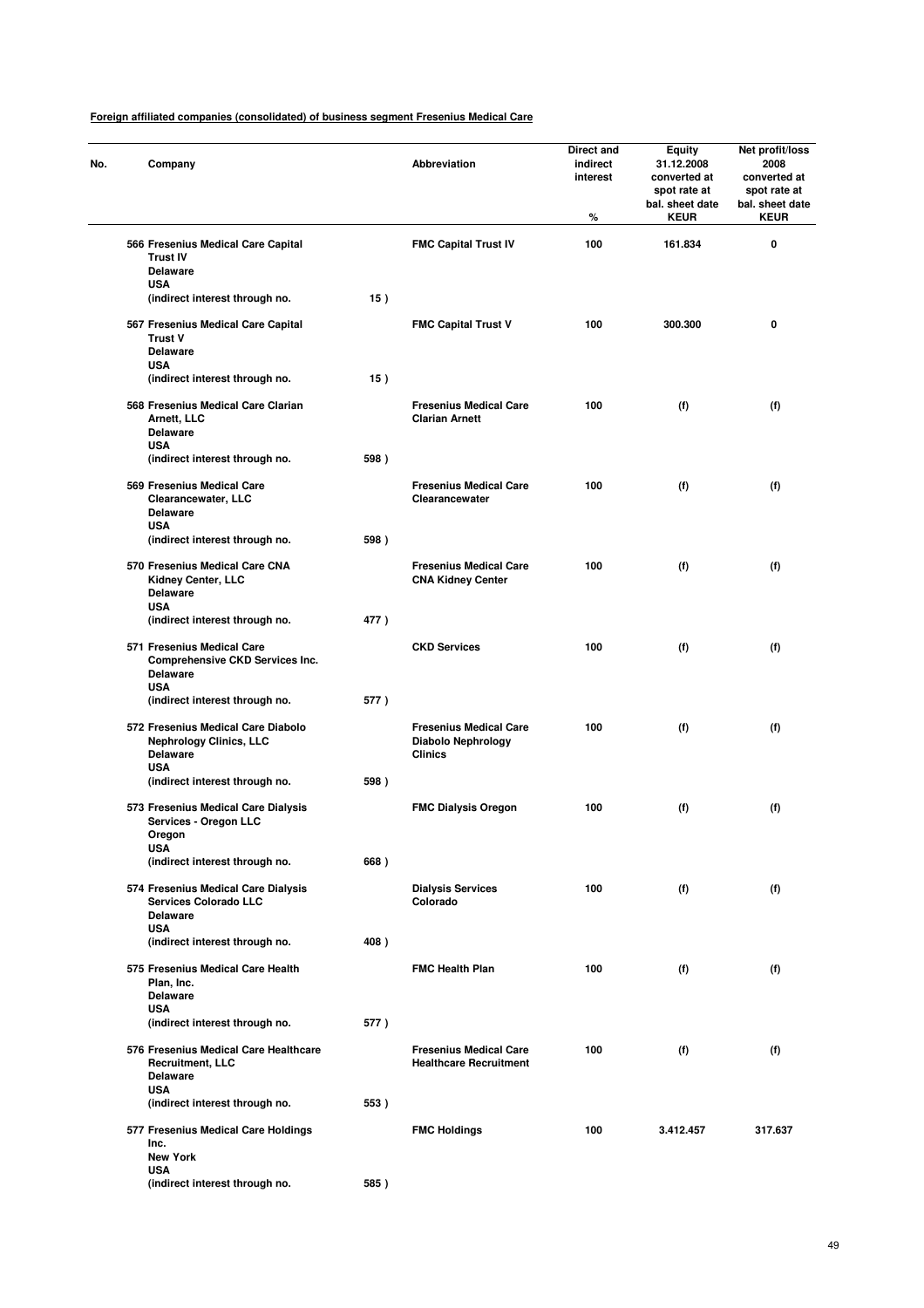| No. | Company                                                                                                  |      | Abbreviation                                                    | Direct and<br>indirect<br>interest<br>% | <b>Equity</b><br>31.12.2008<br>converted at<br>spot rate at<br>bal. sheet date<br><b>KEUR</b> | Net profit/loss<br>2008<br>converted at<br>spot rate at<br>bal. sheet date<br><b>KEUR</b> |
|-----|----------------------------------------------------------------------------------------------------------|------|-----------------------------------------------------------------|-----------------------------------------|-----------------------------------------------------------------------------------------------|-------------------------------------------------------------------------------------------|
|     |                                                                                                          |      |                                                                 |                                         |                                                                                               |                                                                                           |
|     | 578 Fresenius Medical Care InMed, LLC<br><b>Delaware</b><br><b>USA</b>                                   |      | <b>Fresenius Medical Care</b><br>InMed                          | 100                                     | (f)                                                                                           | (f)                                                                                       |
|     | (indirect interest through no.                                                                           | 598) |                                                                 |                                         |                                                                                               |                                                                                           |
|     | 579 Fresenius Medical Care KAMI<br>Partners, LLC<br><b>Delaware</b>                                      |      | <b>Fresenius Medical Care</b><br><b>KAMI Partners</b>           | 100                                     | (f)                                                                                           | (f)                                                                                       |
|     | <b>USA</b><br>(indirect interest through no.                                                             | 598) |                                                                 |                                         |                                                                                               |                                                                                           |
|     | 580 Fresenius Medical Care Kidney and<br><b>Hypertension, LLC</b><br><b>Delaware</b><br><b>USA</b>       |      | <b>Fresenius Medical Care</b><br><b>Kidney and Hypertension</b> | 100                                     | (f)                                                                                           | (f)                                                                                       |
|     | (indirect interest through no.                                                                           | 598) |                                                                 |                                         |                                                                                               |                                                                                           |
|     | 581 Fresenius Medical Care Kidney<br>Healthcare, LLC<br><b>Delaware</b>                                  |      | <b>Fresenius Medical Care</b><br><b>Kidney Healthcare</b>       | 100                                     | (f)                                                                                           | (f)                                                                                       |
|     | <b>USA</b><br>(indirect interest through no.                                                             | 598) |                                                                 |                                         |                                                                                               |                                                                                           |
|     | 582 Fresenius Medical Care Lancaster<br>Nephrology, LLC<br><b>Delaware</b>                               |      | <b>Fresenius Medical Care</b><br><b>Lancaster Nephrology</b>    | 100                                     | (f)                                                                                           | (f)                                                                                       |
|     | <b>USA</b><br>(indirect interest through no.                                                             | 598) |                                                                 |                                         |                                                                                               |                                                                                           |
|     | 583 Fresenius Medical Care Madison<br>Parish Dialysis Center LLC<br><b>Delaware</b><br><b>USA</b>        |      | <b>Madison Parish Dialysis</b>                                  | 100                                     | (f)                                                                                           | (f)                                                                                       |
|     | (indirect interest through no.                                                                           | 444) |                                                                 |                                         |                                                                                               |                                                                                           |
|     | 584 Fresenius Medical Care Masonic<br>Homes, LLC<br><b>Delaware</b><br><b>USA</b>                        |      | <b>Fresenius Medical Care</b><br><b>Masonic Homes</b>           | 100                                     | (f)                                                                                           | (f)                                                                                       |
|     | (indirect interest through no.                                                                           | 598) |                                                                 |                                         |                                                                                               |                                                                                           |
|     | 585 Fresenius Medical Care North<br><b>America Holdings Limited</b><br>Partnership<br><b>Bad Homburg</b> |      | <b>DLP</b>                                                      | 100                                     | (f)                                                                                           | (f)                                                                                       |
|     | <b>USA</b><br>(indirect interest through no.                                                             | 23)  |                                                                 |                                         |                                                                                               |                                                                                           |
|     | 586 Fresenius Medical Care Oahu, LLC<br><b>Delaware</b>                                                  |      | <b>Fresenius Medical Care</b><br>Oahu                           | 100                                     | (f)                                                                                           | (f)                                                                                       |
|     | <b>USA</b><br>(indirect interest through no.                                                             | 598) |                                                                 |                                         |                                                                                               |                                                                                           |
|     | 587 Fresenius Medical Care of Illinois,<br><b>LLC</b><br><b>Delaware</b>                                 |      | <b>FMC of Illinois</b>                                          | 100                                     | (f)                                                                                           | (f)                                                                                       |
|     | <b>USA</b><br>(indirect interest through no.                                                             | 668) |                                                                 |                                         |                                                                                               |                                                                                           |
|     | 588 Fresenius Medical Care of<br>Lillington, LLC<br><b>North Carolina</b>                                |      | <b>FMC of Lillington</b>                                        | 100                                     | (f)                                                                                           | (f)                                                                                       |
|     | <b>USA</b><br>(indirect interest through no.                                                             | 463) |                                                                 |                                         |                                                                                               |                                                                                           |
|     | 589 Fresenius Medical Care of<br>Plainfield, LLC<br>California<br><b>USA</b>                             |      | <b>FMC of Plainfield</b>                                        | 100                                     | (f)                                                                                           | (f)                                                                                       |
|     | (indirect interest through no.                                                                           | 598) |                                                                 |                                         |                                                                                               |                                                                                           |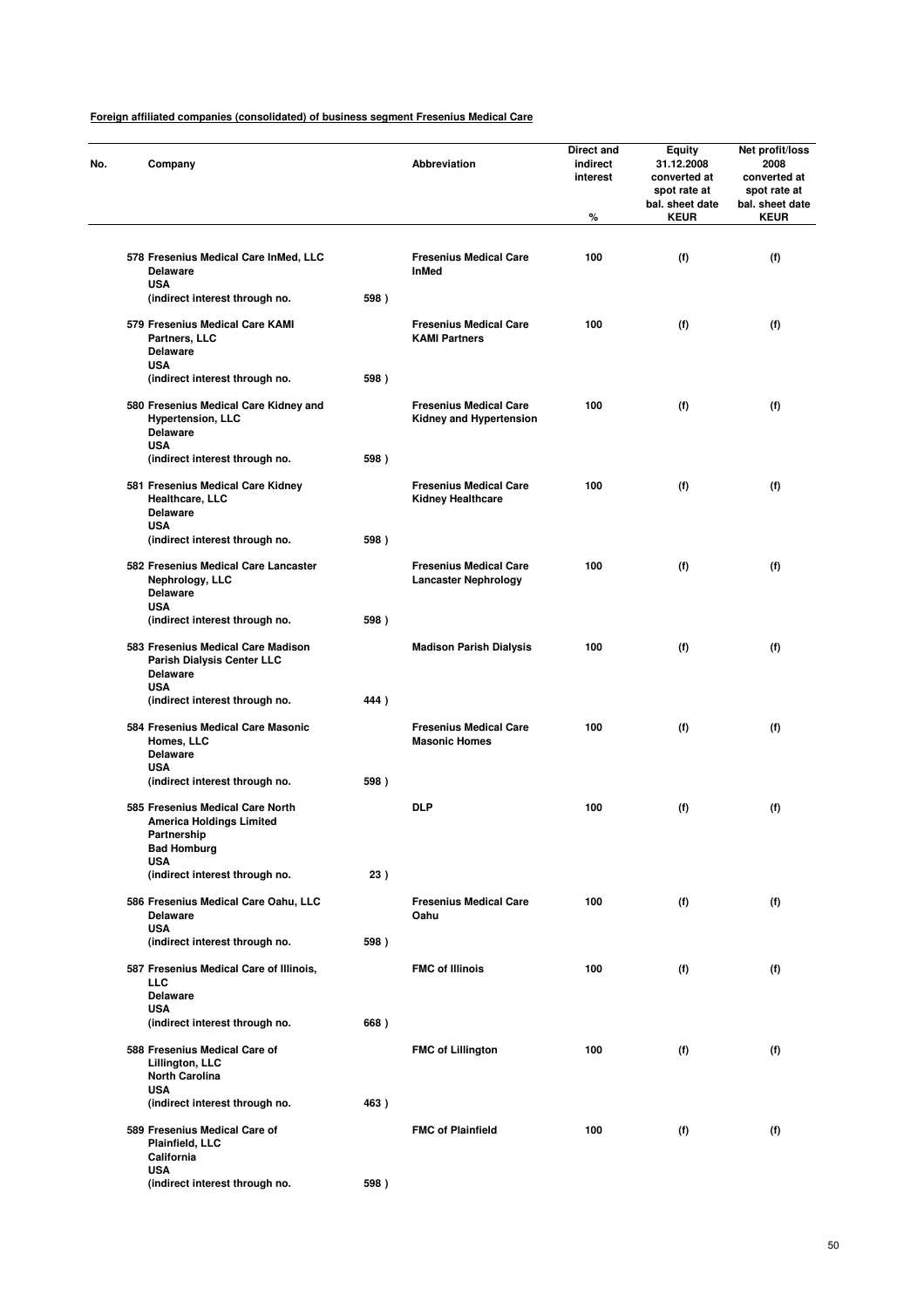| Company                                                                                            |      | Abbreviation                                                | Direct and<br>indirect<br>interest<br>% | <b>Equity</b><br>31.12.2008<br>converted at<br>spot rate at<br>bal. sheet date<br><b>KEUR</b> | Net profit/loss<br>2008<br>converted at<br>spot rate at<br>bal. sheet date<br><b>KEUR</b> |
|----------------------------------------------------------------------------------------------------|------|-------------------------------------------------------------|-----------------------------------------|-----------------------------------------------------------------------------------------------|-------------------------------------------------------------------------------------------|
| 590 Fresenius Medical Care Pharmacy<br>Services Inc.                                               |      | <b>FMC MS</b>                                               | 100                                     | (f)                                                                                           | (f)                                                                                       |
| <b>Delaware</b><br><b>USA</b><br>(indirect interest through no.                                    | 577) |                                                             |                                         |                                                                                               |                                                                                           |
| 591 Fresenius Medical Care<br>Reinsurance Company (Cayman),<br>Ltd.<br>Cayman                      |      | <b>FMC Reinsurance</b><br>Company                           | 100                                     | (f)                                                                                           | (f)                                                                                       |
| <b>USA</b><br>(indirect interest through no.                                                       | 577) |                                                             |                                         |                                                                                               |                                                                                           |
| 592 Fresenius Medical Care Renal<br><b>Therapeutics, LLC</b><br><b>Delaware</b><br><b>USA</b>      |      | <b>Fresenius Medical Care</b><br><b>Renal Therapeutics</b>  | 100                                     | (f)                                                                                           | (f)                                                                                       |
| (indirect interest through no.                                                                     | 598) |                                                             |                                         |                                                                                               |                                                                                           |
| 593 Fresenius Medical Care Sandwich,<br><b>LLC</b><br>California                                   |      | <b>FMC Sandwich</b>                                         | 100                                     | (f)                                                                                           | (f)                                                                                       |
| <b>USA</b><br>(indirect interest through no.                                                       | 598) |                                                             |                                         |                                                                                               |                                                                                           |
| 594 Fresenius Medical Care Soldotna,<br><b>LLC</b><br><b>Delaware</b>                              |      | <b>Fresenius Medical Care</b><br>Soldotna                   | 100                                     | (f)                                                                                           | (f)                                                                                       |
| <b>USA</b><br>(indirect interest through no.                                                       | 598) |                                                             |                                         |                                                                                               |                                                                                           |
| 595 Fresenius Medical Care Southwest<br>Anchorage, LLC<br><b>Delaware</b>                          |      | <b>Fresenius Medical Care</b><br><b>Southwest Anchorage</b> | 100                                     | (f)                                                                                           | (f)                                                                                       |
| <b>USA</b><br>(indirect interest through no.                                                       | 598) |                                                             |                                         |                                                                                               |                                                                                           |
| 596 Fresenius Medical Care Spring<br>Valley, LLC<br>California<br><b>USA</b>                       |      | <b>FMC Spring Valley</b>                                    | 100                                     | (f)                                                                                           | (f)                                                                                       |
| (indirect interest through no.                                                                     | 598) |                                                             |                                         |                                                                                               |                                                                                           |
| 597 Fresenius Medical Care Ventures<br>Holding Company, Inc.<br>California<br><b>USA</b>           |      | <b>FMC Ventures</b>                                         | 100                                     | (f)                                                                                           | (f)                                                                                       |
| (indirect interest through no.                                                                     | 668) |                                                             |                                         |                                                                                               |                                                                                           |
| 598 Fresenius Medical Care Ventures,<br><b>LLC</b><br><b>Delaware</b>                              |      | <b>FMC Ventures</b>                                         | 100                                     | (f)                                                                                           | (f)                                                                                       |
| <b>USA</b><br>(indirect interest through no.                                                       | 577) |                                                             |                                         |                                                                                               |                                                                                           |
| 599 Fresenius Medical Care VRO, LLC<br><b>Delaware</b><br><b>USA</b>                               |      | <b>Fresenius Medical Care</b><br><b>VRO</b>                 | 100                                     | (f)                                                                                           | (f)                                                                                       |
| (indirect interest through no.                                                                     | 598) |                                                             |                                         |                                                                                               |                                                                                           |
| 600 Fresenius Perryville Outpatient<br><b>Dialysis Center LLC</b><br><b>Delaware</b><br><b>USA</b> |      | <b>Outpatient Dialysis Center</b>                           | 51                                      | (f)                                                                                           | (f)                                                                                       |
| (indirect interest through no.                                                                     | 458) |                                                             |                                         |                                                                                               |                                                                                           |
| 601 Fresenius Securities, Inc.<br>California<br><b>USA</b>                                         |      | Securities Inc.                                             | 100                                     | (f)                                                                                           | (f)                                                                                       |
| (indirect interest through no.                                                                     | 577) |                                                             |                                         |                                                                                               |                                                                                           |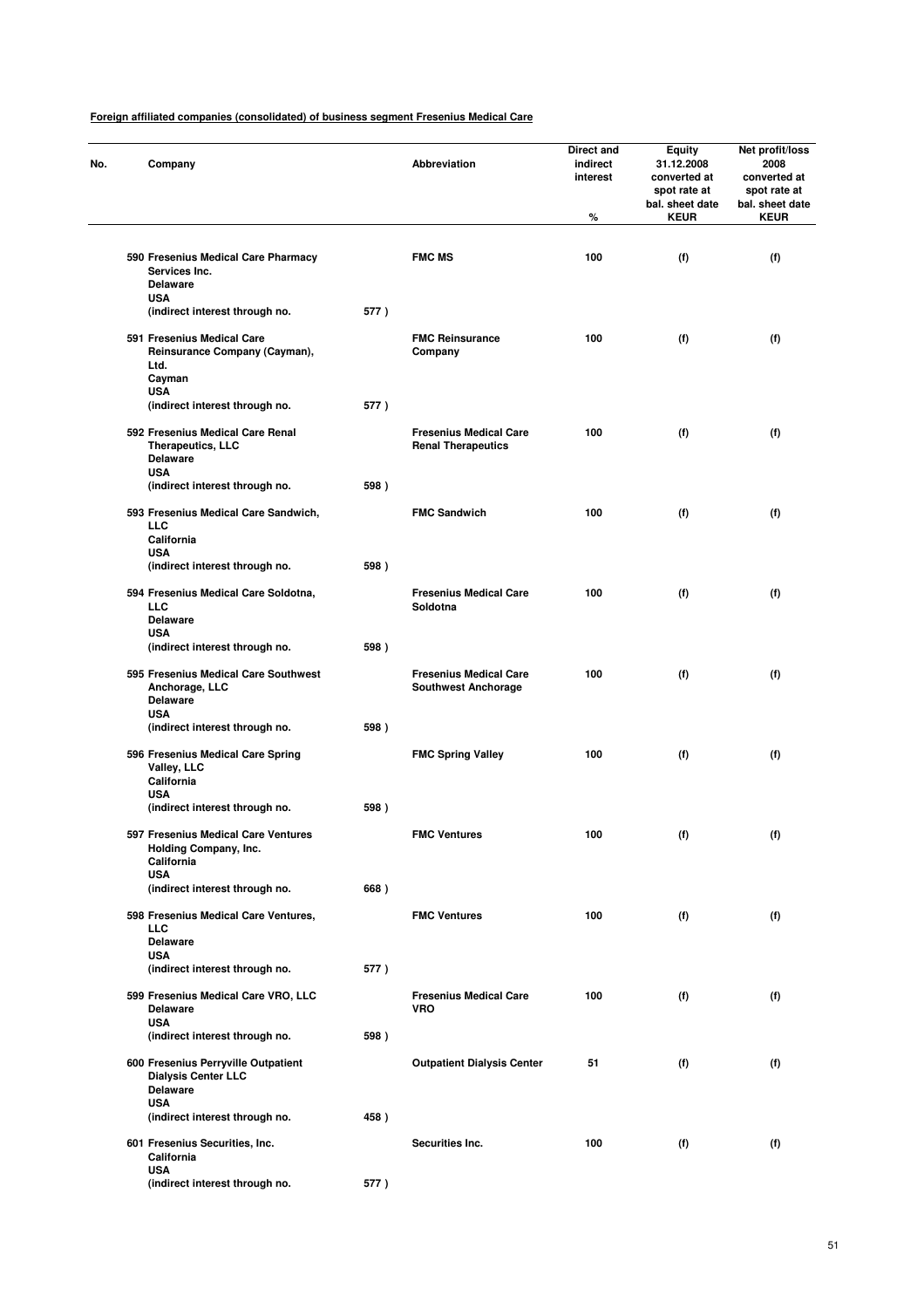| No. | Company                                                                                                      |      | Abbreviation                                   | Direct and<br>indirect<br>interest<br>% | Equity<br>31.12.2008<br>converted at<br>spot rate at<br>bal. sheet date<br><b>KEUR</b> | Net profit/loss<br>2008<br>converted at<br>spot rate at<br>bal. sheet date<br><b>KEUR</b> |
|-----|--------------------------------------------------------------------------------------------------------------|------|------------------------------------------------|-----------------------------------------|----------------------------------------------------------------------------------------|-------------------------------------------------------------------------------------------|
|     |                                                                                                              |      |                                                |                                         |                                                                                        |                                                                                           |
|     | 602 Fresenius Temple Outpatient<br><b>Dialysis Center LLC</b><br><b>Delaware</b><br><b>USA</b>               |      | <b>Fresenius Outpatient</b><br><b>Dialysis</b> | 55                                      | (f)                                                                                    | (f)                                                                                       |
|     | (indirect interest through no.                                                                               | 468) |                                                |                                         |                                                                                        |                                                                                           |
|     | 603 Fresenius USA Home Dialysis, Inc.                                                                        |      | <b>FUSAHD</b>                                  | 100                                     | (f)                                                                                    | (f)                                                                                       |
|     | <b>Delaware</b>                                                                                              |      |                                                |                                         |                                                                                        |                                                                                           |
|     | <b>USA</b><br>(indirect interest through no.                                                                 | 577) |                                                |                                         |                                                                                        |                                                                                           |
|     | 604 Fresenius USA Manufacturing, Inc.                                                                        |      | <b>FUSAMF</b>                                  | 100                                     | (f)                                                                                    | (f)                                                                                       |
|     | <b>Delaware</b>                                                                                              |      |                                                |                                         |                                                                                        |                                                                                           |
|     | <b>USA</b><br>(indirect interest through no.                                                                 |      |                                                |                                         |                                                                                        |                                                                                           |
|     |                                                                                                              | 577) |                                                |                                         |                                                                                        |                                                                                           |
|     | 605 Fresenius USA Marketing, Inc.<br><b>Delaware</b><br><b>USA</b>                                           |      | <b>FUSAMK</b>                                  | 100                                     | (f)                                                                                    | (f)                                                                                       |
|     | (indirect interest through no.                                                                               | 577) |                                                |                                         |                                                                                        |                                                                                           |
|     | 606 Fresenius USA Sales, Inc.<br><b>Massachusetts</b><br><b>USA</b>                                          |      | <b>Fresenius USA Sales</b>                     | 100                                     | (f)                                                                                    | (f)                                                                                       |
|     | (indirect interest through no.                                                                               | 408) |                                                |                                         |                                                                                        |                                                                                           |
|     | 607 Fresenius USA, Inc.<br><b>Massachusetts</b>                                                              |      | <b>FUSA Inc.</b>                               | 100                                     | (f)                                                                                    | (f)                                                                                       |
|     | <b>USA</b><br>(indirect interest through no.                                                                 | 577) |                                                |                                         |                                                                                        |                                                                                           |
|     | 608 Greater Southeast Community<br>Center of Renal Disease Inc.<br><b>District of Columbia</b><br><b>USA</b> |      | <b>Southeast Community</b><br>Center           | 100                                     | (f)                                                                                    | (f)                                                                                       |
|     | (indirect interest through no.                                                                               | 408) |                                                |                                         |                                                                                        |                                                                                           |
|     | 609 Gulf Region Mobile Dialysis, Inc.<br><b>Delaware</b>                                                     |      | <b>Gulf Region Mobile</b>                      | 100                                     | (f)                                                                                    | (f)                                                                                       |
|     | <b>USA</b><br>(indirect interest through no.                                                                 | 408) |                                                |                                         |                                                                                        |                                                                                           |
|     | 610 Gynesis Healthcare of<br>Pennsylvania, Inc<br>Pennsylvania                                               |      | <b>Gynesis Healthcare</b><br>Pennsylvania      | 100                                     | (f)                                                                                    | (f)                                                                                       |
|     | <b>USA</b><br>(indirect interest through no.                                                                 | 631) |                                                |                                         |                                                                                        |                                                                                           |
|     | 611 Haemo-Stat, Inc.<br>California                                                                           |      | Haemo-Stat                                     | 100                                     | (f)                                                                                    | (f)                                                                                       |
|     | <b>USA</b><br>(indirect interest through no.                                                                 | 668) |                                                |                                         |                                                                                        |                                                                                           |
|     |                                                                                                              |      |                                                | 100                                     |                                                                                        |                                                                                           |
|     | 612 Health Property Services, Inc.<br><b>Delaware</b><br><b>USA</b>                                          |      | <b>Health Property Services</b>                |                                         | (f)                                                                                    | (f)                                                                                       |
|     | (indirect interest through no.                                                                               | 408) |                                                |                                         |                                                                                        |                                                                                           |
|     | 613 Henry Dialysis Center, LLC<br>Georgia<br><b>USA</b>                                                      |      | <b>Henry Dialysis</b>                          | 100                                     | (f)                                                                                    | (f)                                                                                       |
|     | (indirect interest through no.                                                                               | 801) |                                                |                                         |                                                                                        |                                                                                           |
|     | 614 Holton Dialysis Clinic, LLC<br>Georgia<br><b>USA</b>                                                     |      | <b>Holton Dialysis</b>                         | 100                                     | (f)                                                                                    | (f)                                                                                       |
|     | (indirect interest through no.                                                                               | 801) |                                                |                                         |                                                                                        |                                                                                           |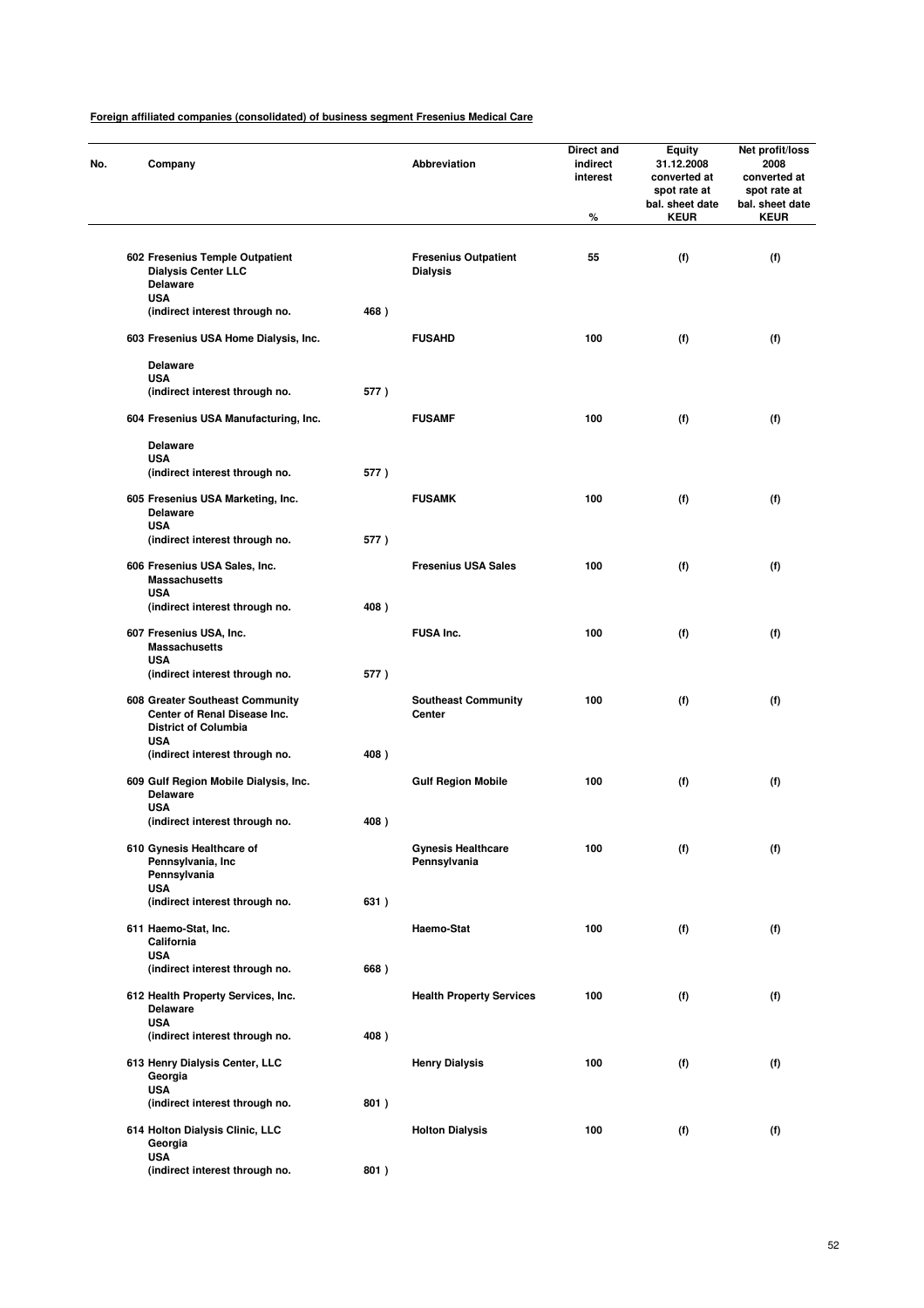| No. | Company                                                                            |      | Abbreviation                              | Direct and<br>indirect<br>interest<br>% | <b>Equity</b><br>31.12.2008<br>converted at<br>spot rate at<br>bal. sheet date<br><b>KEUR</b> | Net profit/loss<br>2008<br>converted at<br>spot rate at<br>bal. sheet date<br><b>KEUR</b> |
|-----|------------------------------------------------------------------------------------|------|-------------------------------------------|-----------------------------------------|-----------------------------------------------------------------------------------------------|-------------------------------------------------------------------------------------------|
|     | 615 Home Dialysis Care, Inc.<br><b>Texas</b>                                       |      | Home Dialysis Care, Inc.                  | 100                                     | (f)                                                                                           | (f)                                                                                       |
|     | <b>USA</b><br>(indirect interest through no.                                       | 631) |                                           |                                         |                                                                                               |                                                                                           |
|     | 616 Home Dialysis of America Inc.<br>Arizona<br><b>USA</b>                         |      | <b>Home Dialysis of</b><br>America        | 100                                     | (f)                                                                                           | (f)                                                                                       |
|     | (indirect interest through no.                                                     | 529) |                                           |                                         |                                                                                               |                                                                                           |
|     | 617 Home Dialysis of Eastgate Inc.<br>Ohio<br><b>USA</b>                           |      | <b>Home Dialysis Eastgate</b>             | 100                                     | (f)                                                                                           | (f)                                                                                       |
|     | (indirect interest through no.                                                     | 616) |                                           |                                         |                                                                                               |                                                                                           |
|     | 618 Home Dialysis of Mount Auburn<br>Inc.<br>Ohio                                  |      | <b>Home Dialysis Auburn</b>               | 81                                      | (f)                                                                                           | (f)                                                                                       |
|     | <b>USA</b><br>(indirect interest through no.                                       | 616) |                                           |                                         |                                                                                               |                                                                                           |
|     | 619 Home Dialysis of Muhlenberg<br>County Inc.<br>Kentucky                         |      | <b>Home Dialysis</b><br><b>Muhlenberg</b> | 100                                     | (f)                                                                                           | (f)                                                                                       |
|     | <b>USA</b><br>(indirect interest through no.                                       | 616) |                                           |                                         |                                                                                               |                                                                                           |
|     | 620 Home Intensive Care of California,<br>Inc.                                     |      | <b>HICCalifornia</b>                      | 100                                     | (f)                                                                                           | (f)                                                                                       |
|     | California<br><b>USA</b>                                                           |      |                                           |                                         |                                                                                               |                                                                                           |
|     | (indirect interest through no.                                                     | 631) |                                           |                                         |                                                                                               |                                                                                           |
|     | 621 Home intensive Care of<br>Connecticut Inc.<br><b>Connecticut</b><br><b>USA</b> |      | <b>HIC Connecticut</b>                    | 100                                     | (f)                                                                                           | (f)                                                                                       |
|     | (indirect interest through no.                                                     | 631) |                                           |                                         |                                                                                               |                                                                                           |
|     | 622 Home Intensive Care of Florida,<br>Inc.<br><b>Florida</b>                      |      | <b>HICFlorida</b>                         | 100                                     | (f)                                                                                           | (f)                                                                                       |
|     | <b>USA</b><br>(indirect interest through no.                                       | 631) |                                           |                                         |                                                                                               |                                                                                           |
|     | 623 Home Intensive Care of Georgia,<br>Inc.                                        |      | <b>HICGeorgia</b>                         | 100                                     | (f)                                                                                           | (f)                                                                                       |
|     | Georgia<br><b>USA</b>                                                              |      |                                           |                                         |                                                                                               |                                                                                           |
|     | (indirect interest through no.                                                     | 631) |                                           |                                         |                                                                                               |                                                                                           |
|     | 624 Home Intensive Care of<br>Massachusetts, Inc.<br><b>Massachusetts</b>          |      | <b>HIC Massachusetts</b>                  | 100                                     | (f)                                                                                           | (f)                                                                                       |
|     | <b>USA</b><br>(indirect interest through no.                                       | 631) |                                           |                                         |                                                                                               |                                                                                           |
|     | 625 Home Intensive Care of Missouri,<br>Inc.                                       |      | <b>HIC St. Louis</b>                      | 100                                     | (f)                                                                                           | (f)                                                                                       |
|     | <b>Missouri</b><br><b>USA</b><br>(indirect interest through no.                    | 631) |                                           |                                         |                                                                                               |                                                                                           |
|     | 626 Home Intensive Care of New York,                                               |      | Home Intensive Care of                    | 100                                     | (f)                                                                                           | (f)                                                                                       |
|     | Inc.<br><b>Delaware</b><br><b>USA</b>                                              |      | <b>New York</b>                           |                                         |                                                                                               |                                                                                           |
|     | (indirect interest through no.                                                     | 631) |                                           |                                         |                                                                                               |                                                                                           |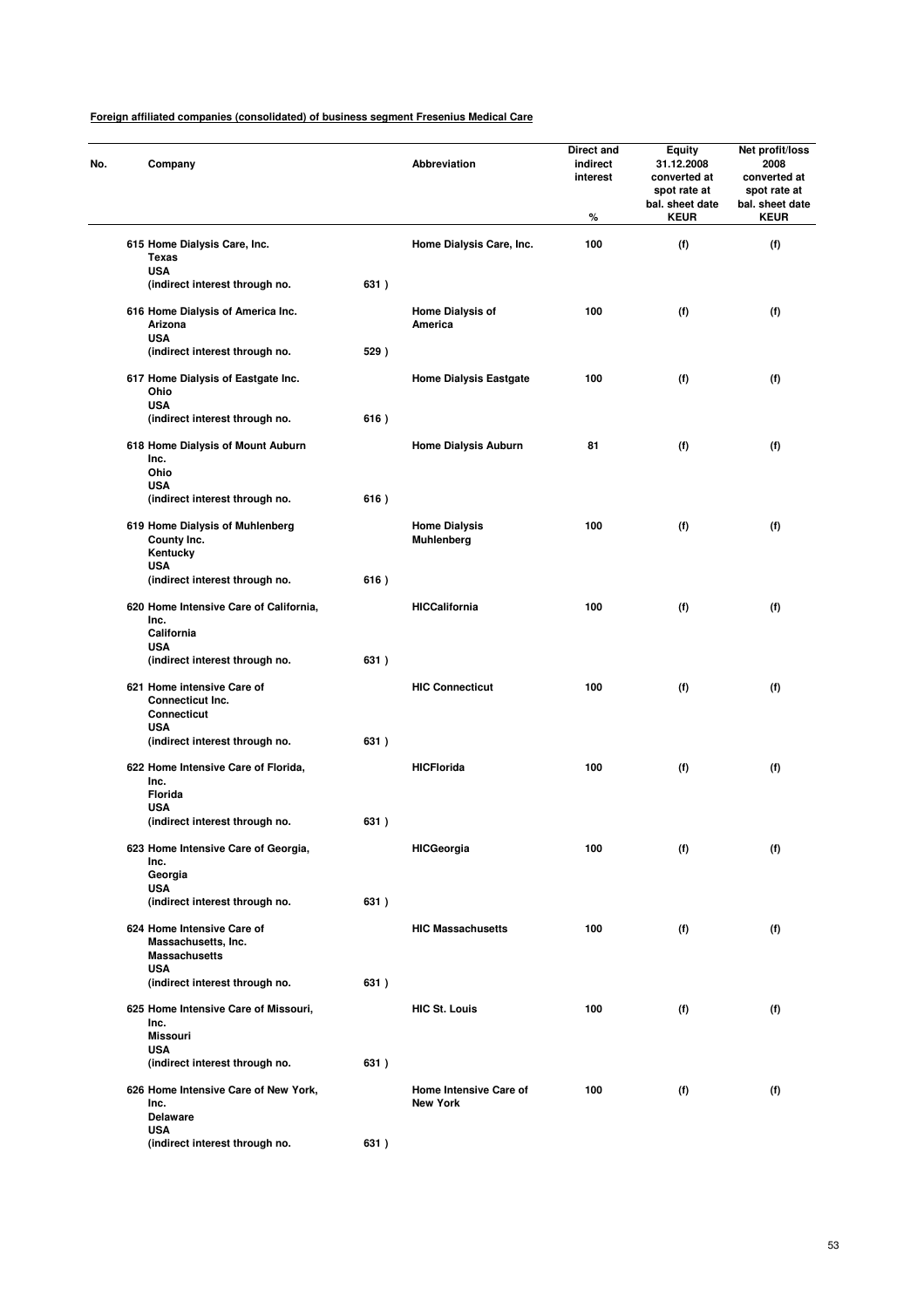| No. | Company                                                                       |      | Abbreviation                            | Direct and<br>indirect<br>interest<br>% | <b>Equity</b><br>31.12.2008<br>converted at<br>spot rate at<br>bal. sheet date<br><b>KEUR</b> | Net profit/loss<br>2008<br>converted at<br>spot rate at<br>bal. sheet date<br><b>KEUR</b> |
|-----|-------------------------------------------------------------------------------|------|-----------------------------------------|-----------------------------------------|-----------------------------------------------------------------------------------------------|-------------------------------------------------------------------------------------------|
|     | 627 Home Intensive Care of Northern<br>Ohio, Inc<br>Ohio                      |      | <b>HIC Northern Ohio</b>                | 100                                     | (f)                                                                                           | (f)                                                                                       |
|     | <b>USA</b><br>(indirect interest through no.                                  | 631) |                                         |                                         |                                                                                               |                                                                                           |
|     | 628 Home Intensive Care of Ohio, Inc.                                         |      | <b>HICOhio</b>                          | 100                                     | (f)                                                                                           | (f)                                                                                       |
|     | Ohio                                                                          |      |                                         |                                         |                                                                                               |                                                                                           |
|     | <b>USA</b><br>(indirect interest through no.                                  | 631) |                                         |                                         |                                                                                               |                                                                                           |
|     | 629 Home Intensive Care of Tampa,<br>Inc.<br>Florida                          |      | <b>HIC Tampa</b>                        | 100                                     | (f)                                                                                           | (f)                                                                                       |
|     | <b>USA</b><br>(indirect interest through no.                                  | 631) |                                         |                                         |                                                                                               |                                                                                           |
|     |                                                                               |      |                                         |                                         |                                                                                               |                                                                                           |
|     | 630 Home Intensive Care of Virginia,<br>Inc.<br>Virginia<br><b>USA</b>        |      | <b>HIC Virginia</b>                     | 100                                     | (f)                                                                                           | (f)                                                                                       |
|     | (indirect interest through no.                                                | 631) |                                         |                                         |                                                                                               |                                                                                           |
|     | 631 Home Intensive Care, Inc.<br><b>Delaware</b><br><b>USA</b>                |      | <b>Home Intensive Care,</b><br>Inc.     | 100                                     | (f)                                                                                           | (f)                                                                                       |
|     | (indirect interest through no.                                                | 668) |                                         |                                         |                                                                                               |                                                                                           |
|     | 632 Home Nutritional Services, Inc.<br>(CA)<br>California<br><b>USA</b>       |      | <b>Home Nutritional Services,</b><br>ΝJ | 100                                     | (f)                                                                                           | (f)                                                                                       |
|     | (indirect interest through no.                                                | 633) |                                         |                                         |                                                                                               |                                                                                           |
|     | 633 Home Nutritional Services, Inc.<br>(NJ)<br>New Jersey                     |      | <b>Home Nutritional Services,</b><br>ΝJ | 100                                     | (f)                                                                                           | (f)                                                                                       |
|     | <b>USA</b><br>(indirect interest through no.                                  | 666) |                                         |                                         |                                                                                               |                                                                                           |
|     | 634 Homestead Artificial Kidney<br>Center, Inc.<br>Florida                    |      | <b>Homestead Kidney Center</b>          | 100                                     | (f)                                                                                           | (f)                                                                                       |
|     | <b>USA</b><br>(indirect interest through no.                                  | 431) |                                         |                                         |                                                                                               |                                                                                           |
|     | 635 Hutchinson Dialysis, L.L.C.                                               |      | <b>Hutchinson Dialysis</b>              | 50                                      | (f)                                                                                           |                                                                                           |
|     | Kansas<br><b>USA</b>                                                          |      |                                         |                                         |                                                                                               | (f)                                                                                       |
|     | (indirect interest through no.                                                | 798) |                                         |                                         |                                                                                               |                                                                                           |
|     | 636 I.V. Solutions, LTD (a LLC)<br><b>Texas</b><br><b>USA</b>                 |      | I.V. Solutions                          | 100                                     | (f)                                                                                           | (f)                                                                                       |
|     | (indirect interest through no.                                                | 633) |                                         |                                         |                                                                                               |                                                                                           |
|     | 637 Inland Northwest Renal Care<br>Group - Rockwood Nephrology,<br><b>LLC</b> |      | <b>Inland Northwest RCG</b>             | 100                                     | (f)                                                                                           | (f)                                                                                       |
|     | California<br><b>USA</b>                                                      |      |                                         |                                         |                                                                                               |                                                                                           |
|     | (indirect interest through no.                                                | 598) |                                         |                                         |                                                                                               |                                                                                           |
|     | 638 Inland Northwest Renal Care<br>Group, LLC<br>Washington                   |      | <b>Inland Northwest RCG</b>             | 80                                      | (f)                                                                                           | (f)                                                                                       |
|     | USA<br>(indirect interest through no.                                         | 816) |                                         |                                         |                                                                                               |                                                                                           |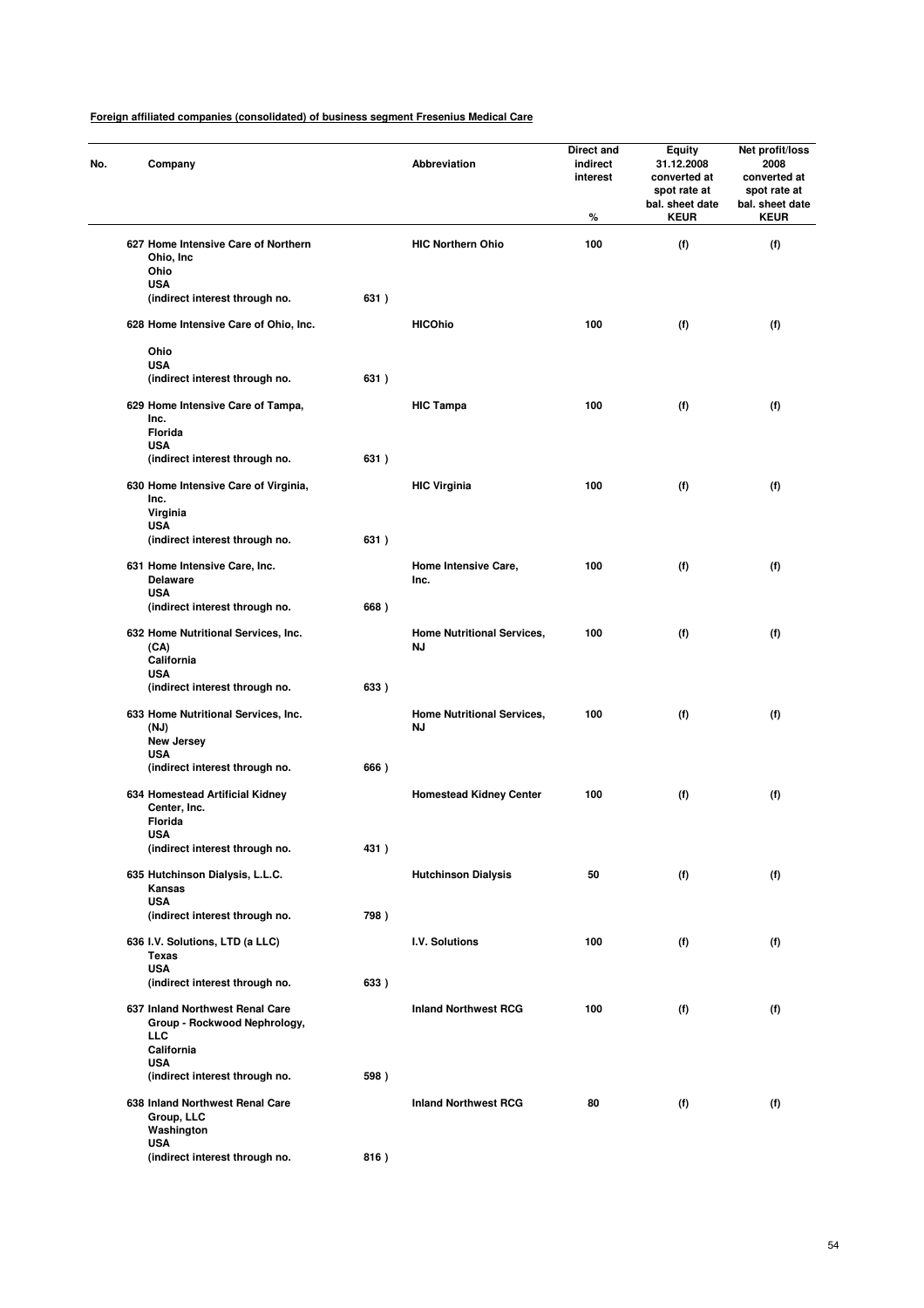| No. | Company                                                                                                |      | Abbreviation                                                           | Direct and<br>indirect<br>interest<br>% | <b>Equity</b><br>31.12.2008<br>converted at<br>spot rate at<br>bal. sheet date<br><b>KEUR</b> | Net profit/loss<br>2008<br>converted at<br>spot rate at<br>bal. sheet date<br><b>KEUR</b> |
|-----|--------------------------------------------------------------------------------------------------------|------|------------------------------------------------------------------------|-----------------------------------------|-----------------------------------------------------------------------------------------------|-------------------------------------------------------------------------------------------|
|     | 639 Inland NW Renal Care Group-<br><b>Gritman Medical Center, LLC</b><br><b>Delaware</b><br><b>USA</b> |      | <b>Inland NW Renal Care</b><br><b>Group- Gritman Medical</b><br>Center | 100                                     | (f)                                                                                           | (f)                                                                                       |
|     | (indirect interest through no.                                                                         | 638) |                                                                        |                                         |                                                                                               |                                                                                           |
|     | 640 Integrated Renal Care of Pacific<br><b>LLC</b><br>Hawaii<br><b>USA</b>                             |      | <b>Integrated Renal Care</b>                                           | 100                                     | (f)                                                                                           | (f)                                                                                       |
|     | (indirect interest through no.                                                                         | 577) |                                                                        |                                         |                                                                                               |                                                                                           |
|     | 641 International Medical Care, Inc.<br><b>Delaware</b><br><b>USA</b>                                  |      | <b>International Medical</b><br>Care                                   | 100                                     | (f)                                                                                           | (f)                                                                                       |
|     | (indirect interest through no.                                                                         | 408) |                                                                        |                                         |                                                                                               |                                                                                           |
|     | 642 Jefferson County Dialysis, Inc.<br><b>Arkansas</b>                                                 |      | <b>Jefferson County Dialysis</b>                                       | 100                                     | (f)                                                                                           | (f)                                                                                       |
|     | <b>USA</b><br>(indirect interest through no.                                                           | 816) |                                                                        |                                         |                                                                                               |                                                                                           |
|     | 643 KDCO, Inc.<br><b>Missouri</b>                                                                      |      | <b>KDCO</b>                                                            | 100                                     | (f)                                                                                           | (f)                                                                                       |
|     | <b>USA</b><br>(indirect interest through no.                                                           | 816) |                                                                        |                                         |                                                                                               |                                                                                           |
|     | 644 KDNY, Inc<br><b>Delaware</b>                                                                       |      | <b>KDNY</b>                                                            | 100                                     | (f)                                                                                           | (f)                                                                                       |
|     | <b>USA</b><br>(indirect interest through no.                                                           | 631) |                                                                        |                                         |                                                                                               |                                                                                           |
|     | 645 Kentucky Renal Care Group, LLC<br><b>Delaware</b><br><b>USA</b>                                    |      | <b>Kentucky RCG</b>                                                    | 100                                     | (f)                                                                                           | (f)                                                                                       |
|     | (indirect interest through no.                                                                         | 776) |                                                                        |                                         |                                                                                               |                                                                                           |
|     | 646 Kidney Disease and Hypetension<br>Center Ltd.<br>Arizona<br><b>USA</b>                             |      | <b>Kidney Disease Center</b>                                           | 100                                     | (f)                                                                                           | (f)                                                                                       |
|     | (indirect interest through no.                                                                         | 408) |                                                                        |                                         |                                                                                               |                                                                                           |
|     | 647 Kidney Disease Center of the<br>Ozarks, L.L.C.<br>Missouri<br><b>USA</b>                           |      | <b>KDC Ozarks</b>                                                      | 100                                     | (f)                                                                                           | (f)                                                                                       |
|     | (indirect interest through no.                                                                         | 643) |                                                                        |                                         |                                                                                               |                                                                                           |
|     | 648 Lakewood Dialysis Services, LLC<br><b>Delaware</b><br><b>USA</b>                                   |      | <b>Lakewood Dialysis</b>                                               | 68                                      | (f)                                                                                           | (f)                                                                                       |
|     | (indirect interest through no.                                                                         | 788) |                                                                        |                                         |                                                                                               |                                                                                           |
|     | 649 Lawton Dialysis, Inc.<br><b>Arkansas</b>                                                           |      | <b>Lawton Dialysis</b>                                                 | 100                                     | (f)                                                                                           | (f)                                                                                       |
|     | <b>USA</b><br>(indirect interest through no.                                                           | 816) |                                                                        |                                         |                                                                                               |                                                                                           |
|     | 650 Life Assist Medical Products Corp,<br>Inc.<br><b>Puerto Rico</b>                                   |      | <b>NMC Med Prod. Puerto</b><br>Rico                                    | 100                                     | (f)                                                                                           | (f)                                                                                       |
|     | <b>USA</b><br>(indirect interest through no.                                                           | 577) |                                                                        |                                         |                                                                                               |                                                                                           |
|     | 651 Lifechem, Inc.<br><b>Delaware</b>                                                                  |      | Lifechem                                                               | 100                                     | (f)                                                                                           | (f)                                                                                       |
|     | <b>USA</b><br>(indirect interest through no.                                                           | 668) |                                                                        |                                         |                                                                                               |                                                                                           |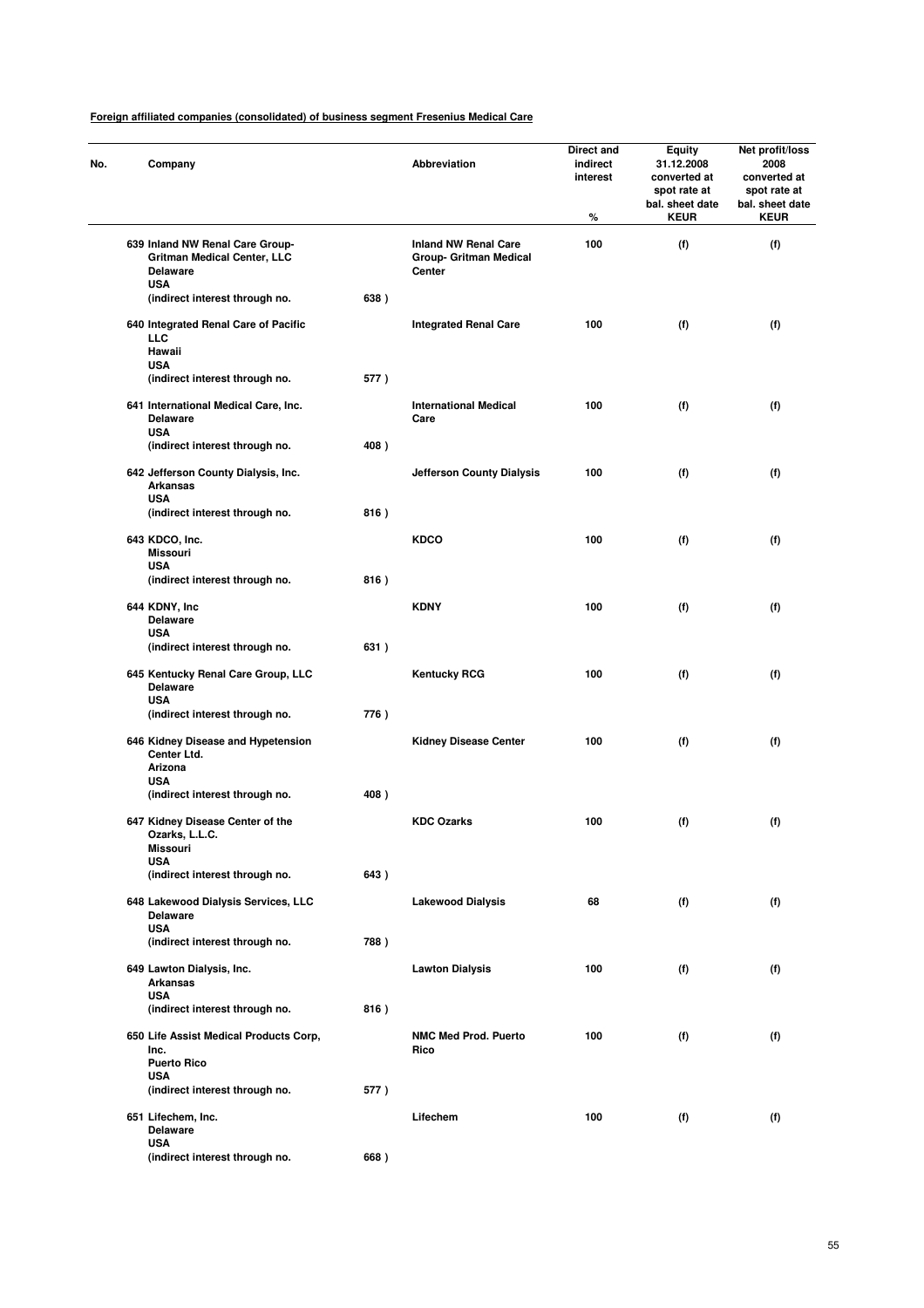| No. | Company                                                                     |      | Abbreviation                                 | Direct and<br>indirect<br>interest<br>% | Equity<br>31.12.2008<br>converted at<br>spot rate at<br>bal. sheet date<br><b>KEUR</b> | Net profit/loss<br>2008<br>converted at<br>spot rate at<br>bal. sheet date<br><b>KEUR</b> |
|-----|-----------------------------------------------------------------------------|------|----------------------------------------------|-----------------------------------------|----------------------------------------------------------------------------------------|-------------------------------------------------------------------------------------------|
|     | 652 Lithonia-Rockdale Dialysis, LLC<br>Georgia                              |      | Lithonia-Rockdale                            | 60                                      | (f)                                                                                    | (f)                                                                                       |
|     | <b>USA</b><br>(indirect interest through no.                                | 801) |                                              |                                         |                                                                                        |                                                                                           |
|     | 653 Little Rock Dialysis, Inc.<br>Arkansas<br><b>USA</b>                    |      | <b>Little Rock</b>                           | 100                                     | (f)                                                                                    | (f)                                                                                       |
|     | (indirect interest through no.                                              | 816) |                                              |                                         |                                                                                        |                                                                                           |
|     | 654 Lorain County Renal Care Group,<br>LLC<br><b>Delaware</b>               |      | <b>Lorain County RCG</b>                     | 70                                      | (f)                                                                                    | (f)                                                                                       |
|     | <b>USA</b><br>(indirect interest through no.                                | 527) |                                              |                                         |                                                                                        |                                                                                           |
|     | 655 Maumee Dialysis Services, LLC<br><b>Delaware</b>                        |      | <b>Maumee Dialysis</b><br><b>Services</b>    | 100                                     | (f)                                                                                    | (f)                                                                                       |
|     | <b>USA</b><br>(indirect interest through no.                                | 757) |                                              |                                         |                                                                                        |                                                                                           |
|     | 656 Max Well Medical, Inc.<br><b>Delaware</b>                               |      | <b>Max Well Medical</b>                      | 100                                     | (f)                                                                                    | (f)                                                                                       |
|     | <b>USA</b><br>(indirect interest through no.                                | 577) |                                              |                                         |                                                                                        |                                                                                           |
|     | 657 Memphis Kidney and Dialysis<br>Services, LLC<br><b>Tennessee</b>        |      | <b>Memphis Kidney and</b><br><b>Dialysis</b> | 100                                     | (f)                                                                                    | (f)                                                                                       |
|     | <b>USA</b><br>(indirect interest through no.                                | 478) |                                              |                                         |                                                                                        |                                                                                           |
|     | 658 Mercy Dialysis Center Inc.<br>Wisconsin<br><b>USA</b>                   |      | <b>Mercy Dialysis Center</b>                 | 100                                     | (f)                                                                                    | (f)                                                                                       |
|     | (indirect interest through no.                                              | 529) |                                              |                                         |                                                                                        |                                                                                           |
|     | 659 Metro Dialysis Center of North<br>County Inc.<br>Missouri<br><b>USA</b> |      | <b>Metro Dialyse North</b><br>County         | 100                                     | (f)                                                                                    | (f)                                                                                       |
|     | (indirect interest through no.                                              | 458) |                                              |                                         |                                                                                        |                                                                                           |
|     | 660 Metro Dialysis Center of North<br>Normandy Inc.<br>Missouri             |      | <b>Metro Dialyse Normandy</b>                | 100                                     | (f)                                                                                    | (f)                                                                                       |
|     | <b>USA</b><br>(indirect interest through no.                                | 659) |                                              |                                         |                                                                                        |                                                                                           |
|     | 661 Miami Regional Dialysis Center,<br>Inc.                                 |      | <b>Miami Regional Dialysis</b>               | 100                                     | (f)                                                                                    | (f)                                                                                       |
|     | <b>Missouri</b><br><b>USA</b>                                               |      |                                              |                                         |                                                                                        |                                                                                           |
|     | (indirect interest through no.                                              | 816) |                                              |                                         |                                                                                        |                                                                                           |
|     | 662 Michigan Home Dialysis Center,<br>Inc.<br>Michigan                      |      | <b>Michigan Home Dialysis</b>                | 100                                     | (f)                                                                                    | (f)                                                                                       |
|     | <b>USA</b><br>(indirect interest through no.                                | 795) |                                              |                                         |                                                                                        |                                                                                           |
|     | 663 Morris Home Dialysis, Inc.<br><b>New Jersey</b><br><b>USA</b>           |      | <b>Morris Home Dialysis</b>                  | 100                                     | (f)                                                                                    | (f)                                                                                       |
|     | (indirect interest through no.                                              | 461) |                                              |                                         |                                                                                        |                                                                                           |
|     | 664 Naples Dialysis Center, LLC<br>Florida<br><b>USA</b>                    |      | <b>Naples Dialysis Center</b>                | 100                                     | (f)                                                                                    | (f)                                                                                       |
|     | (indirect interest through no.                                              | 801) |                                              |                                         |                                                                                        |                                                                                           |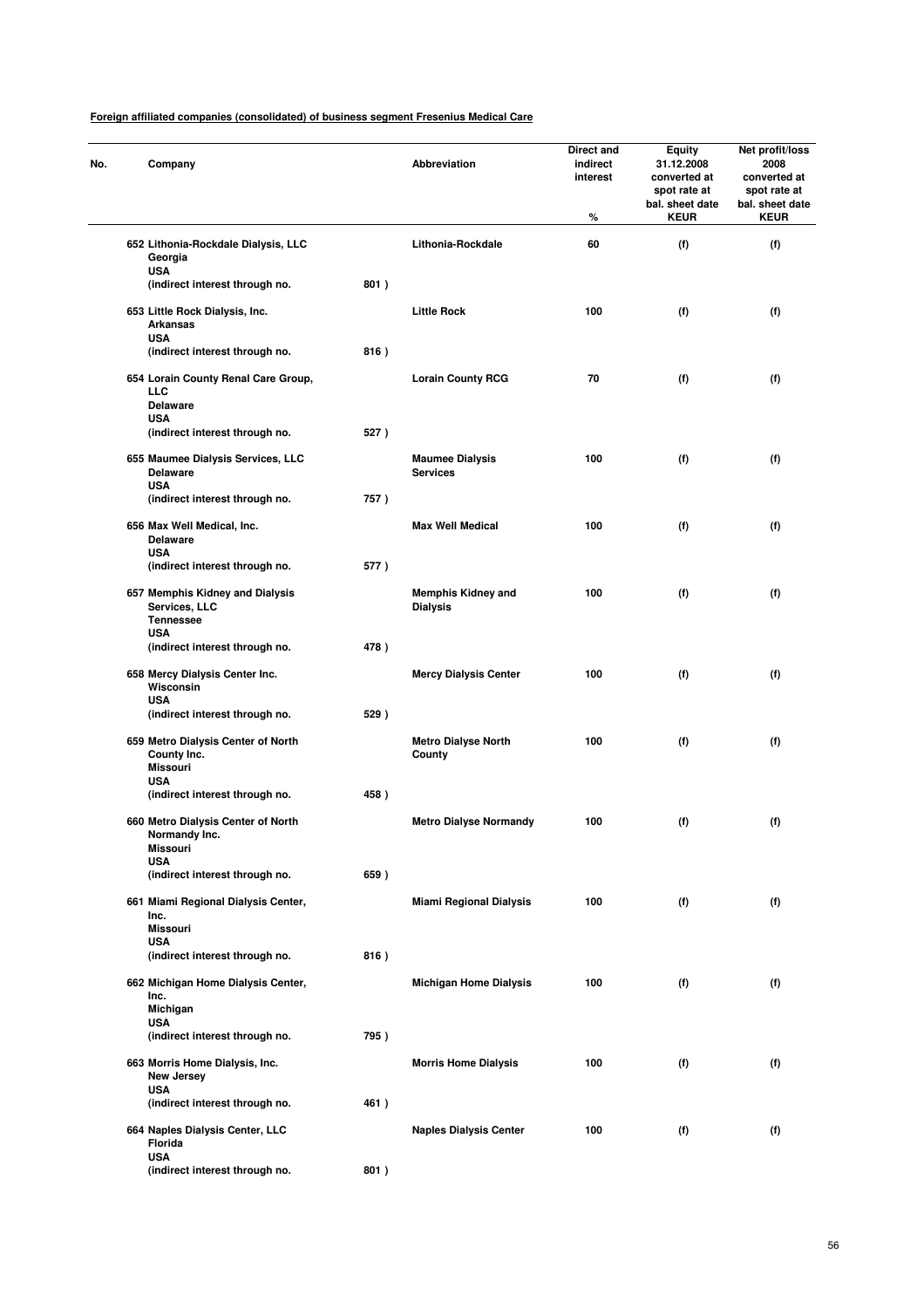| Company                                                                                    |      | Abbreviation                                    | Direct and<br>indirect<br>interest<br>% | Equity<br>31.12.2008<br>converted at<br>spot rate at<br>bal. sheet date<br><b>KEUR</b> | Net profit/loss<br>2008<br>converted at<br>spot rate at<br>bal. sheet date<br><b>KEUR</b> |
|--------------------------------------------------------------------------------------------|------|-------------------------------------------------|-----------------------------------------|----------------------------------------------------------------------------------------|-------------------------------------------------------------------------------------------|
| 665 National Medical Care Diagnostics<br>Services Inc.<br><b>Delaware</b><br><b>USA</b>    |      | <b>NMC Diagnostics</b>                          | 100                                     | (f)                                                                                    | (f)                                                                                       |
| (indirect interest through no.                                                             | 427) |                                                 |                                         |                                                                                        |                                                                                           |
| 666 National Medical Care Homecare<br>Inc.<br><b>Delaware</b><br><b>USA</b>                |      | <b>NMC Homecare</b>                             | 100                                     | (f)                                                                                    | (f)                                                                                       |
| (indirect interest through no.                                                             | 668) |                                                 |                                         |                                                                                        |                                                                                           |
| 667 National Medical Care of Taiwan<br><b>Delaware</b><br><b>USA</b>                       |      | <b>NMC Taiwan</b>                               | 100                                     | -4.473                                                                                 | -5                                                                                        |
| (indirect interest through no.                                                             | 641) |                                                 |                                         |                                                                                        |                                                                                           |
| 668 National Medical Care, Inc.<br><b>Delaware</b><br><b>USA</b>                           |      | NMC Inc.                                        | 100                                     | (f)                                                                                    | (f)                                                                                       |
| (indirect interest through no.                                                             | 577) |                                                 |                                         |                                                                                        |                                                                                           |
| 669 National Nephrology Associates<br>Management Company of Texas,<br>Inc.<br><b>Texas</b> |      | <b>NNA MGM Texas</b>                            | 100                                     | (f)                                                                                    | (f)                                                                                       |
| <b>USA</b><br>(indirect interest through no.                                               | 816) |                                                 |                                         |                                                                                        |                                                                                           |
| 670 National Nephrology Associates of<br>Texas, L.P.<br>Texas                              |      | <b>NNA Texas</b>                                | 100                                     | (f)                                                                                    | (f)                                                                                       |
| <b>USA</b><br>(indirect interest through no.                                               | 694) |                                                 |                                         |                                                                                        |                                                                                           |
| 671 Neomedica, Inc.<br><b>Delaware</b><br><b>USA</b>                                       |      | Neomedica                                       | 100                                     | (f)                                                                                    | (f)                                                                                       |
| (indirect interest through no.                                                             | 668) |                                                 |                                         |                                                                                        |                                                                                           |
| 672 Nephromed LLC<br><b>Delaware</b><br><b>USA</b>                                         |      | Nephromed                                       | 100                                     | (f)                                                                                    | (f)                                                                                       |
| (indirect interest through no.                                                             | 605) |                                                 |                                         |                                                                                        |                                                                                           |
| 673 New York Dialysis Management<br>Inc.                                                   |      | <b>New York Dialysis</b><br>Management          | 100                                     | (f)                                                                                    | (f)                                                                                       |
| <b>New York</b><br><b>USA</b>                                                              |      |                                                 |                                         |                                                                                        |                                                                                           |
| (indirect interest through no.                                                             | 529) |                                                 |                                         |                                                                                        |                                                                                           |
| 674 Newport Mesa Dialysis Services,<br><b>LLC</b><br><b>Delaware</b>                       |      | <b>Newport Mesa Dialysis</b><br><b>Services</b> | 100                                     | (f)                                                                                    | (f)                                                                                       |
| <b>USA</b><br>(indirect interest through no.                                               | 819) |                                                 |                                         |                                                                                        |                                                                                           |
| 675 NMC-RRI Partnership<br><b>Massachusetts</b>                                            |      | <b>NMC-RRI Partnership</b>                      | 100                                     | (f)                                                                                    | (f)                                                                                       |
| <b>USA</b><br>(indirect interest through no.                                               | 668) |                                                 |                                         |                                                                                        |                                                                                           |
| 676 NMC A, LLC<br><b>Delaware</b>                                                          |      | <b>NMC A</b>                                    | 100                                     | (f)                                                                                    | (f)                                                                                       |
| <b>USA</b><br>(indirect interest through no.                                               | 668) |                                                 |                                         |                                                                                        |                                                                                           |
| 677 NMC Asia-Pacific, Inc.<br><b>Delaware</b>                                              |      | <b>NMC Asia Pacific</b>                         | 100                                     | 306                                                                                    | $-1$                                                                                      |
| <b>USA</b><br>(indirect interest through no.                                               | 641) |                                                 |                                         |                                                                                        |                                                                                           |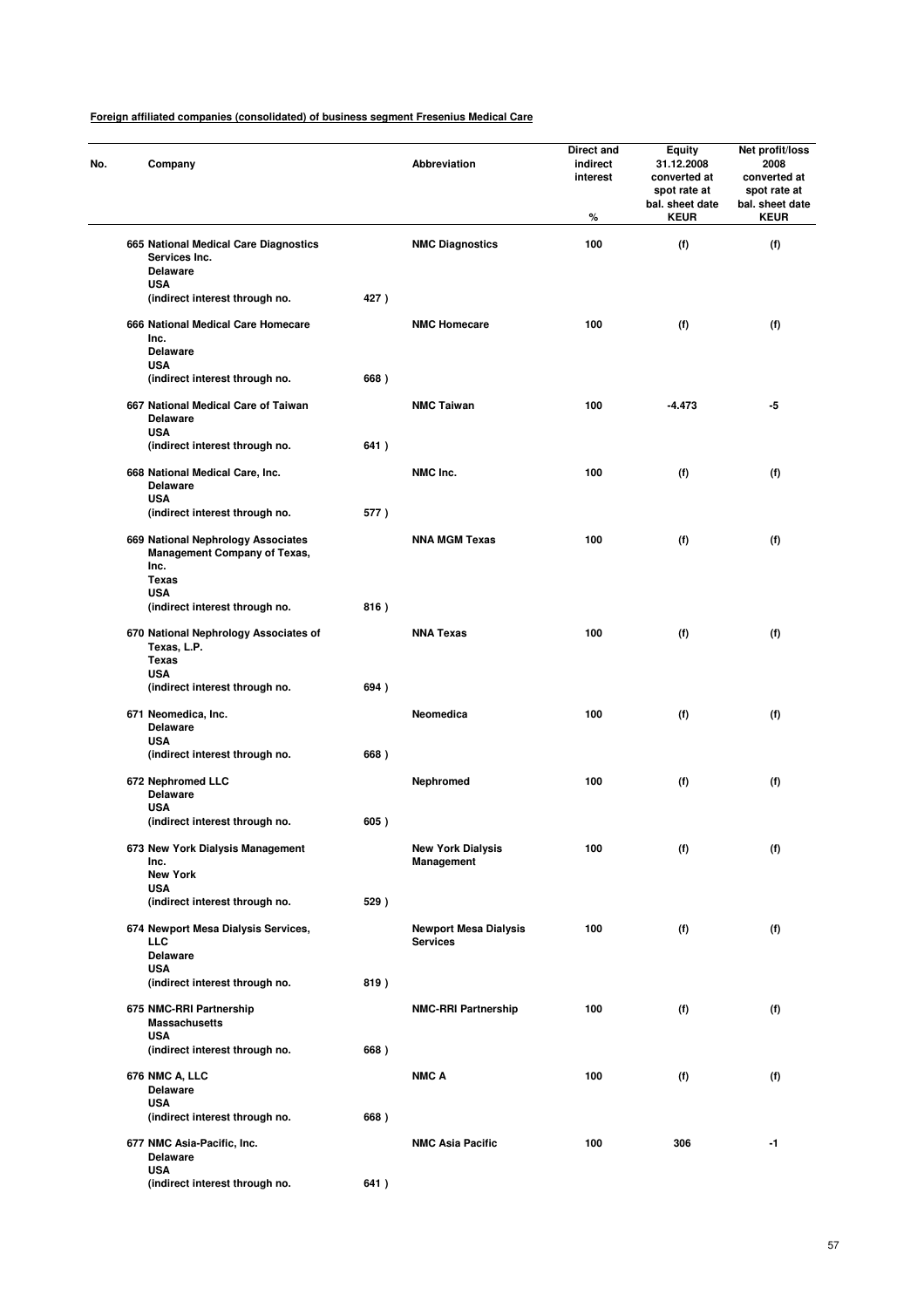| No. | Company                                                                     |      | Abbreviation                      | Direct and<br>indirect<br>interest<br>% | Equity<br>31.12.2008<br>converted at<br>spot rate at<br>bal. sheet date<br><b>KEUR</b> | Net profit/loss<br>2008<br>converted at<br>spot rate at<br>bal. sheet date<br><b>KEUR</b> |
|-----|-----------------------------------------------------------------------------|------|-----------------------------------|-----------------------------------------|----------------------------------------------------------------------------------------|-------------------------------------------------------------------------------------------|
|     |                                                                             |      |                                   |                                         |                                                                                        |                                                                                           |
|     | 678 NMC China, Inc.<br><b>Delaware</b>                                      |      | <b>NMC China</b>                  | 100                                     | $-738$                                                                                 | 208                                                                                       |
|     | <b>USA</b><br>(indirect interest through no.                                | 641) |                                   |                                         |                                                                                        |                                                                                           |
|     | 679 NMC Funding Corporation<br><b>Delaware</b><br><b>USA</b>                |      | <b>NMC Funding</b><br>Corporation | 100                                     | (f)                                                                                    | (f)                                                                                       |
|     | (indirect interest through no.                                              | 668) |                                   |                                         |                                                                                        |                                                                                           |
|     | 680 NMC Medical services, Inc.<br>Pennsylvania<br><b>USA</b>                |      | Medical serv. inc.                | 100                                     | (f)                                                                                    | (f)                                                                                       |
|     | (indirect interest through no.                                              | 719) |                                   |                                         |                                                                                        |                                                                                           |
|     | 681 NMC Services, Inc.<br><b>Delaware</b>                                   |      | <b>NMC Services</b>               | 100                                     | (f)                                                                                    | (f)                                                                                       |
|     | <b>USA</b><br>(indirect interest through no.                                | 668) |                                   |                                         |                                                                                        |                                                                                           |
|     | 682 NMC Ventures, Inc.<br><b>Delaware</b>                                   |      | <b>NMC Ventures</b>               | 100                                     | (f)                                                                                    | (f)                                                                                       |
|     | <b>USA</b><br>(indirect interest through no.                                | 666) |                                   |                                         |                                                                                        |                                                                                           |
|     | 683 NNA Management Company of<br>Kentucky, Inc.<br>Kentucky                 |      | <b>NNA MGM Kentucky</b>           | 100                                     | (f)                                                                                    | (f)                                                                                       |
|     | <b>USA</b><br>(indirect interest through no.                                | 816) |                                   |                                         |                                                                                        |                                                                                           |
|     | 684 NNA Management Company of<br>Louisiana, Inc.<br>Louisiana<br><b>USA</b> |      | <b>NNA MGM Louisiana</b>          | 100                                     | (f)                                                                                    | (f)                                                                                       |
|     | (indirect interest through no.                                              | 816) |                                   |                                         |                                                                                        |                                                                                           |
|     | 685 NNA of Ada, L.L.C.<br>Oklahoma                                          |      | <b>NNA Ada</b>                    | 60                                      | (f)                                                                                    | (f)                                                                                       |
|     | USA<br>(indirect interest through no.                                       | 697) |                                   |                                         |                                                                                        |                                                                                           |
|     | 686 NNA of Alabama, Inc.<br>Alabama                                         |      | <b>NNA Alabama</b>                | 100                                     | (f)                                                                                    | (f)                                                                                       |
|     | USA<br>(indirect interest through no.                                       | 816) |                                   |                                         |                                                                                        |                                                                                           |
|     | 687 NNA of East Orange, L.L.C.<br>New Jersey                                |      | <b>NNA East Orange</b>            | 100                                     | (f)                                                                                    | (f)                                                                                       |
|     | <b>USA</b><br>(indirect interest through no.                                | 839) |                                   |                                         |                                                                                        |                                                                                           |
|     | 688 NNA of Elizabeth, L.L.C.<br>New Jersey                                  |      | <b>NNA Elizabeth</b>              | 51                                      | (f)                                                                                    | (f)                                                                                       |
|     | <b>USA</b><br>(indirect interest through no.                                | 849) |                                   |                                         |                                                                                        |                                                                                           |
|     | 689 NNA of Florida, LLC<br>Florida                                          |      | <b>NNA Florida</b>                | 100                                     | (f)                                                                                    | (f)                                                                                       |
|     | <b>USA</b><br>(indirect interest through no.                                | 846) |                                   |                                         |                                                                                        |                                                                                           |
|     | 690 NNA of Georgia, Inc.<br><b>Delaware</b>                                 |      | <b>NNA Georgia</b>                | 100                                     | (f)                                                                                    | (f)                                                                                       |
|     | <b>USA</b><br>(indirect interest through no.                                | 816) |                                   |                                         |                                                                                        |                                                                                           |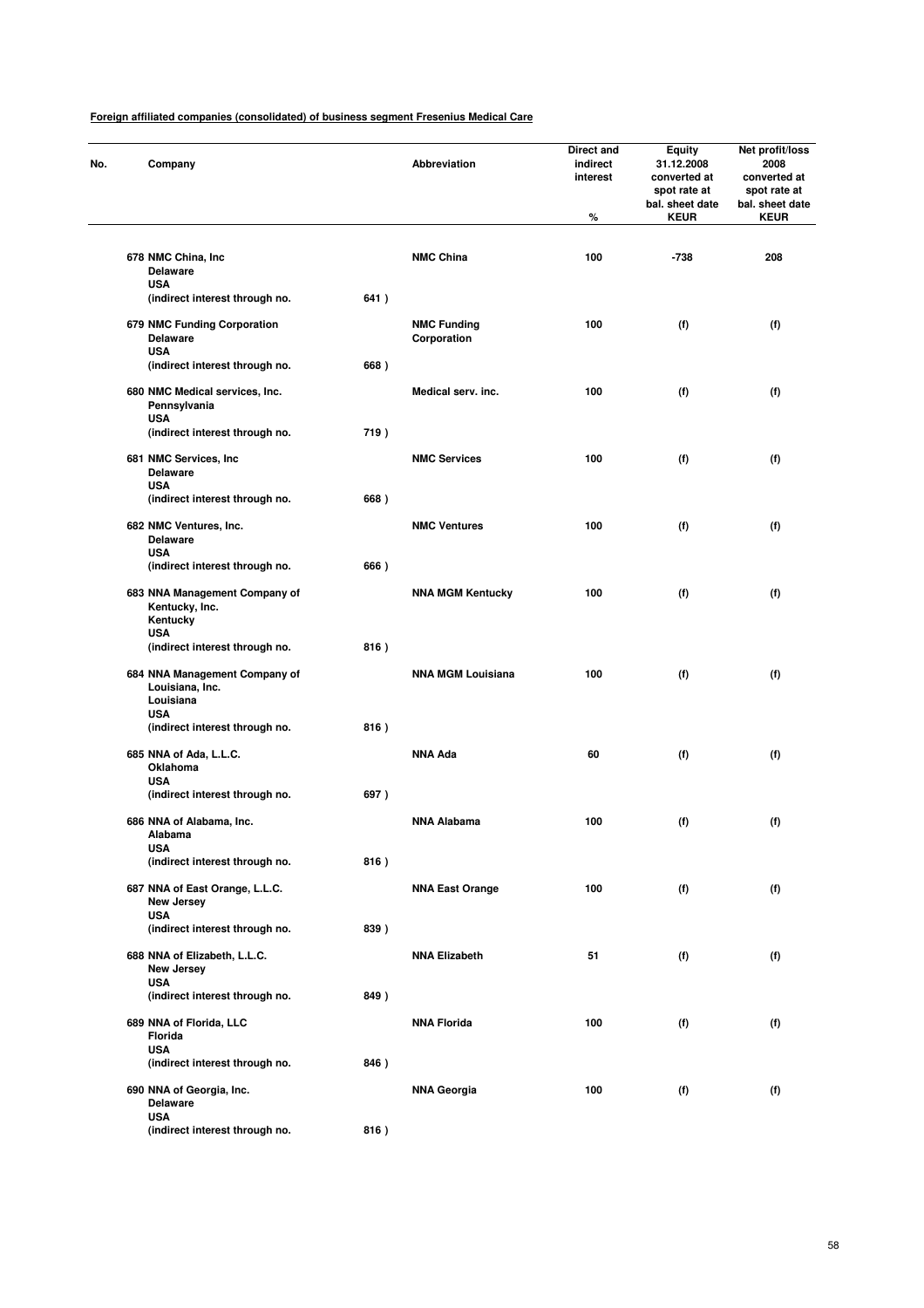| No. | Company                                                            |      | Abbreviation                   | Direct and<br>indirect<br>interest<br>% | <b>Equity</b><br>31.12.2008<br>converted at<br>spot rate at<br>bal. sheet date<br><b>KEUR</b> | Net profit/loss<br>2008<br>converted at<br>spot rate at<br>bal. sheet date<br><b>KEUR</b> |
|-----|--------------------------------------------------------------------|------|--------------------------------|-----------------------------------------|-----------------------------------------------------------------------------------------------|-------------------------------------------------------------------------------------------|
|     | 691 NNA of Harrison, L.L.C.<br><b>New Jersey</b><br><b>USA</b>     |      | <b>NNA Harrison</b>            | 100                                     | (f)                                                                                           | (f)                                                                                       |
|     | (indirect interest through no.                                     | 839) |                                |                                         |                                                                                               |                                                                                           |
|     | 692 NNA of Louisiana, LLC<br>Louisiana<br><b>USA</b>               |      | <b>NNA Louisiana</b>           | 100                                     | (f)                                                                                           | (f)                                                                                       |
|     | (indirect interest through no.                                     | 684) |                                |                                         |                                                                                               |                                                                                           |
|     | 693 NNA of Memphis, LLC<br><b>Tennessee</b><br><b>USA</b>          |      | <b>NNA Memphis</b>             | 100                                     | (f)                                                                                           | (f)                                                                                       |
|     | (indirect interest through no.                                     | 511) |                                |                                         |                                                                                               |                                                                                           |
|     | 694 NNA of Nevada, Inc.<br>Nevada<br><b>USA</b>                    |      | <b>NNA Nevada</b>              | 100                                     | (f)                                                                                           | (f)                                                                                       |
|     | (indirect interest through no.                                     | 816) |                                |                                         |                                                                                               |                                                                                           |
|     | 695 NNA of Newark, L.L.C.<br><b>New Jersey</b><br><b>USA</b>       |      | <b>NNA Newark</b>              | 100                                     | (f)                                                                                           | (f)                                                                                       |
|     | (indirect interest through no.                                     | 849) |                                |                                         |                                                                                               |                                                                                           |
|     | 696 NNA of Oklahoma, Inc.<br>Nevada                                |      | <b>NNA Oklahoma</b>            | 100                                     | (f)                                                                                           | (f)                                                                                       |
|     | <b>USA</b><br>(indirect interest through no.                       | 816) |                                |                                         |                                                                                               |                                                                                           |
|     | 697 NNA of Oklahoma, L.L.C.<br>Oklahoma                            |      | <b>NNA Oklahoma</b>            | 100                                     | (f)                                                                                           | (f)                                                                                       |
|     | <b>USA</b><br>(indirect interest through no.                       | 696) |                                |                                         |                                                                                               |                                                                                           |
|     | 698 NNA of Paducah, LLC<br>Kentucky                                |      | <b>NNA of Paducah</b>          | 76                                      | (f)                                                                                           | (f)                                                                                       |
|     | <b>USA</b><br>(indirect interest through no.                       | 683) |                                |                                         |                                                                                               |                                                                                           |
|     | 699 NNA of Rhode Island, Inc.<br><b>Rhode Island</b>               |      | <b>NNA Rhode Island</b>        | 100                                     | (f)                                                                                           | (f)                                                                                       |
|     | <b>USA</b>                                                         |      |                                |                                         |                                                                                               |                                                                                           |
|     | (indirect interest through no.                                     | 816) |                                |                                         |                                                                                               |                                                                                           |
|     | 700 NNA of Toledo, Inc.<br>Ohio<br><b>USA</b>                      |      | <b>NNA Toledo</b>              | 100                                     | (f)                                                                                           | (f)                                                                                       |
|     | (indirect interest through no.                                     | 816) |                                |                                         |                                                                                               |                                                                                           |
|     | 701 NNA Properties of New Jersey, Inc.<br>New Jersey<br><b>USA</b> |      | <b>NNA New Jersey</b>          | 100                                     | (f)                                                                                           | (f)                                                                                       |
|     | (indirect interest through no.                                     | 816) |                                |                                         |                                                                                               |                                                                                           |
|     | 702 NNA Properties of Tennessee, Inc.<br><b>Tennessee</b>          |      | <b>NNA Tennessee</b>           | 100                                     | (f)                                                                                           | (f)                                                                                       |
|     | <b>USA</b><br>(indirect interest through no.                       | 816) |                                |                                         |                                                                                               |                                                                                           |
|     | <b>703 NNA Transportation Services</b><br>Corporation              |      | <b>NNA Transportation</b>      | 100                                     | (f)                                                                                           | (f)                                                                                       |
|     | <b>Tennessee</b><br><b>USA</b>                                     |      |                                |                                         |                                                                                               |                                                                                           |
|     | (indirect interest through no.                                     | 816) |                                |                                         |                                                                                               |                                                                                           |
|     | 704 NNA-Saint Barnabas-Livingston,<br>L.L.C.<br><b>New Jersey</b>  |      | NNA - Barnabas -<br>Livingston | 100                                     | (f)                                                                                           | (f)                                                                                       |
|     | <b>USA</b>                                                         |      |                                |                                         |                                                                                               |                                                                                           |
|     | (indirect interest through no.                                     | 849) |                                |                                         |                                                                                               |                                                                                           |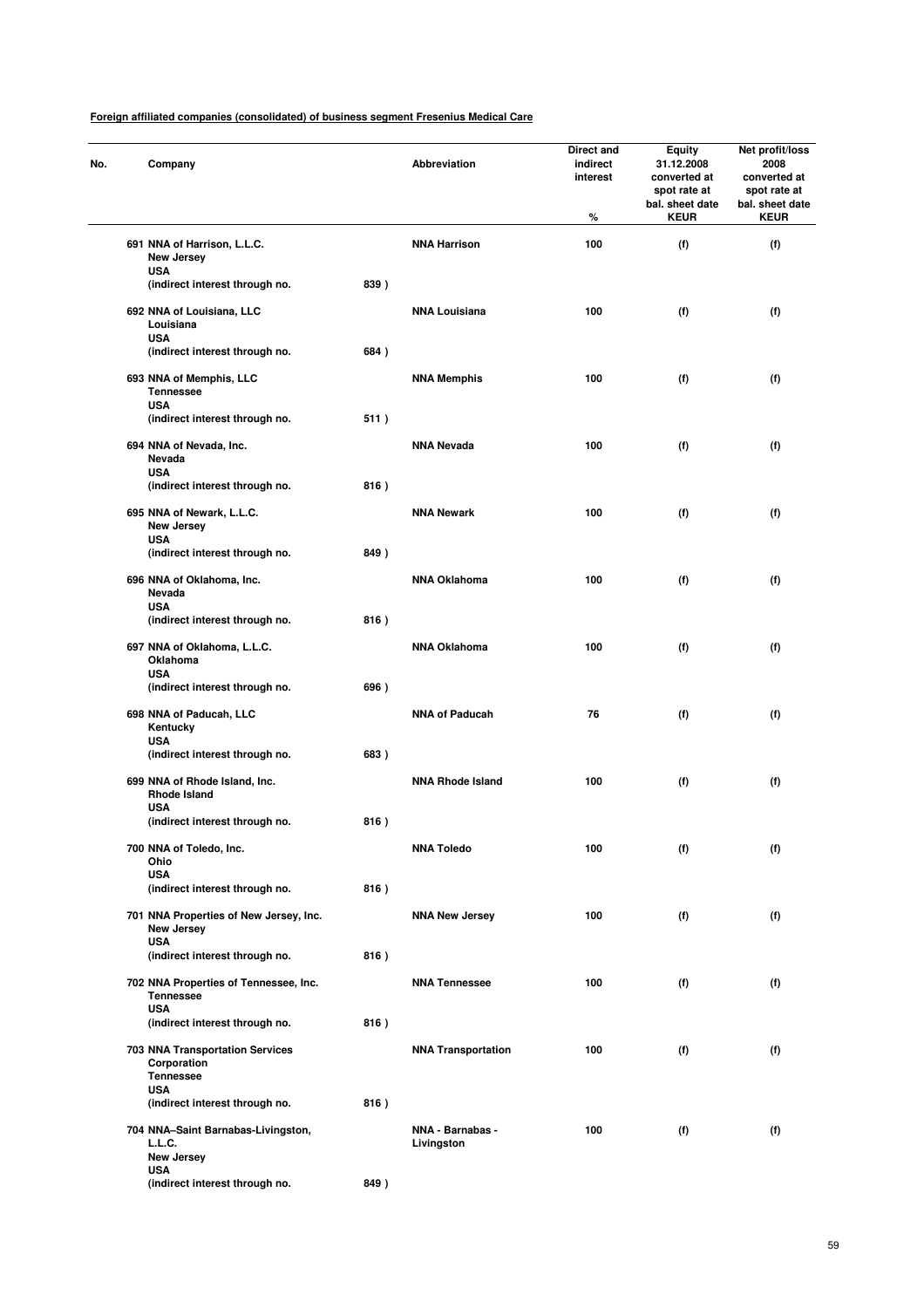| Company                                                               |      | Abbreviation                                  | Direct and<br>indirect<br>interest<br>% | <b>Equity</b><br>31.12.2008<br>converted at<br>spot rate at<br>bal. sheet date<br><b>KEUR</b> | Net profit/loss<br>2008<br>converted at<br>spot rate at<br>bal. sheet date<br><b>KEUR</b> |
|-----------------------------------------------------------------------|------|-----------------------------------------------|-----------------------------------------|-----------------------------------------------------------------------------------------------|-------------------------------------------------------------------------------------------|
|                                                                       |      |                                               |                                         |                                                                                               |                                                                                           |
| 705 NNA-Saint Barnabas, L.L.C.<br>New Jersey                          |      | <b>NNA - Barnabas</b>                         | 100                                     | (f)                                                                                           | (f)                                                                                       |
| USA<br>(indirect interest through no.                                 | 849) |                                               |                                         |                                                                                               |                                                                                           |
| 706 Norcross Dialysis Center, LLC<br>Georgia<br><b>USA</b>            |      | <b>Norcross Dialysis Center</b>               | 100                                     | (f)                                                                                           | (f)                                                                                       |
| (indirect interest through no.                                        | 801) |                                               |                                         |                                                                                               |                                                                                           |
| 707 Norlab, Inc.<br><b>Massachusetts</b>                              |      | Norlab                                        | 100                                     | (f)                                                                                           | (f)                                                                                       |
| <b>USA</b><br>(indirect interest through no.                          | 724) |                                               |                                         |                                                                                               |                                                                                           |
| 708 North Buckner Dialysis Center, Inc.                               |      | <b>North Buckner Dialysis</b><br>Center       | 100                                     | (f)                                                                                           | (f)                                                                                       |
| <b>Delaware</b><br><b>USA</b>                                         |      |                                               |                                         |                                                                                               |                                                                                           |
| (indirect interest through no.                                        | 616) |                                               |                                         |                                                                                               |                                                                                           |
| 709 North Gwinnett Dialysis, LLC<br>Georgia<br><b>USA</b>             |      | <b>North Gwinnett Dialysis</b>                | 100                                     | (f)                                                                                           | (f)                                                                                       |
| (indirect interest through no.                                        | 801) |                                               |                                         |                                                                                               |                                                                                           |
| 710 Northeast Alabama Kidney Clinic,<br>Inc.                          |      | Northeast Alabama Kidney<br>Clinic            | 100                                     | (f)                                                                                           | (f)                                                                                       |
| Alabama<br><b>USA</b><br>(indirect interest through no.               | 816) |                                               |                                         |                                                                                               |                                                                                           |
| 711 Northern New Jersey Dialysis LLC<br><b>Delaware</b><br><b>USA</b> |      | <b>Northern New Jersey</b><br><b>Dialysis</b> | 100                                     | (f)                                                                                           | (f)                                                                                       |
| (indirect interest through no.                                        | 529) |                                               |                                         |                                                                                               |                                                                                           |
| 712 Northwest Dialysis, Inc.<br><b>Arkansas</b>                       |      | <b>Northwest Dialysis</b>                     | 100                                     | (f)                                                                                           | (f)                                                                                       |
| <b>USA</b><br>(indirect interest through no.                          | 816) |                                               |                                         |                                                                                               |                                                                                           |
| 713 Ohio Renal Care Group, LLC<br>Onio                                |      | <b>Ohio RCG</b>                               | 51                                      | (f)                                                                                           | (f)                                                                                       |
| <b>USA</b><br>(indirect interest through no.                          | 776) |                                               |                                         |                                                                                               |                                                                                           |
| 714 Ohio Renal Care Supply Company,<br>LLC                            |      | <b>Ohio RC Supply</b>                         | 51                                      | (f)                                                                                           | (f)                                                                                       |
| <b>Delaware</b><br><b>USA</b>                                         |      |                                               |                                         |                                                                                               |                                                                                           |
| (indirect interest through no.                                        | 713) |                                               |                                         |                                                                                               |                                                                                           |
| 715 Overland Trails Renal Care Group,<br><b>LLC</b><br>Nebraska       |      | <b>Overland Trails RCG</b>                    | 55                                      | (f)                                                                                           | (f)                                                                                       |
| <b>USA</b><br>(indirect interest through no.                          | 798) |                                               |                                         |                                                                                               |                                                                                           |
| 716 Pacific Northwest Renal Services,                                 |      | <b>Pacific Northwest RS</b>                   | 95                                      | (f)                                                                                           | (f)                                                                                       |
| L.L.C.<br>Oregon<br><b>USA</b>                                        |      |                                               |                                         |                                                                                               |                                                                                           |
| (indirect interest through no.                                        | 797) |                                               |                                         |                                                                                               |                                                                                           |
| 717 Park Diagnostic Imaging Center,<br>Inc.<br><b>Florida</b>         |      | <b>Park Diagnostic Imaging</b><br>Center      | 100                                     | (f)                                                                                           | (f)                                                                                       |
| <b>USA</b><br>(indirect interest through no.                          | 718) |                                               |                                         |                                                                                               |                                                                                           |
|                                                                       |      |                                               |                                         |                                                                                               |                                                                                           |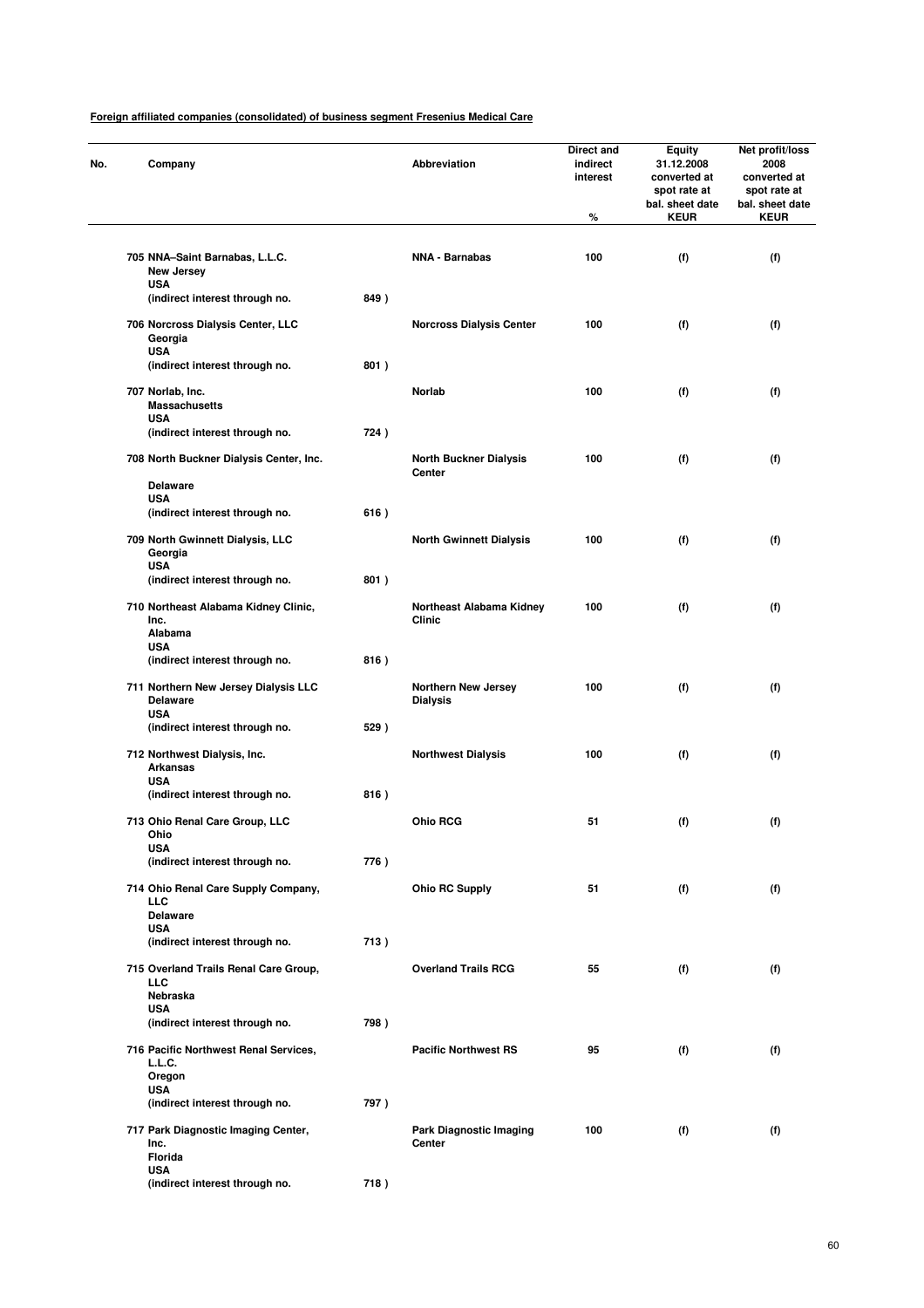| No. | Company                                                              |      | Abbreviation                        | <b>Direct and</b><br>indirect<br>interest<br>% | Equity<br>31.12.2008<br>converted at<br>spot rate at<br>bal. sheet date<br><b>KEUR</b> | Net profit/loss<br>2008<br>converted at<br>spot rate at<br>bal. sheet date<br><b>KEUR</b> |
|-----|----------------------------------------------------------------------|------|-------------------------------------|------------------------------------------------|----------------------------------------------------------------------------------------|-------------------------------------------------------------------------------------------|
|     | 718 Park imaging Inc. (FL)<br>Florida                                |      | Park imaging, FL                    | 100                                            | (f)                                                                                    | (f)                                                                                       |
|     | <b>USA</b><br>(indirect interest through no.                         | 719) |                                     |                                                |                                                                                        |                                                                                           |
|     | 719 Park imaging Inc. (MA)<br><b>Massachusetts</b><br><b>USA</b>     |      | Park imaging, MA                    | 100                                            | (f)                                                                                    | (f)                                                                                       |
|     | (indirect interest through no.                                       | 724) |                                     |                                                |                                                                                        |                                                                                           |
|     | 720 Park Portable X-Ray, Inc.<br><b>Massachusetts</b><br><b>USA</b>  |      | <b>Park Portable</b>                | 100                                            | (f)                                                                                    | (f)                                                                                       |
|     | (indirect interest through no.                                       | 719) |                                     |                                                |                                                                                        |                                                                                           |
|     | 721 PD Solutions of Ohio, Inc.<br>Ohio<br><b>USA</b>                 |      | <b>PD Solutions Ohio</b>            | 100                                            | (f)                                                                                    | (f)                                                                                       |
|     | (indirect interest through no.                                       | 631) |                                     |                                                |                                                                                        |                                                                                           |
|     | 722 PD Solutions of Pennsylvania, Inc.<br>Pennsylvania<br><b>USA</b> |      | <b>PD Solutions</b><br>Pennsylvania | 100                                            | (f)                                                                                    | (f)                                                                                       |
|     | (indirect interest through no.                                       | 631) |                                     |                                                |                                                                                        |                                                                                           |
|     | 723 Physicians Dialysis Company, Inc.<br>Pennsylvania<br><b>USA</b>  |      | <b>Physicians Dialysis</b>          | 100                                            | (f)                                                                                    | (f)                                                                                       |
|     | (indirect interest through no.                                       | 803) |                                     |                                                |                                                                                        |                                                                                           |
|     | 724 PML, Inc.<br><b>Massachusetts</b><br><b>USA</b>                  |      | <b>PML</b>                          | 100                                            | (f)                                                                                    | (f)                                                                                       |
|     | (indirect interest through no.                                       | 665) |                                     |                                                |                                                                                        |                                                                                           |
|     | 725 Prescott Renal Care Group, LLC<br><b>Delaware</b><br><b>USA</b>  |      | <b>Prescott RCG</b>                 | 70                                             | (f)                                                                                    | (f)                                                                                       |
|     | (indirect interest through no.                                       | 783) |                                     |                                                |                                                                                        |                                                                                           |
|     | 726 QCI Holdings, Inc.<br><b>Delaware</b><br>USA                     |      | <b>QCI Holdings</b>                 | 100                                            | (f)                                                                                    | (f)                                                                                       |
|     | (indirect interest through no.                                       | 668) |                                     |                                                |                                                                                        |                                                                                           |
|     | 727 QCI Limited Liability Company<br>Colorado<br><b>USA</b>          |      | QCI LLC                             | 100                                            | (f)                                                                                    | (f)                                                                                       |
|     | (indirect interest through no.                                       | 738) |                                     |                                                |                                                                                        |                                                                                           |
|     | 728 Qix, Inc.<br><b>Delaware</b><br><b>USA</b>                       |      | Qix                                 | 100                                            | (f)                                                                                    | (f)                                                                                       |
|     | (indirect interest through no.                                       | 869) |                                     |                                                |                                                                                        |                                                                                           |
|     | 729 QualiCenters Albany, Ltd<br>Colorado<br><b>USA</b>               |      | Q.C. Albany, Ltd                    | 100                                            | (f)                                                                                    | (f)                                                                                       |
|     | (indirect interest through no.                                       | 738) |                                     |                                                |                                                                                        |                                                                                           |
|     | 730 QualiCenters Bend, LLC<br>Colorado<br><b>USA</b>                 |      | Q.C. Bend                           | 100                                            | (f)                                                                                    | (f)                                                                                       |
|     | (indirect interest through no.                                       | 738) |                                     |                                                |                                                                                        |                                                                                           |
|     | 731 QualiCenters Coos Bay, Ltd<br>Colorado<br><b>USA</b>             |      | Q.C. Coos Bay                       | 100                                            | (f)                                                                                    | (f)                                                                                       |
|     | (indirect interest through no.                                       | 738) |                                     |                                                |                                                                                        |                                                                                           |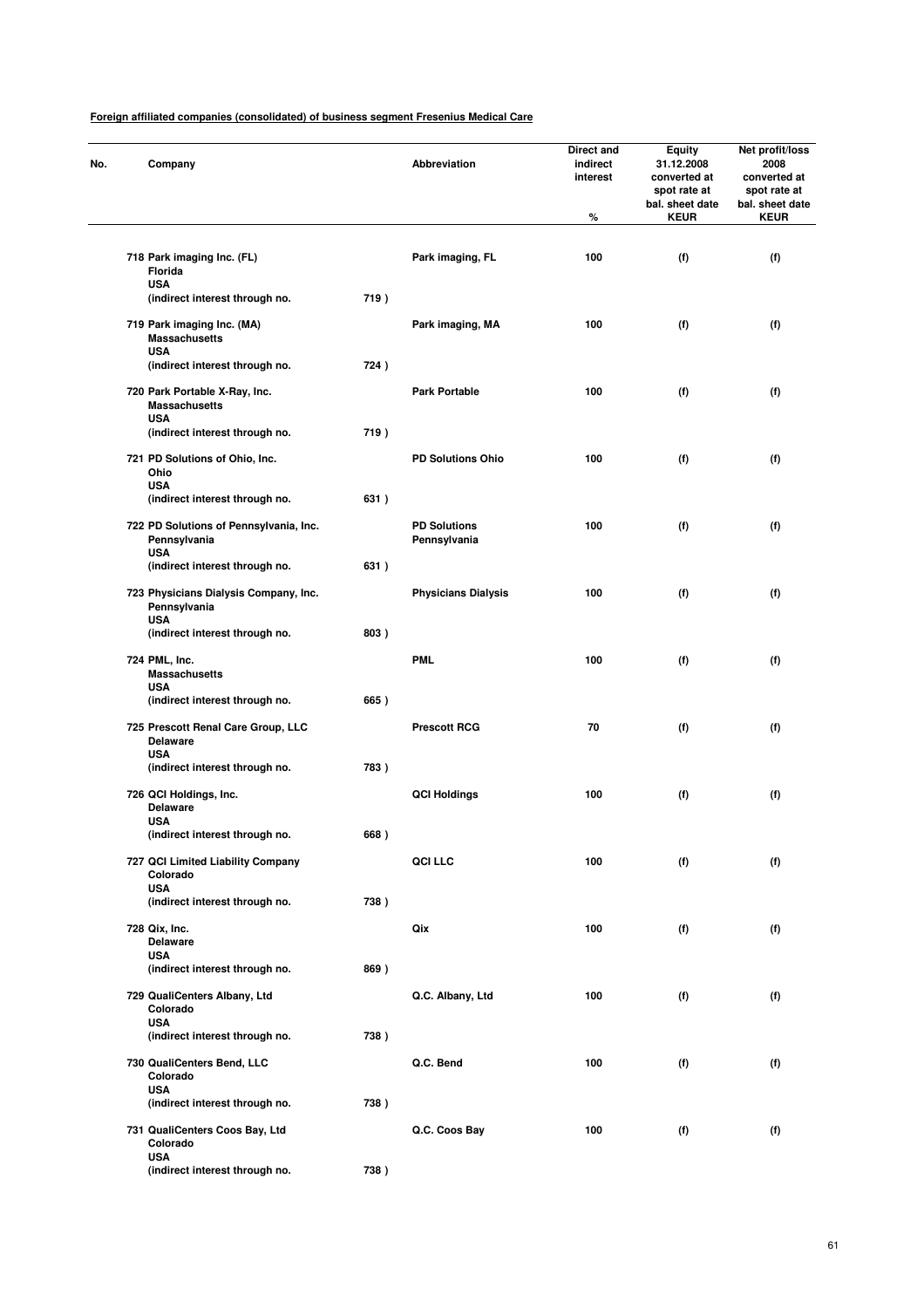| No. | Company                                                                 |      | <b>Abbreviation</b>      | Direct and<br>indirect<br>interest<br>% | Equity<br>31.12.2008<br>converted at<br>spot rate at<br>bal. sheet date<br><b>KEUR</b> | Net profit/loss<br>2008<br>converted at<br>spot rate at<br>bal. sheet date<br><b>KEUR</b> |
|-----|-------------------------------------------------------------------------|------|--------------------------|-----------------------------------------|----------------------------------------------------------------------------------------|-------------------------------------------------------------------------------------------|
|     | 732 QualiCenters Eugene- Springfield,<br>Ltd<br>Colorado                |      | Q.C. Eugene- Springfield | 100                                     | (f)                                                                                    | (f)                                                                                       |
|     | <b>USA</b><br>(indirect interest through no.                            | 738) |                          |                                         |                                                                                        |                                                                                           |
|     | 733 QualiCenters Inland Northwest,<br>LLC<br>Colorado                   |      | Q.C. Inland Northwest    | 100                                     | (f)                                                                                    | (f)                                                                                       |
|     | <b>USA</b><br>(indirect interest through no.                            | 738) |                          |                                         |                                                                                        |                                                                                           |
|     | 734 QualiCenters Louisville, LLC<br>Colorado<br><b>USA</b>              |      | Q.C. Louisville          | 100                                     | (f)                                                                                    | (f)                                                                                       |
|     | (indirect interest through no.                                          | 738) |                          |                                         |                                                                                        |                                                                                           |
|     | 735 QualiCenters Pueblo, LLC<br>Colorado<br><b>USA</b>                  |      | Q.C. Pueblo              | 100                                     | (f)                                                                                    | (f)                                                                                       |
|     | (indirect interest through no.                                          | 726) |                          |                                         |                                                                                        |                                                                                           |
|     | 736 QualiCenters Salem, LLC<br>Colorado<br><b>USA</b>                   |      | Q.C. Salem               | 100                                     | (f)                                                                                    | (f)                                                                                       |
|     | (indirect interest through no.                                          | 738) |                          |                                         |                                                                                        |                                                                                           |
|     | 737 QualiCenters Sioux City, LLC<br>Colorado<br>USA                     |      | Q.C. Sioux City          | 100                                     | (f)                                                                                    | (f)                                                                                       |
|     | (indirect interest through no.                                          | 738) |                          |                                         |                                                                                        |                                                                                           |
|     | 738 QualiCenters, Inc.<br>Colorado<br><b>USA</b>                        |      | <b>QualiCenters</b>      | 100                                     | (f)                                                                                    | (f)                                                                                       |
|     | (indirect interest through no.                                          | 726) |                          |                                         |                                                                                        |                                                                                           |
|     | 739 Qualiserv, Ltd.<br>Colorado<br><b>USA</b>                           |      | Qualiserv                | 100                                     | (f)                                                                                    | (f)                                                                                       |
|     | (indirect interest through no.                                          | 738) |                          |                                         |                                                                                        |                                                                                           |
|     | 740 Quality Care Dialysis Center of<br>Dallas Inc.<br>Texas             |      | <b>Dallas Dialysis</b>   | 100                                     | (f)                                                                                    | (f)                                                                                       |
|     | USA<br>(indirect interest through no.                                   | 747) |                          |                                         |                                                                                        |                                                                                           |
|     | 741 Quality Care Dialysis Center of<br>Hammond Inc.<br><b>Delaware</b>  |      | <b>Dialysis Hammond</b>  | 100                                     | (f)                                                                                    | (f)                                                                                       |
|     | <b>USA</b><br>(indirect interest through no.                            | 747) |                          |                                         |                                                                                        |                                                                                           |
|     | 742 Quality Care Dialysis Center of<br>Houston Inc.<br>Texas            |      | <b>QCDC Houston</b>      | 100                                     | (f)                                                                                    | (f)                                                                                       |
|     | <b>USA</b><br>(indirect interest through no.                            | 747) |                          |                                         |                                                                                        |                                                                                           |
|     | 743 Quality Care Dialysis Center of<br>New Orleans Inc.<br>Louisiana    |      | <b>QCDC New Orleans</b>  | 100                                     | (f)                                                                                    | (f)                                                                                       |
|     | <b>USA</b><br>(indirect interest through no.                            | 747) |                          |                                         |                                                                                        |                                                                                           |
|     | 744 Quality Care Dialysis Center of San<br>Antonio Inc.<br><b>Texas</b> |      | <b>QCDC San Antonio</b>  | 100                                     | (f)                                                                                    | (f)                                                                                       |
|     | <b>USA</b><br>(indirect interest through no.                            | 747) |                          |                                         |                                                                                        |                                                                                           |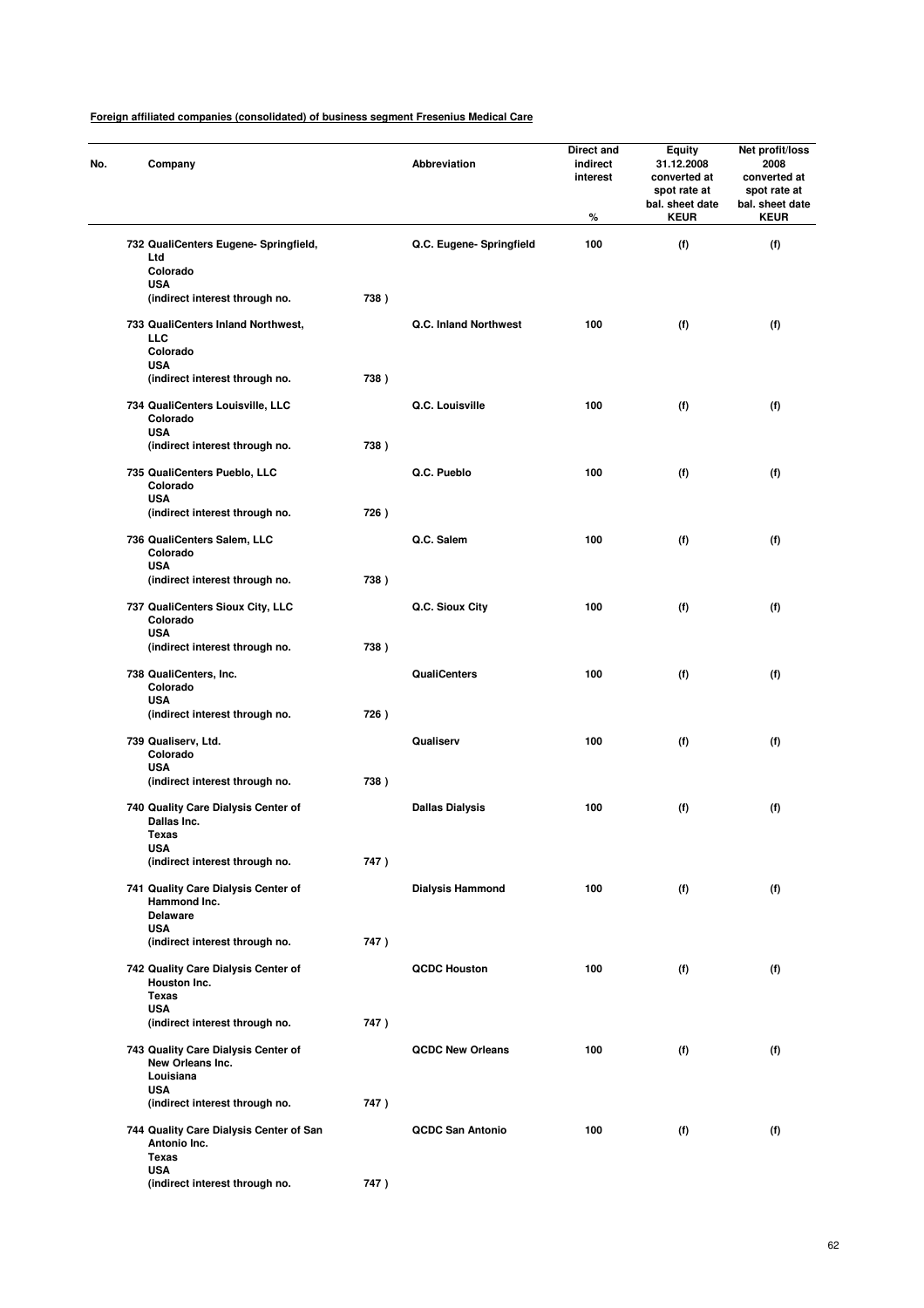| Company                                                                       |      | Abbreviation                                   | Direct and<br>indirect<br>interest<br>$\%$ | <b>Equity</b><br>31.12.2008<br>converted at<br>spot rate at<br>bal. sheet date<br><b>KEUR</b> | Net profit/loss<br>2008<br>converted at<br>spot rate at<br>bal. sheet date<br><b>KEUR</b> |
|-------------------------------------------------------------------------------|------|------------------------------------------------|--------------------------------------------|-----------------------------------------------------------------------------------------------|-------------------------------------------------------------------------------------------|
| 745 Quality Care Dialysis Center of<br>Vega Baja Inc.                         |      | Dialysis Vega Baja                             | 100                                        | (f)                                                                                           | (f)                                                                                       |
| <b>Puerto Rico</b><br><b>USA</b>                                              |      |                                                |                                            |                                                                                               |                                                                                           |
| (indirect interest through no.                                                | 747) |                                                |                                            |                                                                                               |                                                                                           |
| 746 Quality Care Dialysis Center of<br>Vista Inc.<br>California<br><b>USA</b> |      | <b>Dialysis Vista</b>                          | 100                                        | (f)                                                                                           | (f)                                                                                       |
| (indirect interest through no.                                                | 747) |                                                |                                            |                                                                                               |                                                                                           |
| 747 Quality Care Dialysis Centers, Inc.                                       |      | <b>Quality Care Dialysis</b><br><b>Centers</b> | 100                                        | (f)                                                                                           | (f)                                                                                       |
| Florida<br><b>USA</b>                                                         |      |                                                |                                            |                                                                                               |                                                                                           |
| (indirect interest through no.                                                | 644) |                                                |                                            |                                                                                               |                                                                                           |
| 748 R.C.G. Supply Company<br><b>Tennessee</b><br><b>USA</b>                   |      | R.C.G. Supply                                  | 100                                        | (f)                                                                                           | (f)                                                                                       |
| (indirect interest through no.                                                | 776) |                                                |                                            |                                                                                               |                                                                                           |
| 749 RCG Arlington Heights, LLC<br><b>Delaware</b>                             |      | <b>RCG Arlington Heights</b>                   | 100                                        | (f)                                                                                           | (f)                                                                                       |
| <b>USA</b><br>(indirect interest through no.                                  | 512) |                                                |                                            |                                                                                               |                                                                                           |
| 750 RCG Bloomington, LLC<br><b>Delaware</b><br><b>USA</b>                     |      | <b>RCG Bloomington</b>                         | 100                                        | (f)                                                                                           | (f)                                                                                       |
| (indirect interest through no.                                                | 757) |                                                |                                            |                                                                                               |                                                                                           |
| 751 RCG Columbus, LLC<br>Delaware                                             |      | <b>RCG Columbus</b>                            | 51                                         | (f)                                                                                           | (f)                                                                                       |
| <b>USA</b><br>(indirect interest through no.                                  | 816) |                                                |                                            |                                                                                               |                                                                                           |
| 752 RCG Credit Corporation<br><b>Tennessee</b>                                |      | <b>RCG Credit</b>                              | 100                                        | (f)                                                                                           | (f)                                                                                       |
| <b>USA</b><br>(indirect interest through no.                                  | 816) |                                                |                                            |                                                                                               |                                                                                           |
| 753 RCG East Texas, LLP<br><b>Delaware</b>                                    |      | <b>RCG East Texas</b>                          | 100                                        | (f)                                                                                           | (f)                                                                                       |
| <b>USA</b><br>(indirect interest through no.                                  | 805) |                                                |                                            |                                                                                               |                                                                                           |
| 754 RCG Finance, Inc.<br><b>Delaware</b>                                      |      | <b>RCG Finance</b>                             | 100                                        | (f)                                                                                           | (f)                                                                                       |
| <b>USA</b><br>(indirect interest through no.                                  | 816) |                                                |                                            |                                                                                               |                                                                                           |
| 755 RCG Grand Island, LLC<br><b>Delaware</b><br><b>USA</b>                    |      | <b>RCG Grand Island</b>                        | 60                                         | (f)                                                                                           | (f)                                                                                       |
| (indirect interest through no.                                                | 798) |                                                |                                            |                                                                                               |                                                                                           |
| 756 RCG Houston, LLP<br><b>Delaware</b>                                       |      | <b>RCG Houston</b>                             | 90                                         | (f)                                                                                           | (f)                                                                                       |
| <b>USA</b><br>(indirect interest through no.                                  | 805) |                                                |                                            |                                                                                               |                                                                                           |
| 757 RCG Indiana, L.L.C.<br><b>Delaware</b>                                    |      | <b>RCG Indiana</b>                             | 100                                        | (f)                                                                                           | (f)                                                                                       |
| <b>USA</b><br>(indirect interest through no.                                  | 816) |                                                |                                            |                                                                                               |                                                                                           |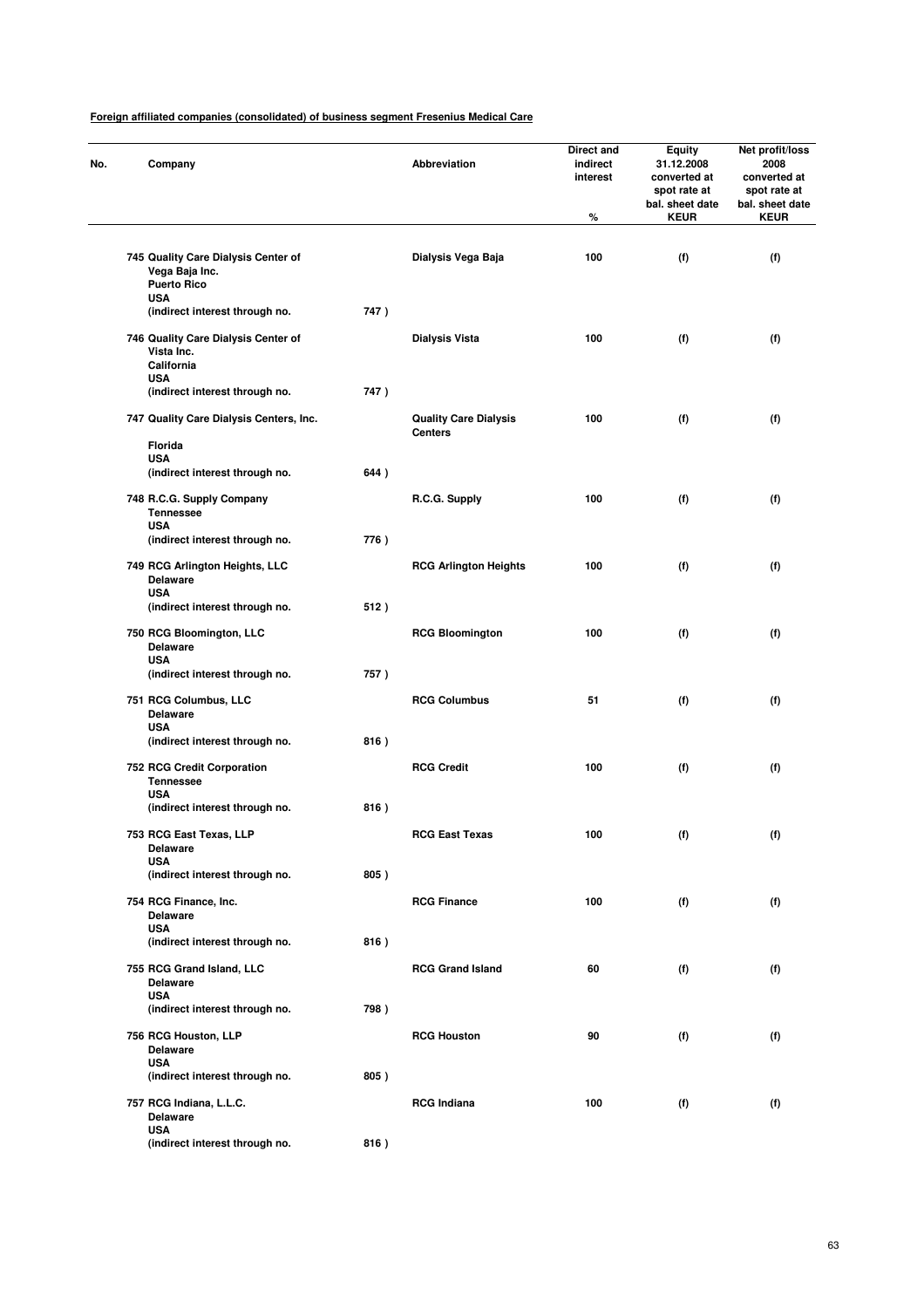| No. | Company                                                          |      | Abbreviation                | Direct and<br>indirect<br>interest<br>% | <b>Equity</b><br>31.12.2008<br>converted at<br>spot rate at<br>bal. sheet date<br><b>KEUR</b> | Net profit/loss<br>2008<br>converted at<br>spot rate at<br>bal. sheet date<br><b>KEUR</b> |
|-----|------------------------------------------------------------------|------|-----------------------------|-----------------------------------------|-----------------------------------------------------------------------------------------------|-------------------------------------------------------------------------------------------|
|     | 758 RCG Intellectual Holdings, Inc.<br><b>Delaware</b>           |      | <b>RCGIH</b>                | 100                                     | (f)                                                                                           | (f)                                                                                       |
|     | <b>USA</b><br>(indirect interest through no.                     | 816) |                             |                                         |                                                                                               |                                                                                           |
|     | 759 RCG Irving, LLP<br><b>Delaware</b><br><b>USA</b>             |      | <b>RCG Irving</b>           | 100                                     | (f)                                                                                           | (f)                                                                                       |
|     | (indirect interest through no.                                   | 805) |                             |                                         |                                                                                               |                                                                                           |
|     | 760 RCG Marion, LLC<br><b>Delaware</b><br><b>USA</b>             |      | <b>RCG Marion</b>           | 100                                     | (f)                                                                                           | (f)                                                                                       |
|     | (indirect interest through no.                                   | 766) |                             |                                         |                                                                                               |                                                                                           |
|     | 761 RCG Martin, LLC<br><b>Delaware</b><br><b>USA</b>             |      | <b>RCG Martin</b>           | 100                                     | (f)                                                                                           | (f)                                                                                       |
|     | (indirect interest through no.                                   | 816) |                             |                                         |                                                                                               |                                                                                           |
|     | 762 RCG Memphis East, LLC<br><b>Delaware</b>                     |      | <b>RCG Memphis East</b>     | 100                                     | (f)                                                                                           | (f)                                                                                       |
|     | <b>USA</b><br>(indirect interest through no.                     | 816) |                             |                                         |                                                                                               |                                                                                           |
|     | 763 RCG Memphis South, LLC<br>California                         |      | <b>RCG Memphis South</b>    | 100                                     | (f)                                                                                           | (f)                                                                                       |
|     | <b>USA</b><br>(indirect interest through no.                     | 766) |                             |                                         |                                                                                               |                                                                                           |
|     | 764 RCG Memphis, LLC<br><b>Delaware</b><br><b>USA</b>            |      | <b>RCG Memphis</b>          | 100                                     | (f)                                                                                           | (f)                                                                                       |
|     | (indirect interest through no.                                   | 816) |                             |                                         |                                                                                               |                                                                                           |
|     | 765 RCG Mercy Des Moines, LLC<br><b>Delaware</b><br><b>USA</b>   |      | <b>RCG Mercy Des Moines</b> | 80                                      | (f)                                                                                           | (f)                                                                                       |
|     | (indirect interest through no.                                   | 798) |                             |                                         |                                                                                               |                                                                                           |
|     | 766 RCG Mississippi, Inc.<br><b>Delaware</b><br><b>USA</b>       |      | <b>RCG Mississippi</b>      | 100                                     | (f)                                                                                           | (f)                                                                                       |
|     | (indirect interest through no.                                   | 816) |                             |                                         |                                                                                               |                                                                                           |
|     | 767 RCG North Platte, LLC<br><b>Delaware</b><br><b>USA</b>       |      | <b>RCG North Platte</b>     | 60                                      | (f)                                                                                           | (f)                                                                                       |
|     | (indirect interest through no.                                   | 798) |                             |                                         |                                                                                               |                                                                                           |
|     | 768 RCG of Lake Village, LLC<br><b>Mississippi</b><br><b>USA</b> |      | <b>RCG Lake Village</b>     | 51                                      | (f)                                                                                           | (f)                                                                                       |
|     | (indirect interest through no.                                   | 766) |                             |                                         |                                                                                               |                                                                                           |
|     | 769 RCG PA Merger Corp.<br>Texas                                 |      | <b>RCG PA</b>               | 100                                     | (f)                                                                                           | (f)                                                                                       |
|     | <b>USA</b><br>(indirect interest through no.                     | 816) |                             |                                         |                                                                                               |                                                                                           |
|     | 770 RCG Pensacola, LLC<br><b>Delaware</b>                        |      | <b>RCG Pensacola</b>        | 70                                      | (f)                                                                                           | (f)                                                                                       |
|     | <b>USA</b><br>(indirect interest through no.                     | 802) |                             |                                         |                                                                                               |                                                                                           |
|     | 771 RCG Robstown, LLP<br><b>Delaware</b>                         |      | <b>RCG Robstown</b>         | 70                                      | (f)                                                                                           | (f)                                                                                       |
|     | <b>USA</b><br>(indirect interest through no.                     | 805) |                             |                                         |                                                                                               |                                                                                           |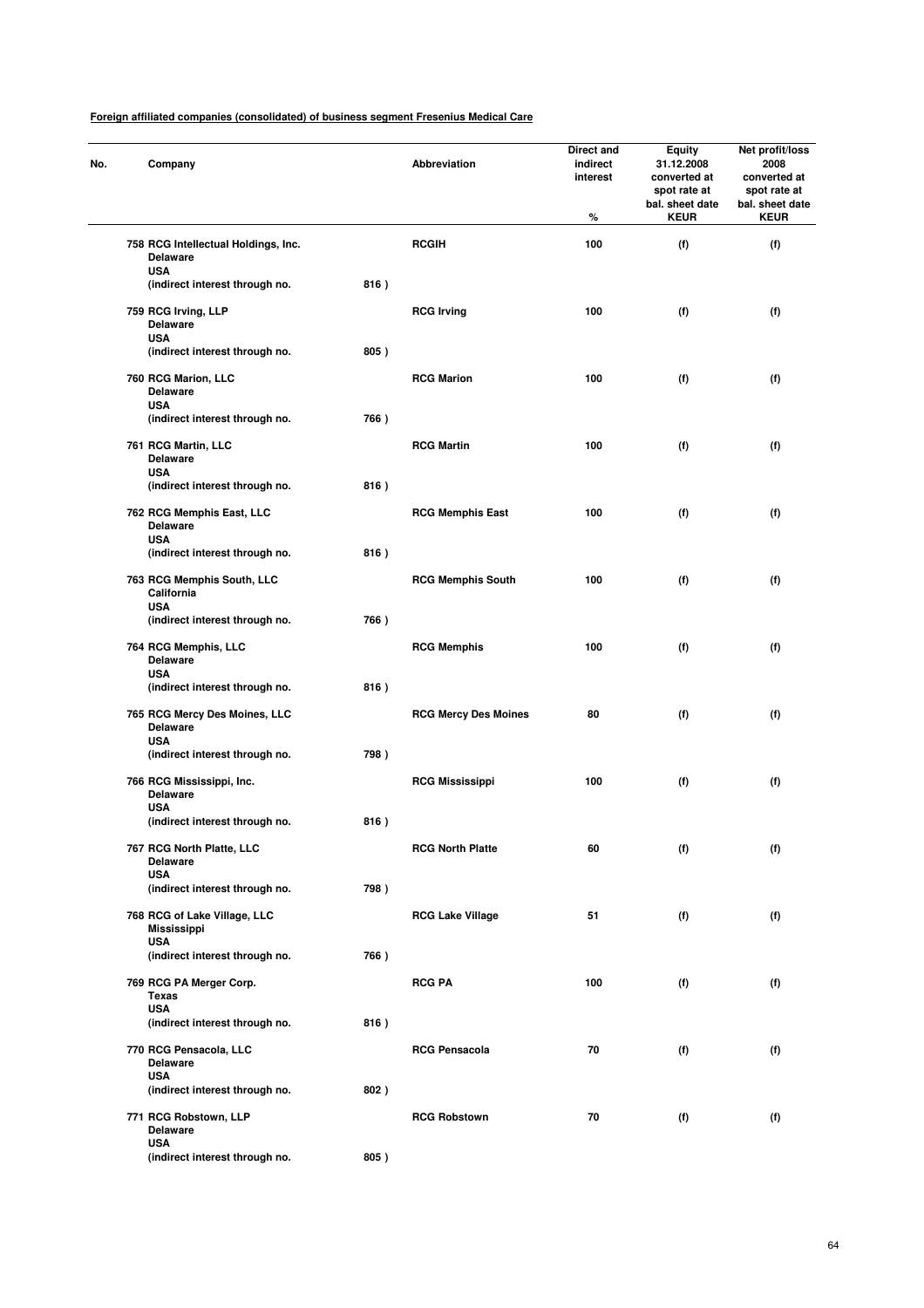| No. | Company                                                               |      | <b>Abbreviation</b>               | Direct and<br>indirect<br>interest<br>% | <b>Equity</b><br>31.12.2008<br>converted at<br>spot rate at<br>bal. sheet date<br><b>KEUR</b> | Net profit/loss<br>2008<br>converted at<br>spot rate at<br>bal. sheet date<br><b>KEUR</b> |
|-----|-----------------------------------------------------------------------|------|-----------------------------------|-----------------------------------------|-----------------------------------------------------------------------------------------------|-------------------------------------------------------------------------------------------|
|     | 772 RCG Saint Luke's LLC<br><b>Delaware</b>                           |      | <b>RCG/Saint Luke</b>             | 100                                     | (f)                                                                                           | (f)                                                                                       |
|     | <b>USA</b>                                                            |      |                                   |                                         |                                                                                               |                                                                                           |
|     | (indirect interest through no.                                        | 798) |                                   |                                         |                                                                                               |                                                                                           |
|     | 773 RCG Southaven, LLC<br><b>Delaware</b><br><b>USA</b>               |      | <b>RCG Southaven</b>              | 51                                      | (f)                                                                                           | (f)                                                                                       |
|     | (indirect interest through no.                                        | 816) |                                   |                                         |                                                                                               |                                                                                           |
|     | 774 RCG Southern New Jersey, LLC<br><b>Delaware</b><br><b>USA</b>     |      | <b>RCG Southern New</b><br>Jersey | 60                                      | (f)                                                                                           | (f)                                                                                       |
|     | (indirect interest through no.                                        | 788) |                                   |                                         |                                                                                               |                                                                                           |
|     | 775 RCG Tunica, LLC<br><b>Delaware</b><br><b>USA</b>                  |      | <b>RCG Tunica</b>                 | 70                                      | (f)                                                                                           | (f)                                                                                       |
|     | (indirect interest through no.                                        | 766) |                                   |                                         |                                                                                               |                                                                                           |
|     | 776 RCG University Division, Inc.<br><b>Tennessee</b>                 |      | <b>RCG University</b>             | 100                                     | (f)                                                                                           | (f)                                                                                       |
|     | <b>USA</b><br>(indirect interest through no.                          | 816) |                                   |                                         |                                                                                               |                                                                                           |
|     | 777 RCG West Health Supply, L.C.<br>Arizona                           |      | <b>RCG West Health Supply</b>     | 100                                     | (f)                                                                                           | (f)                                                                                       |
|     | <b>USA</b>                                                            |      |                                   |                                         |                                                                                               |                                                                                           |
|     | (indirect interest through no.                                        | 816) |                                   |                                         |                                                                                               |                                                                                           |
|     | 778 RCG Whitehaven, LLC<br><b>Delaware</b><br><b>USA</b>              |      | <b>RCG Whitehaven</b>             | 100                                     | (f)                                                                                           | (f)                                                                                       |
|     | (indirect interest through no.                                        | 766) |                                   |                                         |                                                                                               |                                                                                           |
|     | 779 Renaissance Health Care Inc.<br><b>Delaware</b>                   |      | <b>Renaissance Healthcare</b>     | 100                                     | (f)                                                                                           | (f)                                                                                       |
|     | <b>USA</b><br>(indirect interest through no.                          | 675) |                                   |                                         |                                                                                               |                                                                                           |
|     | 780 Renal Care Group-Beaumont, L.P.<br><b>Delaware</b>                |      | <b>RCG-Beaumont</b>               | 80                                      | (f)                                                                                           | (f)                                                                                       |
|     | <b>USA</b><br>(indirect interest through no.                          | 805) |                                   |                                         |                                                                                               |                                                                                           |
|     |                                                                       |      |                                   |                                         |                                                                                               |                                                                                           |
|     | 781 Renal Care Group-Harlingen, L.P.<br><b>Delaware</b><br><b>USA</b> |      | RCG - Harlingen                   | 60                                      | (f)                                                                                           | (f)                                                                                       |
|     | (indirect interest through no.                                        | 805) |                                   |                                         |                                                                                               |                                                                                           |
|     | 782 Renal Care Group Alaska, Inc.<br>Alaska<br><b>USA</b>             |      | <b>RCG Alaska</b>                 | 100                                     | (f)                                                                                           | (f)                                                                                       |
|     | (indirect interest through no.                                        | 816) |                                   |                                         |                                                                                               |                                                                                           |
|     | 783 Renal Care Group Arizona, LLC<br>Arizona                          |      | <b>RCG Arizona</b>                | 51                                      | (f)                                                                                           | (f)                                                                                       |
|     | <b>USA</b><br>(indirect interest through no.                          | 816) |                                   |                                         |                                                                                               |                                                                                           |
|     | 784 Renal Care Group Central<br><b>Memphis, LLC</b>                   |      | <b>RCG Central Memphis</b>        | 100                                     | (f)                                                                                           | (f)                                                                                       |
|     | <b>Delaware</b>                                                       |      |                                   |                                         |                                                                                               |                                                                                           |
|     | <b>USA</b><br>(indirect interest through no.                          | 816) |                                   |                                         |                                                                                               |                                                                                           |
|     | 785 Renal Care Group Charlotte, LLC<br><b>Delaware</b>                |      | <b>RCG Charlotte</b>              | 60                                      | (f)                                                                                           | (f)                                                                                       |
|     | <b>USA</b>                                                            |      |                                   |                                         |                                                                                               |                                                                                           |
|     | (indirect interest through no.                                        | 662) |                                   |                                         |                                                                                               |                                                                                           |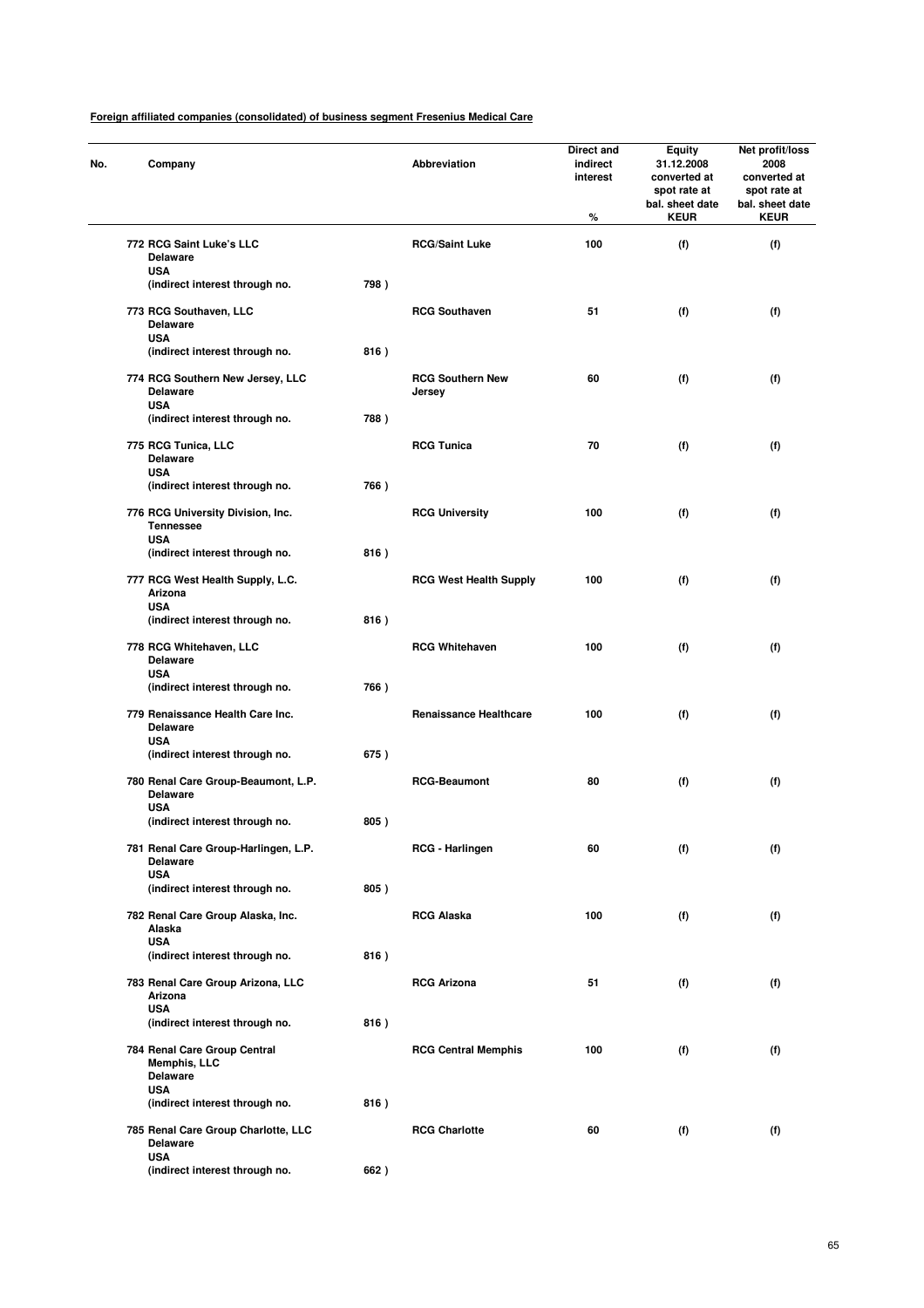| No. | Company                                                                      |      | Abbreviation                 | Direct and<br>indirect<br>interest<br>% | Equity<br>31.12.2008<br>converted at<br>spot rate at<br>bal. sheet date<br><b>KEUR</b> | Net profit/loss<br>2008<br>converted at<br>spot rate at<br>bal. sheet date<br><b>KEUR</b> |
|-----|------------------------------------------------------------------------------|------|------------------------------|-----------------------------------------|----------------------------------------------------------------------------------------|-------------------------------------------------------------------------------------------|
|     | 786 Renal Care Group Chicago<br>Southside, LLC<br><b>Delaware</b>            |      | <b>RCG Chicago Southside</b> | 80                                      | (f)                                                                                    | (f)                                                                                       |
|     | <b>USA</b><br>(indirect interest through no.                                 | 512) |                              |                                         |                                                                                        |                                                                                           |
|     | 787 Renal Care Group Chicago<br>Uptown, LLC<br><b>Delaware</b><br><b>USA</b> |      | <b>RCG Chicago Uptown</b>    | 80                                      | (f)                                                                                    | (f)                                                                                       |
|     | (indirect interest through no.                                               | 512) |                              |                                         |                                                                                        |                                                                                           |
|     | 788 Renal Care Group East, Inc.<br>Pennsylvania<br><b>USA</b>                |      | <b>RCG East</b>              | 100                                     | (f)                                                                                    | (f)                                                                                       |
|     | (indirect interest through no.                                               | 816) |                              |                                         |                                                                                        |                                                                                           |
|     | 789 Renal Care Group Eastern Ohio,<br>LLC<br><b>Delaware</b><br><b>USA</b>   |      | <b>RCG Eastern Ohio</b>      | 60                                      | (f)                                                                                    | (f)                                                                                       |
|     | (indirect interest through no.                                               | 723) |                              |                                         |                                                                                        |                                                                                           |
|     | 790 Renal Care Group Gainesville East,<br>LLC                                |      | <b>RCG Gainesville East</b>  | 90                                      | (f)                                                                                    | (f)                                                                                       |
|     | <b>Delaware</b><br><b>USA</b><br>(indirect interest through no.              | 690) |                              |                                         |                                                                                        |                                                                                           |
|     | 791 Renal Care Group Gainesville, LLC<br><b>Delaware</b>                     |      | <b>RCG Gainesville</b>       | 60                                      | (f)                                                                                    | (f)                                                                                       |
|     | <b>USA</b><br>(indirect interest through no.                                 | 690) |                              |                                         |                                                                                        |                                                                                           |
|     | 792 Renal Care Group Lansing, LLC<br><b>Delaware</b>                         |      | <b>RCG Lansing</b>           | 100                                     | (f)                                                                                    | (f)                                                                                       |
|     | <b>USA</b><br>(indirect interest through no.                                 | 662) |                              |                                         |                                                                                        |                                                                                           |
|     | 793 Renal Care Group Las Vegas, LLC<br><b>Delaware</b>                       |      | <b>RCG Las Vegas</b>         | 70                                      | (f)                                                                                    | (f)                                                                                       |
|     | <b>USA</b><br>(indirect interest through no.                                 | 598) |                              |                                         |                                                                                        |                                                                                           |
|     | 794 Renal Care Group Maplewood, LLC<br><b>Delaware</b><br><b>USA</b>         |      | <b>RCG Maplewood</b>         | 60                                      | (f)                                                                                    | (f)                                                                                       |
|     | (indirect interest through no.                                               | 837) |                              |                                         |                                                                                        |                                                                                           |
|     | 795 Renal Care Group Michigan, Inc.<br><b>Delaware</b><br><b>USA</b>         |      | <b>RCG Michigan</b>          | 100                                     | (f)                                                                                    | (f)                                                                                       |
|     | (indirect interest through no.                                               | 816) |                              |                                         |                                                                                        |                                                                                           |
|     | 796 Renal Care Group Nacagdoches,<br><b>LLP</b><br><b>Delaware</b>           |      | <b>RCG Nacagdoches</b>       | 80                                      | (f)                                                                                    | (f)                                                                                       |
|     | <b>USA</b>                                                                   |      |                              |                                         |                                                                                        |                                                                                           |
|     | (indirect interest through no.                                               | 805) |                              |                                         |                                                                                        |                                                                                           |
|     | 797 Renal Care Group Northwest, Inc.<br><b>Delaware</b><br><b>USA</b>        |      | <b>RCG Northwest</b>         | 100                                     | (f)                                                                                    | (f)                                                                                       |
|     | (indirect interest through no.                                               | 816) |                              |                                         |                                                                                        |                                                                                           |
|     | 798 Renal Care Group of the Midwest,<br>Inc.<br>Kansas                       |      | <b>RCG Midwest</b>           | 100                                     | (f)                                                                                    | (f)                                                                                       |
|     | <b>USA</b><br>(indirect interest through no.                                 | 816) |                              |                                         |                                                                                        |                                                                                           |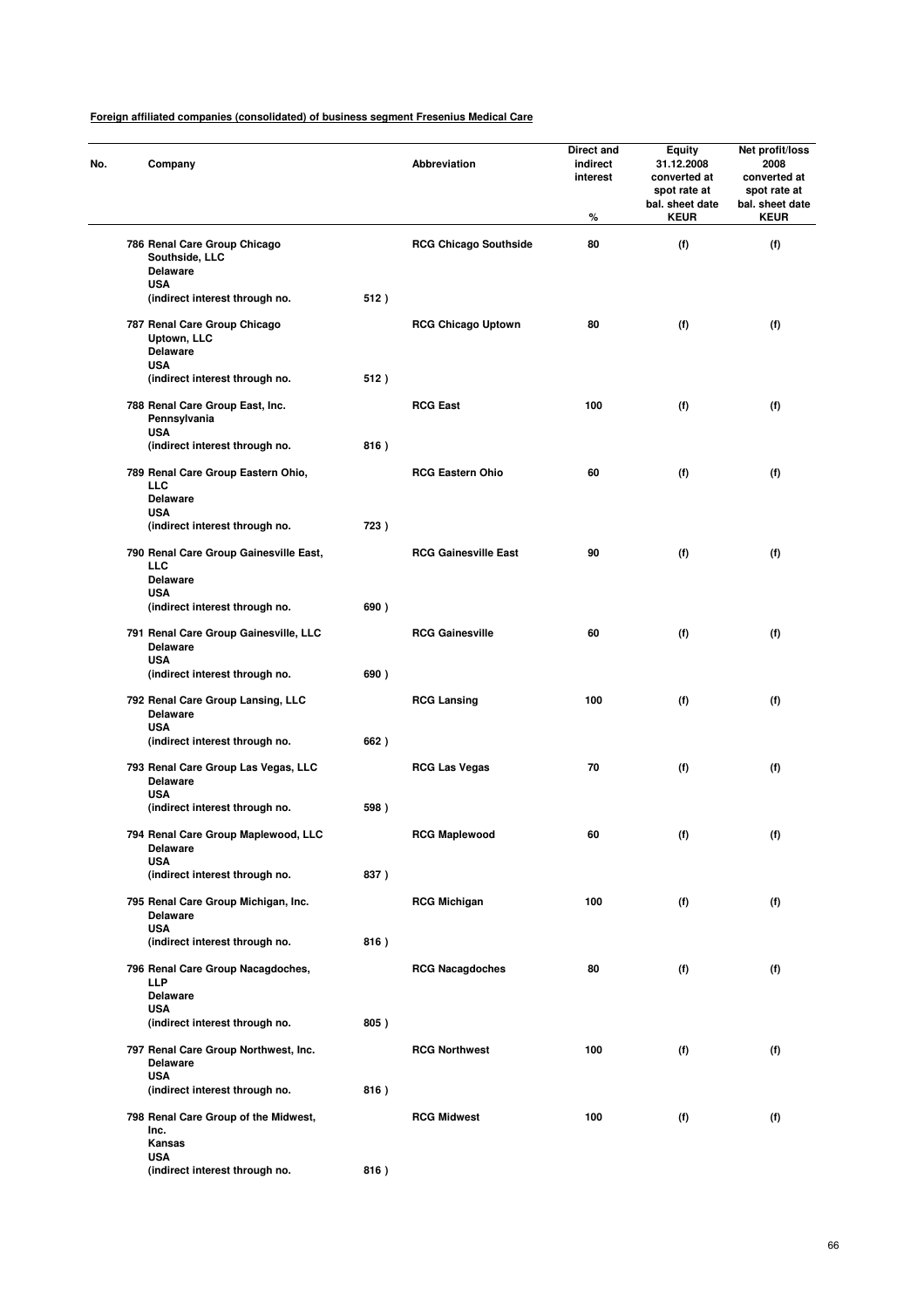| No. | Company                                                                           |      | Abbreviation                  | Direct and<br>indirect<br>interest<br>% | <b>Equity</b><br>31.12.2008<br>converted at<br>spot rate at<br>bal. sheet date<br><b>KEUR</b> | Net profit/loss<br>2008<br>converted at<br>spot rate at<br>bal. sheet date<br><b>KEUR</b> |
|-----|-----------------------------------------------------------------------------------|------|-------------------------------|-----------------------------------------|-----------------------------------------------------------------------------------------------|-------------------------------------------------------------------------------------------|
|     | 799 Renal Care Group of the Ozarks,<br>LLC                                        |      | <b>RCG Ozarks</b>             | 100                                     | (f)                                                                                           | (f)                                                                                       |
|     | <b>Delaware</b><br><b>USA</b>                                                     |      |                               |                                         |                                                                                               |                                                                                           |
|     | (indirect interest through no.                                                    | 798) |                               |                                         |                                                                                               |                                                                                           |
|     | 800 Renal Care Group of the Rockies,<br>LLC<br><b>Delaware</b>                    |      | <b>RCG Rockies</b>            | 92                                      | (f)                                                                                           | (f)                                                                                       |
|     | <b>USA</b><br>(indirect interest through no.                                      | 816) |                               |                                         |                                                                                               |                                                                                           |
|     | 801 Renal Care Group of the South,<br>Inc.<br><b>Delaware</b>                     |      | <b>RCG South</b>              | 100                                     | (f)                                                                                           | (f)                                                                                       |
|     | <b>USA</b>                                                                        |      |                               |                                         |                                                                                               |                                                                                           |
|     | (indirect interest through no.                                                    | 816) |                               |                                         |                                                                                               |                                                                                           |
|     | 802 Renal Care Group of the<br>Southeast, Inc.<br>Florida                         |      | <b>RCG Southeast</b>          | 100                                     | (f)                                                                                           | (f)                                                                                       |
|     | <b>USA</b><br>(indirect interest through no.                                      | 816) |                               |                                         |                                                                                               |                                                                                           |
|     | 803 Renal Care Group Ohio, Inc.<br><b>Delaware</b><br><b>USA</b>                  |      | <b>RCG Ohio</b>               | 100                                     | (f)                                                                                           | (f)                                                                                       |
|     | (indirect interest through no.                                                    | 816) |                               |                                         |                                                                                               |                                                                                           |
|     | 804 Renal Care Group South New<br>Mexico, LLC<br><b>Delaware</b><br><b>USA</b>    |      | <b>RCG South New Mexico</b>   | 100                                     | (f)                                                                                           | (f)                                                                                       |
|     | (indirect interest through no.                                                    | 805) |                               |                                         |                                                                                               |                                                                                           |
|     | 805 Renal Care Group Southwest<br>Holdings, Inc.<br><b>Delaware</b><br><b>USA</b> |      | <b>RCG Southwest Holdings</b> | 100                                     | (f)                                                                                           | (f)                                                                                       |
|     | (indirect interest through no.                                                    | 816) |                               |                                         |                                                                                               |                                                                                           |
|     | 806 Renal Care Group Southwest<br>Michigan, LLC<br><b>Delaware</b>                |      | <b>RCG Southwest Michigan</b> | 90                                      | (f)                                                                                           | (f)                                                                                       |
|     | <b>USA</b><br>(indirect interest through no.                                      | 662) |                               |                                         |                                                                                               |                                                                                           |
|     | 807 Renal Care Group Southwest, L.P.                                              |      | <b>RCG Southwest</b>          | 100                                     | (f)                                                                                           | (f)                                                                                       |
|     | <b>Delaware</b>                                                                   |      |                               |                                         |                                                                                               |                                                                                           |
|     | <b>USA</b><br>(indirect interest through no.                                      | 805) |                               |                                         |                                                                                               |                                                                                           |
|     | 808 Renal Care Group Tampa, LLC<br><b>Delaware</b>                                |      | <b>RCG Tampa</b>              | 60                                      | (f)                                                                                           | (f)                                                                                       |
|     | <b>USA</b><br>(indirect interest through no.                                      | 802) |                               |                                         |                                                                                               |                                                                                           |
|     | 809 Renal Care Group Terre Haute, LLC                                             |      | <b>RCG Terre Haute</b>        | 60                                      | (f)                                                                                           | (f)                                                                                       |
|     | <b>Delaware</b>                                                                   |      |                               |                                         |                                                                                               |                                                                                           |
|     | <b>USA</b><br>(indirect interest through no.                                      | 757) |                               |                                         |                                                                                               |                                                                                           |
|     | 810 Renal Care Group Texas, Inc.<br>Texas                                         |      | <b>RCG Texas</b>              | 100                                     | (f)                                                                                           | (f)                                                                                       |
|     | <b>USA</b><br>(indirect interest through no.                                      | 816) |                               |                                         |                                                                                               |                                                                                           |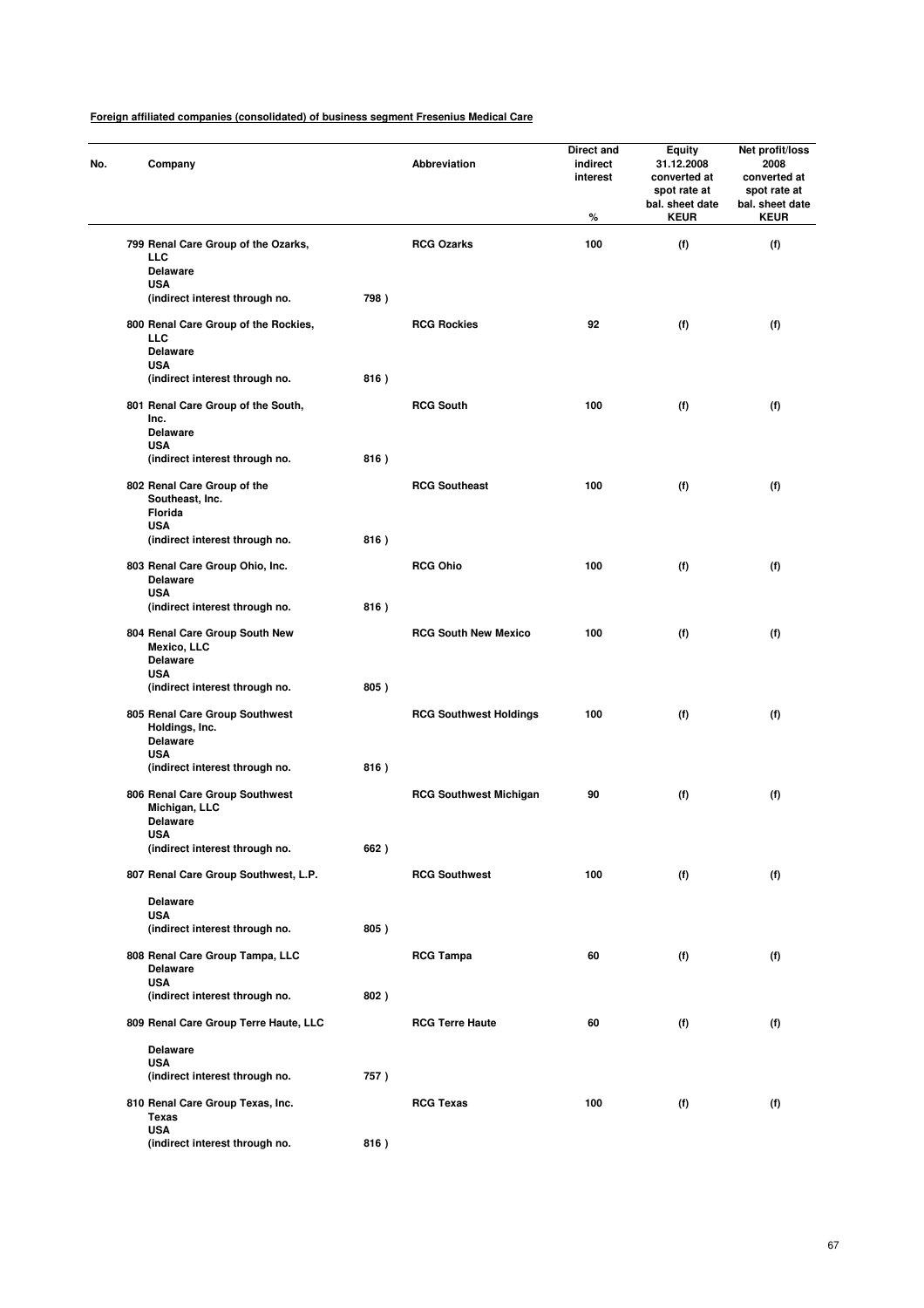| No. | Company                                                                   |      | Abbreviation                             | Direct and<br>indirect<br>interest<br>% | <b>Equity</b><br>31.12.2008<br>converted at<br>spot rate at<br>bal. sheet date<br><b>KEUR</b> | Net profit/loss<br>2008<br>converted at<br>spot rate at<br>bal. sheet date<br><b>KEUR</b> |
|-----|---------------------------------------------------------------------------|------|------------------------------------------|-----------------------------------------|-----------------------------------------------------------------------------------------------|-------------------------------------------------------------------------------------------|
|     | 811 Renal Care Group Texas, L.P.<br><b>Delaware</b>                       |      | <b>RCG Texas</b>                         | 100                                     | (f)                                                                                           | (f)                                                                                       |
|     | <b>USA</b><br>(indirect interest through no.                              | 805) |                                          |                                         |                                                                                               |                                                                                           |
|     | 812 Renal Care Group Toledo, LLC<br><b>Delaware</b><br><b>USA</b>         |      | <b>RCG Toledo</b>                        | 100                                     | (f)                                                                                           | (f)                                                                                       |
|     | (indirect interest through no.                                            | 700) |                                          |                                         |                                                                                               |                                                                                           |
|     | 813 Renal Care Group Tupelo, LLC<br><b>Delaware</b><br><b>USA</b>         |      | <b>RCG Tupelo</b>                        | 69                                      | (f)                                                                                           | (f)                                                                                       |
|     | (indirect interest through no.                                            | 766) |                                          |                                         |                                                                                               |                                                                                           |
|     | 814 Renal Care Group Wasilla, LLC<br><b>Delaware</b><br><b>USA</b>        |      | <b>RCG Wasilla</b>                       | 80                                      | (f)                                                                                           | (f)                                                                                       |
|     | (indirect interest through no.                                            | 782) |                                          |                                         |                                                                                               |                                                                                           |
|     | 815 Renal Care Group Westlake, LLC<br><b>Delaware</b><br><b>USA</b>       |      | <b>RCG Westlake</b>                      | 100                                     | (f)                                                                                           | (f)                                                                                       |
|     | (indirect interest through no.                                            | 776) |                                          |                                         |                                                                                               |                                                                                           |
|     | 816 Renal Care Group, Inc.<br><b>Delaware</b><br><b>USA</b>               |      | <b>RCG</b>                               | 100                                     | (f)                                                                                           | (f)                                                                                       |
|     | (indirect interest through no.                                            | 577) |                                          |                                         |                                                                                               |                                                                                           |
|     | 817 Renal Dimensions, LLC<br><b>Delaware</b><br><b>USA</b>                |      | <b>Renal Dimensions</b>                  | 51                                      | (f)                                                                                           | (f)                                                                                       |
|     | (indirect interest through no.                                            | 816) |                                          |                                         |                                                                                               |                                                                                           |
|     | 818 Renal Institute of Central Jersey,<br>LLC<br><b>Delaware</b>          |      | <b>Renal Institute Central</b><br>Jersey | 51                                      | (f)                                                                                           | (f)                                                                                       |
|     | <b>USA</b><br>(indirect interest through no.                              | 816) |                                          |                                         |                                                                                               |                                                                                           |
|     | 819 Renal Research Institute LLC<br><b>New York</b>                       |      | <b>Renal Research Institute</b>          | 80                                      | (f)                                                                                           | (f)                                                                                       |
|     | <b>USA</b><br>(indirect interest through no.                              | 675) |                                          |                                         |                                                                                               |                                                                                           |
|     | 820 Renal Research Institute of<br><b>Michigan LLC</b><br><b>Delaware</b> |      | <b>Renal Research Michigan</b>           | 100                                     | (f)                                                                                           | (f)                                                                                       |
|     | <b>USA</b><br>(indirect interest through no.                              | 819) |                                          |                                         |                                                                                               |                                                                                           |
|     | 821 Renal Scientific Services of Texas<br>Inc.                            |      | <b>Renal Scientific Texas</b>            | 100                                     | (f)                                                                                           | (f)                                                                                       |
|     | <b>Delaware</b><br><b>USA</b>                                             |      |                                          |                                         |                                                                                               |                                                                                           |
|     | (indirect interest through no.                                            | 668) |                                          |                                         |                                                                                               |                                                                                           |
|     | 822 Renal Solutions, Inc.<br><b>USA</b>                                   |      | <b>Renal Solutions</b>                   | 100                                     | (f)                                                                                           | (f)                                                                                       |
|     | (indirect interest through no.                                            | 577) |                                          |                                         |                                                                                               |                                                                                           |
|     | 823 Renal Supply (Tenn) Corp.<br><b>New Jersey</b><br><b>USA</b>          |      | <b>Renal Supply (Tenn)</b>               | 100                                     | (f)                                                                                           | (f)                                                                                       |
|     | (indirect interest through no.                                            | 408) |                                          |                                         |                                                                                               |                                                                                           |
|     | 824 RenalNet Arizona, Inc.<br>Arizona<br><b>USA</b>                       |      | <b>RenalNet Arizona</b>                  | 100                                     | (f)                                                                                           | (f)                                                                                       |
|     | (indirect interest through no.                                            | 816) |                                          |                                         |                                                                                               |                                                                                           |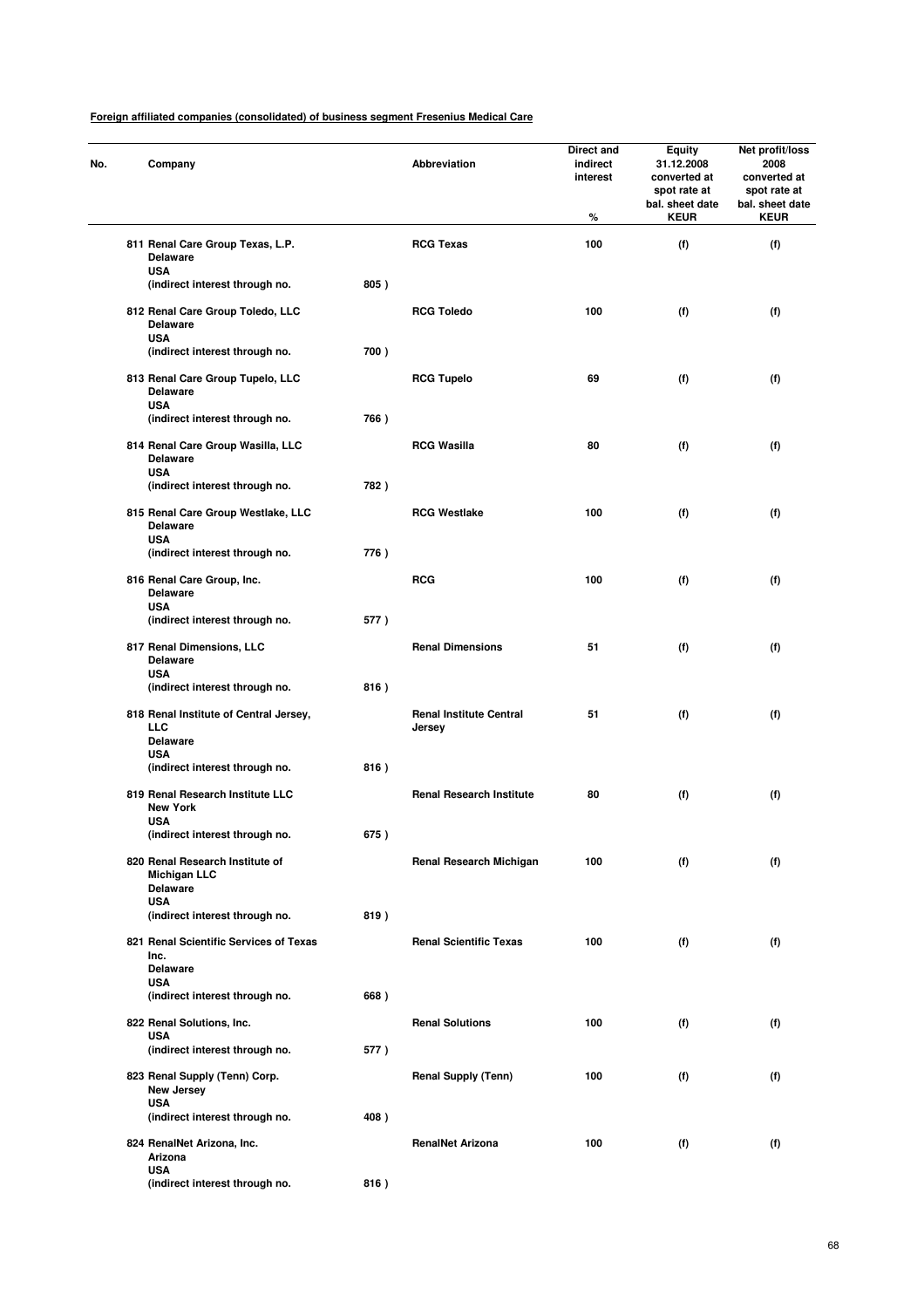| No. | Company                                                                |      | Abbreviation                               | Direct and<br>indirect<br>interest<br>% | Equity<br>31.12.2008<br>converted at<br>spot rate at<br>bal. sheet date<br><b>KEUR</b> | Net profit/loss<br>2008<br>converted at<br>spot rate at<br>bal. sheet date<br><b>KEUR</b> |
|-----|------------------------------------------------------------------------|------|--------------------------------------------|-----------------------------------------|----------------------------------------------------------------------------------------|-------------------------------------------------------------------------------------------|
|     |                                                                        |      |                                            |                                         |                                                                                        |                                                                                           |
|     | 825 RenalNet, Inc.<br><b>Delaware</b>                                  |      | RenalNet                                   | 100                                     | (f)                                                                                    | (f)                                                                                       |
|     | <b>USA</b><br>(indirect interest through no.                           | 816) |                                            |                                         |                                                                                        |                                                                                           |
|     | 826 RenalPartners Foundation, Inc.<br><b>Texas</b><br><b>USA</b>       |      | <b>Renal Partners</b><br><b>Foundation</b> | 100                                     | (f)                                                                                    | (f)                                                                                       |
|     | (indirect interest through no.                                         | 810) |                                            |                                         |                                                                                        |                                                                                           |
|     | 827 RenalPartners of Arizona, LLC<br><b>Delaware</b>                   |      | <b>Renal Partners Arizona</b>              | 100                                     | (f)                                                                                    | (f)                                                                                       |
|     | <b>USA</b><br>(indirect interest through no.                           | 830) |                                            |                                         |                                                                                        |                                                                                           |
|     | 828 RenalPartners of Indiana, LLC<br>Indiana<br><b>USA</b>             |      | <b>Renal Partners Indiana</b>              | 100                                     | (f)                                                                                    | (f)                                                                                       |
|     | (indirect interest through no.                                         | 830) |                                            |                                         |                                                                                        |                                                                                           |
|     | 829 RenalPartners of the Rockies, LLC<br><b>Delaware</b><br><b>USA</b> |      | <b>Renal Partners Rockies</b>              | 100                                     | (f)                                                                                    | (f)                                                                                       |
|     | (indirect interest through no.                                         | 830) |                                            |                                         |                                                                                        |                                                                                           |
|     | 830 RenalPartners, Inc.<br><b>Delaware</b>                             |      | <b>Renal Partners</b>                      | 100                                     | (f)                                                                                    | (f)                                                                                       |
|     | <b>USA</b><br>(indirect interest through no.                           | 816) |                                            |                                         |                                                                                        |                                                                                           |
|     | 831 Renex Corp.<br>Florida<br><b>USA</b>                               |      | Renex                                      | 100                                     | (f)                                                                                    | (f)                                                                                       |
|     | (indirect interest through no.                                         | 816) |                                            |                                         |                                                                                        |                                                                                           |
|     | 832 Renex Dialysis Clinic of Amesbury,<br>Inc.<br><b>Massachusetts</b> |      | <b>Renex Amesbury</b>                      | 100                                     | (f)                                                                                    | (f)                                                                                       |
|     | <b>USA</b><br>(indirect interest through no.                           | 831) |                                            |                                         |                                                                                        |                                                                                           |
|     | 833 Renex Dialysis Clinic of<br>Bloomfield, Inc.                       |      | <b>Renex Bloomfield</b>                    | 100                                     | (f)                                                                                    | (f)                                                                                       |
|     | New Jersey<br>USA                                                      |      |                                            |                                         |                                                                                        |                                                                                           |
|     | (indirect interest through no.                                         | 831) |                                            |                                         |                                                                                        |                                                                                           |
|     | 834 Renex Dialysis Clinic of Bridgeton,<br>Inc.<br><b>Missouri</b>     |      | <b>Renex Bridgeton</b>                     | 100                                     | (f)                                                                                    | (f)                                                                                       |
|     | <b>USA</b><br>(indirect interest through no.                           | 831) |                                            |                                         |                                                                                        |                                                                                           |
|     | 835 Renex Dialysis Clinic of Creve<br>Coeur, Inc.<br><b>Missouri</b>   |      | <b>Renex Creve Coeur</b>                   | 100                                     | (f)                                                                                    | (f)                                                                                       |
|     | <b>USA</b><br>(indirect interest through no.                           | 831) |                                            |                                         |                                                                                        |                                                                                           |
|     | 836 Renex Dialysis Clinic of<br>Doylestown, Inc.<br>Pennsylvania       |      | <b>Renex Doylestown</b>                    | 100                                     | (f)                                                                                    | (f)                                                                                       |
|     | <b>USA</b><br>(indirect interest through no.                           | 831) |                                            |                                         |                                                                                        |                                                                                           |
|     | 837 Renex Dialysis Clinic of<br>Maplewood, Inc.<br><b>Missouri</b>     |      | <b>Renex Maplewood</b>                     | 100                                     | (f)                                                                                    | (f)                                                                                       |
|     | <b>USA</b><br>(indirect interest through no.                           | 831) |                                            |                                         |                                                                                        |                                                                                           |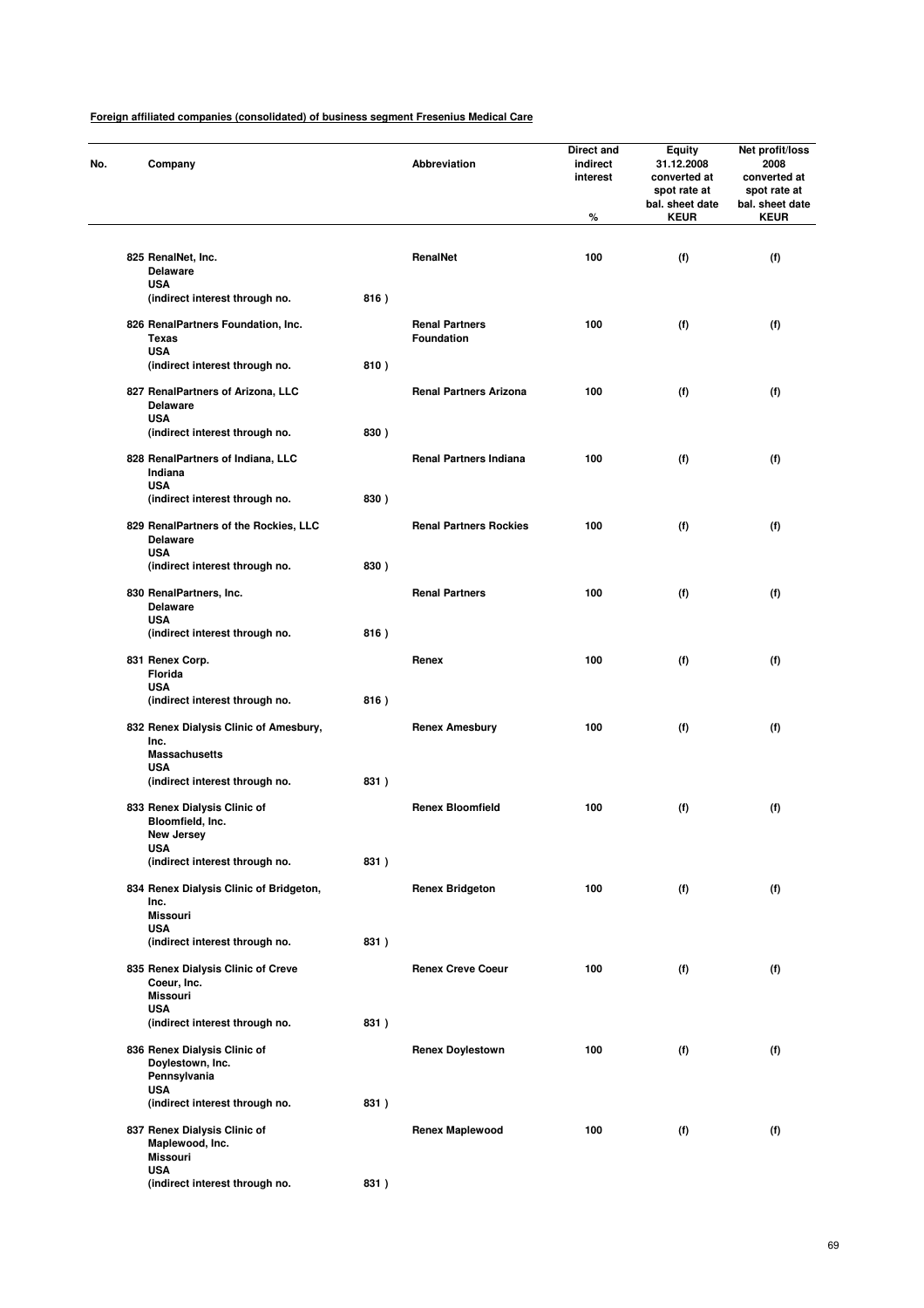| Company                                                                                   |      | Abbreviation                 | <b>Direct and</b><br>indirect<br>interest | <b>Equity</b><br>31.12.2008<br>converted at<br>spot rate at | Net profit/loss<br>2008<br>converted at<br>spot rate at |
|-------------------------------------------------------------------------------------------|------|------------------------------|-------------------------------------------|-------------------------------------------------------------|---------------------------------------------------------|
|                                                                                           |      |                              | %                                         | bal. sheet date<br><b>KEUR</b>                              | bal. sheet date<br><b>KEUR</b>                          |
| 838 Renex Dialysis Clinic of North<br>Andover, Inc.<br><b>Massachusetts</b><br><b>USA</b> |      | <b>Renex North Andover</b>   | 100                                       | (f)                                                         | (f)                                                     |
| (indirect interest through no.                                                            | 831) |                              |                                           |                                                             |                                                         |
| 839 Renex Dialysis Clinic of Orange,<br>Inc.<br>New Jersey                                |      | <b>Renex Orange</b>          | 100                                       | (f)                                                         | (f)                                                     |
| <b>USA</b><br>(indirect interest through no.                                              | 831) |                              |                                           |                                                             |                                                         |
| 840 Renex Dialysis Clinic of Penn Hills,<br>Inc.<br>Pennsylvania                          |      | <b>Renex Penn Hills</b>      | 100                                       | (f)                                                         | (f)                                                     |
| <b>USA</b><br>(indirect interest through no.                                              | 831) |                              |                                           |                                                             |                                                         |
| 841 Renex Dialysis Clinic of<br>Philadelphia, Inc.<br>Pennsylvania                        |      | <b>Renex Philadelphia</b>    | 100                                       | (f)                                                         | (f)                                                     |
| <b>USA</b><br>(indirect interest through no.                                              | 831) |                              |                                           |                                                             |                                                         |
| 842 Renex Dialysis Clinic of Pittsburgh,<br>Inc.<br>Pennsylvania                          |      | <b>Renex Pittsburgh</b>      | 100                                       | (f)                                                         | (f)                                                     |
| <b>USA</b><br>(indirect interest through no.                                              | 831) |                              |                                           |                                                             |                                                         |
| 843 Renex Dialysis Clinic of Shaler,<br>Inc.<br>Pennsylvania<br><b>USA</b>                |      | <b>Renex Shaler</b>          | 100                                       | (f)                                                         | (f)                                                     |
| (indirect interest through no.                                                            | 831) |                              |                                           |                                                             |                                                         |
| 844 Renex Dialysis Clinic of South<br>Georgia, Inc.<br>Georgia<br><b>USA</b>              |      | <b>Renex South Georgia</b>   | 100                                       | (f)                                                         | (f)                                                     |
| (indirect interest through no.                                                            | 831) |                              |                                           |                                                             |                                                         |
| 845 Renex Dialysis Clinic of St. Louis,<br>Inc.<br>Missouri                               |      | <b>Renex St. Louis</b>       | 100                                       | (f)                                                         | (f)                                                     |
| <b>USA</b><br>(indirect interest through no.                                              | 831) |                              |                                           |                                                             |                                                         |
| 846 Renex Dialysis Clinic of Tampa,<br>Inc.<br><b>Florida</b>                             |      | <b>Renex Tampa</b>           | 100                                       | (f)                                                         | (f)                                                     |
| <b>USA</b><br>(indirect interest through no.                                              | 831) |                              |                                           |                                                             |                                                         |
| 847 Renex Dialysis Clinic of Union, Inc.<br><b>Missouri</b><br><b>USA</b>                 |      | <b>Renex Union</b>           | 100                                       | (f)                                                         | (f)                                                     |
| (indirect interest through no.                                                            | 831) |                              |                                           |                                                             |                                                         |
| 848 Renex Dialysis Clinic of University<br>City, Inc.<br><b>Missouri</b><br><b>USA</b>    |      | <b>Renex University City</b> | 100                                       | (f)                                                         | (f)                                                     |
| (indirect interest through no.                                                            | 831) |                              |                                           |                                                             |                                                         |
| 849 Renex Dialysis Clinic of Woodbury,<br>Inc.<br>New Jersey                              |      | <b>Renex Woodbury</b>        | 100                                       | (f)                                                         | (f)                                                     |
| <b>USA</b><br>(indirect interest through no.                                              | 831) |                              |                                           |                                                             |                                                         |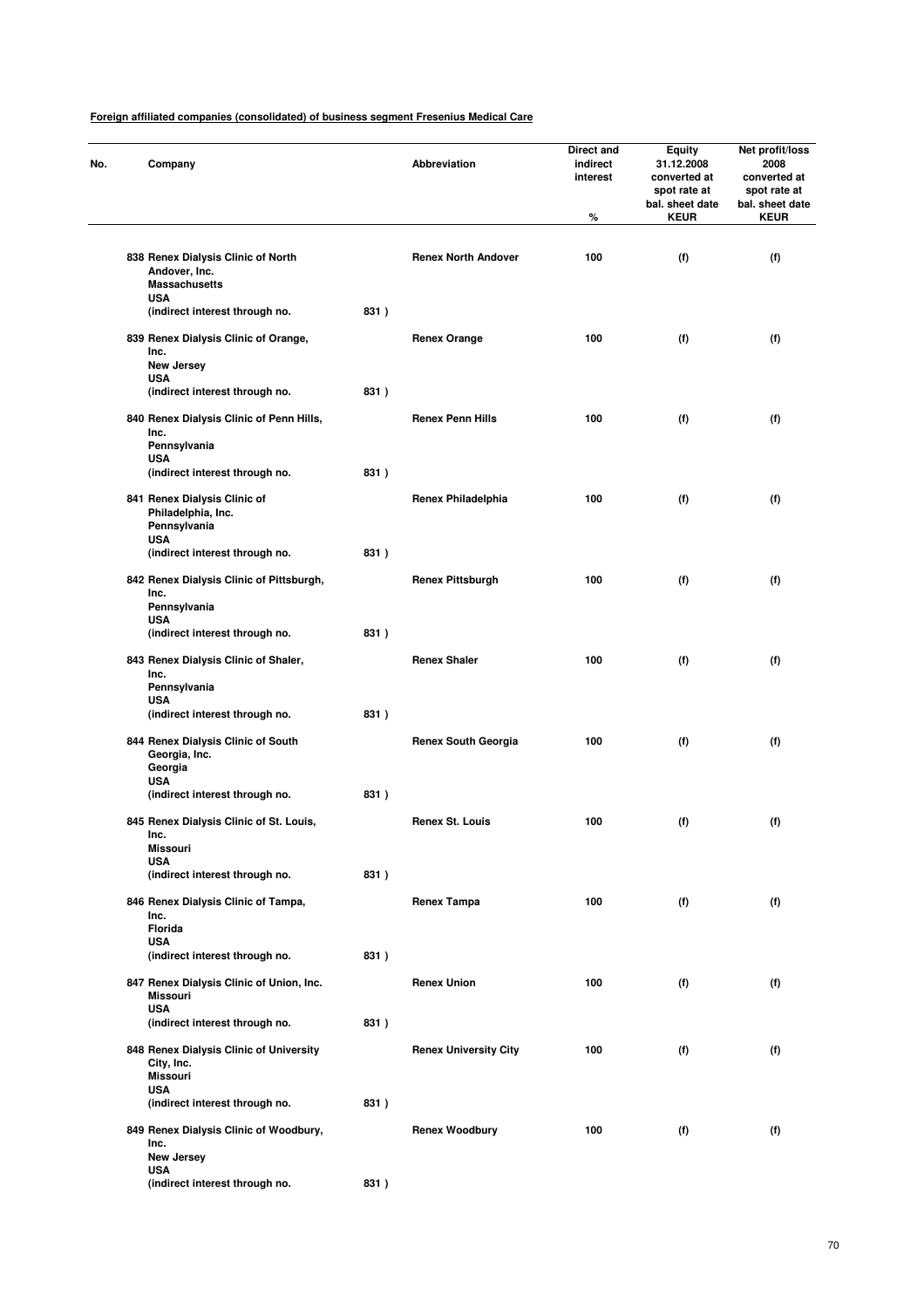| Company                                                                             |      | Abbreviation                                   | Direct and<br>indirect<br>interest<br>$\%$ | <b>Equity</b><br>31.12.2008<br>converted at<br>spot rate at<br>bal. sheet date<br><b>KEUR</b> | Net profit/loss<br>2008<br>converted at<br>spot rate at<br>bal. sheet date<br><b>KEUR</b> |
|-------------------------------------------------------------------------------------|------|------------------------------------------------|--------------------------------------------|-----------------------------------------------------------------------------------------------|-------------------------------------------------------------------------------------------|
| 850 Renex Dialysis Facilities, Inc.                                                 |      | <b>Renex Facilities</b>                        | 100                                        | (f)                                                                                           | (f)                                                                                       |
| <b>Mississippi</b><br><b>USA</b>                                                    |      |                                                |                                            |                                                                                               |                                                                                           |
| (indirect interest through no.                                                      | 831) |                                                |                                            |                                                                                               |                                                                                           |
| 851 Renex Dialysis Homecare of<br>Greater St. Louis, Inc.<br>Missouri<br><b>USA</b> |      | <b>Renex Homecare</b>                          | 100                                        | (f)                                                                                           | (f)                                                                                       |
| (indirect interest through no.                                                      | 831) |                                                |                                            |                                                                                               |                                                                                           |
| 852 Renex Management Services, Inc.                                                 |      | <b>Renex Managment</b><br><b>Services</b>      | 100                                        | (f)                                                                                           | (f)                                                                                       |
| Florida<br><b>USA</b>                                                               |      |                                                |                                            |                                                                                               |                                                                                           |
| (indirect interest through no.                                                      | 831) |                                                |                                            |                                                                                               |                                                                                           |
| 853 Ross Dialysis - Englewood, LLC<br>California<br><b>USA</b>                      |      | <b>Ross Dialysis</b>                           | 100                                        | (f)                                                                                           | (f)                                                                                       |
| (indirect interest through no.                                                      | 598) |                                                |                                            |                                                                                               |                                                                                           |
| 854 RTC Holdings International Inc.<br><b>Delaware</b><br><b>USA</b>                |      | <b>RTC Holdings</b>                            | 100                                        | 9.036                                                                                         | 264                                                                                       |
| (indirect interest through no.                                                      | 47)  |                                                |                                            |                                                                                               |                                                                                           |
| 855 S.A.K.D.C., Inc.<br><b>Texas</b>                                                |      | <b>S.A.K.D.C.</b>                              | 100                                        | (f)                                                                                           | (f)                                                                                       |
| <b>USA</b><br>(indirect interest through no.                                        | 479) |                                                |                                            |                                                                                               |                                                                                           |
| 856 Saint Louis Renal Care, LLC<br><b>Delaware</b>                                  |      | <b>Saint Louis Renal Care</b>                  | 51                                         | (f)                                                                                           | (f)                                                                                       |
| <b>USA</b><br>(indirect interest through no.                                        | 776) |                                                |                                            |                                                                                               |                                                                                           |
| 857 Saint Louis Supply Company, LLC                                                 |      | <b>Saint Louis Supply</b>                      | 100                                        | (f)                                                                                           | (f)                                                                                       |
| <b>Delaware</b>                                                                     |      |                                                |                                            |                                                                                               |                                                                                           |
| <b>USA</b><br>(indirect interest through no.                                        | 856) |                                                |                                            |                                                                                               |                                                                                           |
| 858 Saint Margaret Mercy Dialysis<br><b>Centers LLC</b><br><b>Illinois</b>          |      | <b>Saint Margaret Mercy</b><br><b>Dialysis</b> | 80                                         | (f)                                                                                           | (f)                                                                                       |
| <b>USA</b>                                                                          |      |                                                |                                            |                                                                                               |                                                                                           |
| (indirect interest through no.<br>859 Saint Raphael Dialysis Center                 | 529) | <b>Saint Raphael Dialysis</b>                  | 50                                         | (f)                                                                                           | (f)                                                                                       |
| Partnership<br><b>Connecticut</b><br><b>USA</b>                                     |      |                                                |                                            |                                                                                               |                                                                                           |
| (indirect interest through no.                                                      | 819) |                                                |                                            |                                                                                               |                                                                                           |
| 860 San Diego Dialysis Services, Inc.<br><b>Delaware</b>                            |      | San Diego Dialysis                             | 100                                        | (f)                                                                                           | (f)                                                                                       |
| <b>USA</b><br>(indirect interest through no.                                        | 408) |                                                |                                            |                                                                                               |                                                                                           |
| 861 Santa Barbara Community Dialysis<br>Center Inc.<br>California                   |      | Santa Barbara Dialysis                         | 100                                        | (f)                                                                                           | (f)                                                                                       |
| <b>USA</b><br>(indirect interest through no.                                        | 408) |                                                |                                            |                                                                                               |                                                                                           |
| 862 Sherlof, Inc.                                                                   |      | Sherlof                                        | 100                                        | (f)                                                                                           | (f)                                                                                       |
| South Carolina<br><b>USA</b>                                                        |      |                                                |                                            |                                                                                               |                                                                                           |
| (indirect interest through no.                                                      | 607) |                                                |                                            |                                                                                               |                                                                                           |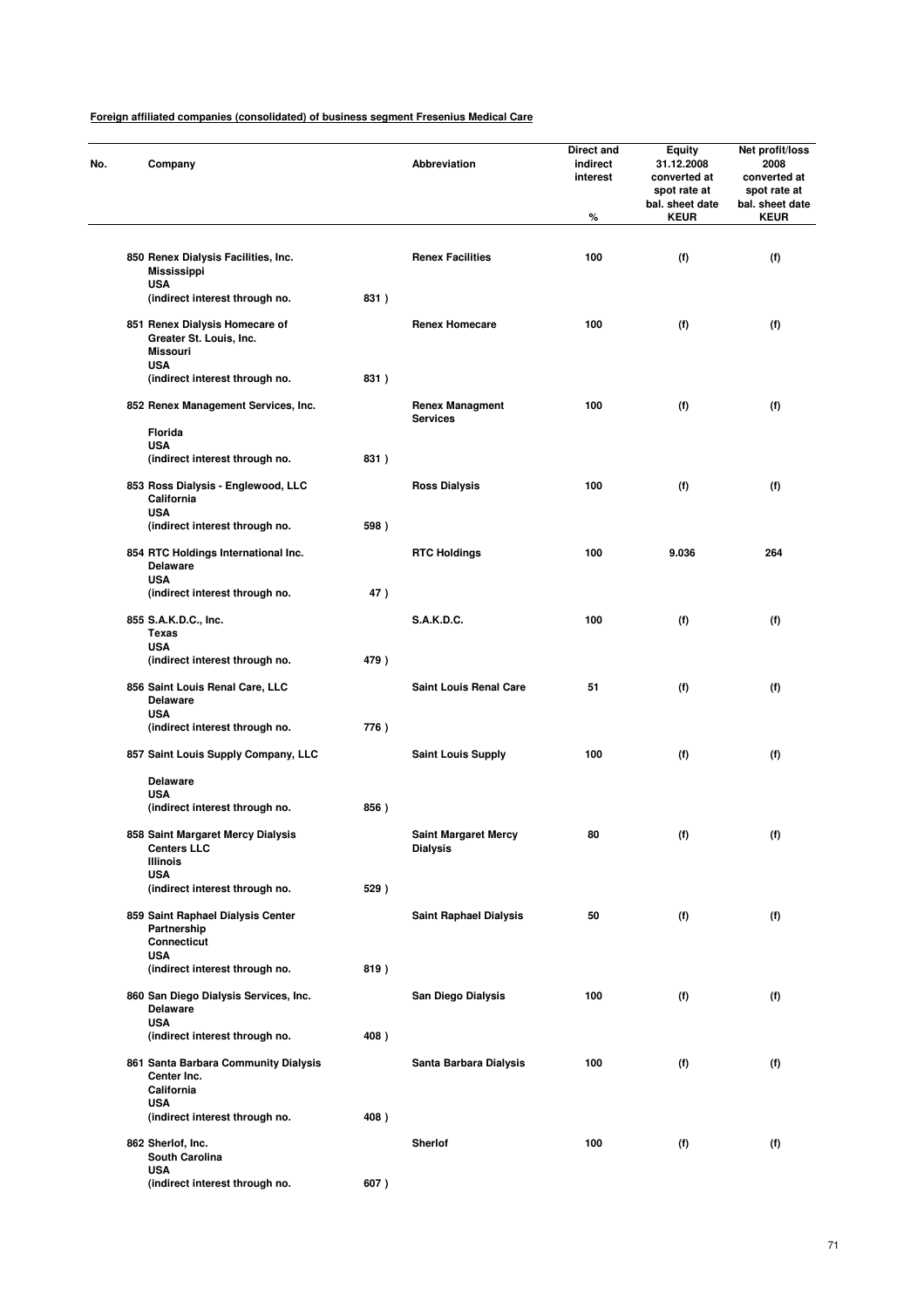**(indirect interest through no. 801 )**

| Company                                                              |      | <b>Abbreviation</b>                      | Direct and<br>indirect<br>interest<br>% | Equity<br>31.12.2008<br>converted at<br>spot rate at<br>bal. sheet date<br><b>KEUR</b> | Net profit/loss<br>2008<br>converted at<br>spot rate at<br>bal. sheet date<br><b>KEUR</b> |
|----------------------------------------------------------------------|------|------------------------------------------|-----------------------------------------|----------------------------------------------------------------------------------------|-------------------------------------------------------------------------------------------|
|                                                                      |      |                                          |                                         |                                                                                        |                                                                                           |
| 863 Smyrna Dialysis Center, LLC<br>Georgia                           |      | <b>Smyrna Dialysis Center</b>            | 100                                     | (f)                                                                                    | (f)                                                                                       |
| <b>USA</b><br>(indirect interest through no.                         | 801) |                                          |                                         |                                                                                        |                                                                                           |
| 864 SORB Technology, Inc.<br><b>USA</b>                              |      | Sorb Technology                          | 100                                     | (f)                                                                                    | (f)                                                                                       |
| (indirect interest through no.                                       | 822) |                                          |                                         |                                                                                        |                                                                                           |
| 865 Southern Ocean County Dialysis<br>Clinic, LLC<br><b>Delaware</b> |      | <b>SOC Dialysis Clinic</b>               | 51                                      | (f)                                                                                    | (f)                                                                                       |
| <b>USA</b><br>(indirect interest through no.                         | 816) |                                          |                                         |                                                                                        |                                                                                           |
| 866 Speciality Care Pharmacy, LLC<br><b>Delaware</b>                 |      | <b>Speciality Care</b><br>Pharmacy       | 100                                     | (f)                                                                                    | (f)                                                                                       |
| <b>USA</b><br>(indirect interest through no.                         | 656) |                                          |                                         |                                                                                        |                                                                                           |
| 867 Spectra Diagnostics, LLC<br><b>Delaware</b>                      |      | <b>Spectra Diagnostics</b>               | 100                                     | (f)                                                                                    | (f)                                                                                       |
| <b>USA</b><br>(indirect interest through no.                         | 869) |                                          |                                         |                                                                                        |                                                                                           |
| 868 Spectra East, Inc.<br><b>Delaware</b><br><b>USA</b>              |      | <b>Spectra East</b>                      | 100                                     | (f)                                                                                    | (f)                                                                                       |
| (indirect interest through no.                                       | 871) |                                          |                                         |                                                                                        |                                                                                           |
| 869 Spectra Laboratories, Inc.<br>Nevada<br><b>USA</b>               |      | Spectra Lab. Inc.                        | 100                                     | (f)                                                                                    | (f)                                                                                       |
| (indirect interest through no.                                       | 871) |                                          |                                         |                                                                                        |                                                                                           |
| 870 Spectra Renal Research, LLC<br><b>Delaware</b><br><b>USA</b>     |      | <b>Spectra RR</b>                        | 100                                     | (f)                                                                                    | (f)                                                                                       |
| (indirect interest through no.                                       | 668) |                                          |                                         |                                                                                        |                                                                                           |
| 871 SRC Holding Company, Inc.<br><b>Delaware</b><br><b>USA</b>       |      | <b>SRC Holding</b>                       | 100                                     | (f)                                                                                    | (f)                                                                                       |
| (indirect interest through no.                                       | 577) |                                          |                                         |                                                                                        |                                                                                           |
| 872 SSKG, Inc.<br>Illinois                                           |      | <b>SSKG</b>                              | 100                                     | (f)                                                                                    | (f)                                                                                       |
| <b>USA</b><br>(indirect interest through no.                         | 512) |                                          |                                         |                                                                                        |                                                                                           |
| 873 St. Louis Regional Dialysis Center,<br>Inc.                      |      | <b>St.Louis Dialysis Center</b>          | 100                                     | (f)                                                                                    | (f)                                                                                       |
| <b>Missouri</b><br><b>USA</b>                                        |      |                                          |                                         |                                                                                        |                                                                                           |
| (indirect interest through no.                                       | 458) |                                          |                                         |                                                                                        |                                                                                           |
| 874 STAT Dialysis Corporation<br><b>Delaware</b>                     |      | <b>STAT Dialysis</b>                     | 100                                     | (f)                                                                                    | (f)                                                                                       |
| <b>USA</b><br>(indirect interest through no.                         | 816) |                                          |                                         |                                                                                        |                                                                                           |
| 875 Stone Mountain Dialysis Center,<br>LLC<br>Georgia<br><b>USA</b>  |      | <b>Stone Mountain Dialysis</b><br>Center | 100                                     | (f)                                                                                    | (f)                                                                                       |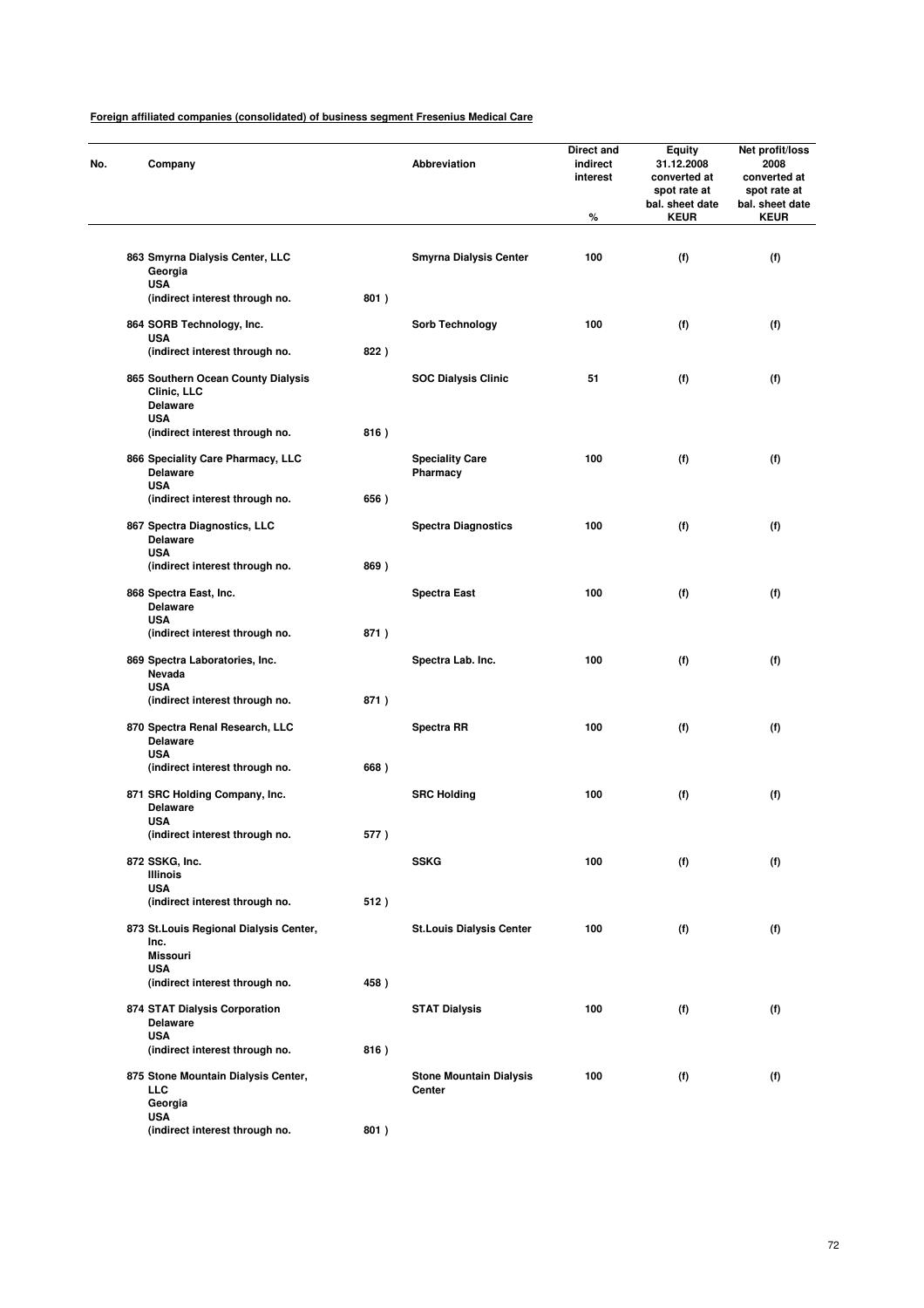| No. | Company                                                                      |               | Abbreviation                                    | Direct and<br>indirect<br>interest<br>% | <b>Equity</b><br>31.12.2008<br>converted at<br>spot rate at<br>bal. sheet date<br><b>KEUR</b> | Net profit/loss<br>2008<br>converted at<br>spot rate at<br>bal. sheet date<br><b>KEUR</b> |
|-----|------------------------------------------------------------------------------|---------------|-------------------------------------------------|-----------------------------------------|-----------------------------------------------------------------------------------------------|-------------------------------------------------------------------------------------------|
|     | 876 Stuttgart Dialysis, LLC<br><b>Arkansas</b>                               |               | <b>Stuttgart Dialysis</b>                       | 100                                     | (f)                                                                                           | (f)                                                                                       |
|     | <b>USA</b><br>(indirect interest through no.                                 | $642 + 653$ ) |                                                 |                                         |                                                                                               |                                                                                           |
|     | 877 Tappahanock Dialysis Center Inc.<br>Virginia<br><b>USA</b>               |               | <b>Tappahanock Dialysis</b><br>Center           | 100                                     | (f)                                                                                           | (f)                                                                                       |
|     | (indirect interest through no.                                               | 482)          |                                                 |                                         |                                                                                               |                                                                                           |
|     | 878 Terrell Dialysis Center LLC<br><b>Delaware</b><br><b>USA</b>             |               | <b>Terrell Dialysis Center</b>                  | 100                                     | (f)                                                                                           | (f)                                                                                       |
|     | (indirect interest through no.                                               | 616)          |                                                 |                                         |                                                                                               |                                                                                           |
|     | 879 THC/PNRS LLC<br>Oregon<br><b>USA</b>                                     |               | <b>THC/PNRS</b>                                 | 60                                      | (f)                                                                                           | (f)                                                                                       |
|     | (indirect interest through no.                                               | 716)          |                                                 |                                         |                                                                                               |                                                                                           |
|     | 880 The Medical Accountability Group,<br>Inc.<br><b>Texas</b>                |               | <b>Medical Accountability</b><br>Group          | 100                                     | (f)                                                                                           | (f)                                                                                       |
|     | <b>USA</b><br>(indirect interest through no.                                 | 408)          |                                                 |                                         |                                                                                               |                                                                                           |
|     | 881 Three Rivers Dialysis Services,<br>LLC<br><b>Delaware</b>                |               | <b>Three Rivers Dialysis</b><br><b>Services</b> | 100                                     | (f)                                                                                           | (f)                                                                                       |
|     | <b>USA</b><br>(indirect interest through no.                                 | 757)          |                                                 |                                         |                                                                                               |                                                                                           |
|     | 882 U.S. Vascular Access Center of<br><b>Dallas LLC</b><br><b>Delaware</b>   |               | <b>USVAD</b>                                    | 100                                     | (f)                                                                                           | (f)                                                                                       |
|     | <b>USA</b><br>(indirect interest through no.                                 | 885)          |                                                 |                                         |                                                                                               |                                                                                           |
|     | 883 U.S. Vascular Access Center of<br><b>Houston, LLC</b><br><b>Delaware</b> |               | <b>Access Center Houston</b>                    | 100                                     | (f)                                                                                           | (f)                                                                                       |
|     | <b>USA</b><br>(indirect interest through no.                                 | 885)          |                                                 |                                         |                                                                                               |                                                                                           |
|     | 884 U.S. Vascular Access Center of<br>Philadelphia LLC<br><b>Delaware</b>    |               | <b>U.S. VAC Philadelphia</b>                    | 100                                     | (f)                                                                                           | (f)                                                                                       |
|     | <b>USA</b><br>(indirect interest through no.                                 | 885)          |                                                 |                                         |                                                                                               |                                                                                           |
|     | 885 U.S. Vascular Holdings, LLC<br><b>Delaware</b>                           |               | <b>USVAH</b>                                    | 100                                     | (f)                                                                                           | (f)                                                                                       |
|     | <b>USA</b><br>(indirect interest through no.                                 | 668)          |                                                 |                                         |                                                                                               |                                                                                           |
|     | 886 U.S. Vascular of Puerto Rico, Inc.<br><b>Delaware</b><br><b>USA</b>      |               | <b>U.S. Vascular Puerto</b><br>Rico             | 100                                     | (f)                                                                                           | (f)                                                                                       |
|     | (indirect interest through no.                                               | 668)          |                                                 |                                         |                                                                                               |                                                                                           |
|     | 887 University Kidney Center North,<br>Inc.<br>Texas                         |               | <b>Kidney Center North</b>                      | 100                                     | (f)                                                                                           | (f)                                                                                       |
|     | <b>USA</b>                                                                   |               |                                                 |                                         |                                                                                               |                                                                                           |
|     | (indirect interest through no.                                               | 747)          |                                                 |                                         |                                                                                               |                                                                                           |
|     | 888 University Kidney Center, Inc.<br>Texas<br><b>USA</b>                    |               | <b>University Kidney Center</b>                 | 100                                     | (f)                                                                                           | (f)                                                                                       |
|     | (indirect interest through no.                                               | 747)          |                                                 |                                         |                                                                                               |                                                                                           |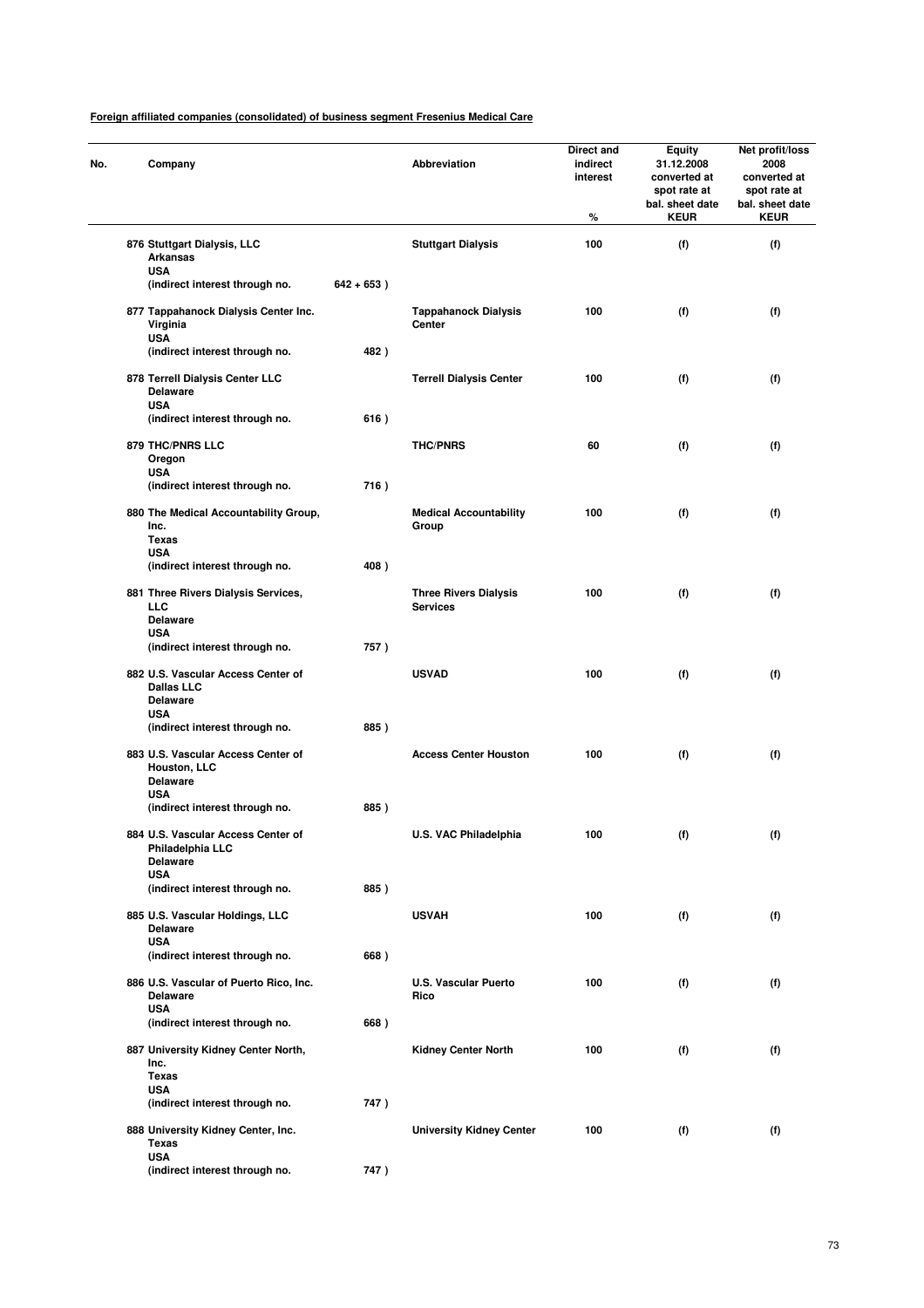| No. | Company                                                             |      | <b>Abbreviation</b>                          | Direct and<br>indirect<br>interest<br>% | Equity<br>31.12.2008<br>converted at<br>spot rate at<br>bal. sheet date<br><b>KEUR</b> | Net profit/loss<br>2008<br>converted at<br>spot rate at<br>bal. sheet date<br><b>KEUR</b> |
|-----|---------------------------------------------------------------------|------|----------------------------------------------|-----------------------------------------|----------------------------------------------------------------------------------------|-------------------------------------------------------------------------------------------|
|     | 889 US Renal-Texas, Inc.                                            |      | <b>US Renal-Texas</b>                        | 100                                     | (f)                                                                                    | (f)                                                                                       |
|     | <b>Delaware</b><br><b>USA</b>                                       |      |                                              |                                         |                                                                                        |                                                                                           |
|     | (indirect interest through no.                                      | 779) |                                              |                                         |                                                                                        |                                                                                           |
|     | 890 Villa Rica Dialysis, LLC<br>California<br><b>USA</b>            |      | <b>Villa Rica</b>                            | 100                                     | (f)                                                                                    | (f)                                                                                       |
|     | (indirect interest through no.                                      | 801) |                                              |                                         |                                                                                        |                                                                                           |
|     | 891 Warrenton Dialysis Facility Inc.<br>Virginia<br><b>USA</b>      |      | <b>Warrenton Dialysis</b><br><b>Facility</b> | 100                                     | (f)                                                                                    | (f)                                                                                       |
|     | (indirect interest through no.                                      | 482) |                                              |                                         |                                                                                        |                                                                                           |
|     | 892 West End Dialysis Center, Inc.<br>Virginia                      |      | <b>West End Center</b>                       | 100                                     | (f)                                                                                    | (f)                                                                                       |
|     | <b>USA</b><br>(indirect interest through no.                        | 482) |                                              |                                         |                                                                                        |                                                                                           |
|     | 893 West Palm Dialysis, LLC<br>Georgia                              |      | <b>West Palm Dialysis</b>                    | 100                                     | (f)                                                                                    | (f)                                                                                       |
|     | <b>USA</b><br>(indirect interest through no.                        | 801) |                                              |                                         |                                                                                        |                                                                                           |
|     | 894 Wharton Dialysis, Inc.<br><b>Texas</b>                          |      | <b>Wharton Dialysis</b>                      | 100                                     | (f)                                                                                    | (f)                                                                                       |
|     | <b>USA</b><br>(indirect interest through no.                        | 874) |                                              |                                         |                                                                                        |                                                                                           |
|     | 895 Whiting Dialysis Services, LLC<br><b>Delaware</b><br><b>USA</b> |      | <b>Whiting Dialysis Services</b>             | 83                                      | (f)                                                                                    | (f)                                                                                       |
|     | (indirect interest through no.                                      | 788) |                                              |                                         |                                                                                        |                                                                                           |
|     | 896 Wisconsin Renal Care Group,<br>L.L.C.<br><b>Delaware</b>        |      | <b>Wisconsin RCG</b>                         | 55                                      | (f)                                                                                    | (f)                                                                                       |
|     | <b>USA</b><br>(indirect interest through no.                        | 776) |                                              |                                         |                                                                                        |                                                                                           |
|     | 897 Wound Care Group, Inc.                                          |      |                                              | 100                                     | (f)                                                                                    |                                                                                           |
|     | <b>Delaware</b><br><b>USA</b>                                       |      | <b>Wound Care Group</b>                      |                                         |                                                                                        | (f)                                                                                       |
|     | (indirect interest through no.                                      | 874) |                                              |                                         |                                                                                        |                                                                                           |
|     | 898 WSKC Dialysis Services Inc.<br>Illinois<br><b>USA</b>           |      | <b>WSKC</b>                                  | 100                                     | (f)                                                                                    | (f)                                                                                       |
|     | (indirect interest through no.                                      | 529) |                                              |                                         |                                                                                        |                                                                                           |
|     | 899 Centro Nefrologico Sucre<br>"CENESUCA", C.A.<br>Valencia        |      | <b>CENESUCA</b>                              | 90                                      | 95                                                                                     | 6                                                                                         |
|     | Venezuela<br>(indirect interest through no.                         | 900) |                                              |                                         |                                                                                        |                                                                                           |
|     |                                                                     |      |                                              |                                         |                                                                                        |                                                                                           |
|     | 900 Fresenius Medical Care de<br>Venezuela C.A.<br>Valencia         |      | <b>FMC de Venezuela</b>                      | 100                                     | 14.910                                                                                 | 4.607                                                                                     |
|     | Venezuela<br>(indirect interest through no.                         | 23)  |                                              |                                         |                                                                                        |                                                                                           |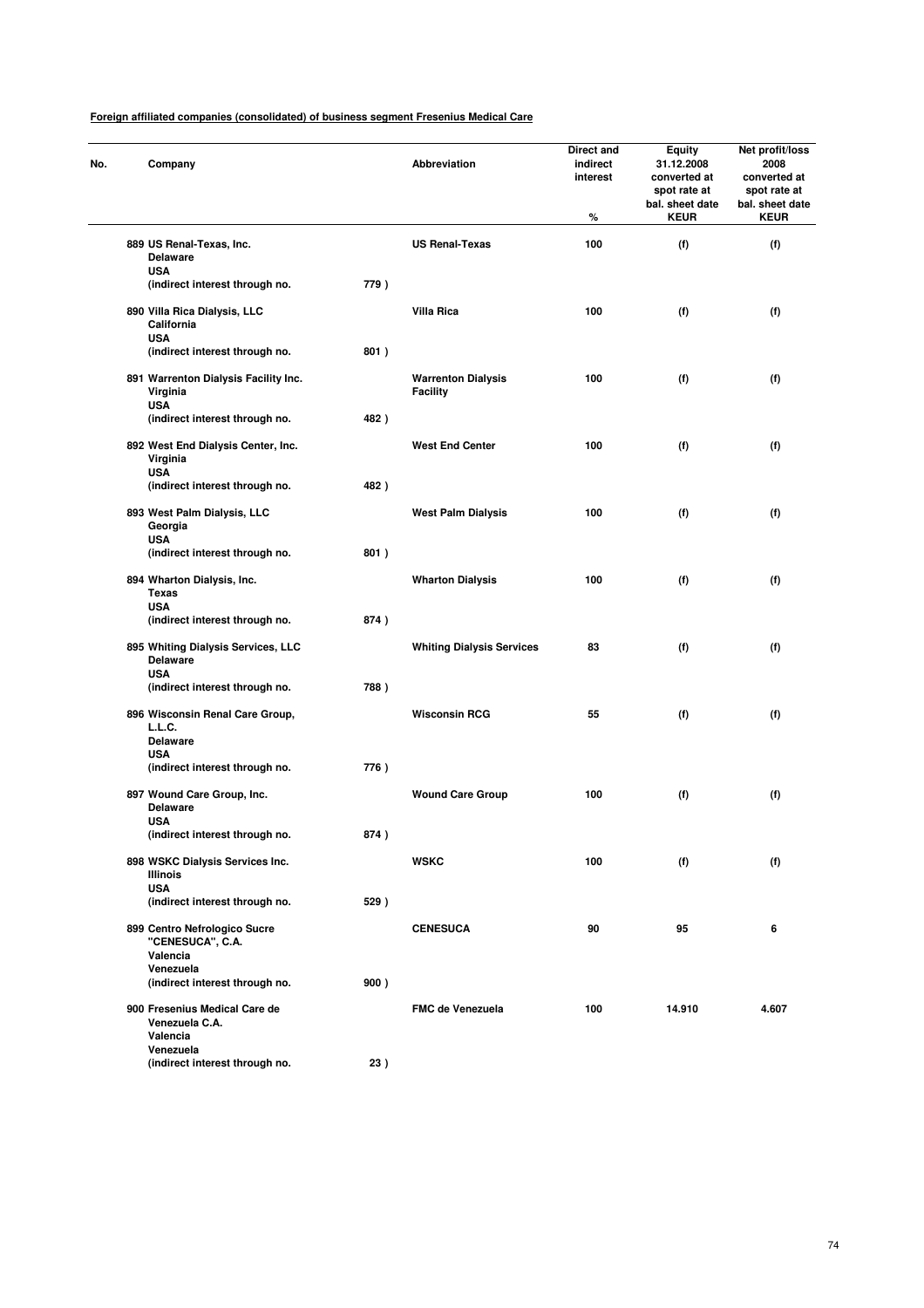| Company                                                                      |      | Abbreviation              | <b>Direct and</b><br>indirect<br>interest | <b>Equity</b><br>31.12.2008<br>converted at<br>spot rate at<br>bal. sheet date | Net profit/loss<br>2008<br>converted at<br>spot rate at<br>bal. sheet date |
|------------------------------------------------------------------------------|------|---------------------------|-------------------------------------------|--------------------------------------------------------------------------------|----------------------------------------------------------------------------|
|                                                                              |      |                           | %                                         | <b>KEUR</b>                                                                    | <b>KEUR</b>                                                                |
| Consolidated financial statements - without profit & loss transfer agreement |      |                           |                                           |                                                                                |                                                                            |
| 901 Fresenius Kabi S.A.<br><b>Buenos Aires</b><br>Argentina                  |      | Fresenius Kabi S.A.       | 100                                       | 3.297                                                                          | 202                                                                        |
| (indirect interest through no.                                               | 52)  |                           |                                           |                                                                                |                                                                            |
| 902 Laboratorios Filaxis S.A.<br><b>Buenos Aires</b><br>Argentina            |      | Laboratorios Filaxis S.A. | 100                                       | 5.657                                                                          | $-151$                                                                     |
| (indirect interest through no.                                               | 973) |                           |                                           |                                                                                |                                                                            |
| 903 Nutri Home S.A.<br><b>Buenos Aires</b>                                   |      | <b>Nutri Home</b>         | 100                                       | 2.015                                                                          | 1.846                                                                      |
| Argentina<br>(indirect interest through no.                                  | 901) |                           |                                           |                                                                                |                                                                            |
| 904 Pharmatel Fresenius Kabi Pty Ltd.                                        |      | <b>Pharmatel Kabi AU</b>  | 100                                       | 588                                                                            | $-1.537$                                                                   |
| Sydney<br>Australia                                                          |      |                           |                                           |                                                                                |                                                                            |
| (indirect interest through no.                                               | 52)  |                           |                                           |                                                                                |                                                                            |
| 905 WH McCarthy Pty Ltd.<br>Sydney                                           |      | <b>WH McCarthy</b>        | 100                                       | $-225$                                                                         | $-19$                                                                      |
| Australia<br>(indirect interest through no.                                  | 904) |                           |                                           |                                                                                |                                                                            |
| 906 Fresenius HemoCare Austria<br>GmbH                                       |      | <b>FHC Austria</b>        | 95                                        | 5.133                                                                          | 622                                                                        |
| Salzburg-Eugendorf                                                           |      |                           |                                           |                                                                                |                                                                            |
| Austria<br>(indirect interest through no.                                    | 50)  |                           |                                           |                                                                                |                                                                            |
| 907 Fresenius Kabi Austria GmbH<br>Graz                                      |      | <b>FK Austria</b>         | 100                                       | 143.591                                                                        | 32.350                                                                     |
| Austria<br>(indirect interest through no.                                    | 52)  |                           |                                           |                                                                                |                                                                            |
|                                                                              |      |                           |                                           |                                                                                |                                                                            |
| 908 Fresenius Kabi N.V.<br><b>Schelle</b><br><b>Belgium</b>                  |      | Kabi Belgium              | 100                                       | 3.794                                                                          | 668                                                                        |
| (indirect interest through no.                                               | 973) |                           |                                           |                                                                                |                                                                            |
| 909 Fresenius HemoCare Brasil Ltda.<br>São Paulo                             |      | <b>FHC Brasil</b>         | 100                                       | 12.998                                                                         | 950                                                                        |
| <b>Brazil</b><br>(indirect interest through no.                              | 957) |                           |                                           |                                                                                |                                                                            |
| 910 Fresenius Kabi Brasil Ltda.<br>São Paulo                                 |      | <b>FK Brasil</b>          | 100                                       | 35.423                                                                         | $-7.406$                                                                   |
| <b>Brazil</b><br>(indirect interest through no.                              | 52)  |                           |                                           |                                                                                |                                                                            |
| 911 Gan Rio Apoio Nutricional -<br>Ganutre Ltda.                             |      | <b>Gan Rio</b>            | 100                                       | 3.313                                                                          | 81                                                                         |
| Rio de Janeiro<br>Brazil                                                     |      |                           |                                           |                                                                                |                                                                            |
| (indirect interest through no.                                               | 912) |                           |                                           |                                                                                |                                                                            |
| 912 Lipal Participacoes Ltda.<br>São Paulo                                   |      | Lipal                     | 100                                       | 0                                                                              | 3                                                                          |
| <b>Brazil</b><br>(indirect interest through no.                              | 910) |                           |                                           |                                                                                |                                                                            |
| 913 Calea Ltd.<br>Toronto/Ontario                                            |      | Calea Ltd.                | 100                                       | 892                                                                            | 42.356                                                                     |
| Canada<br>(indirect interest through no.                                     | 3)   |                           |                                           |                                                                                |                                                                            |
|                                                                              |      |                           |                                           |                                                                                |                                                                            |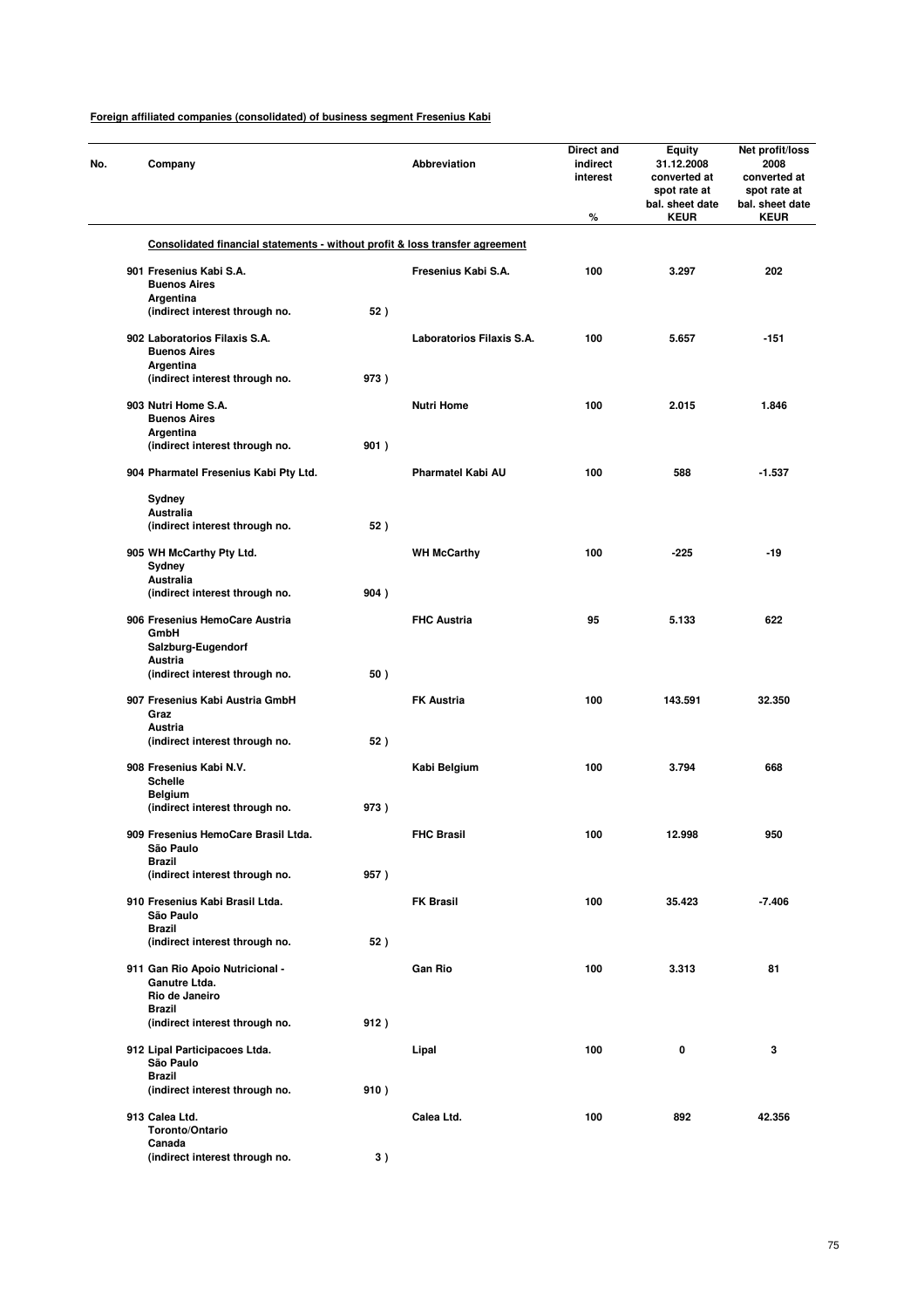| No. | Company                                                                     |      | <b>Abbreviation</b>                      | Direct and<br>indirect<br>interest<br>% | Equity<br>31.12.2008<br>converted at<br>spot rate at<br>bal. sheet date<br><b>KEUR</b> | Net profit/loss<br>2008<br>converted at<br>spot rate at<br>bal. sheet date<br><b>KEUR</b> |
|-----|-----------------------------------------------------------------------------|------|------------------------------------------|-----------------------------------------|----------------------------------------------------------------------------------------|-------------------------------------------------------------------------------------------|
|     | 914 Calea Pharmacy Ltd.<br>Toronto/Ontario                                  |      | Calea Pharmacy Ltd.                      | 100                                     | 5.721                                                                                  | 1.406                                                                                     |
|     | Canada<br>(indirect interest through no.                                    | 913) |                                          |                                         |                                                                                        |                                                                                           |
|     | 915 Calea Pharmacy Services Inc.<br>Toronto/Ontario                         |      | <b>Calea Pharmacy</b><br><b>Services</b> | 49                                      | 105                                                                                    | 0                                                                                         |
|     | Canada<br>(indirect interest through no.                                    | 913) |                                          |                                         |                                                                                        |                                                                                           |
|     | 916 Calea Vancouver Inc.<br>Vancouver<br>Canada                             |      | <b>Calea Vancouver</b>                   | 100                                     | 661                                                                                    | 470                                                                                       |
|     | (indirect interest through no.                                              | 913) |                                          |                                         |                                                                                        |                                                                                           |
|     | 917 Pharmaceutical Partners of<br>Canada, Inc.<br>Toronto/Ontario<br>Canada |      | <b>PPC</b>                               | 100                                     | (m)                                                                                    | (m)                                                                                       |
|     | (indirect interest through no.                                              | 989) |                                          |                                         |                                                                                        |                                                                                           |
|     | 918 Fresenius Kabi Chile Ltda.<br>Santiago de Chile<br>Chile                |      | <b>FK Chile</b>                          | 100                                     | 1.339                                                                                  | -79                                                                                       |
|     | (indirect interest through no.                                              | 52)  |                                          |                                         |                                                                                        |                                                                                           |
|     | 919 Inversiones FK Chile Ltda.<br>Santiago de Chile<br>Chile                |      | <b>Inversiones Chile</b>                 | 100                                     | 15.408                                                                                 | $-17$                                                                                     |
|     | (indirect interest through no.                                              | 918) |                                          |                                         |                                                                                        |                                                                                           |
|     | 920 Laboratorio Sanderson S.A.<br>Santiago de Chile<br>Chile                |      | <b>LSC</b>                               | 98                                      | 16.510                                                                                 | 1.677                                                                                     |
|     | (indirect interest through no.                                              | 919) |                                          |                                         |                                                                                        |                                                                                           |
|     | 921 Recetario Magistral Endovenoso<br>S.A.<br>Santiago de Chile             |      | Therapia                                 | 100                                     | 1.185                                                                                  | 361                                                                                       |
|     | Chile<br>(indirect interest through no.                                     | 973) |                                          |                                         |                                                                                        |                                                                                           |
|     | 922 Beijing Fresenius Pharmaceutical<br>Co., Ltd.                           |      | <b>BFP</b>                               | 100                                     | 31.440                                                                                 | 9.427                                                                                     |
|     | Beijing<br>China<br>(indirect interest through no.                          | 3)   |                                          |                                         |                                                                                        |                                                                                           |
|     | 923 Clinico Nanchang Ltd. Co.<br>Nanchang                                   |      | <b>Clinico Nanchang</b>                  | 100                                     | 4.759                                                                                  | -892                                                                                      |
|     | China<br>(indirect interest through no.                                     | 57)  |                                          |                                         |                                                                                        |                                                                                           |
|     | 924 Fresenius Kabi (China) Co. Ltd.<br>Beijing                              |      | <b>FK China</b>                          | 100                                     | 41.648                                                                                 | 9.667                                                                                     |
|     | China<br>(indirect interest through no.                                     | 3)   |                                          |                                         |                                                                                        |                                                                                           |
|     | 925 Fresenius Kabi (Guangzhou) Co.,<br>Ltd.                                 |      | <b>FK Guangzhou</b>                      | 100                                     | $-3.872$                                                                               | $-1.357$                                                                                  |
|     | Guangzhou<br>China<br>(indirect interest through no.                        | 924) |                                          |                                         |                                                                                        |                                                                                           |
|     | 926 Sino-Swed Pharmaceutical Corp.<br>Ltd.                                  |      | <b>SSPC</b>                              | 51                                      | 68.371                                                                                 | 26.745                                                                                    |
|     | Wuxi<br>China                                                               |      |                                          |                                         |                                                                                        |                                                                                           |
|     | (indirect interest through no.                                              | 924) |                                          |                                         |                                                                                        |                                                                                           |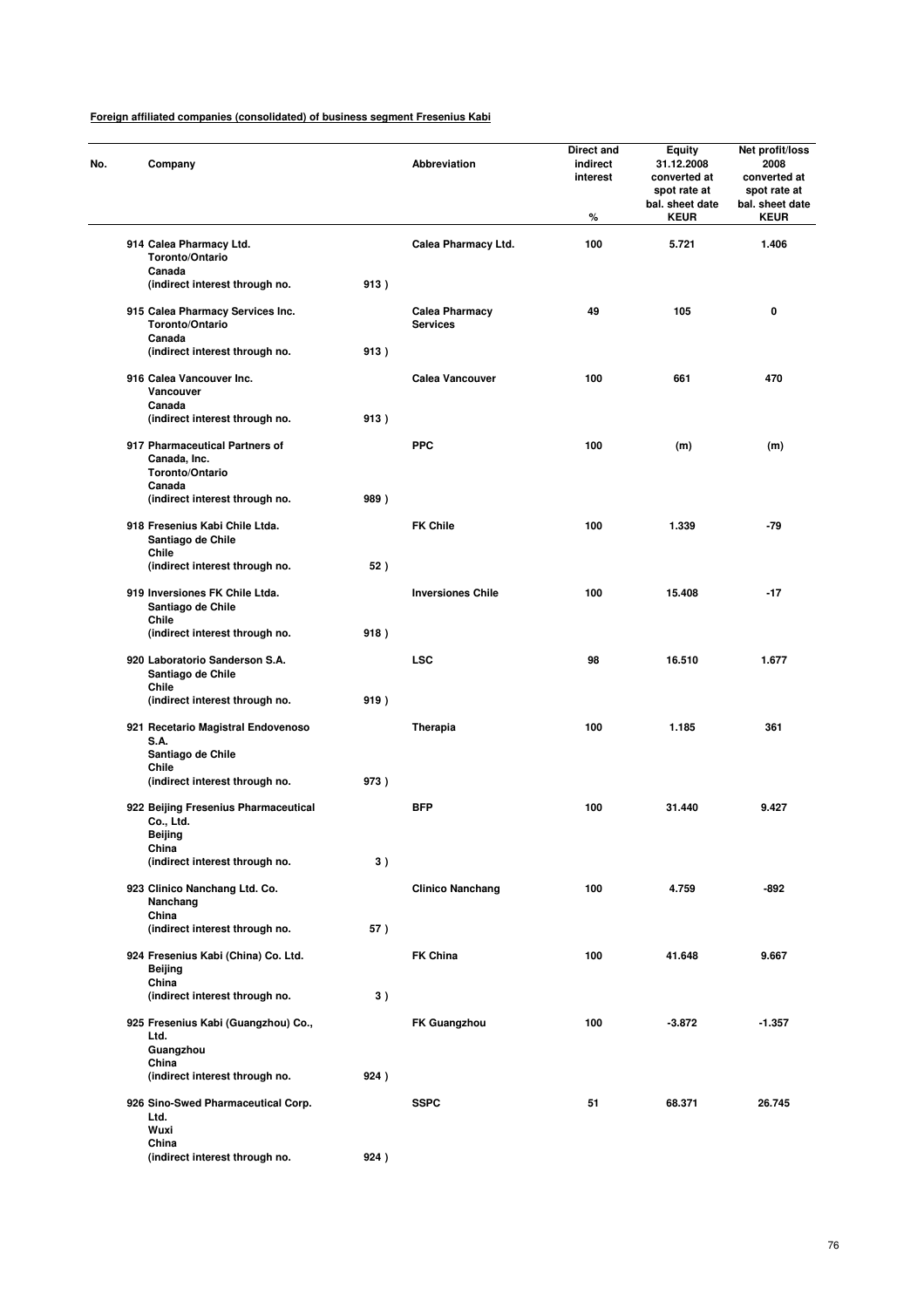| Company                                                                            |     |      | Abbreviation                    | Direct and<br>indirect<br>interest<br>% | Equity<br>31.12.2008<br>converted at<br>spot rate at<br>bal. sheet date<br><b>KEUR</b> | Net profit/loss<br>2008<br>converted at<br>spot rate at<br>bal. sheet date<br><b>KEUR</b> |
|------------------------------------------------------------------------------------|-----|------|---------------------------------|-----------------------------------------|----------------------------------------------------------------------------------------|-------------------------------------------------------------------------------------------|
| 927 Fresenius HemoCare CZ s.r.o.<br>Horatev                                        |     |      | FHC CZ                          | 100                                     | 12.391                                                                                 | 7.296                                                                                     |
| <b>Czech Republic</b><br>(indirect interest through no.                            |     | 3)   |                                 |                                         |                                                                                        |                                                                                           |
| 928 Fresenius Kabi s.r.o.<br>Prague                                                |     |      | <b>FK Prague</b>                | 100                                     | 3.843                                                                                  | 537                                                                                       |
| <b>Czech Republic</b><br>(indirect interest through no.                            |     | 3)   |                                 |                                         |                                                                                        |                                                                                           |
| 929 Calea France S.A.S.<br><b>Sèvres</b>                                           |     |      | <b>Calea France</b>             | 100                                     | 3.713                                                                                  | 1.488                                                                                     |
| France<br>(indirect interest through no.                                           |     | 931) |                                 |                                         |                                                                                        |                                                                                           |
| 930 Fresenius Kabi France S.A.S.<br><b>Sèvres</b><br>France                        |     |      | Kabi France                     | 100                                     | 21.943                                                                                 | 218                                                                                       |
| (indirect interest through no.                                                     |     | 931) |                                 |                                         |                                                                                        |                                                                                           |
| 931 Fresenius Kabi Groupe France S.A.<br><b>Sèvres</b>                             |     |      | Kabi Groupe France              | 100                                     | 68.043                                                                                 | 3.011                                                                                     |
| France<br>(indirect interest through no.                                           |     | 3)   |                                 |                                         |                                                                                        |                                                                                           |
| 932 Fresenius Kabi Nutrition S.A.S.<br><b>Toulouse</b>                             |     |      | <b>Fresenius Kabi Nutrition</b> | 100                                     | 7.386                                                                                  | 1.447                                                                                     |
| <b>France</b><br>(indirect interest through no.                                    |     | 931) |                                 |                                         |                                                                                        |                                                                                           |
| 933 Fresenius Vial S.A.S.<br><b>Brézins</b>                                        |     |      | Fresenius Vial S.A.S.           | 100                                     | 27.522                                                                                 | 6.532                                                                                     |
| <b>France</b><br>(indirect interest through no.                                    |     | 931) |                                 |                                         |                                                                                        |                                                                                           |
| 934 Office Méditerranéen de<br>Distribution Pharmaceutique S.A.S.<br><b>Sèvres</b> |     |      | <b>OMDP</b>                     | 100                                     | -633                                                                                   | -420                                                                                      |
| France<br>(indirect interest through no.                                           |     | 931) |                                 |                                         |                                                                                        |                                                                                           |
| 935 Fresenius Kabi Hellas AEE<br>Athens                                            |     |      | Kabi Hellas                     | 100                                     | 2.393                                                                                  | 337                                                                                       |
| Greece<br>(indirect interest through no.                                           |     | 3)   |                                 |                                         |                                                                                        |                                                                                           |
| 936 Fresenius Kabi Asia Pacific Ltd.<br>Hongkong                                   |     |      | Kabi Asia Pacific               | 100                                     | 25.105                                                                                 | 24.100                                                                                    |
| Hongkong<br>(indirect interest through no.                                         |     | 3)   |                                 |                                         |                                                                                        |                                                                                           |
| 937 Fresenius Kabi Hongkong Ltd.<br>Hongkong                                       |     |      | Kabi Hongkong                   | 100                                     | 823                                                                                    | 121                                                                                       |
| Hongkong<br>(indirect interest through no.                                         |     | 3)   |                                 |                                         |                                                                                        |                                                                                           |
| 938 Fresenius Kabi Hungary Kft.<br><b>Budapest</b>                                 |     |      | Kabi Hungary                    | 100                                     | 1.160                                                                                  | 161                                                                                       |
| <b>Hungary</b><br>(indirect interest through no.                                   |     | 907) |                                 |                                         |                                                                                        |                                                                                           |
| 939 Dabur Pharma Ltd.<br><b>New Delhi</b>                                          | (k) |      | <b>DPL</b>                      | 90                                      | 60.411                                                                                 | $-7.855$                                                                                  |
| India<br>(indirect interest through no.                                            |     | 969) |                                 |                                         |                                                                                        |                                                                                           |
| 940 Fresenius Kabi India Private Ltd.<br>Pune                                      |     |      | Fresenius Kabi India            | 100                                     | 7.194                                                                                  | $-1.056$                                                                                  |
| India<br>(indirect interest through no.                                            |     | 3)   |                                 |                                         |                                                                                        |                                                                                           |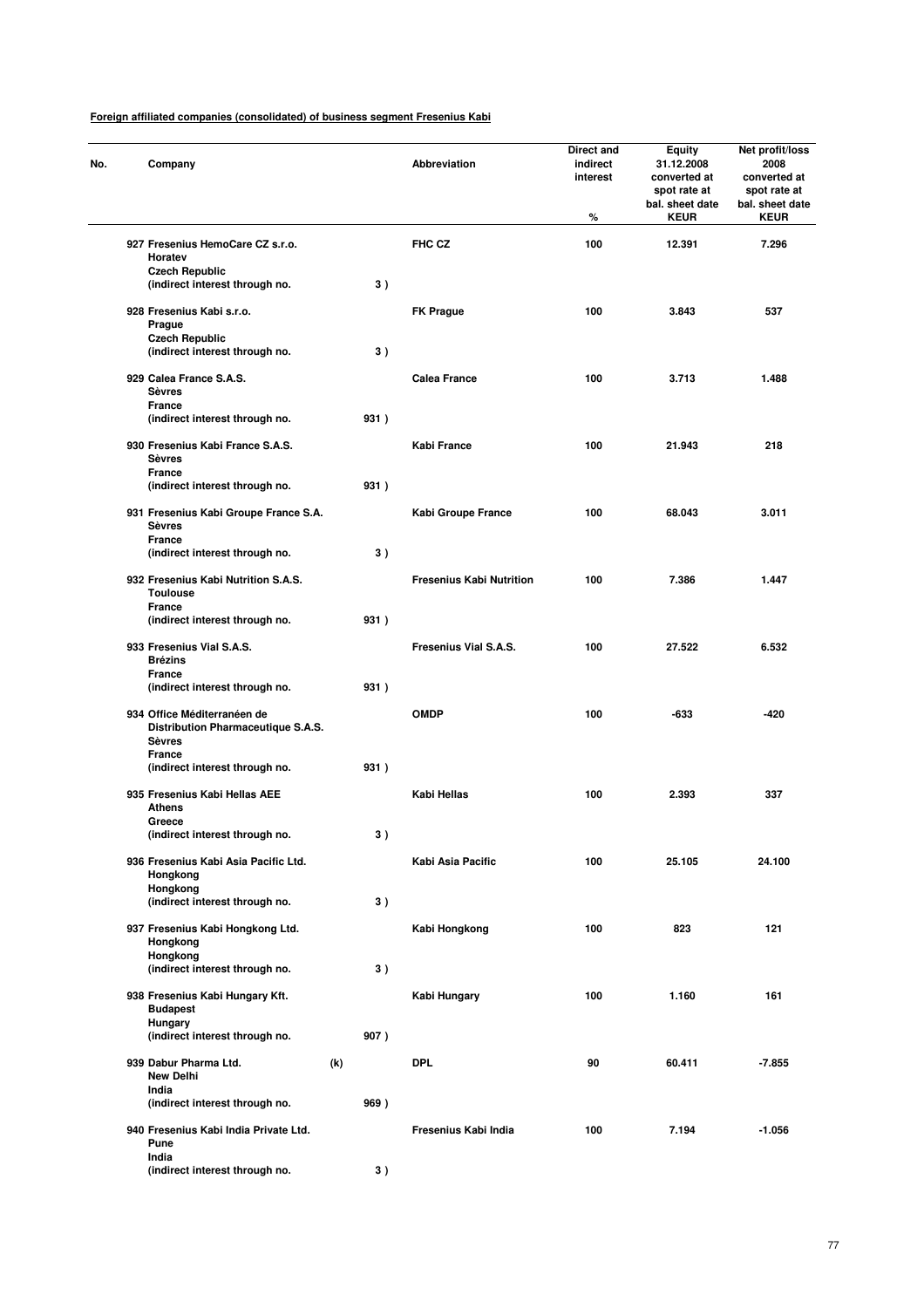| No. | Company                                                 |             | Abbreviation                     | Direct and<br>indirect<br>interest<br>% | Equity<br>31.12.2008<br>converted at<br>spot rate at<br>bal. sheet date<br><b>KEUR</b> | Net profit/loss<br>2008<br>converted at<br>spot rate at<br>bal. sheet date<br><b>KEUR</b> |
|-----|---------------------------------------------------------|-------------|----------------------------------|-----------------------------------------|----------------------------------------------------------------------------------------|-------------------------------------------------------------------------------------------|
|     | 941 PT. Fresenius Kabi Indonesia<br>Jakarta             |             | <b>FK Indonesia</b>              | 100                                     | $-871$                                                                                 | -847                                                                                      |
|     | Indonesia<br>(indirect interest through no.             | 52)         |                                  |                                         |                                                                                        |                                                                                           |
|     | 942 Fresenius HemoCare Italia S.r.l.<br>Modena<br>Italy |             | <b>FHC Italia</b>                | 100                                     | 8.611                                                                                  | 2.738                                                                                     |
|     | (indirect interest through no.                          | 943)        |                                  |                                         |                                                                                        |                                                                                           |
|     | 943 Fresenius Kabi Italia S.p.A.<br>Verone<br>Italy     |             | Kabi Italia S.p.A.               | 100                                     | 61.734                                                                                 | -4.545                                                                                    |
|     | (indirect interest through no.                          | 52)         |                                  |                                         |                                                                                        |                                                                                           |
|     | 944 Fresenius Kabi Italia S.r.l.<br>Verone              |             | Kabi Italia S.r.I.               | 100                                     | 19.416                                                                                 | $-1.229$                                                                                  |
|     | Italy<br>(indirect interest through no.                 | 943)        |                                  |                                         |                                                                                        |                                                                                           |
|     | 945 Immobiliare Isola della Scala S.r.l.                |             | Immobiliare Isola della<br>Scala | 100                                     | 7.794                                                                                  | 159                                                                                       |
|     | Isola della Scala<br>Italy                              |             |                                  |                                         |                                                                                        |                                                                                           |
|     | (indirect interest through no.                          | 943)        |                                  |                                         |                                                                                        |                                                                                           |
|     | 946 Ribbon S.r.l.<br>Milan<br>Italy                     |             | Ribbon                           | 100                                     | 11.974                                                                                 | 3.438                                                                                     |
|     | (indirect interest through no.                          | 943)        |                                  |                                         |                                                                                        |                                                                                           |
|     | 947 Fresenius Kabi Japan K.K.<br>Tokyo                  |             | FK Japan                         | 100                                     | 2.402                                                                                  | $-2.778$                                                                                  |
|     | Japan<br>(indirect interest through no.                 | 3)          |                                  |                                         |                                                                                        |                                                                                           |
|     | 948 Fresenius Kabi Korea Ltd.<br>Seoul                  |             | Kabi Korea                       | 100                                     | 8.227                                                                                  | 2.298                                                                                     |
|     | Korea<br>(indirect interest through no.                 | $59 + 52$ ) |                                  |                                         |                                                                                        |                                                                                           |
|     | 949 Fresenius Kabi Finance I S.A.<br>Luxembourg         |             | FK Finance I                     | 100                                     | 72                                                                                     | 22                                                                                        |
|     | Luxembourg<br>(indirect interest through no.            | 3)          |                                  |                                         |                                                                                        |                                                                                           |
|     | 950 Fresenius Kabi Malaysia Sdn. Bhd.                   |             | Kabi Malaysia                    | 100                                     | 1.046                                                                                  | 41                                                                                        |
|     | Kuala Lumpur                                            |             |                                  |                                         |                                                                                        |                                                                                           |
|     | <b>Malaysia</b><br>(indirect interest through no.       | 52)         |                                  |                                         |                                                                                        |                                                                                           |
|     | 951 Fresenius Kabi Mexico S.A. de C.V.                  |             | Kabi Mexico                      | 100                                     | 11.340                                                                                 | $-2.111$                                                                                  |
|     | Guadalajara                                             |             |                                  |                                         |                                                                                        |                                                                                           |
|     | <b>Mexico</b><br>(indirect interest through no.         | 952)        |                                  |                                         |                                                                                        |                                                                                           |
|     | 952 Grupo Fresenius Mexico S.A. de<br>C.V.              |             | <b>Grupo Mexico</b>              | 100                                     | 19.617                                                                                 | $-1.638$                                                                                  |
|     | Guadalajara<br><b>Mexico</b>                            |             |                                  |                                         |                                                                                        |                                                                                           |
|     | (indirect interest through no.                          | 3)          |                                  |                                         |                                                                                        |                                                                                           |
|     | 953 Kabi Guadalajara S.A. de C.V.<br>Guadalajara        |             | Kabi Guadalajara                 | 100                                     | 1.065                                                                                  | 99                                                                                        |
|     | <b>Mexico</b><br>(indirect interest through no.         | 952)        |                                  |                                         |                                                                                        |                                                                                           |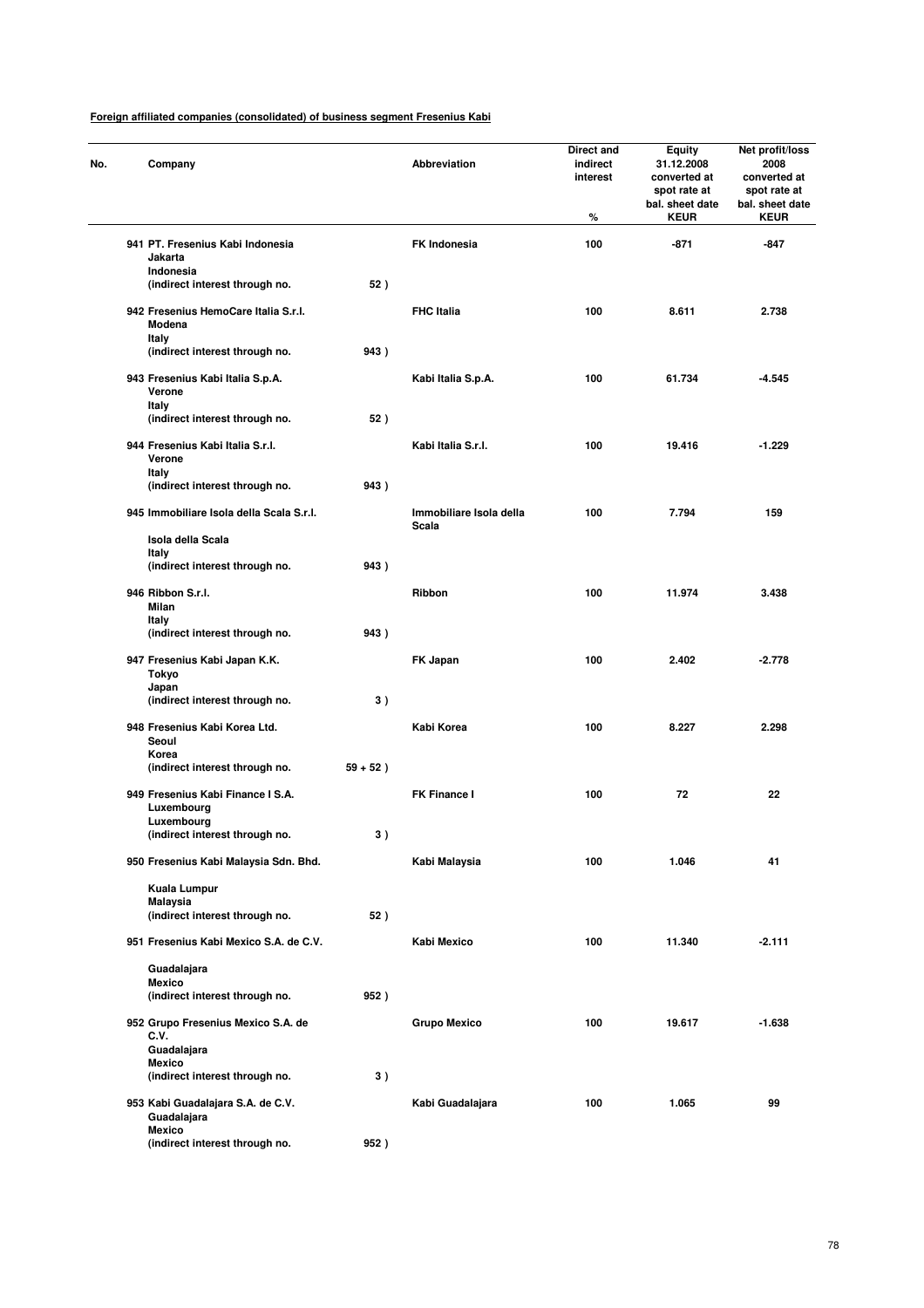| No. | Company                                                                  |      | Abbreviation             | Direct and<br>indirect<br>interest<br>% | <b>Equity</b><br>31.12.2008<br>converted at<br>spot rate at<br>bal. sheet date<br><b>KEUR</b> | Net profit/loss<br>2008<br>converted at<br>spot rate at<br>bal. sheet date<br><b>KEUR</b> |
|-----|--------------------------------------------------------------------------|------|--------------------------|-----------------------------------------|-----------------------------------------------------------------------------------------------|-------------------------------------------------------------------------------------------|
|     | 954 Calea Nederland N.V.<br>´s - Hertogenbosch                           |      | Calea N.V.               | 100                                     | 2.689                                                                                         | 392                                                                                       |
|     | <b>Netherlands</b><br>(indirect interest through no.                     | 3)   |                          |                                         |                                                                                               |                                                                                           |
|     | 955 Fresenius HemoCare Mobility B.V.                                     |      | <b>FHC Mobility</b>      | 100                                     | 18                                                                                            | 0                                                                                         |
|     | Emmen                                                                    |      |                          |                                         |                                                                                               |                                                                                           |
|     | <b>Netherlands</b><br>(indirect interest through no.                     | 956) |                          |                                         |                                                                                               |                                                                                           |
|     | 956 Fresenius HemoCare Netherlands<br>B.V.<br>Emmen                      |      | <b>FHC Netherlands</b>   | 100                                     | 25.939                                                                                        | $-1.373$                                                                                  |
|     | Netherlands<br>(indirect interest through no.                            | 3)   |                          |                                         |                                                                                               |                                                                                           |
|     | 957 Fresenius Holding B.V.<br><b>Emmer Compascuum</b>                    |      | Fresenius Holding B.V.   | 100                                     | $-229$                                                                                        | 0                                                                                         |
|     | <b>Netherlands</b><br>(indirect interest through no.                     | 956) |                          |                                         |                                                                                               |                                                                                           |
|     | 958 Fresenius Kabi Nederland B.V.<br>´s - Hertogenbosch                  |      | FK B.V.                  | 100                                     | 2.466                                                                                         | 2.247                                                                                     |
|     | <b>Netherlands</b><br>(indirect interest through no.                     | 973) |                          |                                         |                                                                                               |                                                                                           |
|     | 959 Pharmatel Fresenius Kabi NZ<br>Limited<br>Auckland                   |      | <b>Pharmatel Kabi NZ</b> | 100                                     | 0                                                                                             | 0                                                                                         |
|     | <b>New Zealand</b><br>(indirect interest through no.                     | 904) |                          |                                         |                                                                                               |                                                                                           |
|     | 960 Fresenius Kabi Norge A/S<br>Halden                                   |      | Kabi Norge               | 100                                     | 10.051                                                                                        | 12.612                                                                                    |
|     | Norway<br>(indirect interest through no.                                 | 974) |                          |                                         |                                                                                               |                                                                                           |
|     | 961 Sanderson S.A. (Perú)<br>Lima<br>Peru                                |      | <b>LSP</b>               | 98                                      | 889                                                                                           | -70                                                                                       |
|     | (indirect interest through no.                                           | 920) |                          |                                         |                                                                                               |                                                                                           |
|     | 962 Fresenius Kabi Philippines Inc.<br>Makati City<br><b>Philippines</b> |      | <b>FK Philippines</b>    | 100                                     | 4.261                                                                                         | 959                                                                                       |
|     | (indirect interest through no.                                           | 52)  |                          |                                         |                                                                                               |                                                                                           |
|     | 963 Clinico Medical Sp. z o.o.<br><b>Blonie</b><br>Poland                |      | <b>Clinico Poland</b>    | 100                                     | 8.528                                                                                         | 1.970                                                                                     |
|     | (indirect interest through no.                                           | 3)   |                          |                                         |                                                                                               |                                                                                           |
|     | 964 Fresenius Kabi Polska Sp. z o.o.<br>Warsaw<br>Poland                 |      | Kabi Polska              | 100                                     | 15.854                                                                                        | 803                                                                                       |
|     | (indirect interest through no.                                           | 3)   |                          |                                         |                                                                                               |                                                                                           |
|     | 965 Fresenius Kabi Pharma Portugal<br>Lda.                               |      | Kabi Pharma Portugal     | 100                                     | 18.979                                                                                        | 7.974                                                                                     |
|     | Lisbon<br>Portugal<br>(indirect interest through no.                     | 907) |                          |                                         |                                                                                               |                                                                                           |
|     | 966 Labesfal - Laboratórios Almiro,<br>S.A.                              |      | Labesfal                 | 100                                     | 59.700                                                                                        | 13.217                                                                                    |
|     | Campo de Besteiros<br>Portugal                                           |      |                          |                                         |                                                                                               |                                                                                           |
|     | (indirect interest through no.                                           | 965) |                          |                                         |                                                                                               |                                                                                           |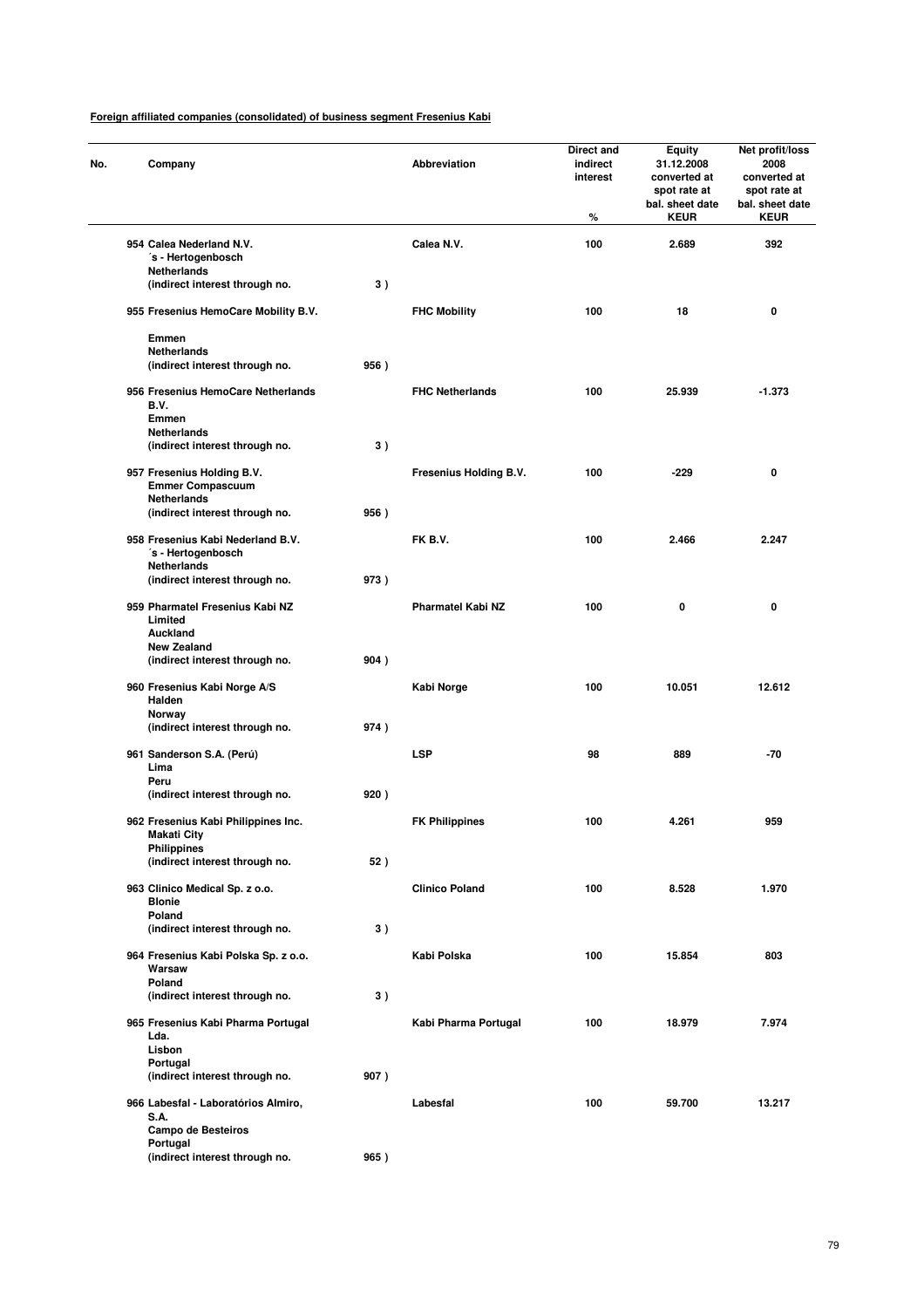| Company                                                                   |      | <b>Abbreviation</b>    | <b>Direct and</b><br>indirect<br>interest<br>% | Equity<br>31.12.2008<br>converted at<br>spot rate at<br>bal. sheet date<br><b>KEUR</b> | Net profit/loss<br>2008<br>converted at<br>spot rate at<br>bal. sheet date<br><b>KEUR</b> |
|---------------------------------------------------------------------------|------|------------------------|------------------------------------------------|----------------------------------------------------------------------------------------|-------------------------------------------------------------------------------------------|
| 967 APP Pharmaceutical<br><b>Manufacturing, LLC</b><br><b>Puerto Rico</b> |      | <b>APP Puerto Rico</b> | 100                                            | (m)                                                                                    | (m)                                                                                       |
| <b>Puerto Rico</b><br>(indirect interest through no.                      | 989) |                        |                                                |                                                                                        |                                                                                           |
| 968 Fresenius Kabi Romania S.R.L<br><b>Brasow</b><br>Romania              |      | Kabi Romania           | 100                                            | 1.284                                                                                  | 114                                                                                       |
| (indirect interest through no.                                            | 52)  |                        |                                                |                                                                                        |                                                                                           |
| 969 Fresenius Kabi (Singapore) Pte.<br>Ltd.<br>Singapore                  |      | Kabi Singapore         | 100                                            | 197.986                                                                                | 10                                                                                        |
| Singapore<br>(indirect interest through no.                               | 907) |                        |                                                |                                                                                        |                                                                                           |
| 970 Bodene (Pty) Ltd.<br>Port Elizabeth                                   |      | <b>Bodene</b>          | 100                                            | 16.872                                                                                 | 1.492                                                                                     |
| <b>South Africa</b><br>(indirect interest through no.                     | 971) |                        |                                                |                                                                                        |                                                                                           |
| 971 Fresenius Kabi South Africa (Pty)<br>Ltd.<br><b>Midrand</b>           |      | Kabi South Africa      | 100                                            | 11.967                                                                                 | 2.417                                                                                     |
| <b>South Africa</b><br>(indirect interest through no.                     | 52)  |                        |                                                |                                                                                        |                                                                                           |
| 972 Fresenius Kabi España S.A.<br><b>Barcelona</b>                        |      | Kabi España            | 100                                            | 21.570                                                                                 | 2.586                                                                                     |
| Spain                                                                     |      |                        |                                                |                                                                                        |                                                                                           |
| (indirect interest through no.                                            | 973) |                        |                                                |                                                                                        |                                                                                           |
| 973 Fresenius Kabi Grupo España S.L.                                      |      | Grupo España           | 100                                            | 130.787                                                                                | 398                                                                                       |
| <b>Barcelona</b><br>Spain                                                 |      |                        |                                                |                                                                                        |                                                                                           |
| (indirect interest through no.                                            | 52)  |                        |                                                |                                                                                        |                                                                                           |
| 974 Fresenius Kabi AB<br>Stockholm<br>Sweden                              |      | Kabi AB Sweden         | 100                                            | 3.038                                                                                  | $-2.138$                                                                                  |
| (indirect interest through no.                                            | 3)   |                        |                                                |                                                                                        |                                                                                           |
| 975 Fresenius Kabi (Schweiz) AG<br><b>Stans</b><br>Switzerland            |      | Kabi Schweiz           | 100                                            | 1.618                                                                                  | 482                                                                                       |
| (indirect interest through no.                                            | 3)   |                        |                                                |                                                                                        |                                                                                           |
| 976 Sitex SA<br><b>Plan-les-Ouates</b>                                    |      | <b>Sitex</b>           | 100                                            | 572                                                                                    | 22                                                                                        |
| Switzerland<br>(indirect interest through no.                             | 975) |                        |                                                |                                                                                        |                                                                                           |
| 977 Fresenius Kabi Taiwan Ltd.<br><b>Taipei</b>                           |      | Kabi Taiwan            | 100                                            | 261                                                                                    | 151                                                                                       |
| Taiwan<br>(indirect interest through no.                                  | 52)  |                        |                                                |                                                                                        |                                                                                           |
| 978 Dabur Pharma (Thailand) Co. Ltd.                                      | (k)  | <b>DPTL</b>            | 90                                             | 142                                                                                    | $-310$                                                                                    |
| <b>Bangkok</b>                                                            |      |                        |                                                |                                                                                        |                                                                                           |
| Thailand<br>(indirect interest through no.                                | 939) |                        |                                                |                                                                                        |                                                                                           |
| 979 Fresenius Kabi (Thailand) Ltd.<br><b>Bangkok</b>                      |      | Kabi Thailand          | 100                                            | 1.787                                                                                  | 497                                                                                       |
| <b>Thailand</b>                                                           |      |                        |                                                |                                                                                        |                                                                                           |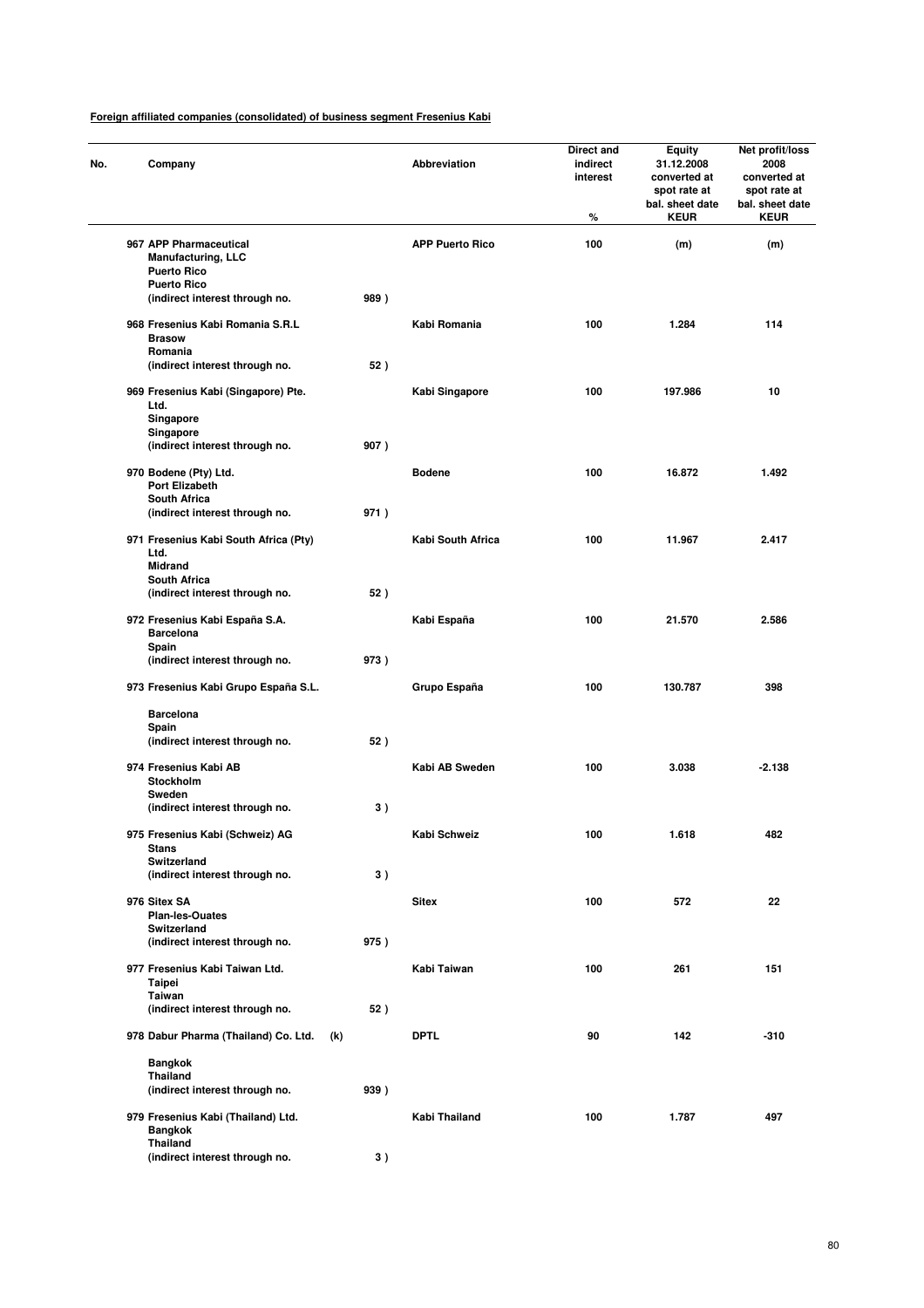| Company                                                                             |      | <b>Abbreviation</b> | <b>Direct and</b><br>indirect<br>interest<br>% | Equity<br>31.12.2008<br>converted at<br>spot rate at<br>bal. sheet date<br><b>KEUR</b> | Net profit/loss<br>2008<br>converted at<br>spot rate at<br>bal. sheet date<br><b>KEUR</b> |
|-------------------------------------------------------------------------------------|------|---------------------|------------------------------------------------|----------------------------------------------------------------------------------------|-------------------------------------------------------------------------------------------|
| 980 Fresenius Kabi Ilac Sanayi ve<br><b>Ticaret Limited Sirketi</b><br>Istanbul     |      | <b>FK Turkey</b>    | 100                                            | 6.430                                                                                  | $-1.090$                                                                                  |
| Turkey<br>(indirect interest through no.                                            |      | 52)                 |                                                |                                                                                        |                                                                                           |
| 981 Calea U.K. Ltd.<br><b>Runcorn/Cheshire</b><br><b>United Kingdom</b>             |      | Calea U.K.          | 100                                            | 541                                                                                    | 784                                                                                       |
| (indirect interest through no.<br>982 FHC (Holdings) Ltd.                           | 982) | FHC Ltd.            | 100                                            | 5.448                                                                                  | 15                                                                                        |
| Runcorn/Cheshire<br><b>United Kingdom</b><br>(indirect interest through no.         | 907) |                     |                                                |                                                                                        |                                                                                           |
| 983 Fresenius HemoCare UK Ltd.<br>Cardiff                                           |      | <b>HemoCare UK</b>  | 100                                            | 299                                                                                    | $-132$                                                                                    |
| <b>United Kingdom</b><br>(indirect interest through no.                             | 984) |                     |                                                |                                                                                        |                                                                                           |
| 984 Fresenius Kabi Ltd.<br>Runcorn/Cheshire                                         |      | FK Ltd.             | 100                                            | 6.837                                                                                  | 2.056                                                                                     |
| <b>United Kingdom</b><br>(indirect interest through no.                             | 982) |                     |                                                |                                                                                        |                                                                                           |
| 985 Fresenius Kabi Oncology Plc.<br><b>Bordon</b>                                   | (k)  | Dabur Onco          | 90                                             | -38.126                                                                                | $-4.872$                                                                                  |
| <b>United Kingdom</b><br>(indirect interest through no.                             | 939) |                     |                                                |                                                                                        |                                                                                           |
| 986 Nicholsons Health Care Ltd.<br><b>Runcorn/Cheshire</b><br><b>United Kingdom</b> |      | Nicholsons Ltd.     | 100                                            | 730                                                                                    | -47                                                                                       |
| (indirect interest through no.                                                      | 982) |                     |                                                |                                                                                        |                                                                                           |
| 987 Filaxis International S.A.<br>Montevideo<br><b>Uruguay</b>                      |      | <b>FISA</b>         | 100                                            | 2.460                                                                                  | 1.126                                                                                     |
| (indirect interest through no.                                                      | 973) |                     |                                                |                                                                                        |                                                                                           |
| 988 APP Pharmaceuticals, Inc.<br><b>Wilmington/Delaware</b><br><b>USA</b>           |      | <b>FKP Holdings</b> | 100                                            | (m)                                                                                    | (m)                                                                                       |
| (indirect interest through no.                                                      | 992) |                     |                                                |                                                                                        |                                                                                           |
| 989 APP Pharmaceuticals, LLC<br>Wilmington/Delaware<br><b>USA</b>                   |      | <b>FKP Holdings</b> | 100                                            | (m)                                                                                    | (m)                                                                                       |
| (indirect interest through no.                                                      | 988) |                     |                                                |                                                                                        |                                                                                           |
| 990 Dabur Pharma US Inc.<br><b>Fort Lauderdale</b><br><b>USA</b>                    | (k)  | Dabur US            | 90                                             | $-2.033$                                                                               | -438                                                                                      |
| (indirect interest through no.                                                      | 985) |                     |                                                |                                                                                        |                                                                                           |
| 991 Fresenius Kabi Holding, Inc.<br>Wilmington/Delaware                             |      | FK Holding, Inc.    | 100                                            | 10                                                                                     | -2                                                                                        |
| <b>USA</b><br>(indirect interest through no.                                        |      | 3)                  |                                                |                                                                                        |                                                                                           |
| 992 Fresenius Kabi Pharmaceuticals<br>Holding, Inc.<br>Wilmington/Delaware          | (1)  | <b>FKP Holdings</b> | 100                                            | 401.147                                                                                | $-219.080$                                                                                |
| <b>USA</b><br>(indirect interest through no.                                        |      | 3)                  |                                                |                                                                                        |                                                                                           |
| 993 Fresenius Kabi, LLC<br>Wilmington/Delaware<br><b>USA</b>                        |      | <b>FK LLC</b>       | 100                                            | 837                                                                                    | 1.186                                                                                     |
| (indirect interest through no.                                                      | 991) |                     |                                                |                                                                                        |                                                                                           |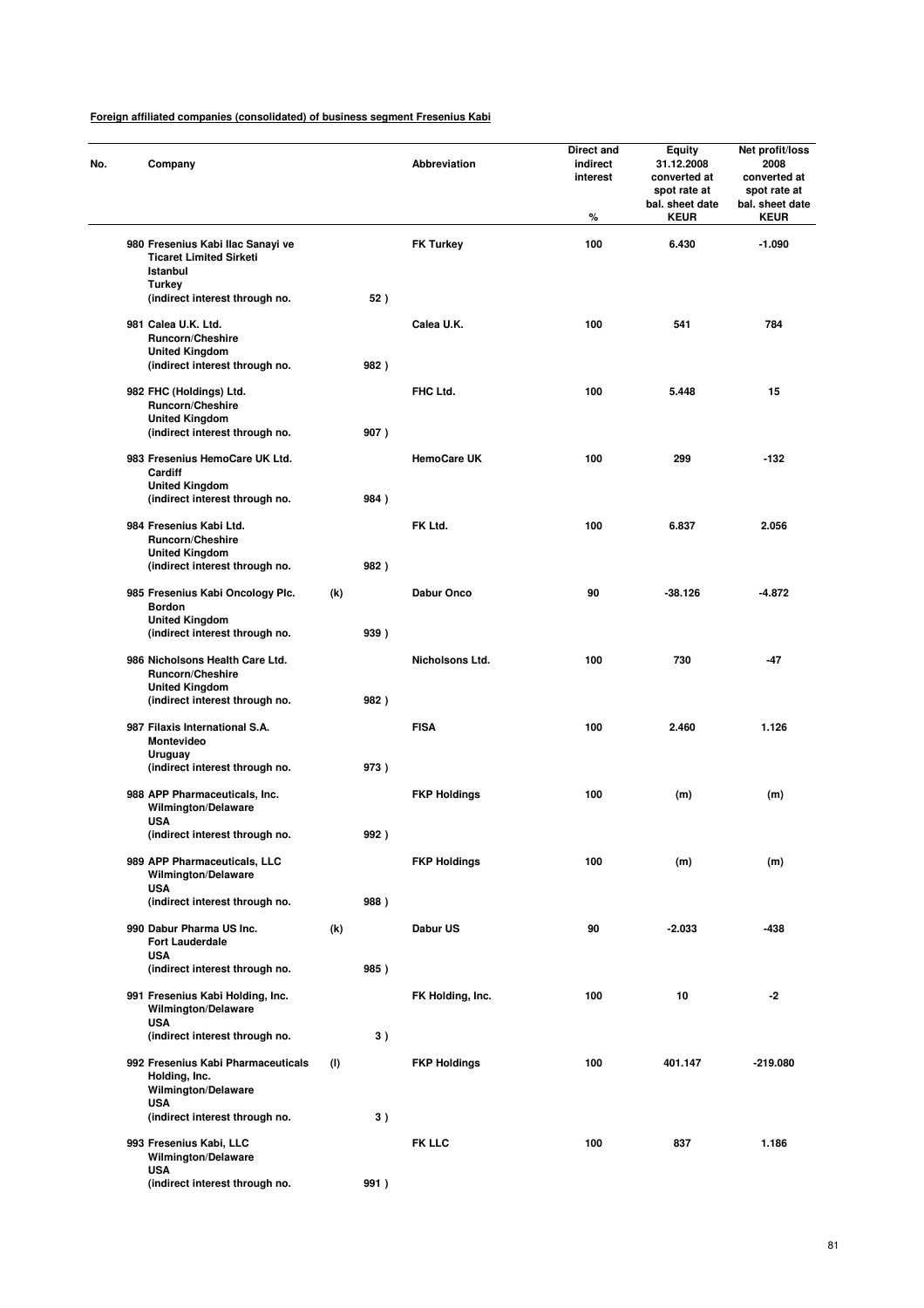| Company                                                                                              |       | Abbreviation              | Direct and<br>indirect<br>interest<br>% | Equity<br>31.12.2008<br>converted at<br>spot rate at<br>bal. sheet date<br><b>KEUR</b> | Net profit/loss<br>2008<br>converted at<br>spot rate at<br>bal. sheet date<br><b>KEUR</b> |
|------------------------------------------------------------------------------------------------------|-------|---------------------------|-----------------------------------------|----------------------------------------------------------------------------------------|-------------------------------------------------------------------------------------------|
| Consolidated financial statements - without profit & loss transfer agreement                         |       |                           |                                         |                                                                                        |                                                                                           |
| 994 Heilbad Sauerbrunn<br>Betriebsgesellschaft m.b.H.<br><b>Bad Sauerbrunn</b><br>Austria            |       | <b>HSB</b>                | 95                                      | 563                                                                                    | 281                                                                                       |
| (indirect interest through no.                                                                       | 1000) |                           |                                         |                                                                                        |                                                                                           |
| 995 Niederösterreichische Facility<br><b>Management GmbH</b><br><b>Wiener Neustadt</b>               |       | <b>NFM</b>                | 60                                      | $-23$                                                                                  | -50                                                                                       |
| Austria<br>(indirect interest through no.                                                            | 1000) |                           |                                         |                                                                                        |                                                                                           |
| 996 VAMED-KMB<br>Krankenhausmanagement und<br>Betriebsführungsges.m.b.H.<br>Vienna<br><b>Austria</b> |       | <b>VKMB</b>               | 100                                     | 19.161                                                                                 | 5.403                                                                                     |
| (indirect interest through no.                                                                       | 163)  |                           |                                         |                                                                                        |                                                                                           |
| 997 VAMED ENGINEERING GmbH<br>Vienna<br>Austria                                                      |       | <b>VE GMBH</b>            | 100                                     | 62                                                                                     | 5                                                                                         |
| (indirect interest through no.                                                                       | 163)  |                           |                                         |                                                                                        |                                                                                           |
| 998 VAMED ENGINEERING GmbH &<br>CO KG<br>Vienna                                                      |       | <b>VE KG</b>              | 100                                     | 45.709                                                                                 | 6.965                                                                                     |
| <b>Austria</b><br>(indirect interest through no.                                                     | 163)  |                           |                                         |                                                                                        |                                                                                           |
| 999 VAMED Management und Service<br>GmbH<br>Vienna                                                   |       | <b>VMS GmbH</b>           | 100                                     | 3.612                                                                                  | 29                                                                                        |
| Austria<br>(indirect interest through no.                                                            | 163)  |                           |                                         |                                                                                        |                                                                                           |
| 1000 VAMED Management und Service<br>GmbH & Co KG<br>Vienna                                          |       | <b>VMS KG</b>             | 100                                     | 11.240                                                                                 | 3.474                                                                                     |
| Austria                                                                                              |       |                           |                                         |                                                                                        |                                                                                           |
| (indirect interest through no.                                                                       | 163)  |                           |                                         |                                                                                        |                                                                                           |
| 1001 VAMED Medizintechnik GmbH<br>Vienna<br>Austria                                                  |       | VMT                       | 100                                     | 2.188                                                                                  | 1.056                                                                                     |
| (indirect interest through no.                                                                       | 1003) |                           |                                         |                                                                                        |                                                                                           |
| 1002 VAMED Standortentwicklung und<br><b>Engineering GmbH</b><br>Vienna<br>Austria                   |       | <b>VSG GMBH</b>           | 100                                     | 49                                                                                     | 2                                                                                         |
| (indirect interest through no.                                                                       | 163)  |                           |                                         |                                                                                        |                                                                                           |
| 1003 VAMED Standortentwicklung und<br>Engineering GmbH & CO KG<br>Vienna<br>Austria                  |       | VSG KG                    | 100                                     | 28.383                                                                                 | 4.345                                                                                     |
| (indirect interest through no.                                                                       | 163)  |                           |                                         |                                                                                        |                                                                                           |
| 1004 Almeda a.s.<br>Nerotovice<br><b>Czech Republic</b>                                              |       | Almeda                    | 76                                      | $-241$                                                                                 | 35                                                                                        |
| (indirect interest through no.                                                                       | 1006) |                           |                                         |                                                                                        |                                                                                           |
| 1005 Mediterra-Sedicany s.r.o.<br>Sedicany<br><b>Czech Republic</b>                                  |       | <b>Mediterra-Sedicany</b> | 100                                     | 462                                                                                    | 257                                                                                       |
| (indirect interest through no.                                                                       | 1006) |                           |                                         |                                                                                        |                                                                                           |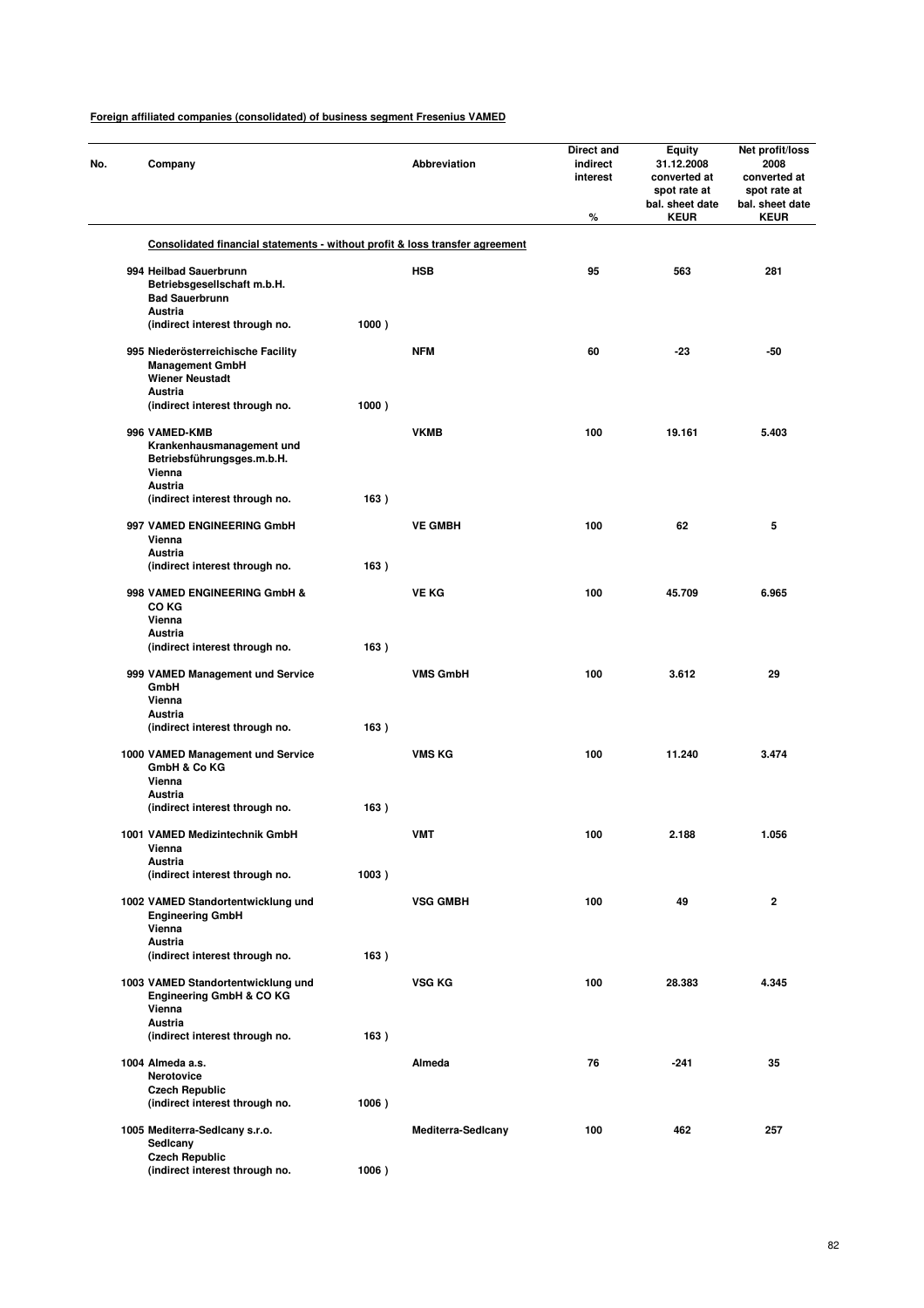| No. | Company                                                 |                | <b>Abbreviation</b> | <b>Direct and</b><br>indirect<br>interest | Equity<br>31.12.2008<br>converted at<br>spot rate at | Net profit/loss<br>2008<br>converted at<br>spot rate at |
|-----|---------------------------------------------------------|----------------|---------------------|-------------------------------------------|------------------------------------------------------|---------------------------------------------------------|
|     |                                                         |                |                     |                                           | bal. sheet date                                      | bal. sheet date                                         |
|     |                                                         |                |                     | %                                         | <b>KEUR</b>                                          | <b>KEUR</b>                                             |
|     | 1006 MEDITERRA s.r.o.                                   |                | <b>MED</b>          | 100                                       | 2.825                                                | 829                                                     |
|     | Prague                                                  |                |                     |                                           |                                                      |                                                         |
|     | <b>Czech Republic</b><br>(indirect interest through no. | 1000)          |                     |                                           |                                                      |                                                         |
|     |                                                         |                |                     |                                           |                                                      |                                                         |
|     | 1007 Mednet s.r.o.                                      |                | <b>Mednet</b>       | 100                                       | 38                                                   | 27                                                      |
|     | Prague                                                  |                |                     |                                           |                                                      |                                                         |
|     | <b>Czech Republic</b>                                   |                |                     |                                           |                                                      |                                                         |
|     | (indirect interest through no.                          | 1006)          |                     |                                           |                                                      |                                                         |
|     | 1008 Nemocnice Tanvald s.r.o.                           |                | <b>Tanvald</b>      | 66                                        | 2.276                                                | 208                                                     |
|     | <b>Tanvald</b>                                          |                |                     |                                           |                                                      |                                                         |
|     | <b>Czech Republic</b>                                   |                |                     |                                           |                                                      |                                                         |
|     | (indirect interest through no.                          | 1006)          |                     |                                           |                                                      |                                                         |
|     | 1009 VAMED NEDERLAND B.V.                               |                | V-NL                | 100                                       | $-188$                                               | $-261$                                                  |
|     | Amersfoort                                              |                |                     |                                           |                                                      |                                                         |
|     | <b>Netherlands</b>                                      |                |                     |                                           |                                                      |                                                         |
|     | (indirect interest through no.                          | $998 + 1003$ ) |                     |                                           |                                                      |                                                         |
|     | <b>1010 SUMINISTROS DE COMERCIO</b>                     |                | <b>SUC</b>          | 81                                        | 4.006                                                | 554                                                     |
|     | EXTERIOR, S.A.                                          |                |                     |                                           |                                                      |                                                         |
|     | <b>Madrid</b>                                           |                |                     |                                           |                                                      |                                                         |
|     | Spain                                                   |                |                     |                                           |                                                      |                                                         |
|     | (indirect interest through no.                          | 998)           |                     |                                           |                                                      |                                                         |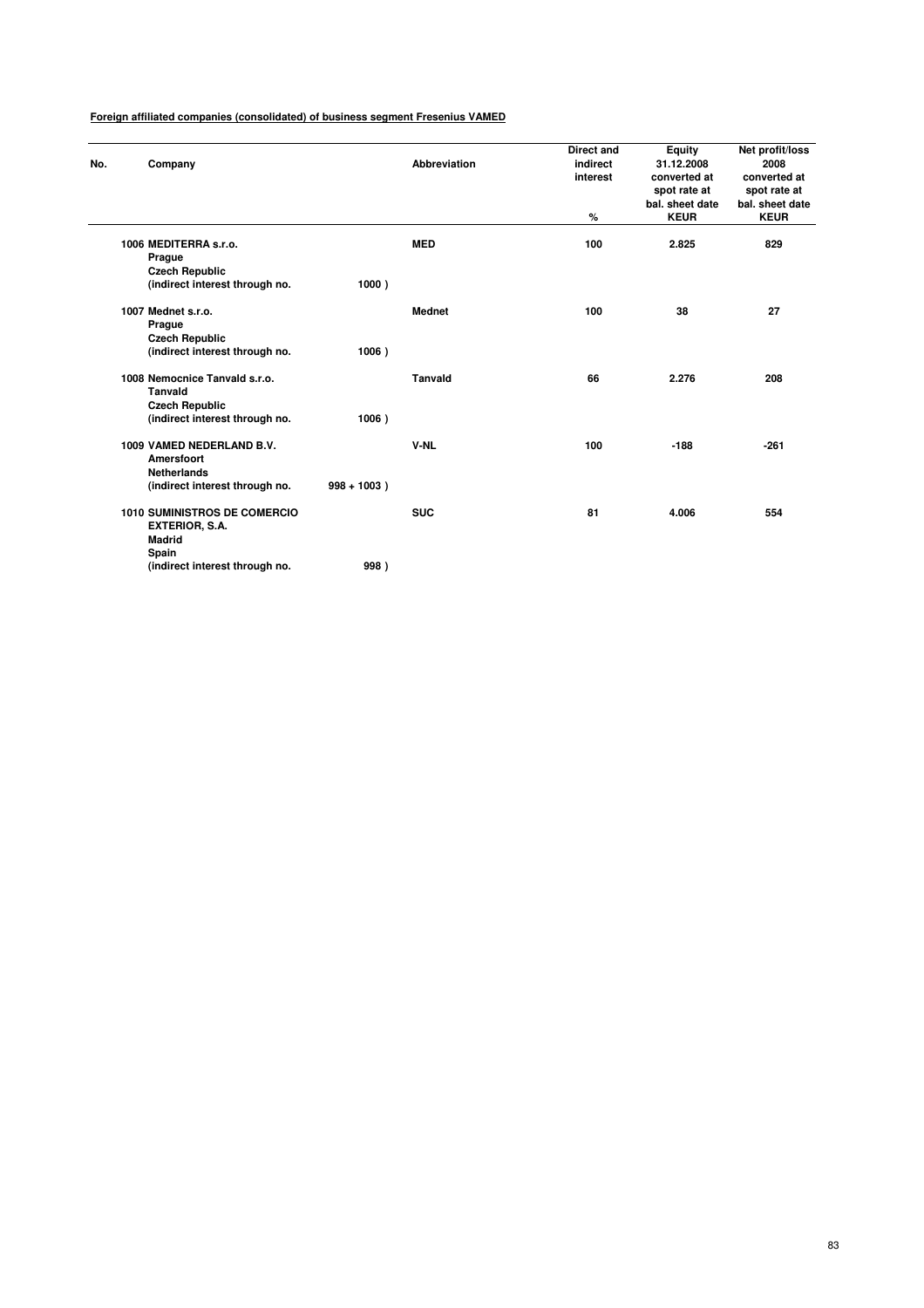|     |                                    |                                                                              | Direct and | Equity          | Net profit/loss |
|-----|------------------------------------|------------------------------------------------------------------------------|------------|-----------------|-----------------|
| No. | Company                            | <b>Abbreviation</b>                                                          | indirect   | 31.12.2008      | 2008            |
|     |                                    |                                                                              | interest   | converted at    | converted at    |
|     |                                    |                                                                              |            | spot rate at    | spot rate at    |
|     |                                    |                                                                              |            | bal, sheet date | bal, sheet date |
|     |                                    |                                                                              | %          | <b>KEUR</b>     | <b>KEUR</b>     |
|     |                                    | Consolidated financial statements - without profit & loss transfer agreement |            |                 |                 |
|     | 1011 HELIOS Klinik Zihlschlacht AG | <b>HKZ</b>                                                                   | 100        | (e)             | (e)             |
|     | Zihlschlacht                       |                                                                              |            |                 |                 |
|     | Switzerland                        |                                                                              |            |                 |                 |
|     | (indirect interest through no.     | 89                                                                           |            |                 |                 |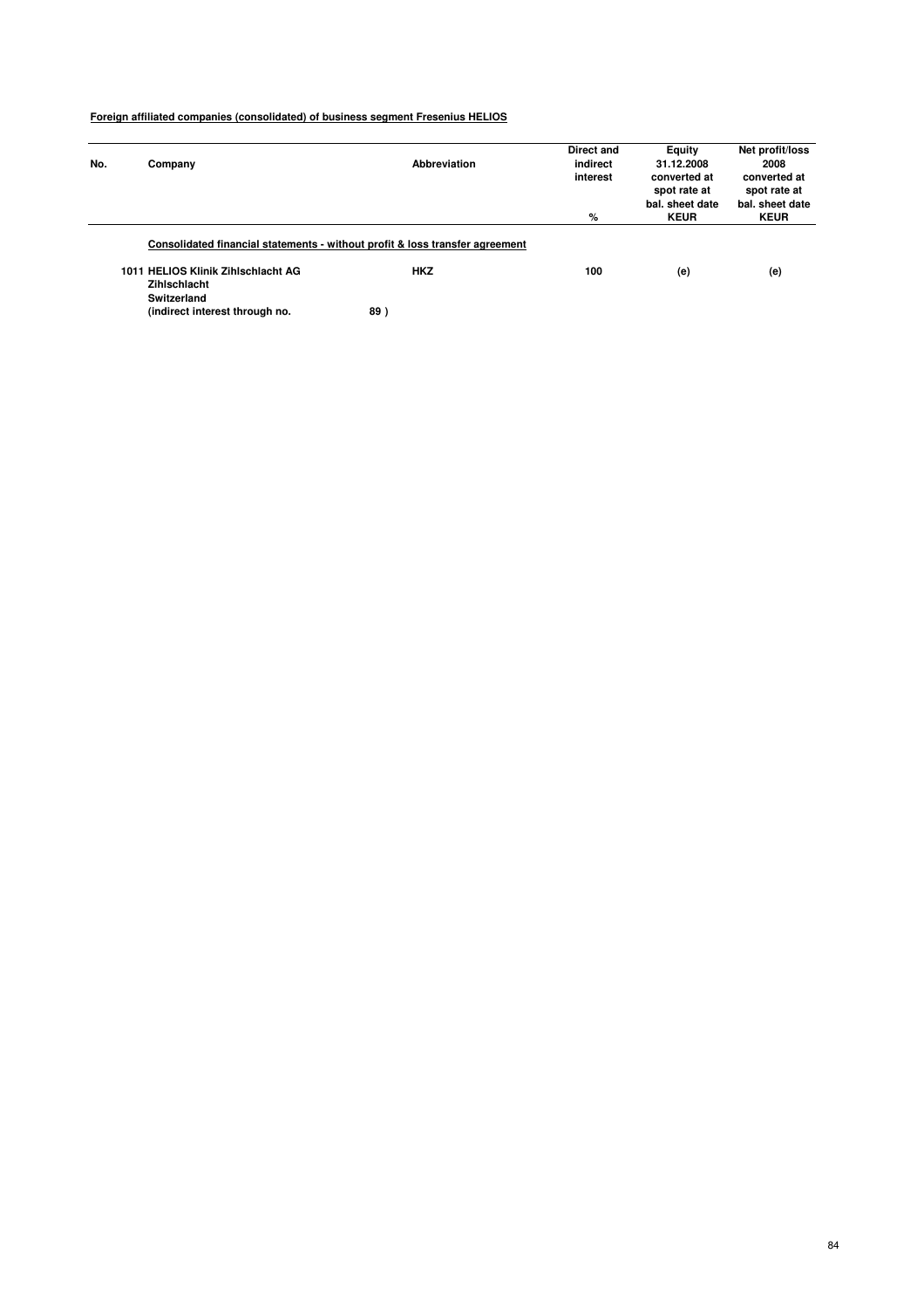| No. | Company                                                                          | <b>Abbreviation</b>                                                              | <b>Direct and</b><br>indirect<br>interest | Equity<br>31.12.2008<br>converted at<br>spot rate at<br>bal, sheet date | Net profit/loss<br>2008<br>converted at<br>spot rate at<br>bal, sheet date |
|-----|----------------------------------------------------------------------------------|----------------------------------------------------------------------------------|-------------------------------------------|-------------------------------------------------------------------------|----------------------------------------------------------------------------|
|     |                                                                                  |                                                                                  | %                                         | <b>KEUR</b>                                                             | <b>KEUR</b>                                                                |
|     |                                                                                  | Not consolidated financial statements - without profit & loss transfer agreement |                                           |                                                                         |                                                                            |
|     | 1012 Fresenius Netcare (Beijing)<br><b>Consulting Company Limited</b><br>Beijing |                                                                                  | 100                                       | 475                                                                     | 164                                                                        |
|     | (indirect interest through no.                                                   | 4)                                                                               |                                           |                                                                         |                                                                            |
|     | 1013 hospitalia activHealth (L) Gmbh<br>Labuan<br>Malaysia                       | haH(L)                                                                           | 70                                        | $-671(j)$                                                               | -25 (j)                                                                    |
|     | (indirect interest through no.                                                   | 21)                                                                              |                                           |                                                                         |                                                                            |
|     | 1014 hospitalia activHealth (M) Sdn Bhd.                                         | haH (M)                                                                          | 93                                        | -2531 (j)                                                               | -107 (j)                                                                   |
|     | Kuala Lumpur                                                                     |                                                                                  |                                           |                                                                         |                                                                            |
|     | Malaysia<br>(indirect interest through no.                                       | 21)                                                                              |                                           |                                                                         |                                                                            |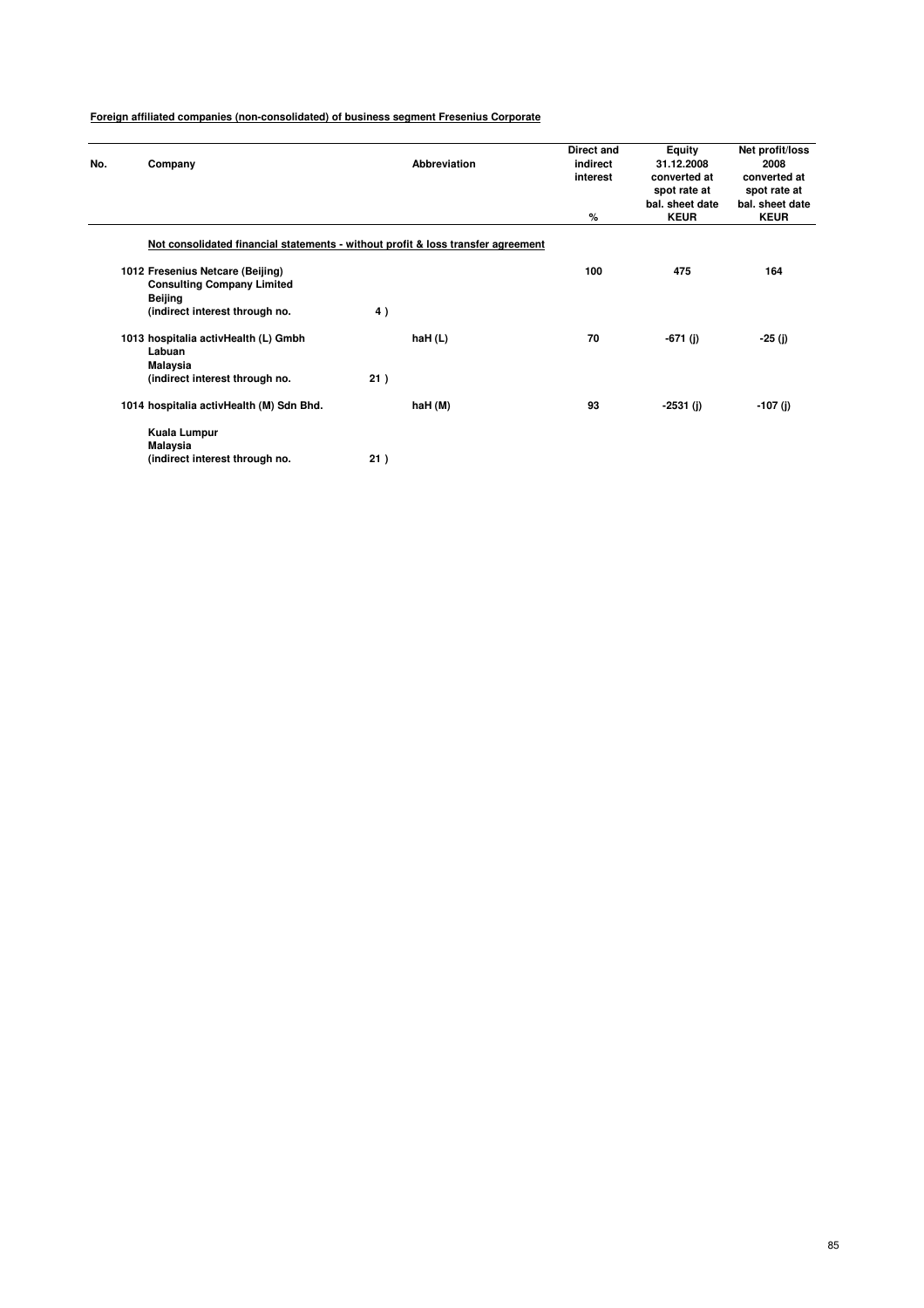| No. | Company                                                                          |       | <b>Abbreviation</b>                                             | Direct and<br>indirect<br>interest<br>% | Equity<br>31.12.2008<br>converted at<br>spot rate at<br>bal. sheet date<br><b>KEUR</b> | Net profit/loss<br>2008<br>converted at<br>spot rate at<br>bal. sheet date<br><b>KEUR</b> |
|-----|----------------------------------------------------------------------------------|-------|-----------------------------------------------------------------|-----------------------------------------|----------------------------------------------------------------------------------------|-------------------------------------------------------------------------------------------|
|     | Not consolidated financial statements - without profit & loss transfer agreement |       |                                                                 |                                         |                                                                                        |                                                                                           |
|     | 1015 Fresenius Medical Care Angola,                                              |       | <b>FMC Angola</b>                                               | 100                                     | 72                                                                                     | 0                                                                                         |
|     | S.A.                                                                             |       |                                                                 |                                         |                                                                                        |                                                                                           |
|     | Luanda<br>Angola                                                                 |       |                                                                 |                                         |                                                                                        |                                                                                           |
|     | (indirect interest through no.                                                   | 23)   |                                                                 |                                         |                                                                                        |                                                                                           |
|     | 1016 Fresenius Medical Care BH d.o.o.<br>Sarajevo<br>Sarajevo                    |       | "Fresenius Medical Care<br>BH" d.o.o. Sarajevo                  | 100                                     | (a)                                                                                    | (a)                                                                                       |
|     | <b>Bosnia and Herzegovina</b>                                                    |       |                                                                 |                                         |                                                                                        |                                                                                           |
|     | (indirect interest through no.                                                   | 24)   |                                                                 |                                         |                                                                                        |                                                                                           |
|     | 1017 Fresenius Medical Care dijalizna<br>njega d.o.o. Banja Luka<br>Banja Luka   |       | <b>FMC Dijalizna</b>                                            | 100                                     | 1                                                                                      | 0                                                                                         |
|     | <b>Bosnia and Herzegovina</b>                                                    |       |                                                                 |                                         |                                                                                        |                                                                                           |
|     | (indirect interest through no.                                                   | 23)   |                                                                 |                                         |                                                                                        |                                                                                           |
|     | 1018 Fresenius Medical Care Bulgaria<br>GmbH<br>Gabrovo                          |       | <b>FMC Bulgaria</b>                                             | 100                                     | 807                                                                                    | 162                                                                                       |
|     | <b>Bulgaria</b>                                                                  |       |                                                                 |                                         |                                                                                        |                                                                                           |
|     | (indirect interest through no.                                                   | 23)   |                                                                 |                                         |                                                                                        |                                                                                           |
|     | 1019 Fresenius Nephrocare Bulgaria<br><b>Holiday Dialysis EOOD</b><br>Gabrovo    |       | <b>Fresenius Nephrocare</b><br><b>Bulgaria Holiday Dialysis</b> | 100                                     | 164                                                                                    | $-15$                                                                                     |
|     | <b>Bulgaria</b><br>(indirect interest through no.                                | 1020) |                                                                 |                                         |                                                                                        |                                                                                           |
|     |                                                                                  |       |                                                                 |                                         |                                                                                        |                                                                                           |
|     | 1020 Fresenius Nephrocare Bulgaria<br>Ltd.<br>Gabrovo                            |       | NephroCare Bulgaria                                             | 100                                     | 183                                                                                    | 0                                                                                         |
|     | <b>Bulgaria</b>                                                                  |       |                                                                 |                                         |                                                                                        |                                                                                           |
|     | (indirect interest through no.                                                   | 23)   |                                                                 |                                         |                                                                                        |                                                                                           |
|     | 1021 Nephrocare S.A.                                                             |       | <b>Nephrocare Colombia</b>                                      | 100                                     | (a)                                                                                    | (a)                                                                                       |
|     | <b>Bogota</b><br>Colombia                                                        |       |                                                                 |                                         |                                                                                        |                                                                                           |
|     | (indirect interest through no.                                                   | 15)   |                                                                 |                                         |                                                                                        |                                                                                           |
|     | <b>1022 FRESENIUS MEDICAL CARE</b><br>HRVATSKA d.o.o.<br>Zagreb                  |       | <b>FMC Hrvatska</b>                                             | 100                                     | 3                                                                                      | 0                                                                                         |
|     | Croatia                                                                          |       |                                                                 |                                         |                                                                                        |                                                                                           |
|     | (indirect interest through no.                                                   | 23)   |                                                                 |                                         |                                                                                        |                                                                                           |
|     | 1023 Nephromedija d.o.o.                                                         |       | Nephromedija                                                    | 100                                     | (a)                                                                                    | (a)                                                                                       |
|     | Croatia<br>(indirect interest through no.                                        | 23)   |                                                                 |                                         |                                                                                        |                                                                                           |
|     | 1024 Only Dialysis S.r.l.<br>Napoli                                              |       | <b>Only Dialysis</b>                                            | 51                                      | (a)                                                                                    | (a)                                                                                       |
|     | Italy<br>(indirect interest through no.                                          | 248)  |                                                                 |                                         |                                                                                        |                                                                                           |
|     |                                                                                  |       |                                                                 |                                         |                                                                                        |                                                                                           |
|     | 1025 Amicon Japan K.K.<br>Tokyo<br>Japan                                         |       | Amicon Japan                                                    | 100                                     | 72                                                                                     | 0                                                                                         |
|     | (indirect interest through no.                                                   | 641)  |                                                                 |                                         |                                                                                        |                                                                                           |
|     | 1026 Fresenius Medical Care<br>Kazakhstan LLP<br><b>Almaty City</b>              |       | <b>FMC Kazakhstan</b>                                           | 100                                     | 0                                                                                      | 0                                                                                         |
|     | Kazakhstan<br>(indirect interest through no.                                     | 23)   |                                                                 |                                         |                                                                                        |                                                                                           |
|     |                                                                                  |       |                                                                 |                                         |                                                                                        |                                                                                           |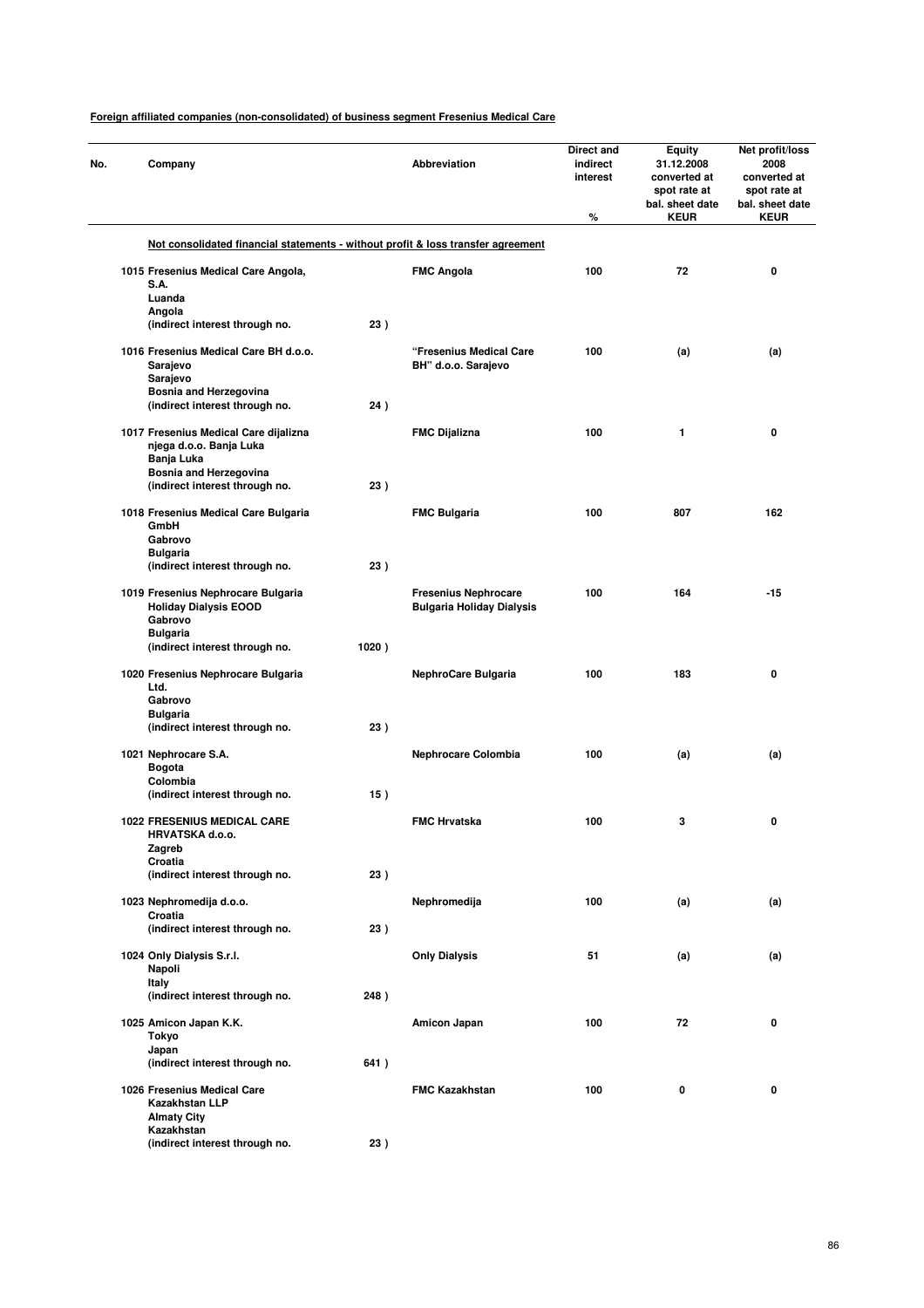| No. | Company                                                                     |      | <b>Abbreviation</b>            | Direct and<br>indirect<br>interest<br>% | Equity<br>31.12.2008<br>converted at<br>spot rate at<br>bal. sheet date<br><b>KEUR</b> | Net profit/loss<br>2008<br>converted at<br>spot rate at<br>bal. sheet date<br><b>KEUR</b> |
|-----|-----------------------------------------------------------------------------|------|--------------------------------|-----------------------------------------|----------------------------------------------------------------------------------------|-------------------------------------------------------------------------------------------|
|     | 1027 Nephrocare South Africa (Pty)<br>Limited                               |      | <b>Nephrocare South Africa</b> | 100                                     | $\mathbf 0$                                                                            | 0                                                                                         |
|     | Rosebank                                                                    |      |                                |                                         |                                                                                        |                                                                                           |
|     | <b>South Africa</b>                                                         |      |                                |                                         |                                                                                        |                                                                                           |
|     | (indirect interest through no.                                              | 23)  |                                |                                         |                                                                                        |                                                                                           |
|     | 1028 Fresenius Medical Care Tunisie<br>S.A.<br><b>Sousse</b>                |      | <b>FMC Tunisie</b>             | 51                                      | 2.949                                                                                  | 311                                                                                       |
|     | Tunisia                                                                     |      |                                |                                         |                                                                                        |                                                                                           |
|     | (indirect interest through no.                                              | 15)  |                                |                                         |                                                                                        |                                                                                           |
|     | 1029 Özgözükara Sağlık Hizmetleri<br><b>Ticaret Ltd Sirketi</b><br>Istanbul |      | Özgözükara                     | 100                                     | (a)                                                                                    | (a)                                                                                       |
|     | Turkey                                                                      |      |                                |                                         |                                                                                        |                                                                                           |
|     | (indirect interest through no.                                              | 376) |                                |                                         |                                                                                        |                                                                                           |
|     | 1030 Fresenius Medical Care Ukraine<br><b>TOV</b>                           |      | <b>FMC Ukraine</b>             | 100                                     | $-905$                                                                                 | -644                                                                                      |
|     | Kiev                                                                        |      |                                |                                         |                                                                                        |                                                                                           |
|     | <b>Ukraine</b><br>(indirect interest through no.                            | 15)  |                                |                                         |                                                                                        |                                                                                           |
|     |                                                                             |      |                                |                                         |                                                                                        |                                                                                           |
|     | 1031 Rowans S.A.                                                            |      | Rowans                         | 100                                     | 3                                                                                      | $-1$                                                                                      |
|     | <b>Montevideo</b>                                                           |      |                                |                                         |                                                                                        |                                                                                           |
|     | Uruguay                                                                     |      |                                |                                         |                                                                                        |                                                                                           |
|     | (indirect interest through no.                                              | 23)  |                                |                                         |                                                                                        |                                                                                           |
|     | 1032 Renal Integrated Health Services<br><b>Network LLC</b>                 |      | <b>Health Services Network</b> | 100                                     | (a)                                                                                    | (a)                                                                                       |
|     | Arizona                                                                     |      |                                |                                         |                                                                                        |                                                                                           |
|     | <b>USA</b>                                                                  |      |                                |                                         |                                                                                        |                                                                                           |
|     | (indirect interest through no.                                              | 408) |                                |                                         |                                                                                        |                                                                                           |
|     | 1033 Fresenius Medical Care C.A.<br>Caracas                                 |      | <b>FMC Venezuela</b>           | 100                                     | (a)                                                                                    | (a)                                                                                       |
|     | Venezuela                                                                   |      |                                |                                         |                                                                                        |                                                                                           |
|     | (indirect interest through no.                                              | 15)  |                                |                                         |                                                                                        |                                                                                           |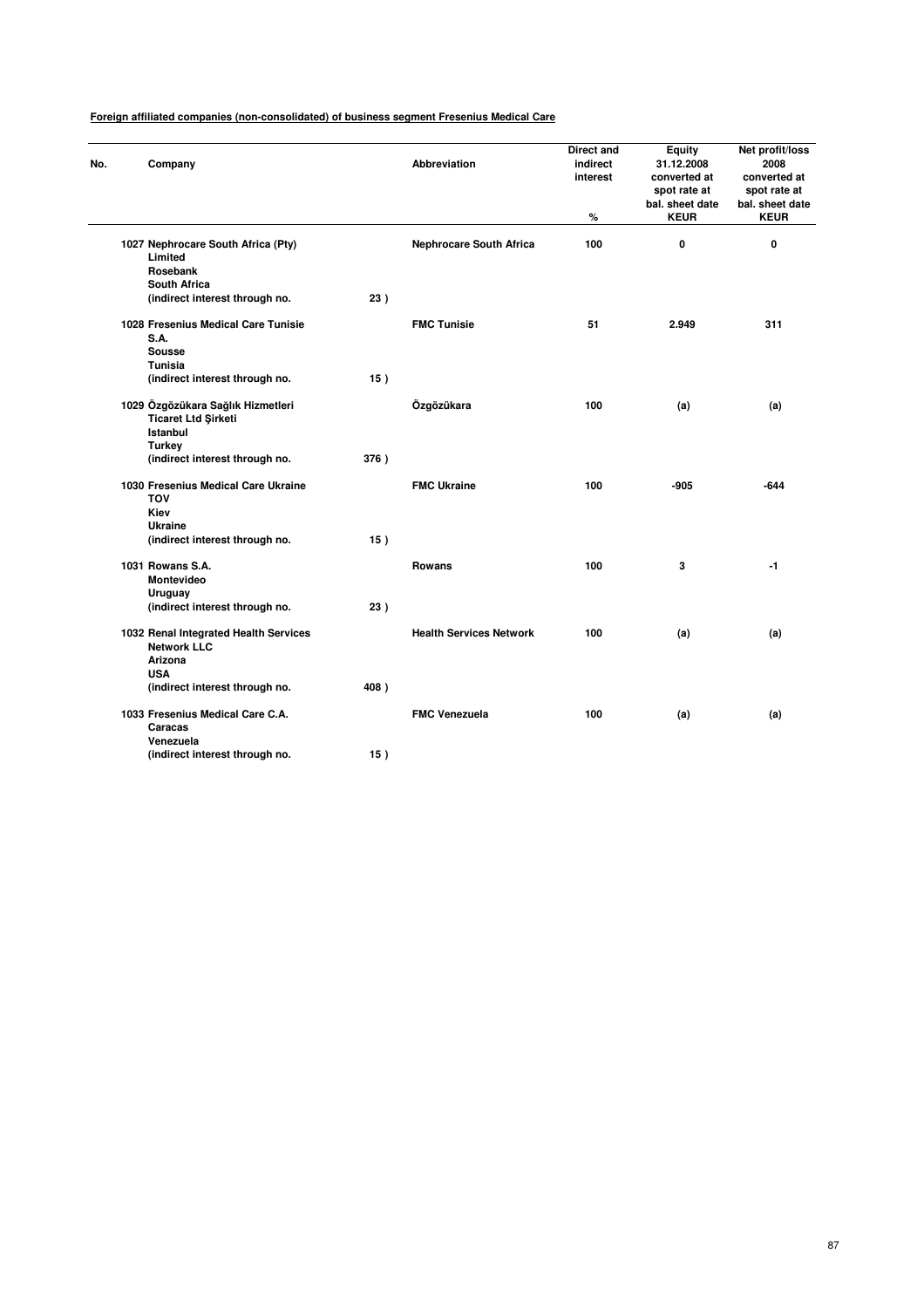| Foreign affiliated companies (non-consolidated) of business segment Fresenius Kabi |  |  |
|------------------------------------------------------------------------------------|--|--|
|                                                                                    |  |  |

| No. | Company                                                                                  |                                |      | <b>Abbreviation</b>                                                              | <b>Direct and</b><br>indirect<br>interest<br>$\%$ | Equity<br>31.12.2008<br>converted at<br>spot rate at<br>bal. sheet date<br><b>KEUR</b> | Net profit/loss<br>2008<br>converted at<br>spot rate at<br>bal. sheet date<br><b>KEUR</b> |
|-----|------------------------------------------------------------------------------------------|--------------------------------|------|----------------------------------------------------------------------------------|---------------------------------------------------|----------------------------------------------------------------------------------------|-------------------------------------------------------------------------------------------|
|     |                                                                                          |                                |      |                                                                                  |                                                   |                                                                                        |                                                                                           |
|     |                                                                                          |                                |      | Not consolidated financial statements - without profit & loss transfer agreement |                                                   |                                                                                        |                                                                                           |
|     | 1034 Fresenius Kabi Bulgaria EOOD<br>Sofia<br><b>Bulgaria</b>                            |                                |      | <b>FK Bulgaria</b>                                                               | 100                                               | 86                                                                                     | 13                                                                                        |
|     |                                                                                          | (indirect interest through no. | 907) |                                                                                  |                                                   |                                                                                        |                                                                                           |
|     | 1035 Fresenius Kabi d.o.o.<br>Zagreb<br>Croatia                                          |                                |      | <b>FK Croatia</b>                                                                | 100                                               | 33                                                                                     | 4                                                                                         |
|     |                                                                                          | (indirect interest through no. | 3)   |                                                                                  |                                                   |                                                                                        |                                                                                           |
|     | 1036 S.C.M. Società Chimica Mugello<br>S.r.I.<br><b>Florence</b>                         |                                |      | <b>SCM</b>                                                                       | 100                                               | (a)                                                                                    | (a)                                                                                       |
|     | Italy                                                                                    | (indirect interest through no. | 943) |                                                                                  |                                                   |                                                                                        |                                                                                           |
|     | 1037 Fresenius Kabi o.o.o.<br><b>Moscow</b><br>Russia                                    | (indirect interest through no. | 3)   | <b>FK Russia</b>                                                                 | 100                                               | 0                                                                                      | 0                                                                                         |
|     | 1038 Pharma-Kuhlman Inc.<br>Woodinville / Washington<br><b>USA</b>                       |                                |      | Kuhlman                                                                          | 70                                                | (a)                                                                                    | (a)                                                                                       |
|     |                                                                                          | (indirect interest through no. | 991) |                                                                                  |                                                   |                                                                                        |                                                                                           |
|     | 1039 Fresenius Kabi Bidiphar Joint<br><b>Stock Company</b><br><b>Quy Nhon</b><br>Vietnam |                                |      | <b>FK Bidiphar</b>                                                               | 51                                                | 10.242                                                                                 | 433                                                                                       |
|     |                                                                                          | (indirect interest through no. | 3)   |                                                                                  |                                                   |                                                                                        |                                                                                           |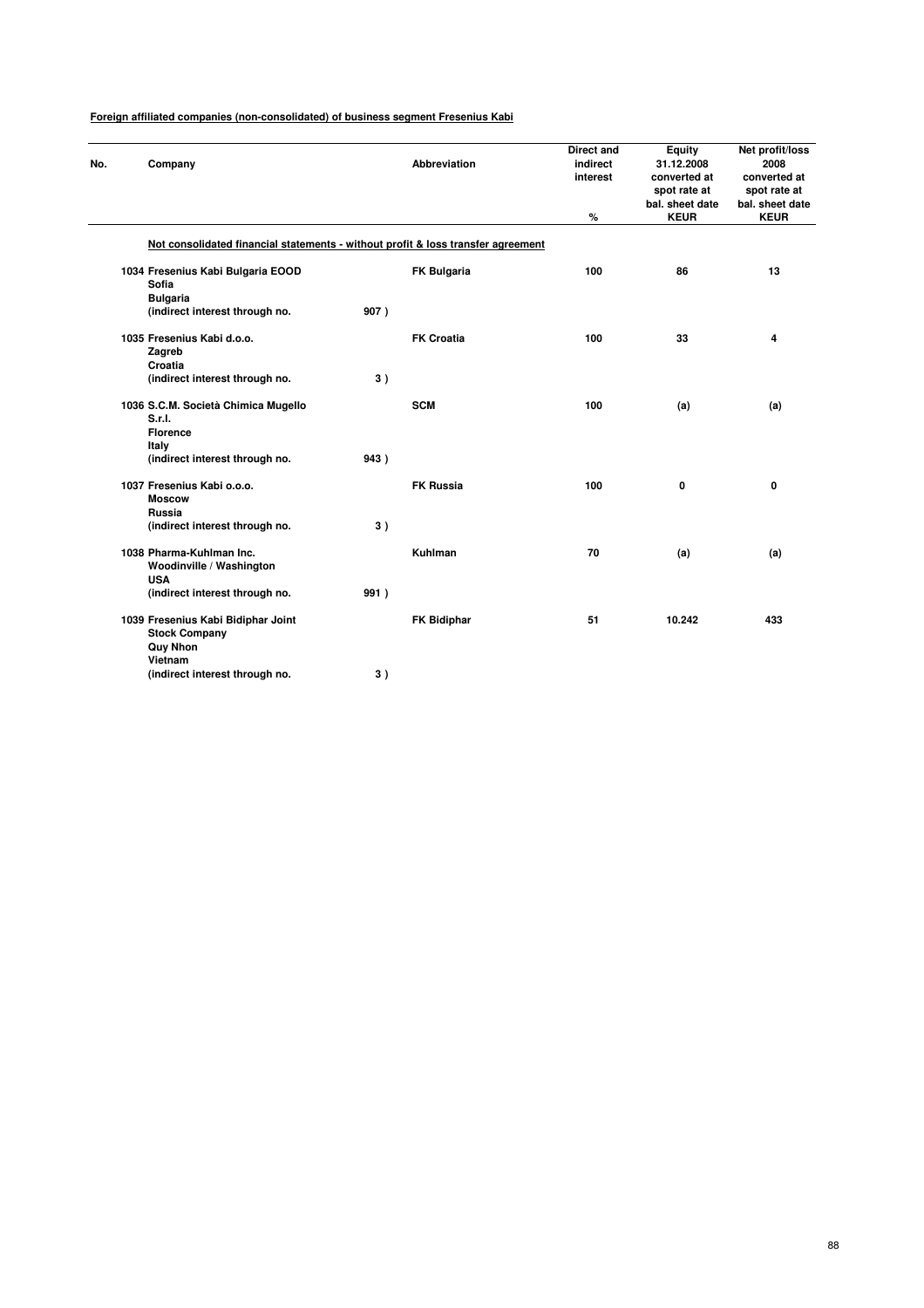| No. | Company                                                                                                           |       | Abbreviation     | Direct and<br>indirect<br>interest<br>% | <b>Equity</b><br>31.12.2008<br>converted at<br>spot rate at<br>bal. sheet date<br><b>KEUR</b> | Net profit/loss<br>2008<br>converted at<br>spot rate at<br>bal. sheet date<br><b>KEUR</b> |
|-----|-------------------------------------------------------------------------------------------------------------------|-------|------------------|-----------------------------------------|-----------------------------------------------------------------------------------------------|-------------------------------------------------------------------------------------------|
|     | Not consolidated financial statements - without profit & loss transfer agreement                                  |       |                  |                                         |                                                                                               |                                                                                           |
|     | 1040 TGV' Thermenarkaden Geinberg<br>Errichtungs- und Verwertungs-<br>GmbH<br>Geinberg<br>Austria                 |       | <b>TGV</b>       | 100                                     | 166 (j)                                                                                       | 34 (j)                                                                                    |
|     | (indirect interest through no.                                                                                    | 1108) |                  |                                         |                                                                                               |                                                                                           |
|     | 1041 DKV Krankenhaus Errichtungs-<br>und Vermietungs-GmbH<br>Graz<br>Austria                                      |       | <b>DKV</b>       | 51                                      | 35                                                                                            | 4                                                                                         |
|     | (indirect interest through no.                                                                                    | 1003) |                  |                                         |                                                                                               |                                                                                           |
|     | 1042 Dr. Pierer Sanatorium Salzburg<br>GmbH<br>Salzburg<br>Austria<br>(indirect interest through no.              | 1000) | <b>PSS</b>       | 75                                      | -637 (j)                                                                                      | -195 (j)                                                                                  |
|     | 1043 LVB LAWOG-VAMED Bauplanungs-<br>und Errichtungs-GmbH                                                         |       | <b>LVB</b>       | 100                                     | 18 (j)                                                                                        | -0 (j)                                                                                    |
|     | Linz<br>Austria                                                                                                   |       |                  |                                         |                                                                                               |                                                                                           |
|     | (indirect interest through no.                                                                                    | 1101) |                  |                                         |                                                                                               |                                                                                           |
|     | 1044 Neurologisches Therapiezentrum<br>Kapfenberg GmbH<br>Kapfenberg<br>Austria<br>(indirect interest through no. | 1000) | <b>NTK</b>       | 90                                      | 1.230                                                                                         | -8                                                                                        |
|     | 1045 Rehabilitationsklinik im Montafon<br><b>Betriebs-GmbH</b>                                                    |       | RMB              | 100                                     | (a)                                                                                           | (a)                                                                                       |
|     | Austria<br>(indirect interest through no.                                                                         | 1000) |                  |                                         |                                                                                               |                                                                                           |
|     | 1046 Seniorenzentrum St. Corona am<br>Schöpfl Betriebsgesellschaft<br>m.b.H.                                      |       | <b>STC</b>       | 100                                     | -278                                                                                          | 76                                                                                        |
|     | Vienna<br>Austria                                                                                                 |       |                  |                                         |                                                                                               |                                                                                           |
|     | (indirect interest through no.                                                                                    | 1000) |                  |                                         |                                                                                               |                                                                                           |
|     | 1047 Therme Seewinkel<br>Betriebsgesellschaft m.b.H.<br>Wien<br>Austria                                           |       | TBS              | 100                                     | 95 (j)                                                                                        | -5 (j)                                                                                    |
|     | (indirect interest through no.                                                                                    | 1003) |                  |                                         |                                                                                               |                                                                                           |
|     | 1048 "VAMED B&H" d.o.o. Tuzla<br>Tuzla<br>Bosnia and Herzegovina                                                  |       | VBH              | 100                                     | 0(j)                                                                                          | $-1(j)$                                                                                   |
|     | (indirect interest through no.                                                                                    | 1009) |                  |                                         |                                                                                               |                                                                                           |
|     | 1049 VAMED Healthcare Co. Ltd.<br>Beijing                                                                         |       | <b>VHC</b>       | 100                                     | -7 (j)                                                                                        | $-204(j)$                                                                                 |
|     | China<br>(indirect interest through no.                                                                           | 998)  |                  |                                         |                                                                                               |                                                                                           |
|     | 1050 hospitalia Egypt Ltd.<br>Cairo                                                                               |       | hospitalia Egypt | 100                                     | (a)                                                                                           | (a)                                                                                       |
|     | Egypt<br>(indirect interest through no.                                                                           | 68)   |                  |                                         |                                                                                               |                                                                                           |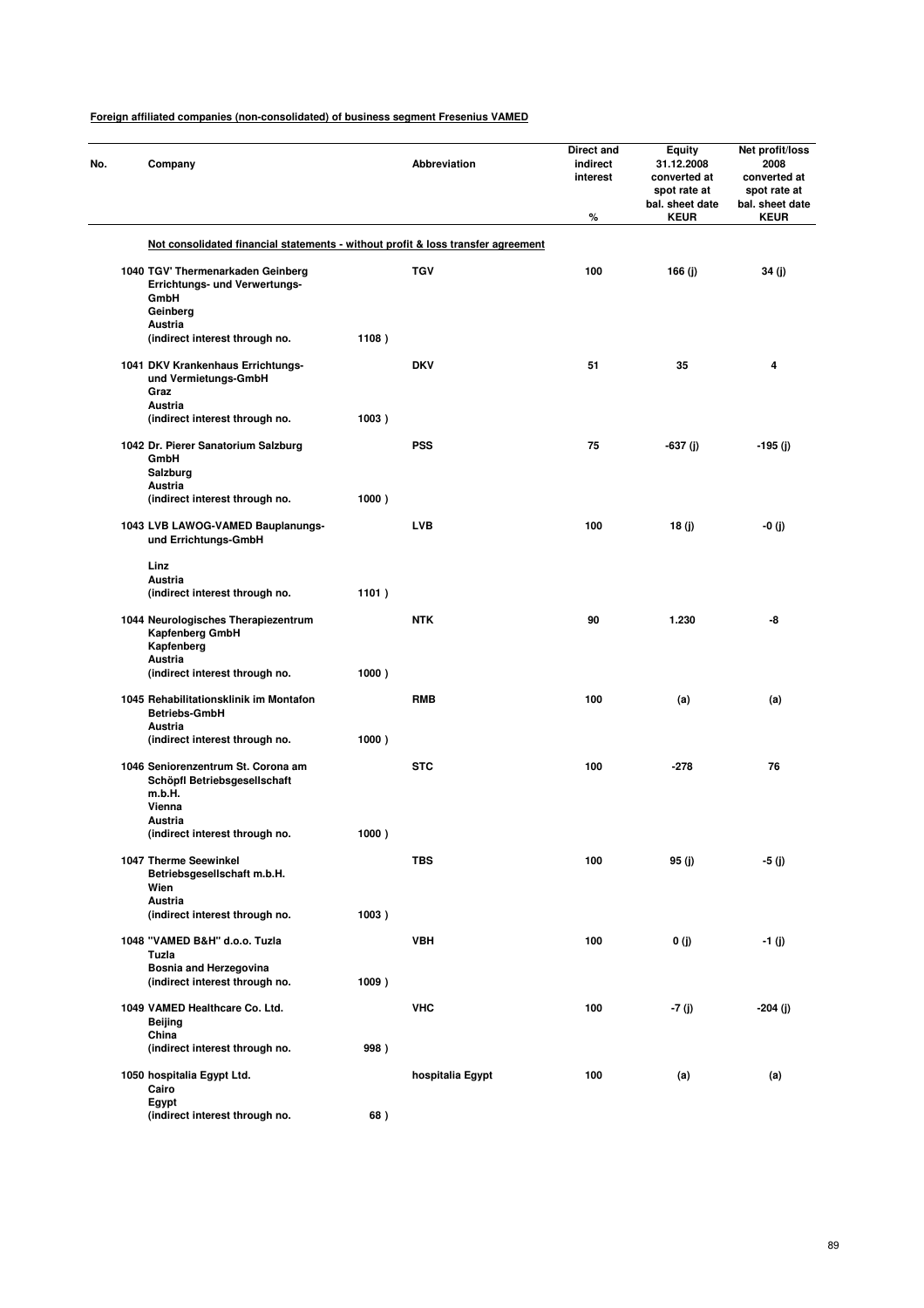| No. | Company                                                                                              |       | Abbreviation            | <b>Direct and</b><br>indirect<br>interest<br>$\%$ | Equity<br>31.12.2008<br>converted at<br>spot rate at<br>bal. sheet date<br><b>KEUR</b> | Net profit/loss<br>2008<br>converted at<br>spot rate at<br>bal. sheet date<br><b>KEUR</b> |
|-----|------------------------------------------------------------------------------------------------------|-------|-------------------------|---------------------------------------------------|----------------------------------------------------------------------------------------|-------------------------------------------------------------------------------------------|
|     | 1051 VAMED-Hungaria Health Care Ltd.                                                                 |       | <b>VHH</b>              | 100                                               | 20                                                                                     | 0                                                                                         |
|     | <b>Budapest</b>                                                                                      |       |                         |                                                   |                                                                                        |                                                                                           |
|     | Hungary                                                                                              |       |                         |                                                   |                                                                                        |                                                                                           |
|     | (indirect interest through no.                                                                       | 1000) |                         |                                                   |                                                                                        |                                                                                           |
|     | <b>1052 VAMED HEALTHCARE SERVICES</b><br>SDN. BHD.                                                   |       | <b>VHS</b>              | 80                                                | 3                                                                                      | $-79$                                                                                     |
|     | Kuala Lumpur                                                                                         |       |                         |                                                   |                                                                                        |                                                                                           |
|     | Malaysia<br>(indirect interest through no.                                                           | 998)  |                         |                                                   |                                                                                        |                                                                                           |
|     | 1053 VAMED ENGINEERING NIGERIA<br><b>LIMITED</b>                                                     |       | <b>VE-NIG</b>           | 60                                                | 204 (j)                                                                                | 58(j)                                                                                     |
|     | Abuja<br>Nigeria                                                                                     |       |                         |                                                   |                                                                                        |                                                                                           |
|     | (indirect interest through no.                                                                       | 998)  |                         |                                                   |                                                                                        |                                                                                           |
|     | 1054 VAMED Management a Servis,<br>s.r.o.<br><b>Ceske Budejovice</b>                                 |       | VMS-CZ                  | 100                                               | $-10$                                                                                  | 1                                                                                         |
|     | Republic                                                                                             |       |                         |                                                   |                                                                                        |                                                                                           |
|     | (indirect interest through no.                                                                       | 1000) |                         |                                                   |                                                                                        |                                                                                           |
|     | 1055 VAMED ROMANIA S.R.L.<br><b>Bukarest</b><br>Romania                                              |       | <b>VAROM</b>            | 100                                               | 8(j)                                                                                   | 17(j)                                                                                     |
|     | (indirect interest through no.                                                                       | 1003) |                         |                                                   |                                                                                        |                                                                                           |
|     | 1056 hospitalia international Services<br>000<br><b>Moscow</b>                                       |       | hospitalia Moskau       | 100                                               | 17 $(i)$                                                                               | 0(i)                                                                                      |
|     | Russia                                                                                               |       |                         |                                                   |                                                                                        |                                                                                           |
|     | (indirect interest through no.                                                                       | 68)   |                         |                                                   |                                                                                        |                                                                                           |
|     | <b>1057 OOO VAMED</b>                                                                                |       | V-RU                    | 100                                               | 54 (j)                                                                                 | $-10(j)$                                                                                  |
|     | <b>Moscow</b><br>Russia                                                                              |       |                         |                                                   |                                                                                        |                                                                                           |
|     | (indirect interest through no.                                                                       | 998)  |                         |                                                   |                                                                                        |                                                                                           |
|     | 1058 Health Institution - Institute for<br>diagnostics "VAMED" Novi Sad<br><b>Novi Sad</b><br>Serbia |       | <b>VMR</b>              | 75                                                | 251 (j)                                                                                | 56 (j)                                                                                    |
|     | (indirect interest through no.                                                                       | 1003) |                         |                                                   |                                                                                        |                                                                                           |
|     | 1059 hospitalia international South<br>Africa (Pty) Ltd.<br>Houghton                                 |       | hospitalia south africa | 60                                                | (a)                                                                                    | (a)                                                                                       |
|     | South Africa<br>(indirect interest through no.                                                       | 68)   |                         |                                                   |                                                                                        |                                                                                           |
|     |                                                                                                      |       |                         |                                                   |                                                                                        |                                                                                           |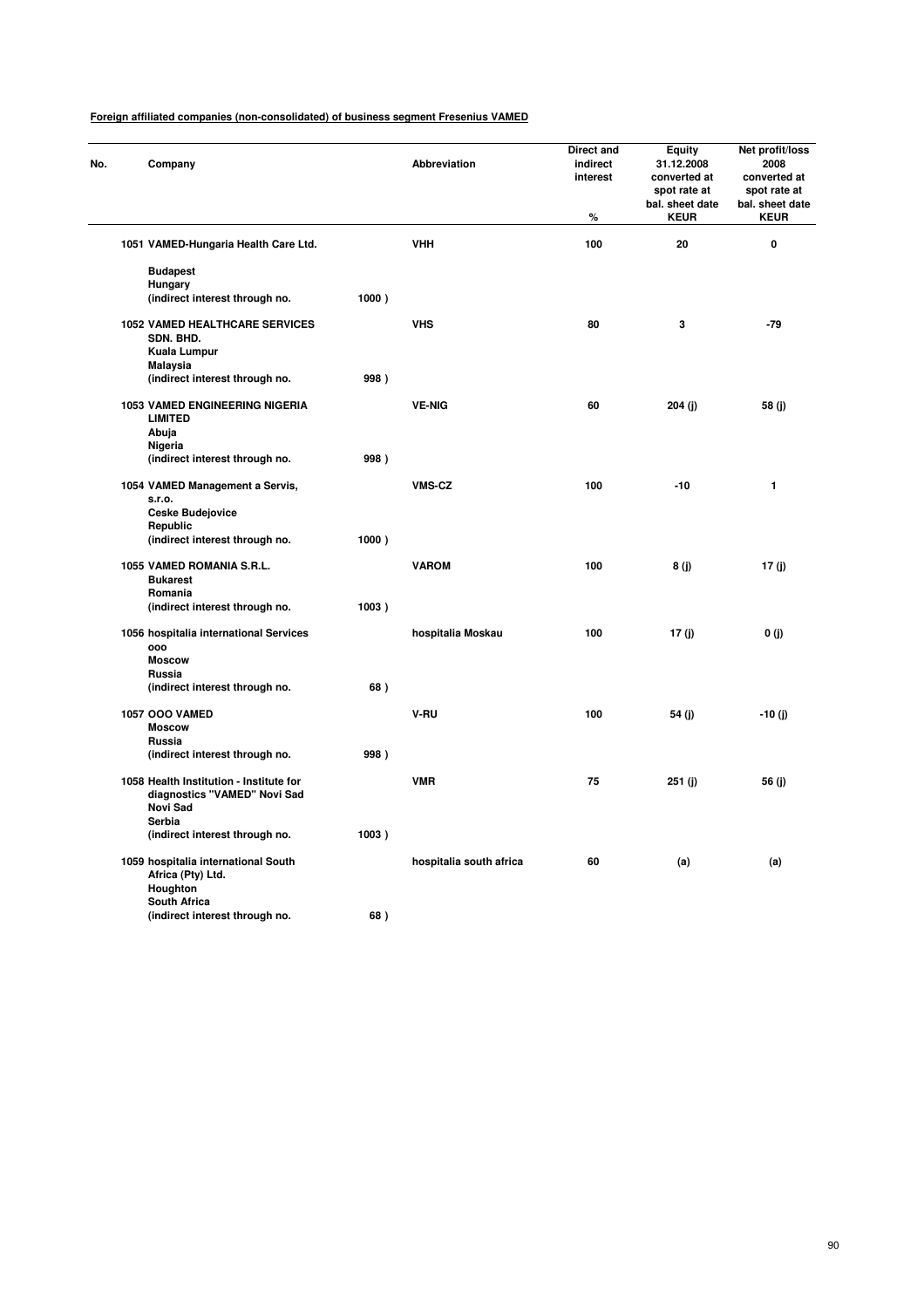| No. | Company                                    | Abbreviation                                                                     | <b>Direct and</b><br>indirect | <b>Equity</b><br>31.12.2008  | Net profit/loss<br>2008      |
|-----|--------------------------------------------|----------------------------------------------------------------------------------|-------------------------------|------------------------------|------------------------------|
|     |                                            |                                                                                  | interest                      | converted at<br>spot rate at | converted at<br>spot rate at |
|     |                                            |                                                                                  |                               | bal, sheet date              | bal, sheet date              |
|     |                                            |                                                                                  | %                             | <b>KEUR</b>                  | <b>KEUR</b>                  |
|     |                                            | Not consolidated financial statements - without profit & loss transfer agreement |                               |                              |                              |
|     | 1060 HUMAINE Clinica Sementina SA i.<br>ъ. | <b>HCS</b>                                                                       | 100                           | -204 (i)                     | $-398$ (j)                   |
|     | Sementina                                  |                                                                                  |                               |                              |                              |
|     | Switzerland                                |                                                                                  |                               |                              |                              |
|     | (indirect interest through no.             | 89)                                                                              |                               |                              |                              |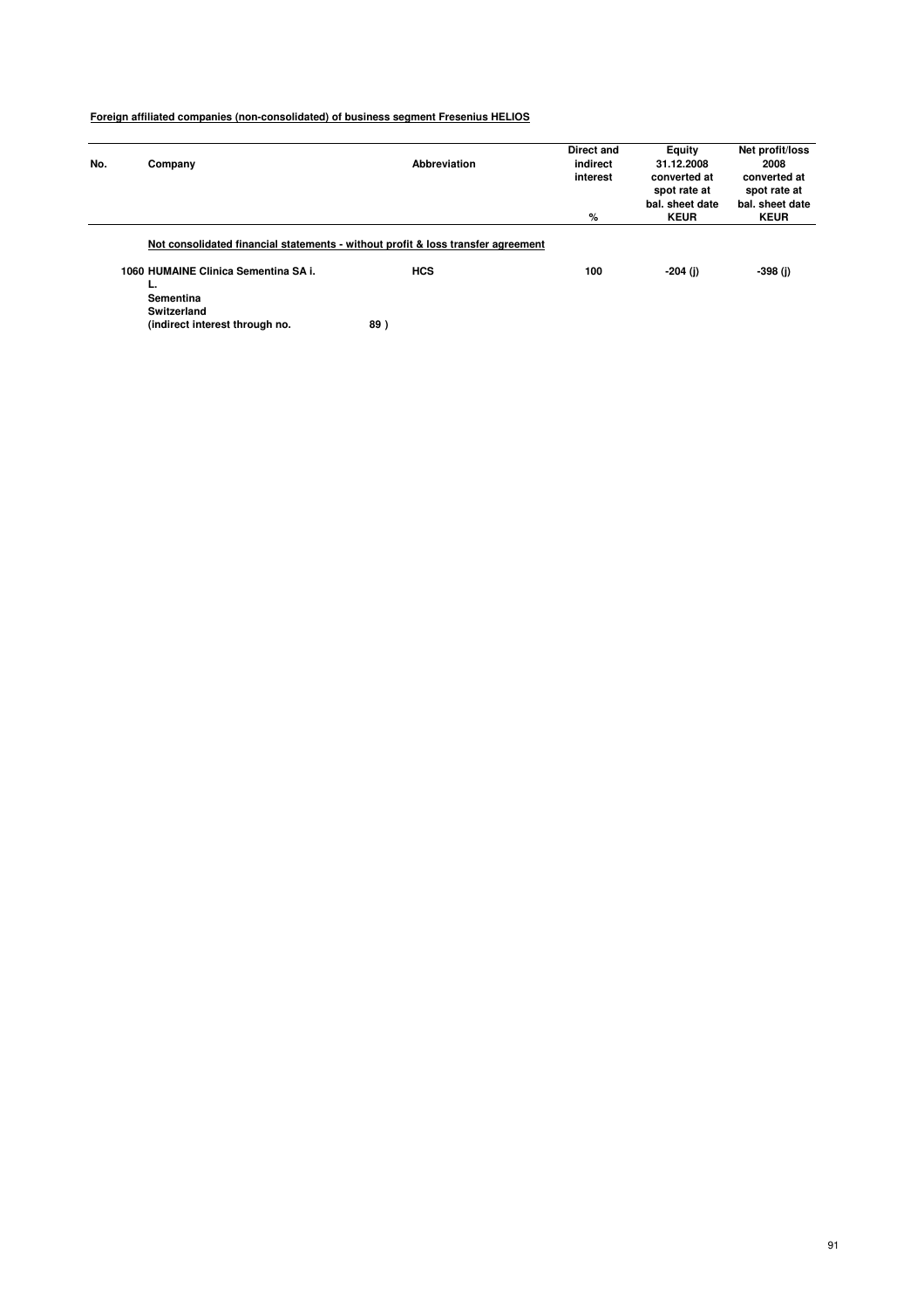# **Associates of business segment Fresenius Corporate**

| No. | Company                                                                                                  | <b>Abbreviation</b>                                                                                | Direct and<br>indirect<br>interest<br>% | Equity<br>31.12.2008<br>converted at<br>spot rate at<br>bal. sheet date<br><b>KEUR</b> | Net profit/loss<br>2008<br>converted at<br>spot rate at<br>bal. sheet date<br><b>KEUR</b> |
|-----|----------------------------------------------------------------------------------------------------------|----------------------------------------------------------------------------------------------------|-----------------------------------------|----------------------------------------------------------------------------------------|-------------------------------------------------------------------------------------------|
|     | 1061 TRION Pharma GmbH<br><b>Munich</b>                                                                  |                                                                                                    | 48                                      | 59                                                                                     | $-21$                                                                                     |
|     | Germany<br>Included in financial statements according to Equity-Method<br>(indirect interest through no. | 2)                                                                                                 |                                         |                                                                                        |                                                                                           |
|     | 1062 Dalmia Fresenius Medical Ltd.<br><b>New Delhi</b><br>India                                          | <b>Dalmia</b>                                                                                      | 26                                      | (a)                                                                                    | (a)                                                                                       |
|     | (indirect interest through no.                                                                           | Not included in financial statements according to § 311 (2) HGB due to negligible importance<br>6) |                                         |                                                                                        |                                                                                           |
|     | 1063 Joy Pharmacy Sdn. Bhd.<br>Kota Kinabalu<br>Malaysia                                                 | Joy                                                                                                | 65                                      | (a)                                                                                    | (a)                                                                                       |
|     | Included in financial statements according to Equity-Method<br>(indirect interest through no.            | 1067)                                                                                              |                                         |                                                                                        |                                                                                           |
|     | 1064 Key Merit Sdn. Bhd.<br>Kota Kinabalu<br>Malaysia                                                    | <b>Key Merit</b>                                                                                   | 40                                      | (a)                                                                                    | (a)                                                                                       |
|     | Included in financial statements according to Equity-Method<br>(indirect interest through no.            | 8)                                                                                                 |                                         |                                                                                        |                                                                                           |
|     | 1065 Manresource Corp. Sdn. Bhd.<br>Kota Kinabalu<br><b>Malaysia</b>                                     | Manresource                                                                                        | 51                                      | (a)                                                                                    | (a)                                                                                       |
|     | Included in financial statements according to Equity-Method<br>(indirect interest through no.            | 1067)                                                                                              |                                         |                                                                                        |                                                                                           |
|     | 1066 Medical Supplies (Sabah) Sdn.<br>Bhd.                                                               | <b>MSS</b>                                                                                         | 65                                      | (a)                                                                                    | (a)                                                                                       |
|     | Kota Kinabalu<br>Malaysia                                                                                |                                                                                                    |                                         |                                                                                        |                                                                                           |
|     | Included in financial statements according to Equity-Method<br>(indirect interest through no.            | 1067)                                                                                              |                                         |                                                                                        |                                                                                           |
|     | 1067 Sabah Medical Centre Sdn. Bhd.<br>Kota Kinabalu<br><b>Malaysia</b>                                  | Sabah                                                                                              | 68                                      | 33351 (j)                                                                              | 910 (j)                                                                                   |
|     | Included in financial statements according to Equity-Method<br>(indirect interest through no.            | 1064)                                                                                              |                                         |                                                                                        |                                                                                           |
|     | 1068 SMC Property Sdn Bhd.<br>Kota Kinabalu<br>Malaysia                                                  | <b>SMCP</b>                                                                                        | 100                                     | (a)                                                                                    | (a)                                                                                       |
|     | Included in financial statements according to Equity-Method<br>(indirect interest through no.            | 1067)                                                                                              |                                         |                                                                                        |                                                                                           |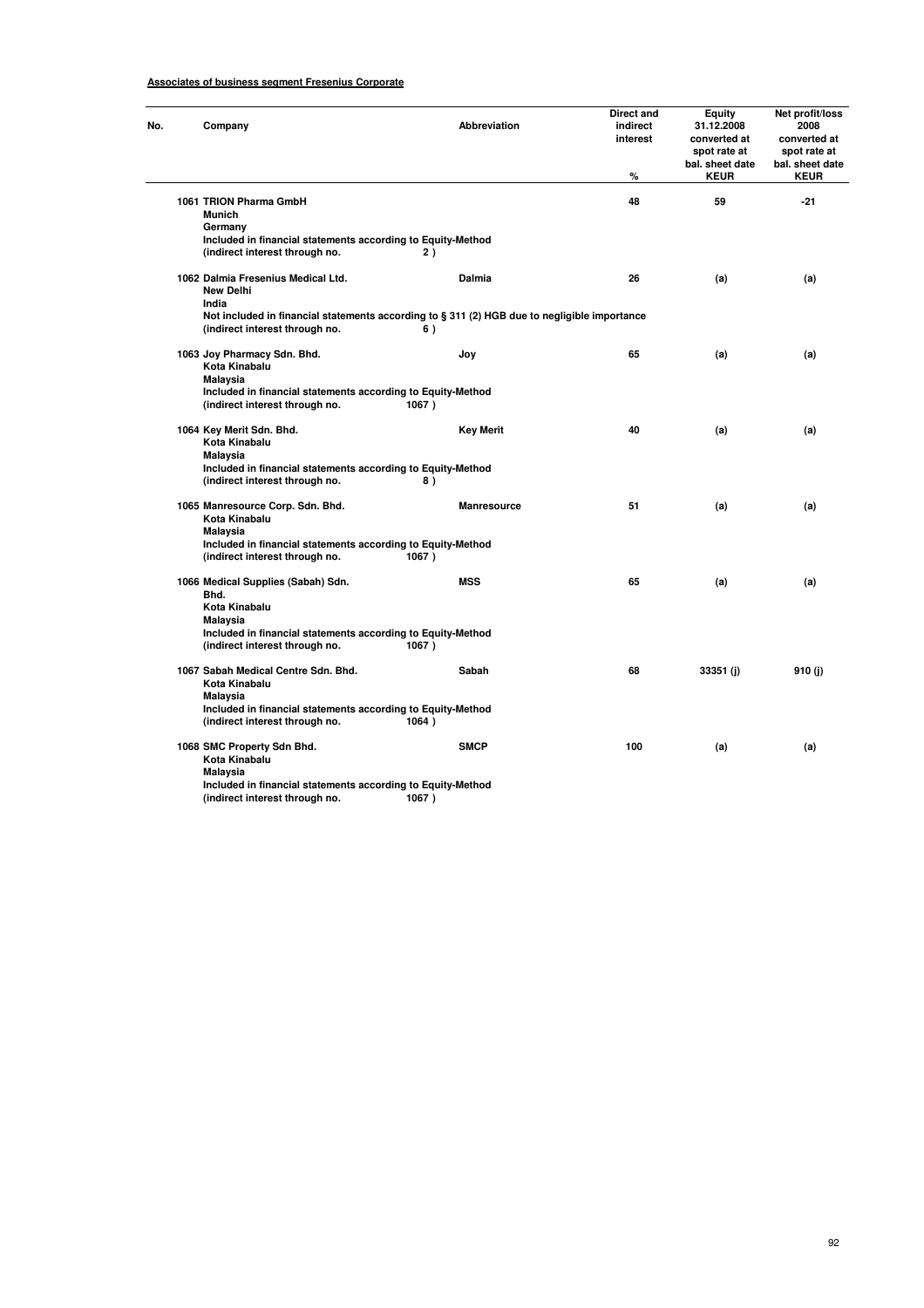# **Associates of business segment Fresenius Medical Care**

| No. | Company                                                                                                                                             | Abbreviation                         | Direct and<br>indirect<br>interest<br>% | Equity<br>31.12.2008<br>converted at<br>spot rate at<br>bal. sheet date<br><b>KEUR</b> | Net profit/loss<br>2008<br>converted at<br>spot rate at<br>bal. sheet date<br><b>KEUR</b> |  |  |  |
|-----|-----------------------------------------------------------------------------------------------------------------------------------------------------|--------------------------------------|-----------------------------------------|----------------------------------------------------------------------------------------|-------------------------------------------------------------------------------------------|--|--|--|
|     | 1069 Medical Dialysers Corp., Ltd.<br>Jeddah<br>Saudi Arabia                                                                                        | <b>FMC MDC Jeddah</b>                | 26                                      | 8.765                                                                                  | 611                                                                                       |  |  |  |
|     | Included in financial statements according to Equity-Method<br>(indirect interest through no.                                                       | 15)                                  |                                         |                                                                                        |                                                                                           |  |  |  |
|     | 1070 St. Paul NephroCare Limited<br><b>Hong Kong</b><br>Hongkong                                                                                    | St. Paul NephroCare<br>Limited       | 50                                      | 469                                                                                    | 193                                                                                       |  |  |  |
|     | Included in financial statements according to Equity-Method<br>(indirect interest through no.<br>219)                                               |                                      |                                         |                                                                                        |                                                                                           |  |  |  |
|     | 1071 Nefro Rioja SL<br>La Rioja<br>Spain                                                                                                            | Nefrorioja                           | 50                                      | -44                                                                                    | 17                                                                                        |  |  |  |
|     | Included in financial statements according to Equity-Method<br>(indirect interest through no.<br>346)                                               |                                      |                                         |                                                                                        |                                                                                           |  |  |  |
|     | 1072 Home Dialysis of Johnstown, Inc.<br>Pennsylvania<br><b>USA</b>                                                                                 | <b>Home Dialysis of</b><br>Johnstown | 30                                      | (a)                                                                                    | (a)                                                                                       |  |  |  |
|     | Not included in financial statements according to $\S 311 (2)$ HGB due to negligible importance<br>(indirect interest through no.<br>616)           |                                      |                                         |                                                                                        |                                                                                           |  |  |  |
|     | 1073 Fresenius Borisov Dialysetechnik<br>S.P.<br><b>Borisov</b>                                                                                     | <b>FREBOR</b>                        | 22                                      | (a)                                                                                    | (a)                                                                                       |  |  |  |
|     | <b>Belarus</b><br>Not included in financial statements according to $\S 311 (2)$ HGB due to negligible importance<br>(indirect interest through no. | 15)                                  |                                         |                                                                                        |                                                                                           |  |  |  |
|     | 1074 FMC - E.G. S.A.E.<br>Cairo<br>Egypt                                                                                                            | <b>FMC - EG</b>                      | 50                                      | 142                                                                                    | 6                                                                                         |  |  |  |
|     | Not included in financial statements according to $\S 311 (2)$ HGB due to negligible importance<br>(indirect interest through no.                   | 24)                                  |                                         |                                                                                        |                                                                                           |  |  |  |
|     | 1075 COMEF S.R.L.<br>Carpi<br>Italy                                                                                                                 | <b>COMEF</b>                         | 10                                      | (a)                                                                                    | (a)                                                                                       |  |  |  |
|     | Not included in financial statements according to § 311 (2) HGB due to negligible importance<br>(indirect interest through no.<br>254)              |                                      |                                         |                                                                                        |                                                                                           |  |  |  |
|     | 1076 CONSTEM - Consorzio per la<br>Ricerca Sulle Cellule Stamina<br>Milan                                                                           | Constem                              | 30                                      | (a)                                                                                    | (a)                                                                                       |  |  |  |
|     | Italy<br>Not included in financial statements according to § 311 (2) HGB due to negligible importance<br>(indirect interest through no.<br>254)     |                                      |                                         |                                                                                        |                                                                                           |  |  |  |
|     | 1077 Tecnobiomedica S.p.A.<br>Pomezia<br>Italy                                                                                                      | Tecnobiomedica                       | 8                                       | (a)                                                                                    | (a)                                                                                       |  |  |  |
|     | Not included in financial statements according to $\S 311 (2)$ HGB due to negligible importance<br>(indirect interest through no.<br>243)           |                                      |                                         |                                                                                        |                                                                                           |  |  |  |
|     | 1078 GDS Global Dialysis Services B.V.                                                                                                              | <b>GDS</b>                           | 40                                      | (a)                                                                                    | (a)                                                                                       |  |  |  |
|     | Netherlands<br>Not included in financial statements according to $\S 311 (2)$ HGB due to negligible importance<br>(indirect interest through no.    | 23)                                  |                                         |                                                                                        |                                                                                           |  |  |  |
|     | 1079 CHD - Clínica de Hemodiálise de<br>Gondomar, S.A.<br>Porto                                                                                     | CHD                                  | 50                                      | 167                                                                                    | 48                                                                                        |  |  |  |
|     | Portugal<br>Included in financial statements according to Equity-Method<br>(indirect interest through no.<br>305)                                   |                                      |                                         |                                                                                        |                                                                                           |  |  |  |
|     | 1080 CHP - Clínica de Hemodiálise do<br>Porto S.A.<br><b>Bonfim</b>                                                                                 | <b>CHP</b>                           | 34                                      | 414                                                                                    | -51                                                                                       |  |  |  |
|     | Portugal<br>Included in financial statements according to Equity-Method                                                                             |                                      |                                         |                                                                                        |                                                                                           |  |  |  |

**(indirect interest through no. 305 )**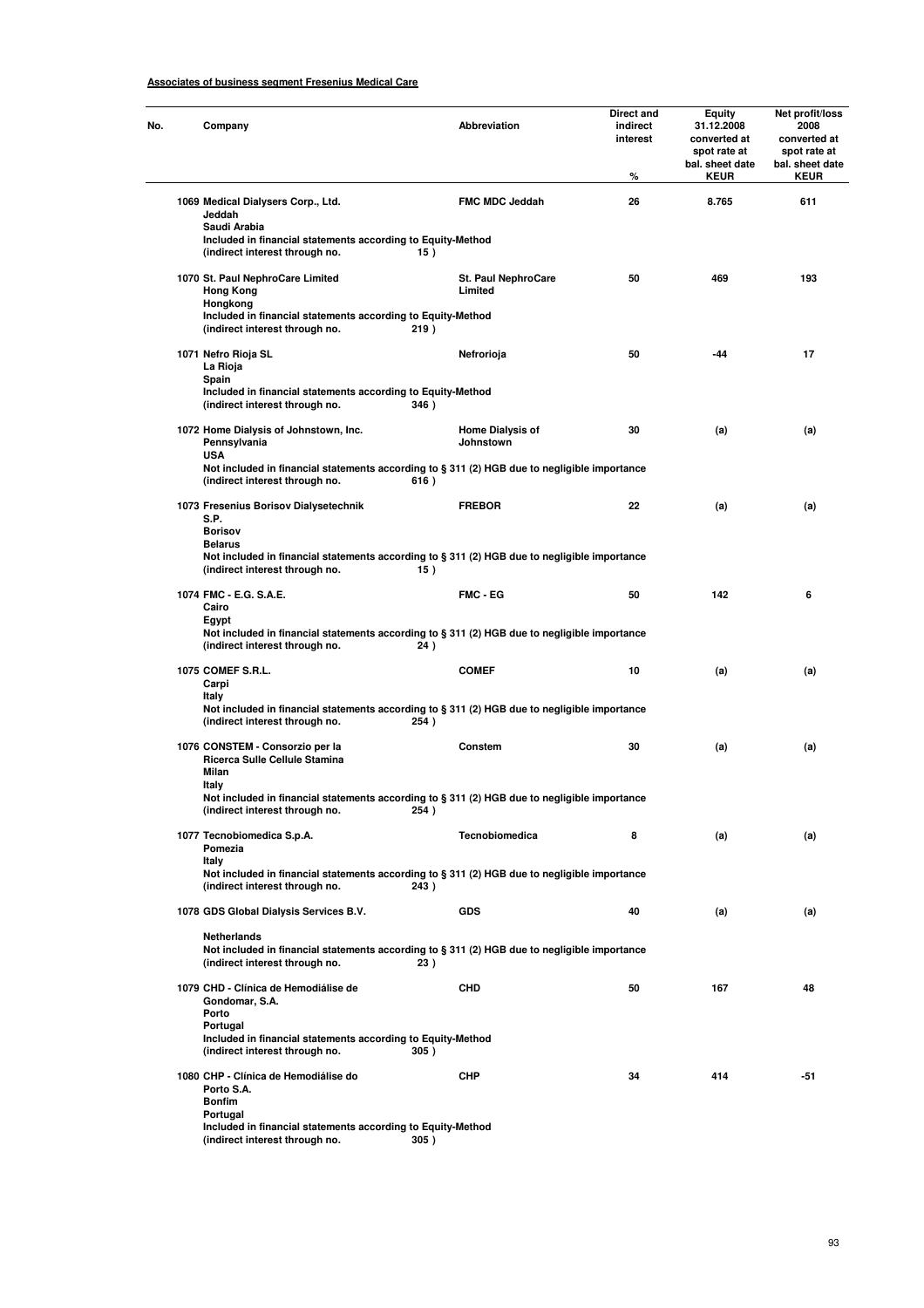# **Associates of business segment Fresenius Medical Care**

| Company                                                                                                                                | Abbreviation                                                        | Direct and<br>indirect<br>interest<br>℅ | Equity<br>31.12.2008<br>converted at<br>spot rate at<br>bal. sheet date<br><b>KEUR</b> | Net profit/loss<br>2008<br>converted at<br>spot rate at<br>bal. sheet date<br><b>KEUR</b> |  |  |  |  |
|----------------------------------------------------------------------------------------------------------------------------------------|---------------------------------------------------------------------|-----------------------------------------|----------------------------------------------------------------------------------------|-------------------------------------------------------------------------------------------|--|--|--|--|
| 1081 Nefroserve - Servicos e Produtos<br>Medicos S.A.<br>Porto                                                                         | <b>Nefroserve</b>                                                   | 50                                      | 1.066                                                                                  | 101                                                                                       |  |  |  |  |
| Portugal<br>(indirect interest through no.                                                                                             | Included in financial statements according to Equity-Method<br>305) |                                         |                                                                                        |                                                                                           |  |  |  |  |
| 1082 Suldiálise - Prestação de Serviços<br>Médicos, S.A.<br>Seixal<br>Portugal                                                         | <b>Suldiálise</b>                                                   | 33                                      | (a)                                                                                    | (a)                                                                                       |  |  |  |  |
| Not included in financial statements according to § 311 (2) HGB due to negligible importance<br>(indirect interest through no.         | 305)                                                                |                                         |                                                                                        |                                                                                           |  |  |  |  |
| 1083 Uninefro (Matosinhos) - Sociedade<br>Prestadora de Cuidados Médicos e<br>de Diálise S.A.                                          | Uninefro                                                            | 40                                      | 1.516                                                                                  | 307                                                                                       |  |  |  |  |
| <b>Matosinhos</b><br>Portugal<br>Included in financial statements according to Equity-Method<br>(indirect interest through no.<br>305) |                                                                     |                                         |                                                                                        |                                                                                           |  |  |  |  |
| 1084 Medical-Care s.r.o.<br>Presov<br>Slovakia                                                                                         | <b>Medical-Care</b>                                                 | 10                                      | (a)                                                                                    | (a)                                                                                       |  |  |  |  |
| Not included in financial statements according to § 311 (2) HGB due to negligible importance<br>(indirect interest through no.         | 321)                                                                |                                         |                                                                                        |                                                                                           |  |  |  |  |
| 1085 Carolina Dialysis, LLC<br><b>North Carolina</b><br><b>USA</b>                                                                     | Carolina Dialysis, LLC                                              | 33                                      | (a)                                                                                    | (a)                                                                                       |  |  |  |  |
| Not included in financial statements according to § 311 (2) HGB due to negligible importance<br>(indirect interest through no.<br>819) |                                                                     |                                         |                                                                                        |                                                                                           |  |  |  |  |
| 1086 Michigan Dialysis Services, LLC<br>Michigan<br><b>USA</b>                                                                         | <b>Michigan Dialysis</b><br><b>Services</b>                         | 49                                      | (a)                                                                                    | (a)                                                                                       |  |  |  |  |
| Not included in financial statements according to § 311 (2) HGB due to negligible importance<br>(indirect interest through no.<br>820) |                                                                     |                                         |                                                                                        |                                                                                           |  |  |  |  |
| 1087 North Suburban Dialysis Center<br>Partnership<br><b>Massachusetts</b><br><b>USA</b>                                               | <b>North Suburban Dialysis</b>                                      | 50                                      | (a)                                                                                    | (a)                                                                                       |  |  |  |  |
| Not included in financial statements according to § 311 (2) HGB due to negligible importance<br>(indirect interest through no.         | 408)                                                                |                                         |                                                                                        |                                                                                           |  |  |  |  |
| 1088 RCG Mayersville, LLC<br>Mississippi<br><b>USA</b>                                                                                 | <b>RCG Mayersville</b>                                              | 10                                      | (a)                                                                                    | (a)                                                                                       |  |  |  |  |
| Not included in financial statements according to § 311 (2) HGB due to negligible importance<br>(indirect interest through no.         | 766)                                                                |                                         |                                                                                        |                                                                                           |  |  |  |  |
| 1089 Suburban Home Dialysis Inc.<br>Ohio<br><b>USA</b>                                                                                 | <b>Suburban Home Dialysis</b>                                       | 33                                      | (a)                                                                                    | (a)                                                                                       |  |  |  |  |
| Not included in financial statements according to § 311 (2) HGB due to negligible importance<br>(indirect interest through no.         | 616)                                                                |                                         |                                                                                        |                                                                                           |  |  |  |  |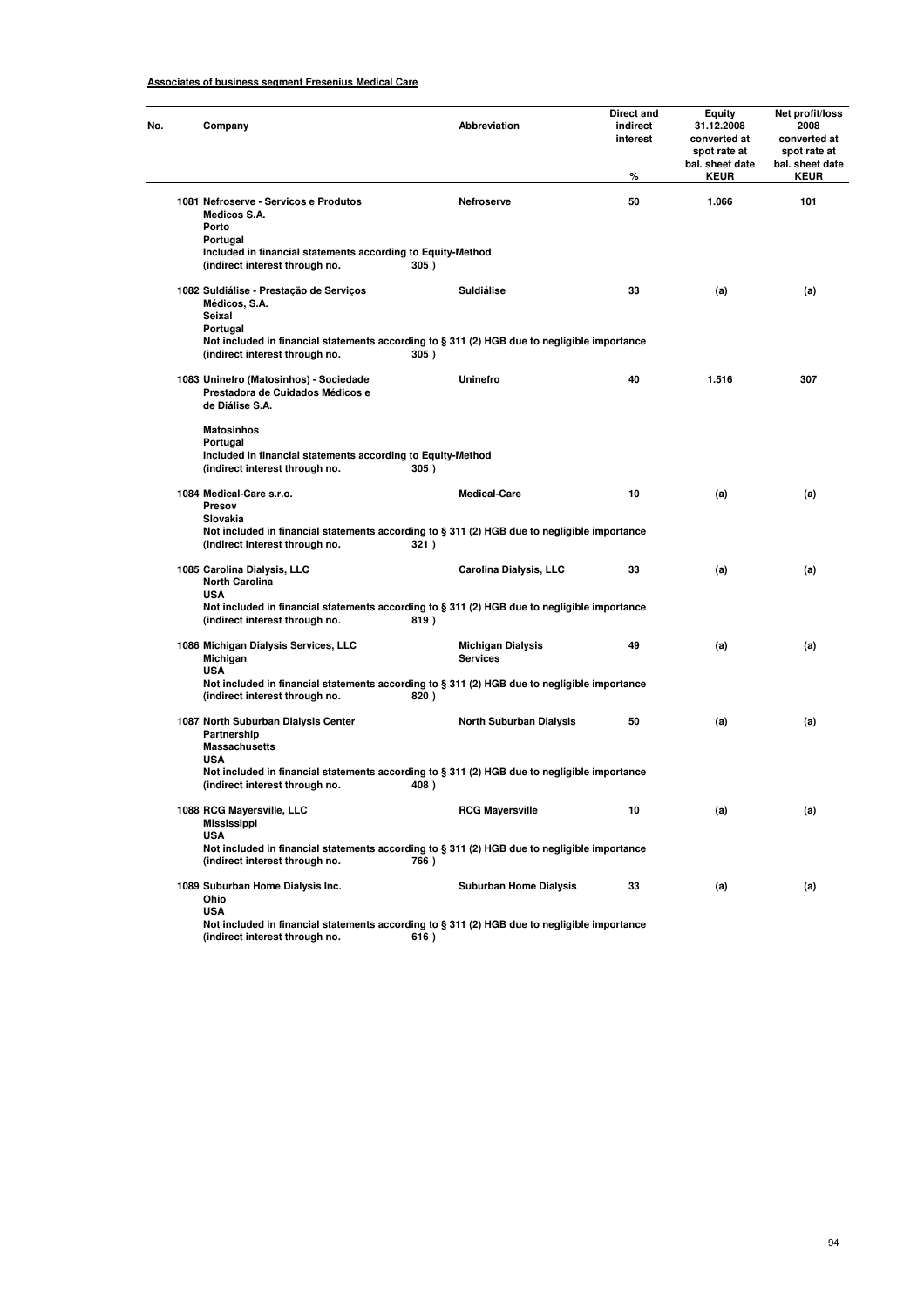# **Associates of business segment Fresenius Kabi**

| No. | Company                                                                                                        | Abbreviation                | Direct and<br>indirect<br>interest | Equity<br>31.12.2008<br>converted at           | Net profit/loss<br>2008<br>converted at        |  |  |
|-----|----------------------------------------------------------------------------------------------------------------|-----------------------------|------------------------------------|------------------------------------------------|------------------------------------------------|--|--|
|     |                                                                                                                |                             | %                                  | spot rate at<br>bal, sheet date<br><b>KEUR</b> | spot rate at<br>bal. sheet date<br><b>KEUR</b> |  |  |
|     | 1090 E-Wha Fresenius Kabi Inc.<br>Seoul<br>Korea                                                               | <b>E-Wha Fresenius Kabi</b> | 25                                 | $-1.509$                                       | 2                                              |  |  |
|     | Included in financial statements according to Equity-Method                                                    |                             |                                    |                                                |                                                |  |  |
|     | (indirect interest through no.                                                                                 | 3)                          |                                    |                                                |                                                |  |  |
|     | 1091 Taurus hsa LLC<br><b>Wilmington/Delaware</b>                                                              | <b>Taurus hsa LLC</b>       | 46                                 | -65                                            | $-76$                                          |  |  |
|     | <b>USA</b>                                                                                                     |                             |                                    |                                                |                                                |  |  |
|     | Also besteads at the March of all concerning the condition of a Add 7A) LLAM about a constant also become a co |                             |                                    |                                                |                                                |  |  |

**Not included in financial statements according to § 311 (2) HGB due to negligible importance (indirect interest through no. 991 )**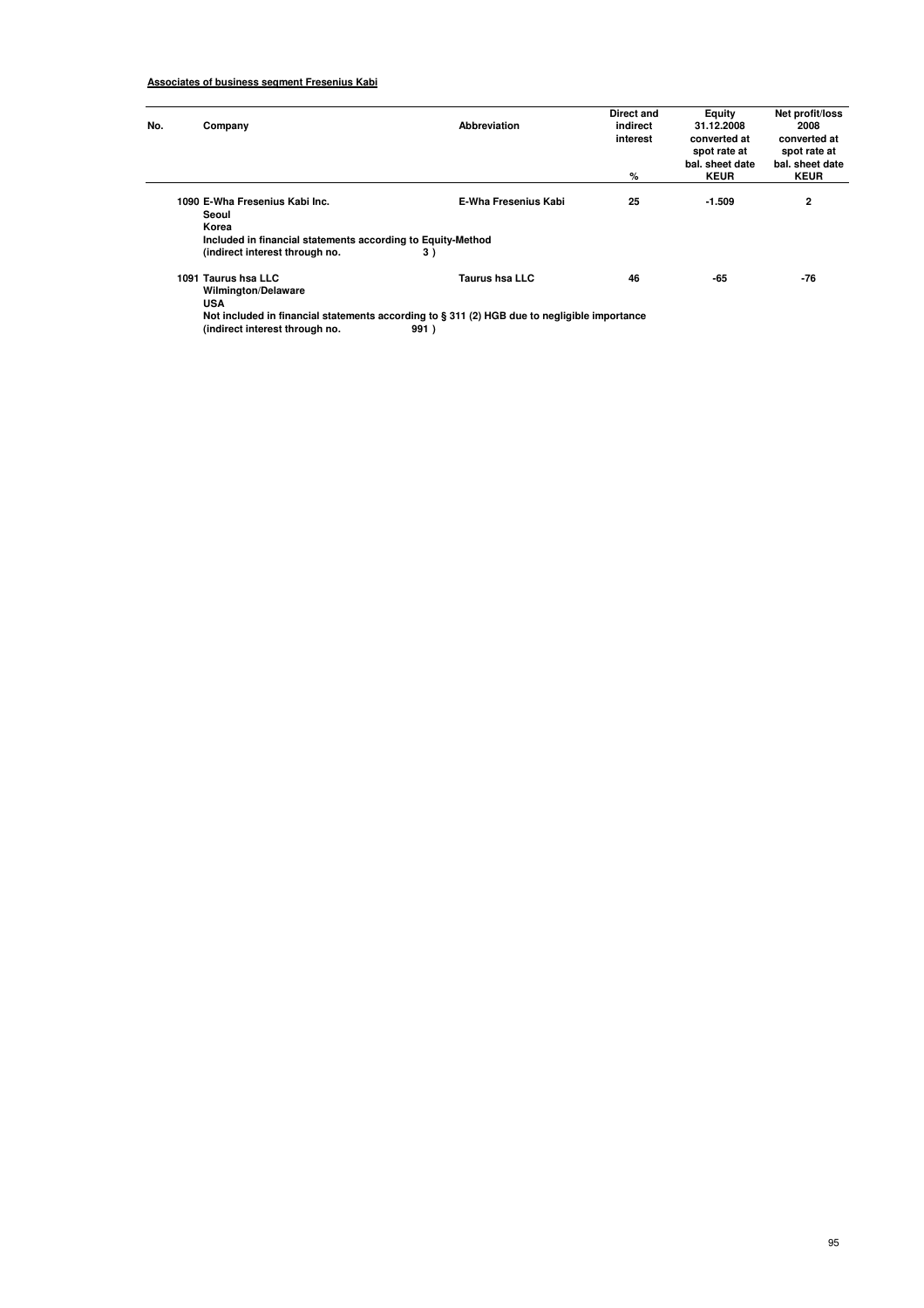# **Associates of business segment Fresenius VAMED**

| Company                                                                                                                                   | Abbreviation    | <b>Direct and</b><br>indirect<br>interest<br>% | Equity<br>31.12.2008<br>converted at<br>spot rate at<br>bal. sheet date<br><b>KEUR</b> | Net profit/loss<br>2008<br>converted at<br>spot rate at<br>bal. sheet date<br><b>KEUR</b> |
|-------------------------------------------------------------------------------------------------------------------------------------------|-----------------|------------------------------------------------|----------------------------------------------------------------------------------------|-------------------------------------------------------------------------------------------|
| 1092 Tauern SPA World Betriebs-GmbH                                                                                                       | <b>TWB GmbH</b> | 21                                             | 95                                                                                     | -5                                                                                        |
| Not included in financial statements according to § 311 (2) HGB due to negligible importance<br>(indirect interest through no.            | 1003)           |                                                |                                                                                        |                                                                                           |
| 1093 "THG" Thermenzentrum Geinberg<br>Errichtungs-GmbH<br>Linz<br>Austria                                                                 | <b>THG</b>      | 27                                             | $-19.170$                                                                              | 183                                                                                       |
| Not included in financial statements according to § 311 (2) HGB due to negligible importance<br>(indirect interest through no.            | 1003)           |                                                |                                                                                        |                                                                                           |
| 1094 "Willi Dungl Gesundheitszentren<br><b>Betriebs GmbH"</b><br>Gars am Kamp<br>Austria                                                  | <b>WIDU</b>     | 19                                             | $-3545$ (j)                                                                            | -2156 (j)                                                                                 |
| Not included in financial statements according to § 311 (2) HGB due to negligible importance<br>(indirect interest through no.            | 1003)           |                                                |                                                                                        |                                                                                           |
| 1095 Aqua Dome Tirol Therme<br>Längenfeld GMBH<br>Längenfeld                                                                              | <b>TLG GmbH</b> | 9                                              | 72 (j)                                                                                 | 5 (j)                                                                                     |
| Austria<br>Not included in financial statements according to § 311 (2) HGB due to negligible importance<br>(indirect interest through no. | 1003)           |                                                |                                                                                        |                                                                                           |
| 1096 Aqua Dome Tirol Therme<br>Längenfeld GMBH & CO KG<br>Längenfeld                                                                      | <b>TLG</b>      | 9                                              | -19632 (j)                                                                             | -3400 (j)                                                                                 |
| Austria<br>Not included in financial statements according to § 311 (2) HGB due to negligible importance<br>(indirect interest through no. | 1003)           |                                                |                                                                                        |                                                                                           |
| 1097 Blumauerplatz Beteiligungs-<br><b>Holding GmbH</b><br>Linz                                                                           | <b>BBH</b>      | 33                                             | 2936 (j)                                                                               | 2947 (j)                                                                                  |
| Austria<br>Not included in financial statements according to § 311 (2) HGB due to negligible importance<br>(indirect interest through no. | 1003)           |                                                |                                                                                        |                                                                                           |
| 1098 Blumauerplatz Immobilien<br>Projektentwicklungs GmbH<br>Linz                                                                         | <b>BIP</b>      | 100                                            | 3385 (j)                                                                               | 4054 (j)                                                                                  |
| Austria<br>Not included in financial statements according to § 311 (2) HGB due to negligible importance<br>(indirect interest through no. | 1097)           |                                                |                                                                                        |                                                                                           |
| 1099 Burgenländische Pflegeheim<br><b>Betriebs-GmbH</b><br>Neudörfl                                                                       | <b>BPB</b>      | 49                                             | (a)                                                                                    | (a)                                                                                       |
| Austria<br>Not included in financial statements according to § 311 (2) HGB due to negligible importance<br>(indirect interest through no. | 1000)           |                                                |                                                                                        |                                                                                           |
| 1100 Gemeinnützige Oberndorfer<br>Krankenhausbetriebsgesellschaft<br>m.b.H.<br>Salzburg                                                   | <b>GOK</b>      | 49                                             | 868                                                                                    | $-224$                                                                                    |
| Austria<br>Not included in financial statements according to § 311 (2) HGB due to negligible importance<br>(indirect interest through no. | 1000)           |                                                |                                                                                        |                                                                                           |
| 1101 LKV Krankenhaus Errichtungs-<br>und Vermietungs-GmbH<br>Linz                                                                         | <b>LKV</b>      | 49                                             | $-48227$ (j)                                                                           | -3728 (j)                                                                                 |
| Austria<br>Not included in financial statements according to § 311 (2) HGB due to negligible importance<br>(indirect interest through no. | 1003)           |                                                |                                                                                        |                                                                                           |
| 1102 Psychosomatisches Zentrum<br>Eggenburg GmbH<br>Eggenburg<br>Austria                                                                  | <b>PSZ</b>      | 29                                             | -563 (j)                                                                               | 367 (j)                                                                                   |
| Not included in financial statements according to § 311 (2) HGB due to negligible importance<br>(indirect interest through no.            | 1003)           |                                                |                                                                                        |                                                                                           |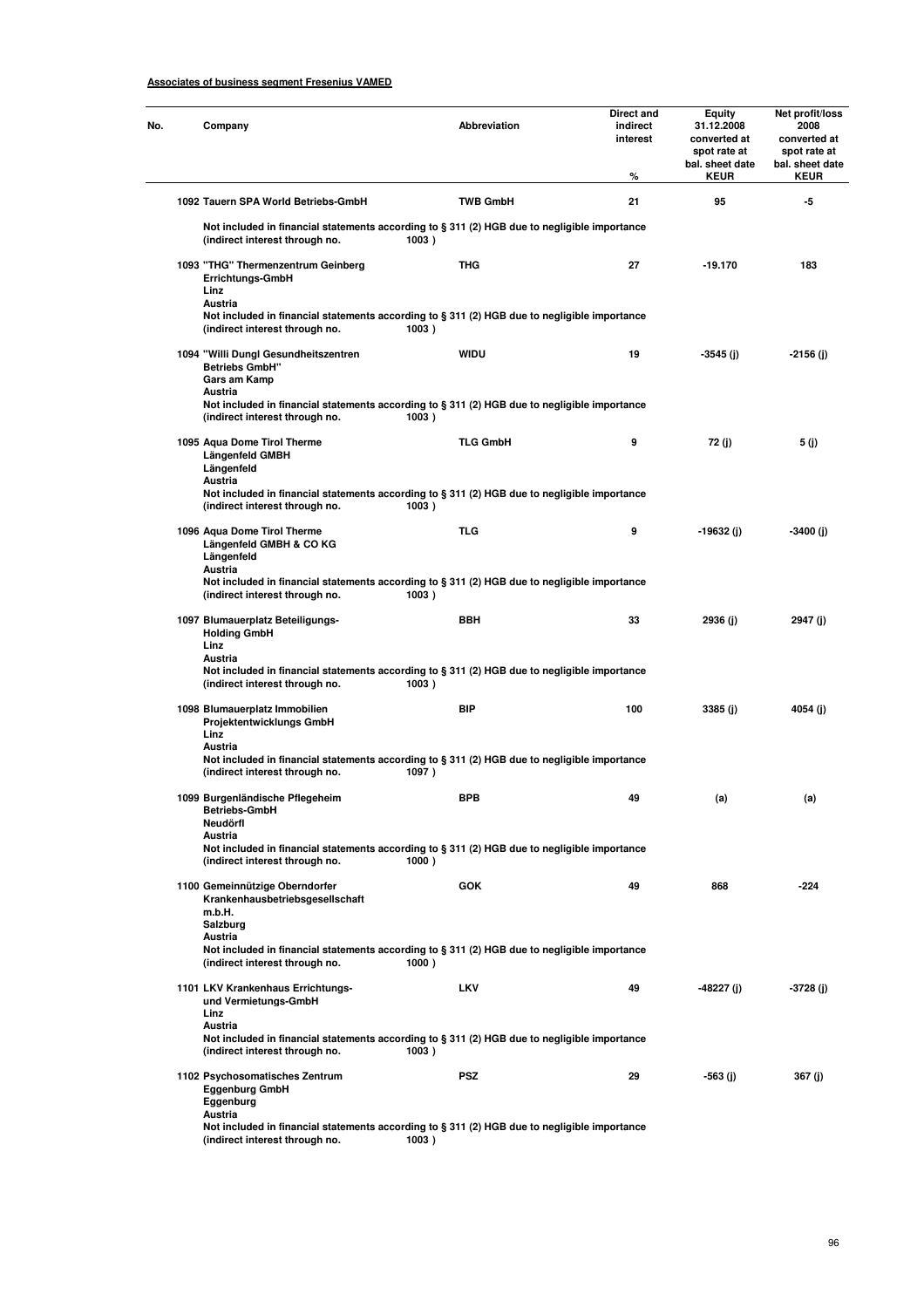# **Associates of business segment Fresenius VAMED**

| Company                                                                                                                                            | <b>Abbreviation</b> | Direct and<br>indirect<br>interest<br>% | Equity<br>31.12.2008<br>converted at<br>spot rate at<br>bal. sheet date<br><b>KEUR</b> | Net profit/loss<br>2008<br>converted at<br>spot rate at<br>bal. sheet date<br><b>KEUR</b> |  |  |
|----------------------------------------------------------------------------------------------------------------------------------------------------|---------------------|-----------------------------------------|----------------------------------------------------------------------------------------|-------------------------------------------------------------------------------------------|--|--|
| 1103 Quellenerschließungs- und<br>Infrastrukturerrichtungsgemeinsch<br>aft Längenfeld GmbH<br>Innsbruck<br>Austria                                 | QIG                 | 26                                      | (a)                                                                                    | (a)                                                                                       |  |  |
| Not included in financial statements according to § 311 (2) HGB due to negligible importance<br>(indirect interest through no.                     | 1096)               |                                         |                                                                                        |                                                                                           |  |  |
| 1104 Steinfeldklinikum GmbH<br>Neunkirchen                                                                                                         | <b>SKN</b>          | 49                                      | 26 (j)                                                                                 | -27 (j)                                                                                   |  |  |
| Austria<br>Not included in financial statements according to § 311 (2) HGB due to negligible importance<br>(indirect interest through no.<br>1003) |                     |                                         |                                                                                        |                                                                                           |  |  |
| 1105 Tauern SPA World Betriebs-GmbH<br>& Co KG                                                                                                     | <b>TWB KG</b>       | 17                                      | 1.792                                                                                  | $-11$                                                                                     |  |  |
| Austria<br>Not included in financial statements according to § 311 (2) HGB due to negligible importance<br>(indirect interest through no.          | 1003)               |                                         |                                                                                        |                                                                                           |  |  |
| 1106 Tauern SPA World Errichtungs-<br>GmbH                                                                                                         | <b>TWE GmbH</b>     | 21                                      | 95                                                                                     | -5                                                                                        |  |  |
| Austria<br>Not included in financial statements according to § 311 (2) HGB due to negligible importance<br>(indirect interest through no.          | 1003)               |                                         |                                                                                        |                                                                                           |  |  |
| 1107 Tauern SPA World Errichtungs-<br>GmbH & Co KG                                                                                                 | <b>TWE KG</b>       | 17                                      | 17.294                                                                                 | $-874$                                                                                    |  |  |
| Austria<br>Not included in financial statements according to § 311 (2) HGB due to negligible importance<br>(indirect interest through no.          | 1003)               |                                         |                                                                                        |                                                                                           |  |  |
| 1108 TBG Thermenzentrum Geinberg<br>Betriebsgesellschaft m.b.H.<br>Geinberg                                                                        | <b>TBG</b>          | 18                                      | 801                                                                                    | -64                                                                                       |  |  |
| Austria<br>Not included in financial statements according to § 311 (2) HGB due to negligible importance<br>(indirect interest through no.          | 1003)               |                                         |                                                                                        |                                                                                           |  |  |
| 1109 TBL Therme Laa a. d. Thaya -<br>Betriebsgesellschaft m.b.H.<br>Laa a.d. Thaya                                                                 | <b>TBL</b>          | 20                                      | $-5.683$                                                                               | $-1.595$                                                                                  |  |  |
| Austria<br>Not included in financial statements according to § 311 (2) HGB due to negligible importance<br>(indirect interest through no.          | 1003)               |                                         |                                                                                        |                                                                                           |  |  |
| 1110 Therme Wien Ges. m.b.H.<br>Vienna                                                                                                             | TWO                 | 20                                      | 36                                                                                     | -1                                                                                        |  |  |
| Austria<br>Not included in financial statements according to § 311 (2) HGB due to negligible importance<br>(indirect interest through no.          | 996)                |                                         |                                                                                        |                                                                                           |  |  |
| 1111 Therme Wien GmbH & Co. KG<br>Vienna                                                                                                           | <b>TWO KG</b>       | 20                                      | 41.286                                                                                 | $-3.702$                                                                                  |  |  |
| Austria<br>Not included in financial statements according to § 311 (2) HGB due to negligible importance<br>(indirect interest through no.          | 996)                |                                         |                                                                                        |                                                                                           |  |  |
| 1112 THL Therme Laa a.d. Thaya -<br>Projektentwicklungs- und<br>Errichtungsgesellschaft m.b.H.<br>Laa a.d. Thaya<br>Austria                        | <b>THL</b>          | 20                                      | 4.566                                                                                  | -829                                                                                      |  |  |
| Not included in financial statements according to § 311 (2) HGB due to negligible importance<br>(indirect interest through no.                     | 1003)               |                                         |                                                                                        |                                                                                           |  |  |
| 1113 UKH-Linz Errichtungs- und<br>Vermietungs-GmbH<br>Linz<br>Austria                                                                              | UKH-Linz            | 33                                      | 10835(j)                                                                               | 0(j)                                                                                      |  |  |
| Not included in financial statements according to § 311 (2) HGB due to negligible importance<br>(indirect interest through no.                     | 1003)               |                                         |                                                                                        |                                                                                           |  |  |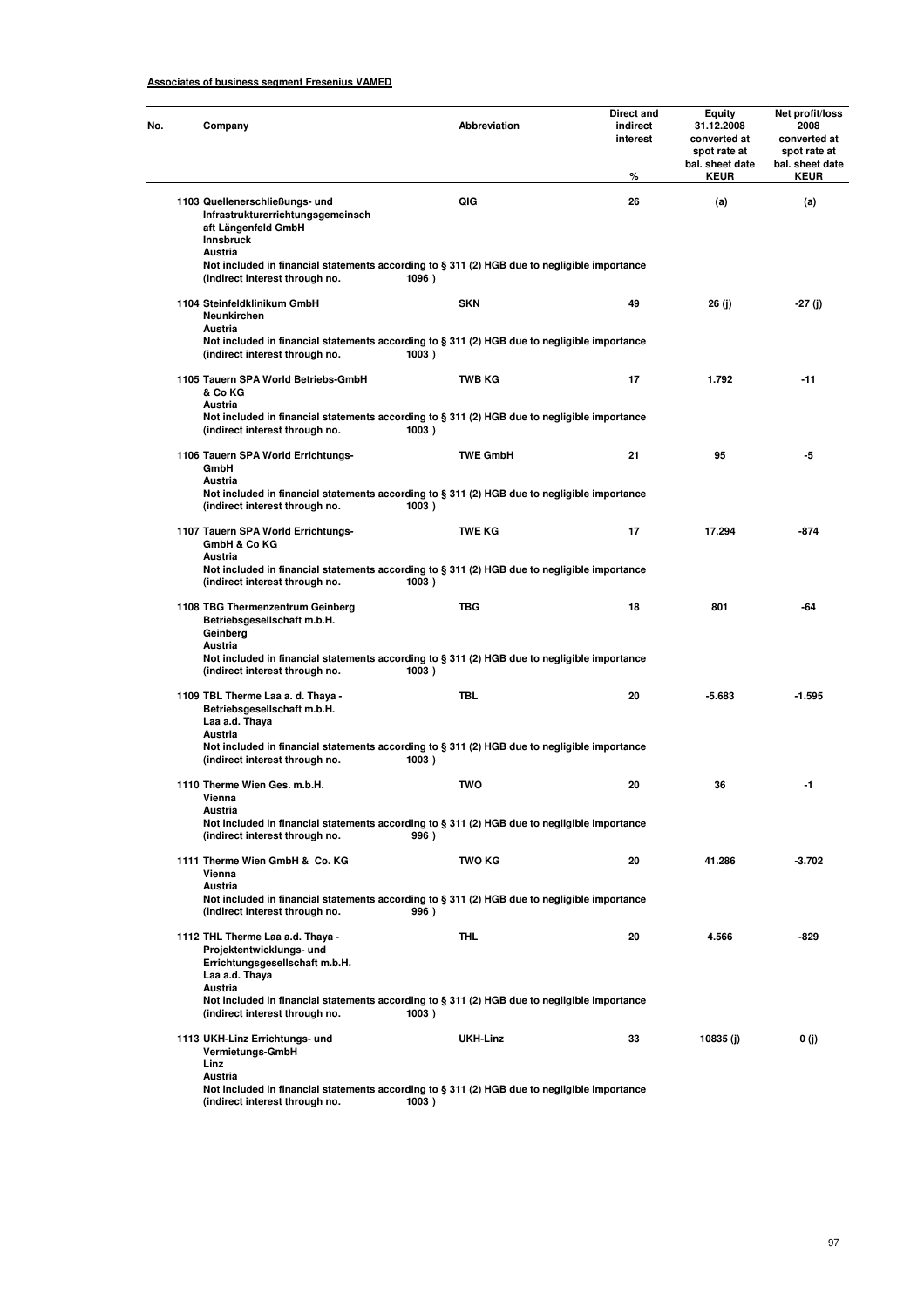# **Associates of business segment Fresenius VAMED**

| No. | Company                                                                                                                                                                                      | Abbreviation       | Direct and<br>indirect<br>interest<br>$\%$ | Equity<br>31.12.2008<br>converted at<br>spot rate at<br>bal. sheet date<br><b>KEUR</b> | Net profit/loss<br>2008<br>converted at<br>spot rate at<br>bal. sheet date<br><b>KEUR</b> |  |  |
|-----|----------------------------------------------------------------------------------------------------------------------------------------------------------------------------------------------|--------------------|--------------------------------------------|----------------------------------------------------------------------------------------|-------------------------------------------------------------------------------------------|--|--|
|     | 1114 Wien Oberlaa Projektentwicklung<br>GmbH & Co KG                                                                                                                                         | <b>WOP</b>         | 50                                         | 861 (j)                                                                                | 815 (j)                                                                                   |  |  |
|     | Vienna<br>Austria<br>Not included in financial statements according to § 311 (2) HGB due to negligible importance<br>(indirect interest through no.                                          | 1003)              |                                            |                                                                                        |                                                                                           |  |  |
|     | 1115 Charité CFM Facility Management<br>GmbH<br><b>Berlin</b><br>Germany                                                                                                                     | <b>CFM</b>         | 49                                         | 2451 (j)                                                                               | 449 (j)                                                                                   |  |  |
|     | Not included in financial statements according to § 311 (2) HGB due to negligible importance<br>(indirect interest through no.                                                               | 69)                |                                            |                                                                                        |                                                                                           |  |  |
|     | 1116 KFE Klinik Facility-Management<br><b>Eppendorf GmbH</b><br>Hamburg                                                                                                                      | <b>KFE</b>         | 49                                         | 100 (j)                                                                                | 1039(j)                                                                                   |  |  |
|     | Germany<br>Not included in financial statements according to § 311 (2) HGB due to negligible importance<br>(indirect interest through no.                                                    | 69)                |                                            |                                                                                        |                                                                                           |  |  |
|     | 1117 KME Klinik Medizintechnik<br><b>Eppendorf GmbH</b><br>Hamburg<br>Germany                                                                                                                | <b>KME</b>         | 49                                         | 50 (j)                                                                                 | 97 (j)                                                                                    |  |  |
|     | Not included in financial statements according to § 311 (2) HGB due to negligible importance<br>(indirect interest through no.                                                               | 69)                |                                            |                                                                                        |                                                                                           |  |  |
|     | 1118 VAMED Dominikus Service GmbH<br><b>Berlin</b><br>Germany                                                                                                                                | <b>VDS</b>         | 49                                         | 35 (j)                                                                                 | 1 (j)                                                                                     |  |  |
|     | Not included in financial statements according to § 311 (2) HGB due to negligible importance<br>(indirect interest through no.                                                               | 69)                |                                            |                                                                                        |                                                                                           |  |  |
|     | 1119 PT. Dos Ni Roha<br>Jakarta<br>Indonesia                                                                                                                                                 | <b>DNR</b>         | 46                                         | (a)                                                                                    | (a)                                                                                       |  |  |
|     | Not included in financial statements according to § 311 (2) HGB due to negligible importance<br>(indirect interest through no.<br>1120)                                                      |                    |                                            |                                                                                        |                                                                                           |  |  |
|     | 1120 PT. European Hospital<br><b>Development</b><br>Jakarta                                                                                                                                  | EHD                | 30                                         | 719 (j)                                                                                | 7 (j)                                                                                     |  |  |
|     | Indonesia<br>Not included in financial statements according to § 311 (2) HGB due to negligible importance<br>(indirect interest through no.                                                  | 998)               |                                            |                                                                                        |                                                                                           |  |  |
|     | 1121 Hospitalia International Middle East<br><b>Limited Liability Company</b><br><b>Beirut</b>                                                                                               | Hospitalia Libanon | 50                                         | (a)                                                                                    | (a)                                                                                       |  |  |
|     | Lebanon<br>Not included in financial statements according to $\S 311 (2)$ HGB due to negligible importance<br>(indirect interest through no.                                                 | 68)                |                                            |                                                                                        |                                                                                           |  |  |
|     | 1122 VAMED ENGINEERING (M)<br><b>SDN.BHD</b><br>Kuala Lumpur                                                                                                                                 | VE (M)             | 30                                         | 45 (j)                                                                                 | 386 (j)                                                                                   |  |  |
|     | <b>Malaysia</b><br>Not included in financial statements according to $\S 311 (2)$ HGB due to negligible importance<br>(indirect interest through no.                                         | 998)               |                                            |                                                                                        |                                                                                           |  |  |
|     | 1123 Philippine Hospital Project<br><b>Development Corporation</b>                                                                                                                           | <b>VE-PHD</b>      | 40                                         | 39 (j)                                                                                 | 6 (j)                                                                                     |  |  |
|     | <b>Manila Makati City</b><br><b>Philippines</b><br>Not included in financial statements according to $\S 311 (2)$ HGB due to negligible importance<br>(indirect interest through no.<br>998) |                    |                                            |                                                                                        |                                                                                           |  |  |
|     | <b>1124 VAMED EMIRATES LLC</b><br>Abu Dhabi                                                                                                                                                  | <b>VEE</b>         | 49                                         | (a)                                                                                    | (a)                                                                                       |  |  |
|     | <b>United Arab Emirates</b><br>Not included in financial statements according to $\S 311 (2)$ HGB due to negligible importance<br>(indirect interest through no.                             | 998)               |                                            |                                                                                        |                                                                                           |  |  |